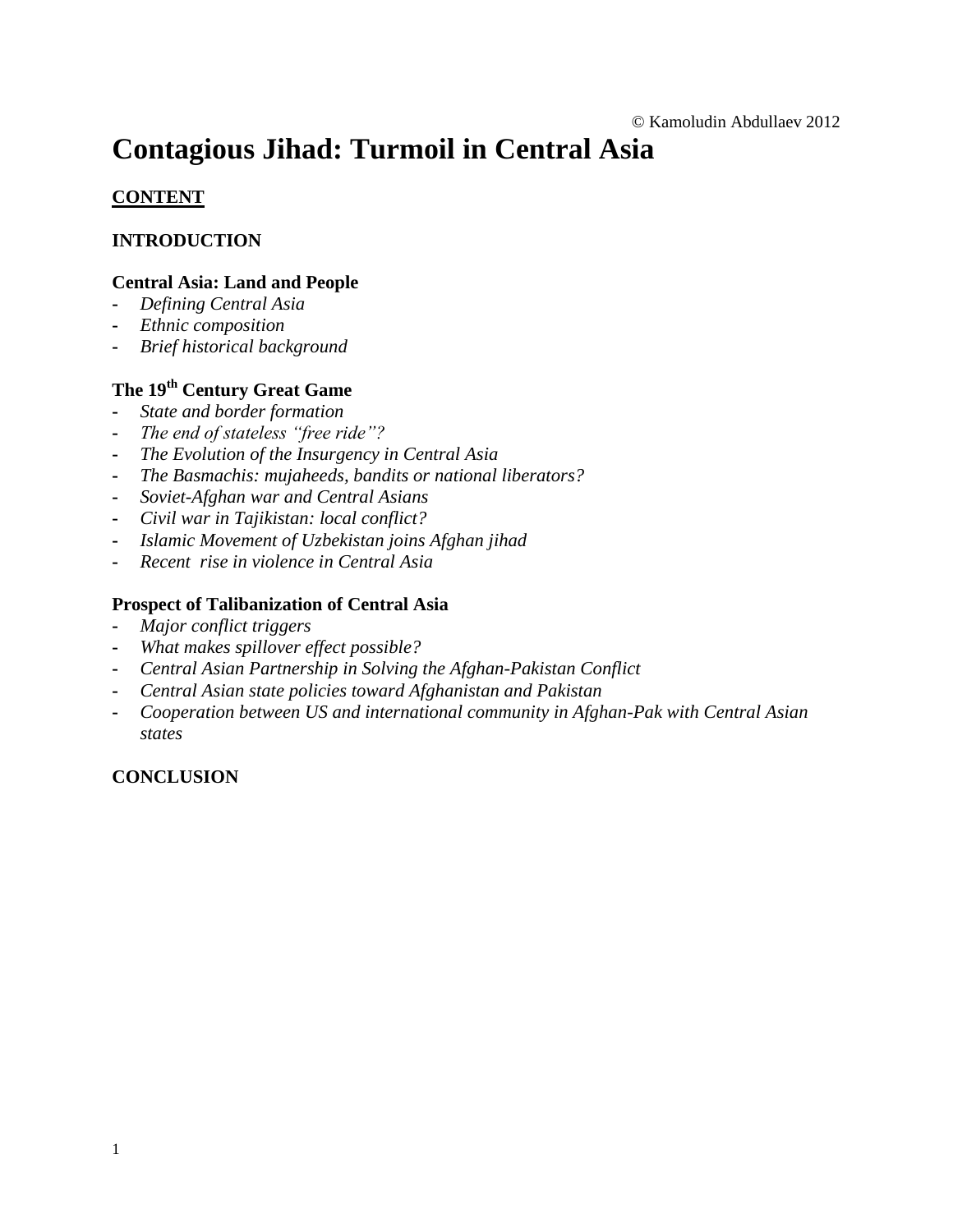## **Introduction**

This book focuses on the impact of the Afghanistan-Pakistan conflict and recent large-scale military operations against Taliban militants and international jihadis on the neighboring independent Central Asian states. The study will provide policymakers with comprehensive historical background, analyses, and policy options for developing regional security strategies that closely engage countries of Central Asia in resolving the Afghanistan-Pakistan issue.

Afghanistan's protracted conflict has long attracted militants from all over the world eager to fight a "holy war" against the "unbelievers". During the Soviet-Afghan war they were known as *mujahedeen*. Since the launch of the US-led Operation Enduring Freedom and ouster of the Taliban from Afghanistan, these militants have become to be known as *jihadis*.

The jihadi movement is a combination of various militant groups that came to existence with the Western, Saudi, and Pakistani support during the Afghan resistance to the Soviet occupation in the 1980s. Driven by diverse and, at times, conflicting motives, these major powers bolstered the radical Islamist groups involved in the bloody proxy war in Afghanistan, which marked the final phase of the Cold War. With the collapse of the USSR, the United States lost all interest in Afghanistan, but jihadism left behind in Afghanistan lived on and thrived. In late 2001, following the 9/11 terrorist attacks, the United States waged a war against the world jihadis based in Afghanistan, declaring them terrorists and putting pressure on Islamabad to capture these militants and destroy their operational bases.

Jihadism, as manifested in the 9/11 attacks and other al-Qaeda activities, is mostly a modern phenomenon removed from traditional Muslim protest movements. It includes suicide bombing, killing hostages, targeting civilians, etc. In Central Asia and Afghanistan, these kinds of terrorist activities began appearing in the early 2000s, despite the region's long history of conservative and fundamentalist movements and popular insurgency. The core of these jihadi groups is comprised of individuals who are very different from the majority of Central Asian Muslims: they are Western-educated, speak good English and Arabic, adhere to extreme religious ideologies coupled with strong anti-American sentiment, and have loose kinship and cultural ties to their ancestral lands.

Among jihadis in Afghanistan and Pakistan are the individuals from the neighboring Central Asia, mostly Uzbeks and Tajiks, as well as Muslims from other parts of the former USSR and Xinjiang-Uighur Autonomous region of China. Here, they often group into ethno-religious and territorial societies *- jamaats*. Along with the Yemeni, Iraqi, Caucasian (Chechen and Dagestani) *jamaats* in Afghanistan, a *jamaat* associated with the Islamic Movement of Uzbekistan (IMU) is eminent. It is comprised mostly of the members of the banned Islamist organizations originating from the Republic of Uzbekistan and their families, who escaped to Afghanistan between 1993- 2001 and later. The group is led by an  $amir - a$  political, religious and military leader.<sup>1</sup> The IMU

<sup>&</sup>lt;sup>1</sup> Jamaats, led by emirs and often referred to as Wahhabis, have been typical for Northern Caucasus from the mid 1990s to present. They are militarized groups of terrorists, who often clash with local *jamaats* – communities of believers that adhere to traditional Islam. The veterans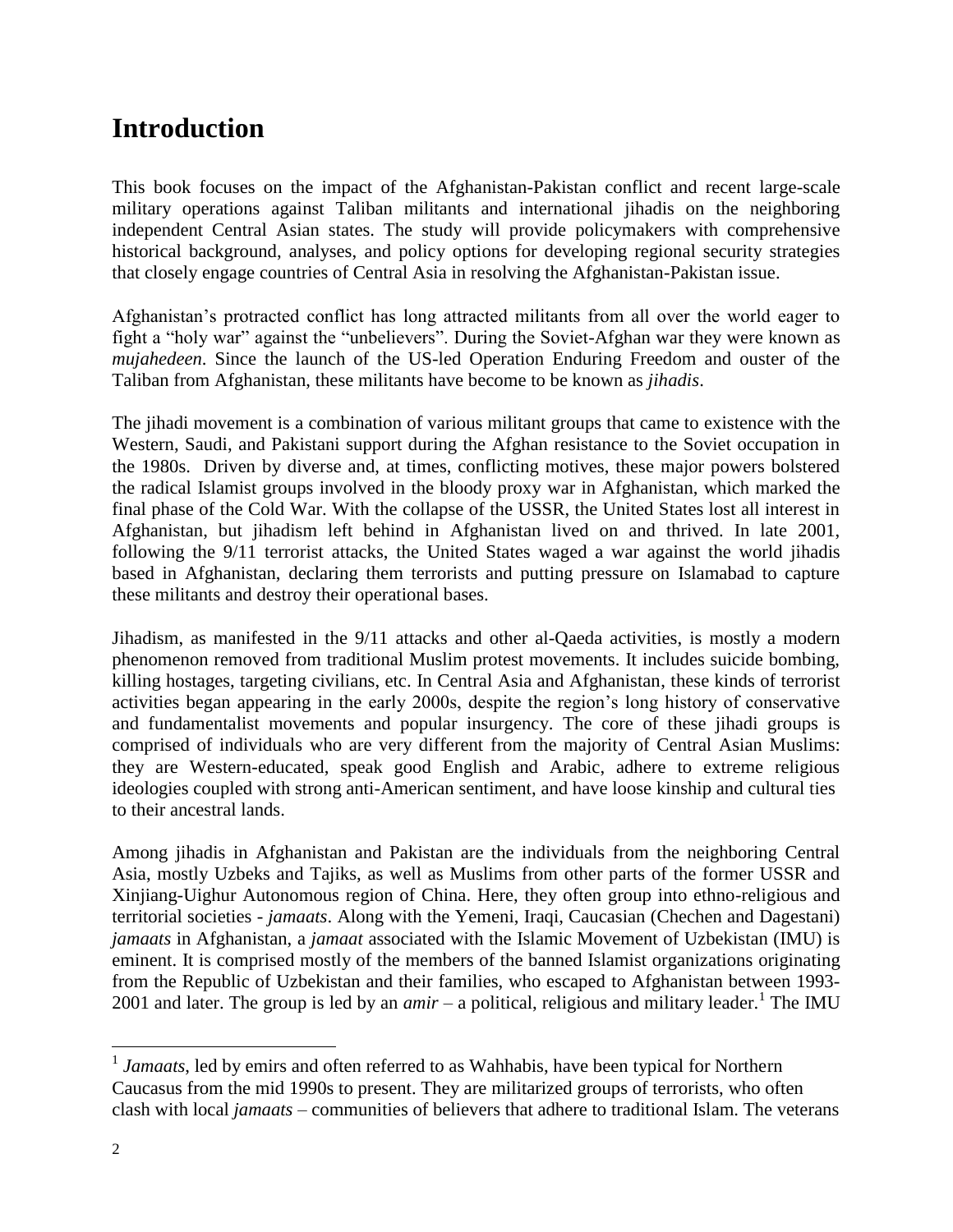leaders claim their *jamaat* is not exclusively Uzbek and it includes Sunni Tajiks, Tatars, Chechens, Kyrgyzes, Turkmens, Uyghurs, and even Burmese. Prominent Uzbek leaders and their subordinates are associated with major Pakistani and Afghan jihadi parties, including the Taliban and have received training in terrorist camps. They have also received substantial support from the Arab mujahedeen with links to al-Qaeda.

In November 2001, the Taliban and their allies suffered a major defeat from the International Coalition and Afghan forces of the Northern Alliance.<sup>2</sup> The IMU and the Islamic Jihad Union (IJU), a splinter group of IMU uniting Pan-Turkic jihadis in Europe (Germany) and with strong links to al-Qaeda, retreated to the district of Waziristan of the Federally Administered Tribal Areas (FATA) in Pakistan. In 2008-2009, the IMU represented the biggest group of foreign fighters in Pakistan. According to Pakistani authorities, of the total 8,000 international jihadis present in Pakistan at least 5,000 were IMU associates.<sup>3</sup>

Governments of the United States, Central Asia, Russia and China classify IMU and other Taliban allies as terrorists, while Central Asian radicals themselves claim to be *muhajeers* devout Muslims who have escaped religious persecution in their home countries and are welcomed by local Muslims. With the launch of the Operation Enduring Freedom (OEF), all non-Afghan *jamaats* (including IMU) swore an oath to join jihad under the command of Mulla Omar, whom *muhajeers* consider to be the leader of the Taliban and Muslims around the world. All available indications show that Afghan and Pakistani Muslims tolerated the newcomers of the post-Soviet origin. Since 2002, the IMU, as the Taliban affiliate, has been fighting against the coalition forces in Afghanistan and Pakistan, showing little interest in jihad at home – namely Uzbekistan, Tajikistan, and Kyrgyzstan.

In addition to Uzbek *muhajeers*, thousands of poor Tajik, Uzbek, Tatar, Kazakh, and Kyrgyz youth have headed to religious schools in Pakistan for study in the past two decades. Many of these schools were engaged in indoctrination of extreme forms of Salafism. 4 Some schools

of the Soviet-Afghan war imported the violent and radical Wahhabi *jamaats* from the Middle East and Afghanistan to Northern Caucasus. Many of them were of Northern Caucasian origin. Their aim is to secede from Russia, which they perceive as immoral and barbarian, and build an Islamic state based on *Sharia*.

 $2$  Northern Alliance was the coalition of northern, non-Pashtun ethno-regional (mostly Tajik and Uzbek) leaders. In September 2001, their Tajik leader Ahmad Shah Masud died from wounds suffered in a suicide bombing, allegedly carried out by al-Qaeda members.

<sup>3</sup> Muhammad Bilal, "5,000 Uzbek militants hiding in Waziristan," *Daily Times*, September 13, 2009 [http://www.dailytimes.com.pk/default.asp?page=2009\09\13\story\\_13-9-2009\\_pg1\\_1](http://www.dailytimes.com.pk/default.asp?page=2009/09/13/story_13-9-2009_pg1_1)

 $4$  Salafism, as a contemporary movement, began in the early  $20<sup>th</sup>$  century in Europe and Egypt. Like Wahhabis, Salafis revert to the earliest days of Islam, contending they are following "true" or "unadultered" version of Islam. In fact, Salafism is a reformist and modernist movement, which has garnered growing support among young Muslims. Salafis propose a common Islamic identity to the fragmented and weak religious and ethno-political identities. Particularly, Salafism advocates for the suspension of the four schools of law (*mazhabs*) in Islam. Most Muslims do not accept Salafism, as it propagates *takfir* (right to declare as "unbelievers" those who, according to Salafis and Wahhabis, violate the norms of "true" Islam).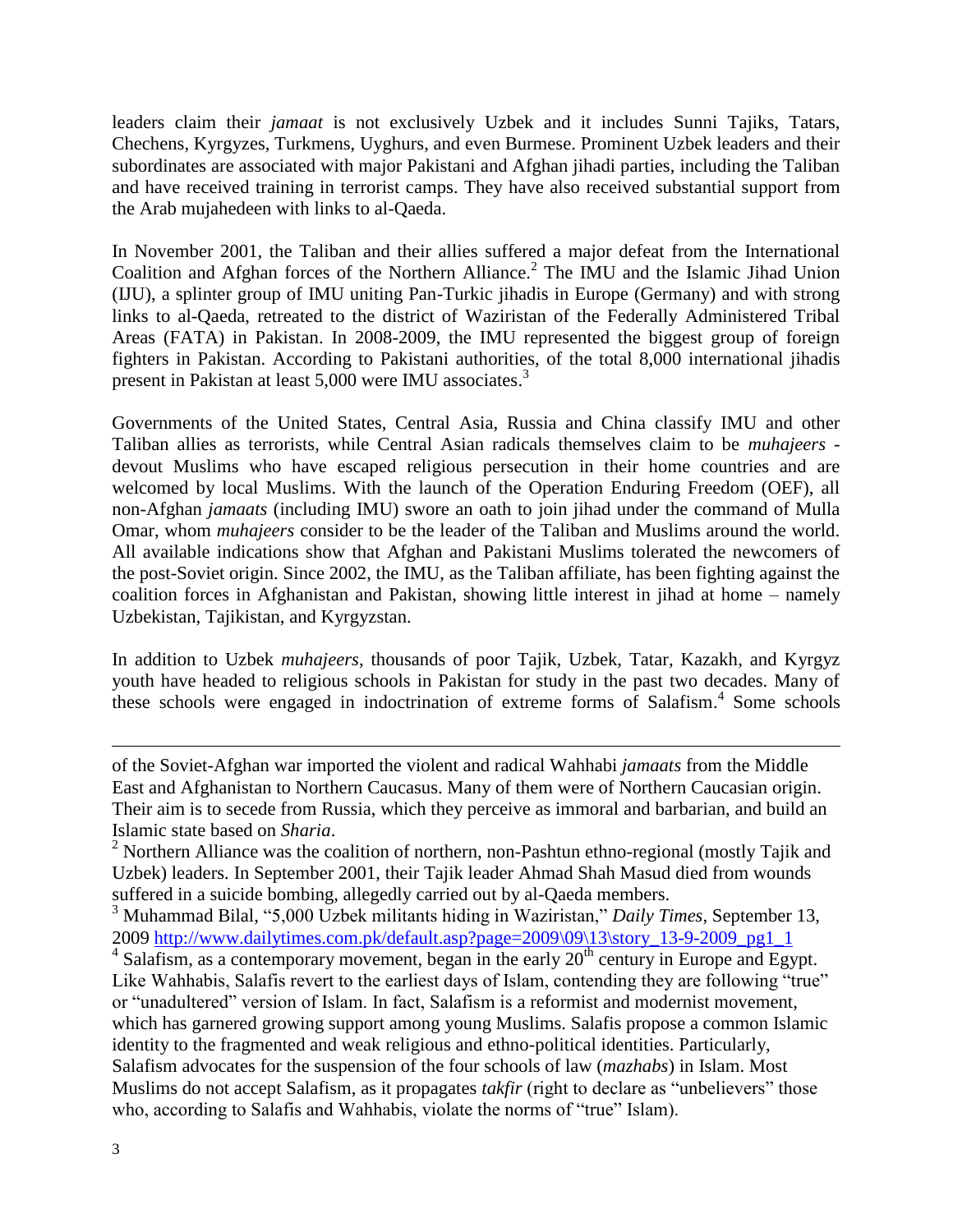remained open to pro-jihadi Pakistani parties, which provided their recruits with special training facilities in the Pakistani tribal areas and Afghanistan. The Central Asian governments have perceived these radicalized students (talibs) as potential cadres for terrorism.

Finally, radical Tajik Islamists, the irreconcilable segment of the United Tajik Opposition (UTO) involved in the Tajik civil war (1992-1997) have found their own niche in the International Islamic Brigade in South Asia. Having refused to make peace with the secular Tajik government and integrate into the Tajik society, these seasoned fighters opted to join jihad in Afghanistan. Most of them came from the Rasht Valley (Gharm) in Tajikistan.<sup>5</sup> They have received special training in terrorist camps and usually act as mercenaries for their international jihadi affiliates.

These three groups - IMU with its break-away Islamic Jihad Union, radical pro-Salafi students, and the former UTO combatants represent the bulk of the Central Asian jihad against the United States and its allies. Unlike Chechens, Arabs, Malaysians, Tatars and other non-Afghan jihadis, Central Asians share many similarities with Afghans in terms of culture, race, language and dress. While in exile some of them married local women and integrated into the South Asian society. This is the largest non-Afghan group involved in the conflict in Afghanistan-Pakistan. Nevertheless, the jihadis of the Central Asian origin do not constitute a coherent or unified movement. They have diverse backgrounds and motivations that put them at the heart of the conflict in South Asia. They may have different, if not conflicting approaches, in choosing roles they want to play in the region.

With the international coalition and Pakistani army military operation against the Taliban intensifying and the Obama administration's decision to gradually withdraw from Afghanistan by 2014, non-Afghan militants appear to be reformulating their role in the conflict in Central and South Asia. Furthermore, within the framework of the "Taliban prevention" program launched in 2007, the Pakistani government has applied more military pressure on the Taliban and their supporters and intensified law enforcement in the tribal areas of South Waziristan, which houses IMU and other militant groups. 6 These initiatives have dampened Pakistanis' willingness to tolerate foreign militants on their territory, creating a less accommodating environment for Central Asians jihadis.

As a result, the IMU and other militant groups of the Central Asian origin seem to be recalculating their jihad strategy. Some are pursuing strategy of survival by leaving Afghanistan and Pakistan for more stable Iran and Turkey, while others are showing willingness to expand the "holy war" to their home countries. The terrorists attacks in Khanabad and Andijan

 $<sup>5</sup>$  Gharm is a major township in the Surkhob River basin in central Tajikistan. This mountainous</sup> area was known as *Rasht* in the Arabic chronicles, but was referred to as *Qarategin* in the Timurid period (15<sup>th</sup> century). In 2001, the Tajik government renamed the Gharm district was to Rasht. Today, this area is also referred to as Rasht Valley. It is populated by Sunni Tajiks, with the exception Jirghatol, which is inhabited by Sunni Kyrgyzes.

<sup>6</sup> Rahmanullah, "Pakistan tribal area a de facto Taliban state Haven," *San Francisco Chronicle Foreign Service*. June 1, 2007. [http://www.sfgate.com/cgi-](http://www.sfgate.com/cgi-bin/article.cgi?f=/c/a/2007/06/01/MNG9MQ5INQ1.DTL&hw=Pakistan+tribal+area+de+facto+Taliban+state&sn=001&sc=1000)

[bin/article.cgi?f=/c/a/2007/06/01/MNG9MQ5INQ1.DTL&hw=Pakistan+tribal+area+de+facto+T](http://www.sfgate.com/cgi-bin/article.cgi?f=/c/a/2007/06/01/MNG9MQ5INQ1.DTL&hw=Pakistan+tribal+area+de+facto+Taliban+state&sn=001&sc=1000) [aliban+state&sn=001&sc=1000](http://www.sfgate.com/cgi-bin/article.cgi?f=/c/a/2007/06/01/MNG9MQ5INQ1.DTL&hw=Pakistan+tribal+area+de+facto+Taliban+state&sn=001&sc=1000)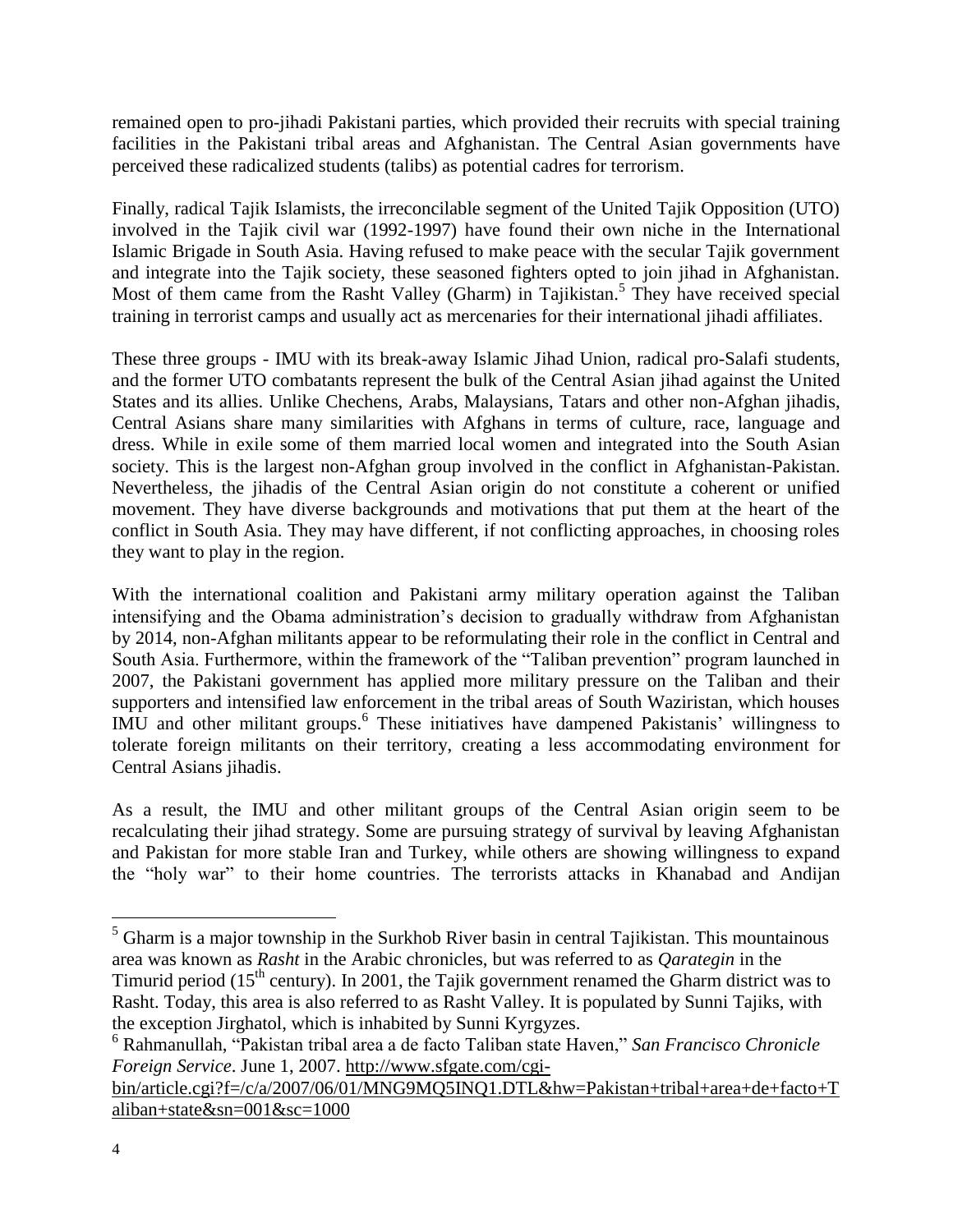(Uzbekistan) in May 2009 and the September 2010 events in Tajikistan's Rasht Valley, where a militant group with alleged ties to extremists in Afghanistan and Pakistan killed at least 28 soldiers and shot down a military helicopter, $7$  raised some concerns about whether the Afghanistan-Pakistan conflict was spilling over and worsening the security situation in Central Asia. According to one of the leading experts on the Afghanistan-Pakistan conflict Ahmed Rashid, it was the Islamic Jihad Union (IJU), a splinter group of IMU who masterminded this operation in the mountainous Rasht Valley. He comes to an alarming conclusion that, "it would make perfect sense for al-Qaeda and the Taliban to expand their operations and bases into the weak southern hinterland of Central Asia, which includes southern Tajikistan, Kyrgyzstan and Uzbekistan."<sup>8</sup>

Whether the Tajik jihadis moved into Tajikistan at the advice of Taliban leadership or the decision stemmed from their internal and independent considerations remains unclear. While at home, these jihadis may combine the insurgency-style warfare with more aggressive terror tactics, including suicide bombings, to weaken the local governments. They may also target the US military base in Kyrgyzstan and the Northern Distribution Network, an alternative supply route for the US-NATO forces in Afghanistan.<sup>9</sup> As a possible indication of this important and alarming shift, between 2004 and 2011, there was a rise in violence in Tajikistan, Uzbekistan and Kyrgyzstan. As a consequence, the local governments have grown more nervous and have increasingly restricted freedom of religion and put more pressure on even moderate Islamists. This made many to believe that the conflicts in Afghanistan and Pakistan are likely to spill beyond their borders. The alarming rhetoric about Islamic terrorism that has dominated regional security talks in Central Asia is based on a belief that local militants are linked to Pakistan and Afghanistan.

The Tajik and Uzbek governments' answer to the conflict in Afghanistan-Pakistan has been a serious violation of human rights and freedoms. In the past decade, hundreds, if not thousands, of Muslims have been accused of terrorism and IMU affiliation and sentenced to long-term imprisonment. In Tajikistan, hundreds of students studying in religious schools in Iran, Pakistan, and Egypt were forced to come back home. Under the pretext of fighting terrorism, mosques are under strict control and unofficial religious leaders are continuously persecuted. In Tajikistan, even bearded young men are often the subject of suspicion and harassment by the police. The

<sup>7</sup> Andrew McGregor, "Jihad in the Rasht Valley: Tajikistan's security Dilemma," *Terrorism Monitor* 8, no. 37 October 4, 2010.

http://www.jamestown.org/programs/gta/single/?tx\_ttnews[tt\_news]=36990&cHash=c323d4b79 8

<sup>8</sup> Ahmed Rashid, "Tajikistan: The Next Jihadi Stronghold?" November 29, 2010. http://www.ahmedrashid.com/publications/central-asia/articles/

<sup>&</sup>lt;sup>9</sup> "NATO perepravil v Afganistan cherez Tadzhikistan 160 tysjach tonn gruzov" [NATO shipped 160 thousand tons of cargo to Afghanistan trhough Tajikistan], *Regnum Infromational Agency*, January 20, 2011. [http://www.regnum.ru/news/fd-abroad/tajik/1366388.html.](http://www.regnum.ru/news/fd-abroad/tajik/1366388.html) In 2010, more than 160,000 tons of transit commercial cargoes of mostly fuel went to the NATO forces in Afghanistan through Tajikistan. The transit is carried out within the framework of the agreement on cooperation signed in February 2009.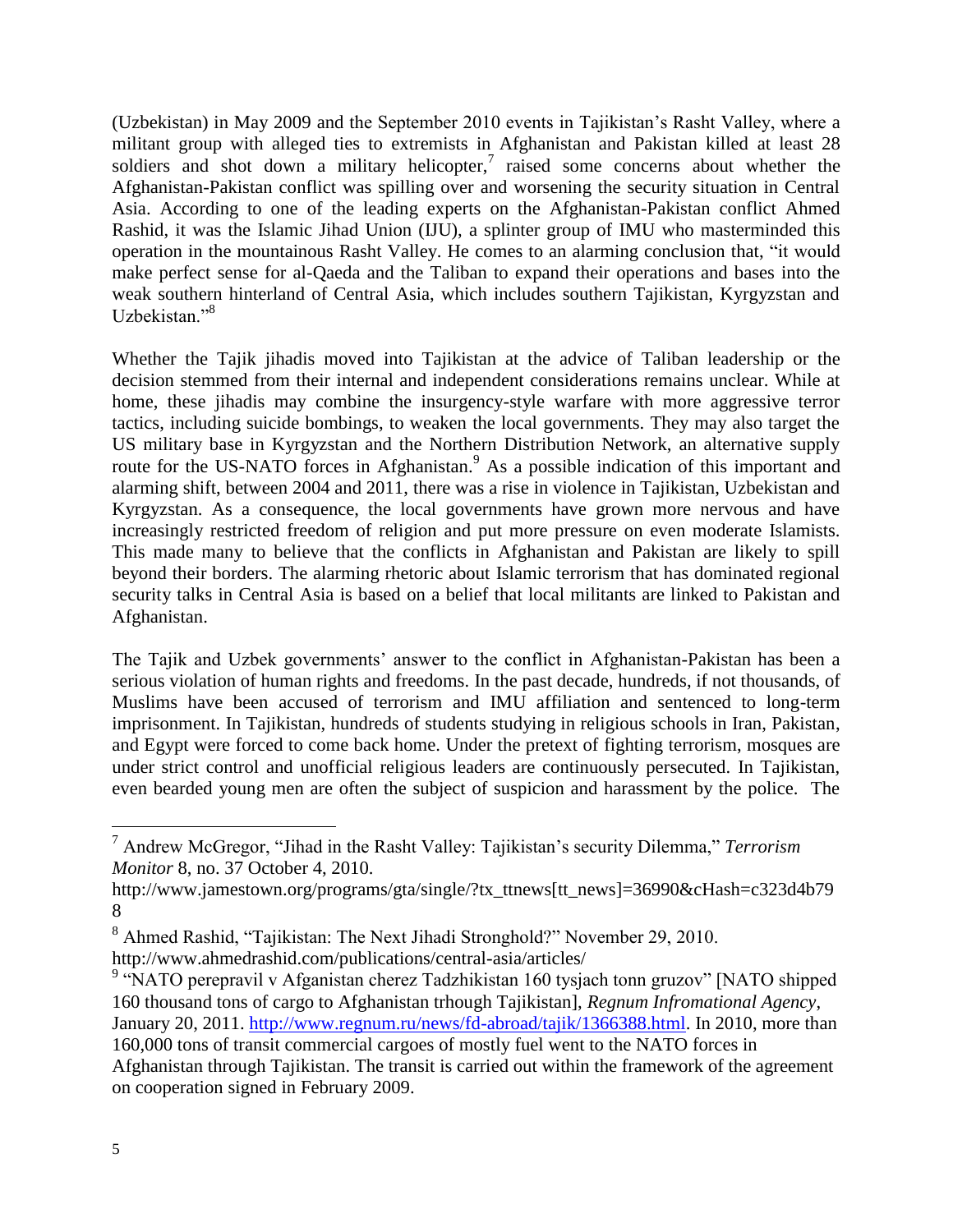government presents the growing interference in religious life of citizens as counter-terrorism and anti-extremism measures. In reality, however, these actions may have just the opposite effect, encouraging the very militancy they aim to prevent.

There is considerable disagreement over how the conflict in Afghanistan and Pakistan may impact the neighboring Central Asian states. The complex geopolitical processes engulfing the region in the last decades, lack of information, and clashing political interests of the sides involved in this assessment greatly contribute to the divergence of views. These assessments can be grouped into two broad categories:

**Encouraging assessment**. According to this assessment, the conflict in Afghanistan-Pakistan, by and large, has South Asian parameters. The foreign jihadis who joined the Pashtun strife are developing an exit strategy. This is a good sign that the coalition forces have managed to localize the conflict and diminish the global support for the Taliban. Furthermore, al-Qaeda and the Taliban are amorphous by their structure, have dissimilar agendas, show little enthusiasm in developing a regional strategy, and have limited resources and disinterest in interfering in Central Asia.

The existing Central Asian, Chechen and Dagestani Islamists are local by definition and, in fact, deaf to the Taliban indoctrination. It is not likely that they will support the Pashtun Taliban or the Arab al-Qaeda. Moreover, it is obvious that the Taliban as guerillas have no need for foreign fighters, who are ineffective due to their unfamiliarity with the local context. The discontent among the Central Asian Muslims stems largely from domestic misfortunes, not from a religious doctrine or anti-American sentiment. The militants of the Islamic Movement of Uzbekistan (IMU) as well as Chechens, Tajiks, Uyghurs and Dagestanis operating in Afghanistan and Pakistan are rather a small group of bandits, drug-traffickers, and mercenaries driven by material gain. These people were radicalized due to exclusion and inhuman treatment by their home regimes. They cannot be viewed as part of the Taliban movement.

Jihad, if understood as Muslim rage against the West, is not the case in Central Asia and Northern Caucasus. As a result, the international community should continue focusing on Afghanistan and Pakistan, while limiting its involvement in Central Asia to securing the Northern Distribution Network (NDN). In doing so, the West should cooperate with the local regimes on mostly bi-lateral bases, providing them with aid and various forms of assistance in exchange for their support for the US and NATO policies in the region. At the same time, the US Special Operations Forces should be permitted to enter Kyrgyzstan, Tajikistan, Turkmenistan, and Uzbekistan on a "case-by-case" basis when conducting counter-terrorism operations.<sup>10</sup> Also, in order to avoid radicalization of local Islamists, Central Asian governments should allow more religious freedom.

**Alarmist scenario**. This assessment paints the conflict in Afghanistan and Pakistan as showing a vivid tendency of internationalization. The Obama administration's 2009 troop surge in Afghanistan elicited a matching response from the radical Islamists worldwide eager to fight

<sup>&</sup>lt;sup>10</sup> Deirdre Tynan, "US Special Forces' Operations in Central Asia keeping Islamic militants in Check," *Eurasianet*, March 15, 2011. http://www.eurasianet.org/node/63080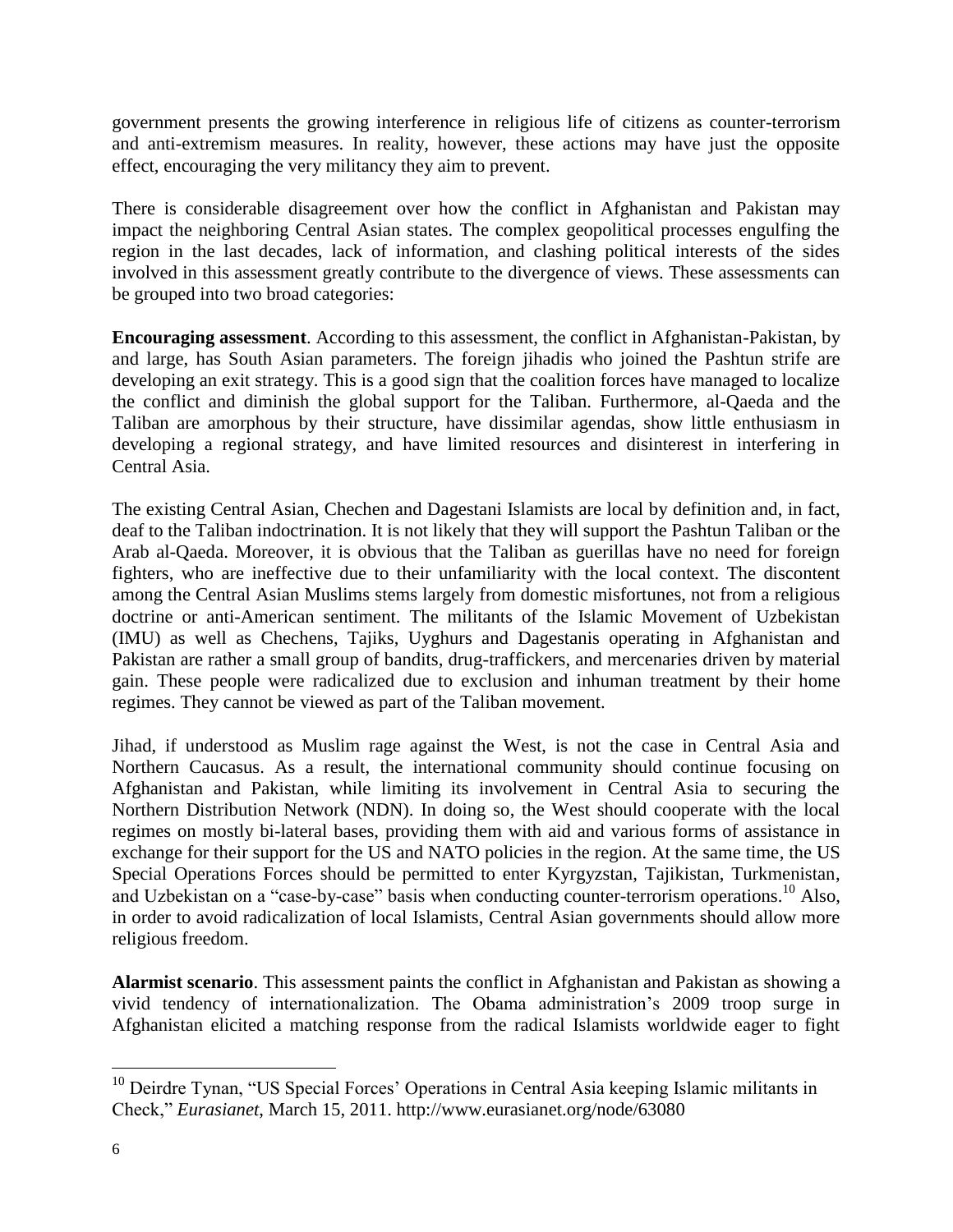against the United States and its allies in South and Central Asia.<sup>11</sup> Al-Qaeda and the Taliban have solid organizational structures, appeal, and potency, which allow them to spread into Central Asia, Xinjiang, and the Northern Caucasus. Taliban need foreign fighters, as they are better trained and better armed than local Afghan rebels.

Since the collapse of the Soviet Union, Central Asia has been a volatile base for militant Islam. Islamic militancy and insurgency in Central Asia, China, and Russia are on the rise and are linked to the insurgency in South Asia, forming a unified front of Islamic jihad. Al-Qaedasupported IMU and IJU have training bases in northern Afghanistan and are ready to invade Uzbekistan and Tajikistan. Tired of their corrupt secular governments, local Muslims would readily join jihad in order to establish an Islamic Caliphate.

The recent penetration of the insurgents of the post-Soviet origin from tribal regions to Rasht Valley in Tajikistan is an indication of the creeping "talibanization" of Central Asia. The anti-Western and anti-American jihad in Central Asia, therefore, pose a real threat.

As a result, the solution requires a comprehensive and new strategy for ensuring long-term security in the Eurasian continent, encouraging cooperation among the Central Asian states, Russia, China, and relevant international organizations, including the Shanghai Cooperation Organization (SCO), the Collective Security Treaty Organization (CSTO), and so on.

The above mentioned classification of existing assessments is a great deal of simplification, but it provides clarity and focused analysis. The first group of assessments currently predominates in the strategy of the international community in the region. The alarmist assessment is supported by local Central Asian governments and Russia. Russia particularly, between the two Chechen wars (1996-1999), was keen to prove the existence of ties between rebels in its breakaway republic and the global Islamic cause. Likewise, the Tajik government wants to present itself as the biggest victim of terrorism and a reliable ally in the fight against it.

The US-NATO forces are leaning toward more optimistic assessment of the problem. The principal US objective in Afghanistan has been the destruction of the Taliban and denying al-Qaeda a safe haven. The recognition that Taliban not only survived but also expanded on neighboring territories requires a principal and resource-consuming strategic shift. So far, the United States is not ready to drastically alter its vision of the conflict and has no clear strategy that can secure such a shift.

This book concludes that the assessment of the situation and appropriate recommendations for action fall between these two extremes. In fact, there are no domestic insurgents in Central Asia loyal to the Amir al Momineen Mullah Omar. The only exception is the Islamic Movement of Uzbekistan, based mostly in the tribal areas. However, before making judgments about IMU, it is necessary to conduct a comprehensive in-depth analysis of the whole spectrum of Islamic movements in Central Asia. The penetrations of radical Islamist groups in Tajikistan, Uzbekistan, and Kyrgyzstan from Afghan territory have taken place many times since the 1990s

<sup>&</sup>lt;sup>11</sup>Kaswar Klasra, "'Uzbek militants are becoming very active in Waziristan' - Senator Ibrahim Khan,"*Fergana News*, September 16, 2009. http://enews.fergananews.com/article.php?id=2570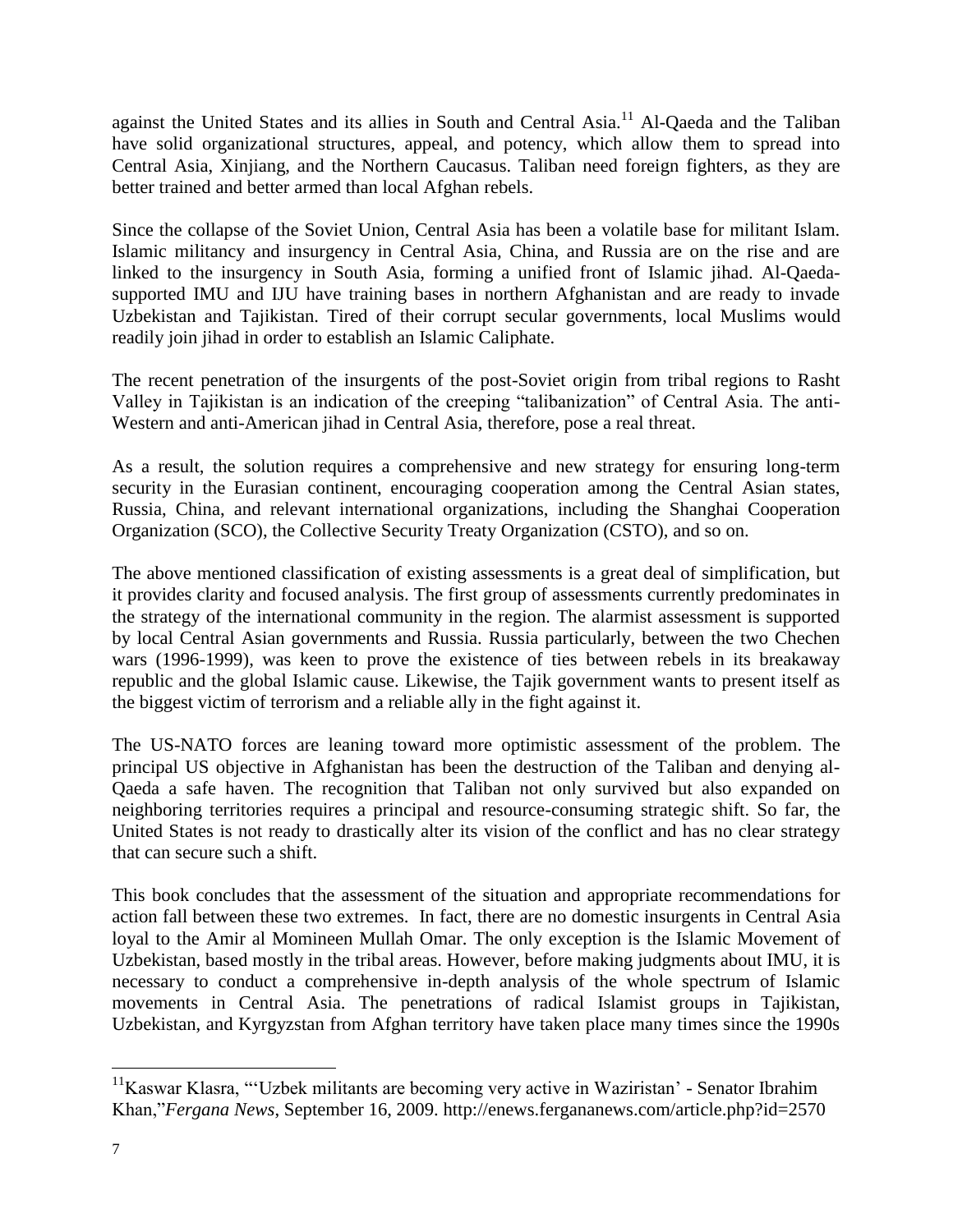and none of them, including the last one resulted in a visible, not to mention large scale, participation of local Muslims in jihad. The SCO and CSTO did not find it necessary to intervene with a mission in Tajikistan. Despite mostly deserved accusations of weakness, corruption, mismanagement, and incompetence, the government of Tajikistan so far has managed to gradually stabilize the situation relying on its own resources.

Several unanswered questions arise in this connection:

- What are the real reasons for the recent rise in violence in Central Asia? Are they merely homegrown protests stemming from local policies or dangerous terrorist acts imported from Afghanistan and Pakistan, aimed at stirring anti-Western and anti-American sentiments in the region?
- How do domestic manifestations of Islamically-charged socio-political and militant movements in the former USSR, Afghanistan, and Pakistan interact?
- What facilitates the transition from local to global Islamism?
- To what extent should US policymakers take into account the Central Asian and Russian leaders' warning of the Taliban and al-Qaeda encroachment in Central Asia? Is it a real threat or the regional governments' attempt to garner the Western support in quashing any form of dissent?
- Can President Obama's plan to eradicate insurgency in Helmand, Kandahar, and Waziristan bring stability to the "Greater Central Asia"?
- What should be done to bring sustainable peace and stability to Central and South Asia?

This book seeks to find answers to these questions. It consists of five chapters. The first chapters "Central Asia: Land and People" provides readers with a brief introduction to the region's geography, ethnic composition, and links to South Asia. The second chapter, "The 19<sup>th</sup> Century Great Game" describes state and border formation and their societal impact. The third chapter, "The Evolution of the Insurgency in Central Asia," examines the conflict through the lens of history. This chapter encompasses the period from the 1917 Russian Revolution to the Tajik civil war, to the Taliban rule and to the rise of violence in Central Asia in recent period. Part four, "Prospect of talibanization of Central Asia" contains analysis of recent conflict in Afghanistan-Pakistan and its impact on Central Asia. It provides relevant interpretations of the conflict and its potential sources. The final chapter "Central Asian Partnership in Solving the Afghan-Pakistan Conflict" specifies appropriate conflict prevention responses and policy recommendations.

### **CHAPTER 1. Central Asia: Land and People**

#### *Defining Central Asia*

The vast trans-river area of the Central Asian region of *Movarounnahr* ("beyond the river" in Arabic) is the historical residence of the Turkmens, Tajiks, Uzbeks, Kyrgyz, Kazakh, Karakalpaks, and other smaller groups. The Ancient Greeks called the two rivers the Oxus and Jaxartes. The Persians named them the Syr Darya and the Amu Darya. Arabs called the territory to the south of Amu Darya, adjacent to Movarounnahr, *Khurasan*. It encompassed most of modern-day Turkmenistan, north-eastern Iran, and the northern provinces of Afghanistan.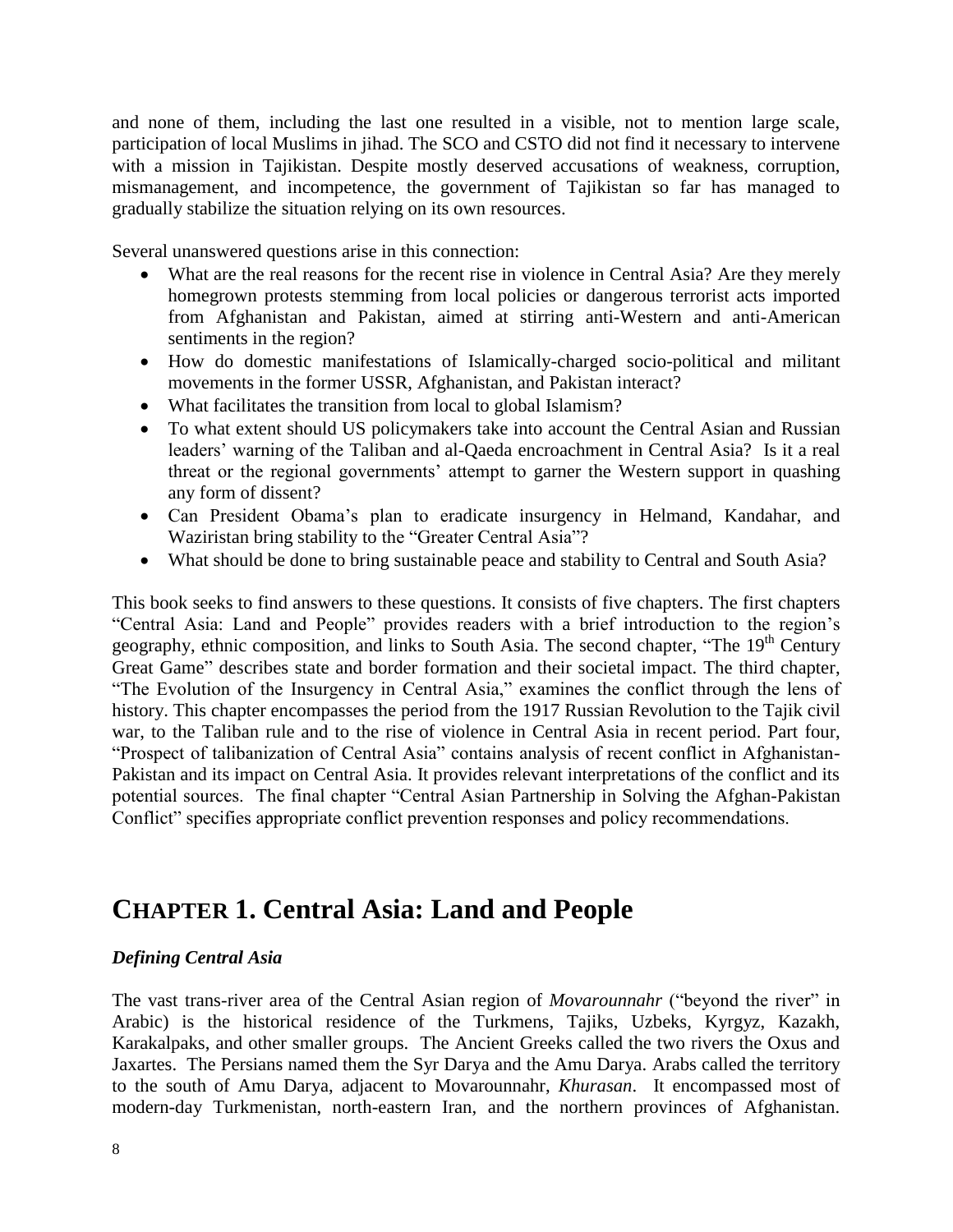*Khurasan* was populated by the above mentioned groups as well as Pashtuns, Hazara and some other smaller groups.

Western and Russian explorers of the nineteenth century introduced the term "Central Asia" to political and geographical terminology. According to Yuri Bregel, in cultural and historical terms, Central Asia is the western, Turko-Iranian part of the Inner Asian<sup>12</sup> heartland, the indigenous population of which consisted of various Iranian peoples. The majority of this population has been Turkicized, while the growing Turkic population has, to various degrees, assimilated to the region's indigenous Iranian culture. In geographical terms, it stretches from the Caspian Sea in the west to the Altai Mountains (Russia) and Turfan oasis (China) in the east, and from the limits of the Kazakh steppes and Southern Siberia in the north to the Hindu-Kush range (Afghanistan) in the south. $13$ 

During the Cold War, Central Asia was mostly associated with the five Soviet Central Asian republics of Kazakhstan, Uzbekistan, Tajikistan, Kyrgyzstan and Turkmenistan. In more recent studies of the region, some experts have also included Eastern Iran, Northern Afghanistan, and the Xinjiang-Uighur Autonomous province of China in Central Asia.

Historical narratives often refer to Central Asia as *Turkistan* (or "Turkestan", i.e. "Land of Turks"). This is somewhat of a misnomer, considering the local population spoke mostly Iranian languages in the medieval times. In the ninth and tenth centuries, Arab writers applied the term *Turkistan* only to the area north-east of the Syr Darya (modern-day Kazakhstan). Thenceforth, however, the number and influence of Turkic tribes in the region increased. They formed powerful ruling dynasties, most notably the empire established by Tamerlane in the 15<sup>th</sup> century.

In the nineteenth century, the British and Russians adopted the expression *Turkistan* as a geographical term to indicate their assets in Central Asia. This was further subdivided into "Western" or "Russian" *Turkistan* (which is post-Soviet Central Asia), "Southern" or "Afghan" *Turkistan* (northern Afghanistan) and "Eastern' or "Chinese" *Turkistan* (southern part of Xinjiang-Uighur Autonomous Region of China).

In recent times, a new term, "Greater Central Asia", has been introduced to identify the region under study. This is more a policy-oriented rather than a geographic term proposed by Frederick Starr. In its core is the idea of the US-led project of building a new region by intergrating the post-Soviet Central Asia with the South Asia via Afghanistan. *A Greater Central Asia Partnership for Afghanistan and its Neighbors* project proposes the transformation of Afghanistan and the entire region into a zone of protected sovereignties, sharing practical market economies, secular and open systems of governance with respect to civil rights, and maintaining

 $12$  Vast territories situated between heartland China and Russia stretching from Manjuria in the east to Mongolia, to Ural mountains, to Tibet plateau, to Xingjiang, and finally to Central Asia, including northern Afghanistan and Eastern Iran. Inner Asia was originally populated by non-Russians and non-Chinese.

<sup>13</sup> Yuri Bregel, ed., *Bibliography of Islamic Central Asia: Indiana University Uralic and Altaic Series, vol. 160* (Bloomington: Indiana University Research Institute for Inner Asian Studies, 1995), viii.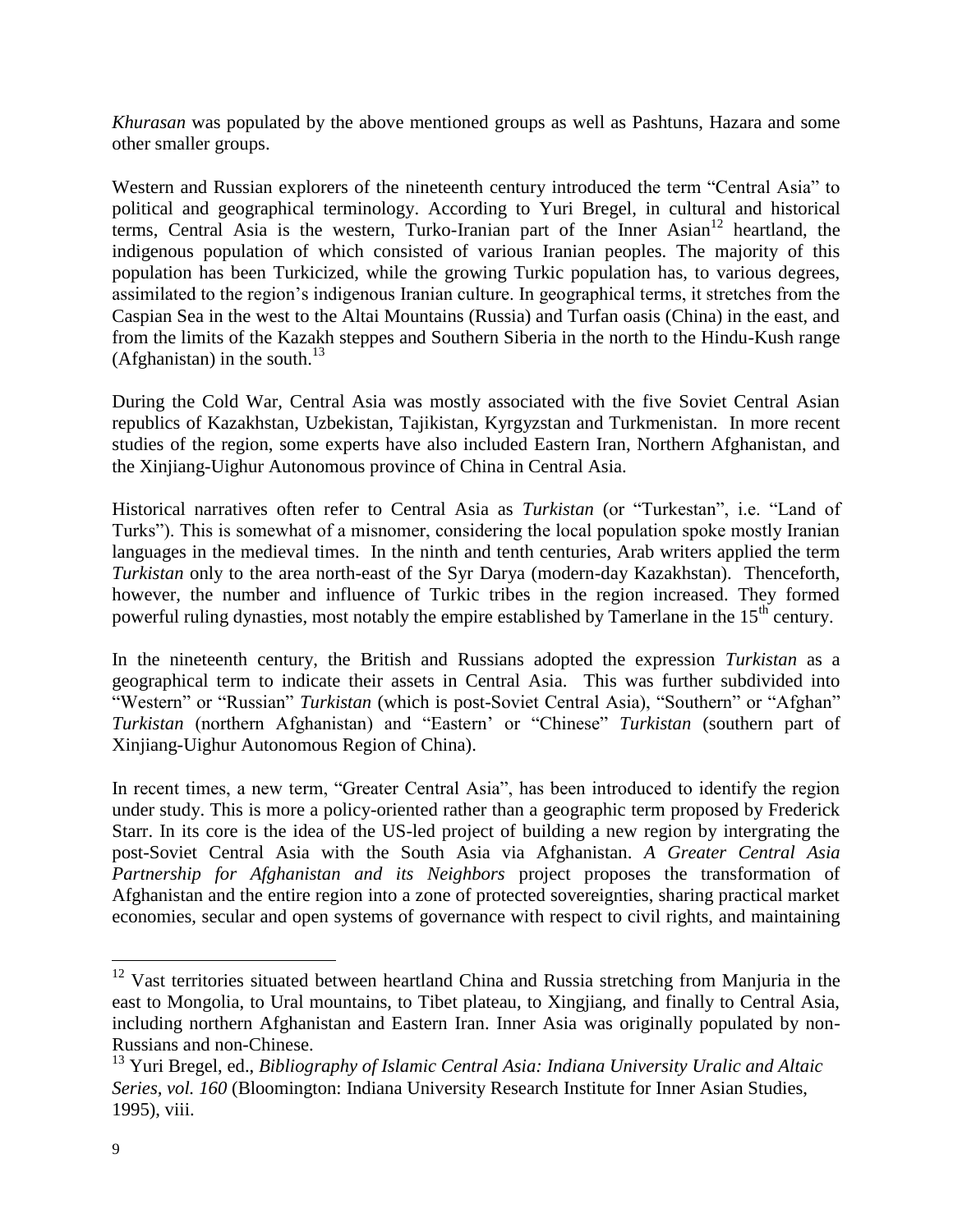positive relations with the United States.<sup>14</sup> However, most of Central Asian and, especially, Russian politicians and expert community at large are skeptical about the Greater Central Asia project, pointing out to the differences in cultural identities and lack of cooperation between the Central Asians and the people of South Asia in the past.

The Cold War-era definition of Central Asia as five Muslim-majority Soviet Republics east of the Caspian Sea is no longer valid due to the end of the Soviet order. In this book, Central Asia is defined as five post-Soviet "stans" plus northeastern Iran, northern Afghanistan and northwestern part of China. This definition is almost identical to the one introduced my Russians and British more than 100 years ago. It is the appropriate moment in history to reintroduce the term to the political and geographical vocabulary.

#### *Ethnic composition*

Central Asia is populated by peoples the of Iranian and Turkic origin. The Iranians appeared as early as the second millennium BC. The Turks began to migrate to the region in the sixth century. They gradually established military control and by the  $14<sup>th</sup>$  century outnumbered Iranians. Since then, the term "Turku-Tajik" (Turk and Tajik) has been used to designate racial and ethnic composition of cities and oases of *Movarounnahr*. In addition to Turku-Tajik peoples, the steppes and mountains were populated by nomads of the Turko-Mongol origin, who became known as Kazakhs and Kyrgyzs by the  $18<sup>th</sup>$  century. The Karakum desert was inhabited by Turkmen tribes.

When examining the ethnic composition of the region, one should consider the gradual process of transformation of different groupings into more durable communities. Important milestones, such as wars, political movements, rise of literary masterpieces and charismatic personalities, linguistic reforms, and other important events, gave rise to transformation of the local communities and facilitated national consolidation.

#### *Tajiks*

The trans-river area of the Central Asia and Iranian plateau encompassed a vast region stretching from the oases of Tashkent, Bukhara, and Ferghana in the north to Ghazni and Kandahar in the south and from Sistan and Mashad (Iran) in the west to Pamir in the east. In late nineteenth and early  $20<sup>th</sup>$  centuries, along with Turks, Pashtuns, and other smaller ethnic groups, this region was also inhabited by Persian-speaking aborigines, who called themselves "Tajiks" and ascribed to the Hanafi school of Sunni Islam. The origin of the word "Tajik" is disputed. Most Tajik scholars believe that the word Tajik is derived from *toj* ("crown" from Tajiki–Farsi). Some Western and Russian orientalists suggest that it was originally the name of an Arab tribe (*Taj*, or *Tazik*) that invaded Central Asia in the seventh and eighth centuries. In the medieval Tajiki–Farsi literature

<sup>14</sup> Frederick Starr, "A Partnership for Central Asia," *Foreign Affairs*, July/August 2005. http://www.foreignaffairs.com/articles/60833/s-frederick-starr/a-partnership-for-central-asia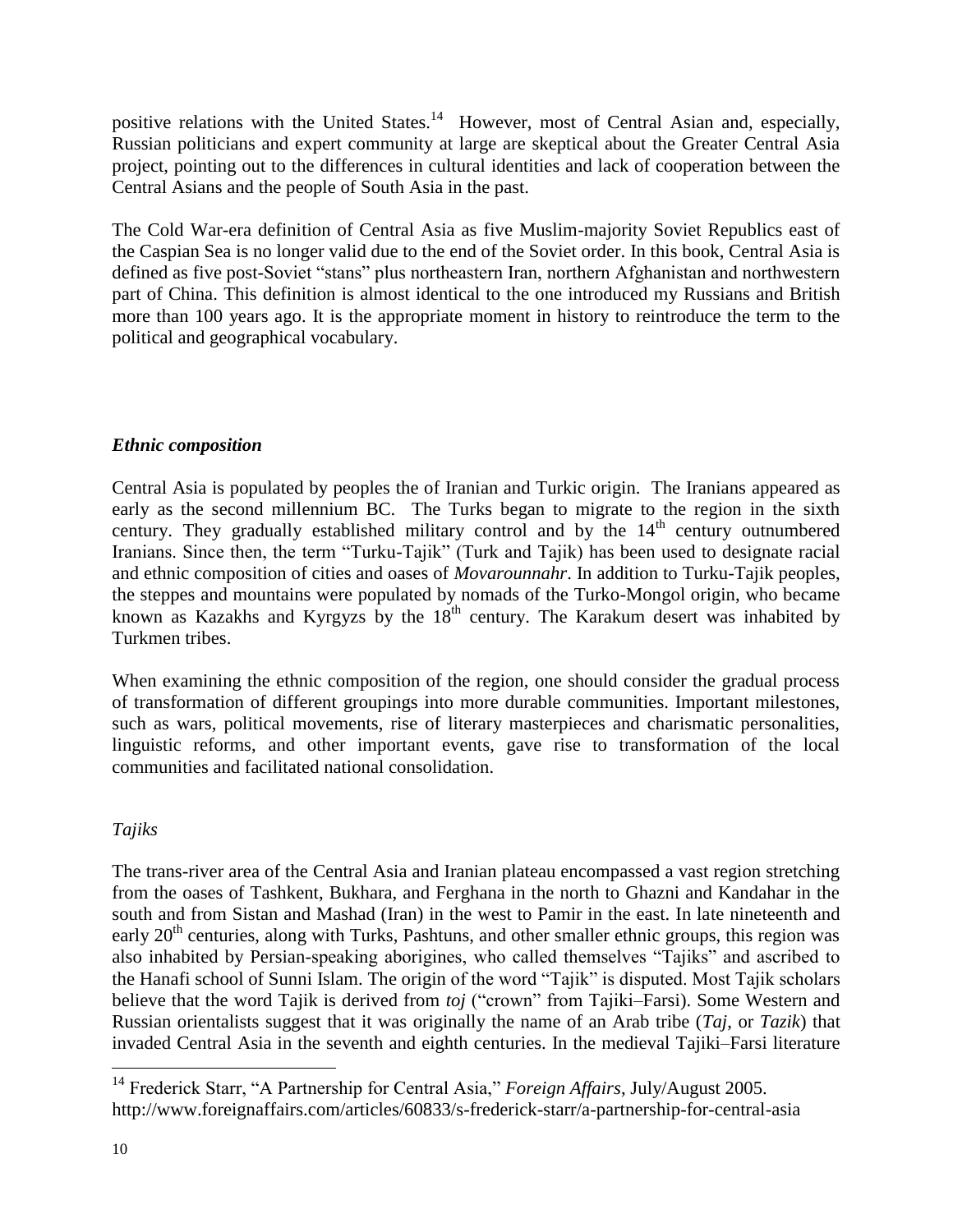and historical chronicles, the word "Tajik" was used to distinguish Persians from Turks. In the Russian usage of the 16th century and later, Tajik was applied to the urban population of Central Asia, distinguishing them from Uzbek nomads. By the early  $20<sup>th</sup>$  century, the term was used to identify mountainous Tajiks (the population of Gharm, Mastchah, Darvaz, and Badakhshan), while Tajik speakers of the plains were called Sart. With the establishment of the Soviet rule in Central Asia and the formation of the Tajik Autonomous Soviet Socialist Republic in 1924, the term acquired a distinct ethnic connotation and is now applied to Tajiki speakers of Central Asia.

The Tajiks trace their ancestry to the indigenous Iranian inhabitants of Bactria, Sogd, and Parthia. The Tajik language is of Persian (or Farsi) origin and is also referred to as Dari (derived from "darbar-i" or "courtly language"). This language flourished in the ninth and tenth centuries AD, when the Samanids founded their dynasty centered in Samarqand. Dari used Arabic script, but replaced the use of the Arabic language in the Samanid court. Dari was used in official record keeping, science, and literature. Despite the tension and conflicts between the rulers of Iran, Afghanistan, and Central Asia, Dari was commonly used by the population of these regions. A common literary heritage binds Tajiks, Afghans and Persians together. Among the most renowned literary treasures of this language are Abu Abdullah Rudaki (858–941) from Panjrud (Tajikistan) and Abulqasem Firdawsi (940–1025) from Tus (Iran).

The Tajiks living in the vast alpine country of Pamir, the so-called Pamirians are generally Ismailis, and they speak different languages, some of which are incomprehensible to other Tajiks. These languages constitute the Pamir branch of Southeastern Iranian languages. <sup>15</sup> Most of Pamirians live in Tajik and Afghan Badakhshan. Smaller groups live China and Pakistan.<sup>16</sup> There is no written tradition in Pamirian languages. Pamiri Tajiks of Tajikistan and Afghanistan used Dari-Tajiki as their literary language and a means of communication with neighbors.

Tajiks are the oldest ethnic group in Afghanistan. In the  $18<sup>th</sup>$  and the first half of the nineteenth centuries, the Afghan feudal lords defeated the Tajiks of Kandahar, Kabul and Ghazni. In the 1880s, Afghan Emir Abdur Rahman (a Durrani Pashtun) succeeded in finally breaking the Tajik resistance in the northern provinces of Herat, Qataghan, and Badakhshan. Subsequently, Afghan rulers from the 1880s to 1970 resettled Pashtun dissidents from rebellious eastern and southern provinces to the non-Pashtun Afghan North. These Pashtun newcomers (*nakilin*) were exempt from taxes.

Currently, the estimates of the share of Tajiks in Afghanistan vary widely from 25 percent to 50 percent of the total population.<sup>17</sup> Compared to other ethnic groups, the Tajiks of Afghanistan are socially and economically more developed and urbanized. Tajik-Pashtun relations have not been

<sup>&</sup>lt;sup>15</sup> The major Pamirian languages include Shughni and Rushani, Yazghulami, Sarikoli, Munji, Sanglechi-Ishkashimi, Wakhi and Yidgha.

<sup>&</sup>lt;sup>16</sup> In the early 21<sup>st</sup> century, in addition to approximately 150,000 Pamiris living in Tajikistan, nearly 100,000 Pamiris resided in the adjacent mountainous regions of Afghanistan and some 42,000 in China and Pakistan.

 $17$  According to official data, in 1989, Afghanistan's total population reached 15,592,000. Thus, in 1989, Afghan Tajiks could have numbered roughly between 4 million and 8 million. This is more than the number of Tajiks in Tajikistan (3,172,400 in 1989).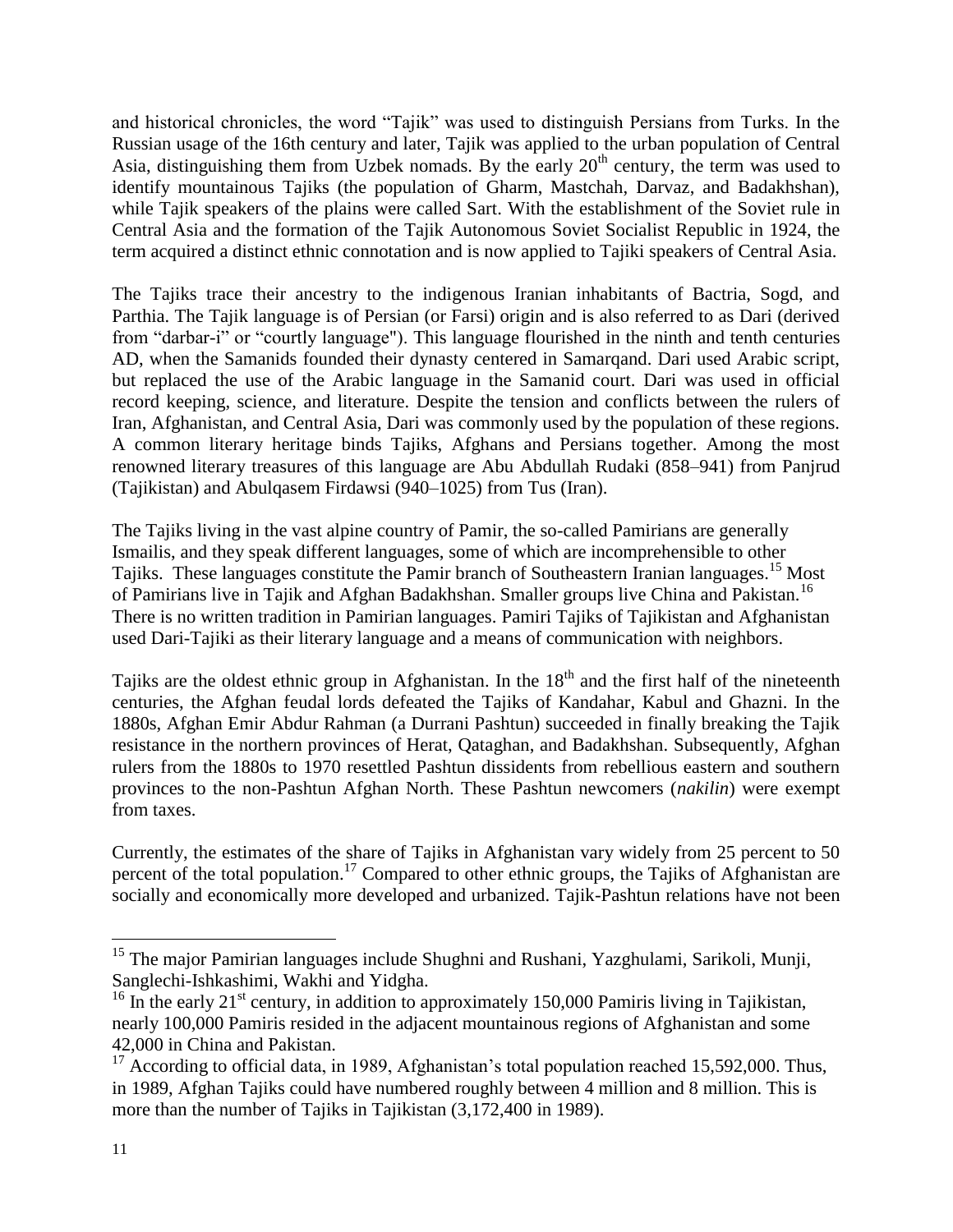hostile as one may expect, because in Afghanistan, tribal, clan, and other kin-based institutions often play more important role than ethno-national ties. The ruling Durrani Pashtuns used to rely more on urbanized Tajiks than on disunited nomadic compatriots.

Similarly, the Tajiks of Afghanistan have not demonstrated separatist sentiments. On the contrary, they have competed with Pashtuns for dominance in a unified Afghanistan. The Tajiks ruled Afghanistan only two times: in 1929 (Habibulla-Bachai Saqqao) and 1992-1996 (President Burkhanuddin Rabbani).

There are also several tens of thousands of Tajiks living in China. Ethnically, the Tajiks of China form a collection of small East Iranian ethnic groups with Wakhani (Wakhi) as a separate faction. A more sizable faction of Tajiks of China is called Sarikoli. The Tajiks of Chinese Pamir adhere to the Ismaili sect of Islam. They use Uighur (Turkic) for communicating with neighbors and do not speak Dari-Tajiki. In the People's Republic of China (PRC) Tajiks are recognized as one of the country's 56 nationalities forming a common unity called the "Chinese people." As Ismailis, the Sarikoli and Wakhani Tajiks do not attend mosques, but perform their rituals at special houses called *jamoatkhona* (communion house). Unlike other (Sunni) Chinese Muslims, the Ismaili Tajiks never revealed their religious zeal to the Chinese "infidels." They did not participate in mass uprisings of local Muslims against the Chinese rule in the 1920s-1930s or later. As Shiites living in a non-Shiite environment, the Tajiks of China accept *taqiya* - the Islamic practice of "dissimilation" for the sake of avoiding persecution or imminent harm. According to the rules of *taqiya*, Islam may be ignored in life-threatening situations. This practice has allowed Tajiks to preserve their unique religion, race, and culture in China. As a result, until recently, the Tajiks of China had not voiced grievances or mistreatment by the Chinese government.

What distinguished Tajiks from their neighbors was Iranianism (speaking in one of Iranian - Western or Eastern - languages, having Farsi as a *lingua franca*), and sedentarism (absence of tribal structures and egalitarian political institutions). In contrast to nomad (Uzbek, Pashtun) tribesmen, Tajik loyalty developed around village (neighborhood) and family. Iranianism connected Tajiks to the great written tradition of Iranian culture rooted in the pre-Islamic times and sedentarism. These "primordial" characteristics gave Tajiks a sense of shared and belonging to the oldest, pre-Turkic civilization and were a crucial starting point in Stalin's nation-building from the 1920s onwards. All in all, Tajiks were a minority in *Movarounnahr* and could not withstand the predominant tendencies of Turkism that grew from the early  $20<sup>th</sup>$  century. It was only with the formation of the Tajik Republic in 1924 did a unified Tajik nationalism begin to develop.

#### *Pashtuns*

Whereas Turkistan and Bukhara was dominated by Turks since the eleventh century, Afghanistan had always developed on Pashtun ethno-cultural and political basis. Persian- and Turkic-speaking peoples were considered minorities. Pashtuns (or Pashtuns, Pathans) speak a distinct Eastern Iranian language and form a dominant, but not a majority ethnic group in Afghanistan. Like Tajiks, they are part of the Indo-Iranian ethnic and linguistic group. Although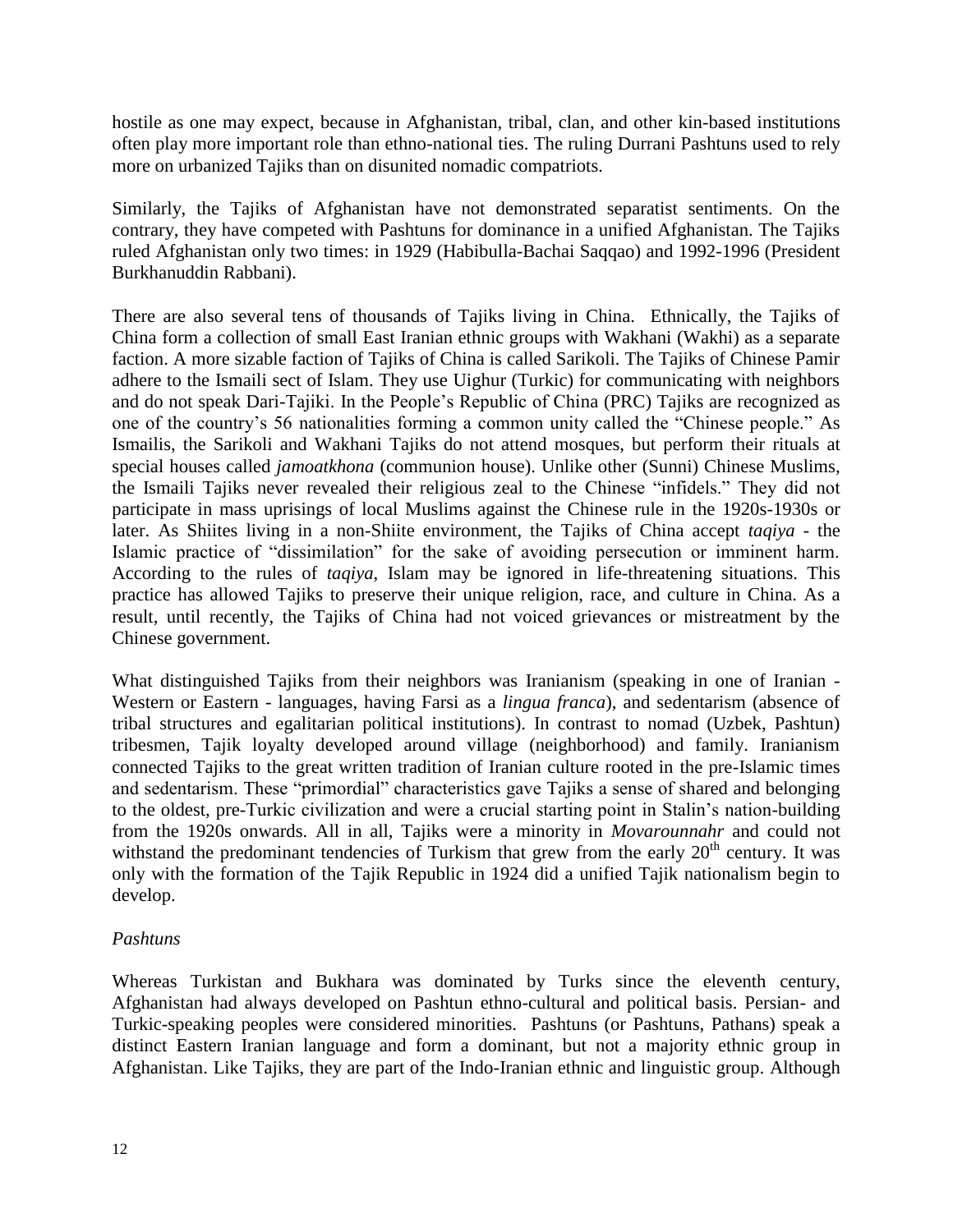disunited, they formed the world's largest tribal society.<sup>18</sup> The true origin of the Pashtuns is unknown, with the exception that their tribes have never been detected crossing Amu Darya River and have no kin communities in Central Asia. Known as Afghans since the third century AD, they ruled Afghanistan all but two times (in 1929 and 1992-1994) throughout the country's history.

#### *Uzbeks*

Uzbeks are another dynamic grouping of the region that appeared in early  $14<sup>th</sup>$  century. Uzbeks comprised the dynasties of the last khanates of *Movarounnahr,* including the Khiva, Bukhara, and Kokand. In the  $20<sup>th</sup>$  century, they made up the largest ethnic group in Central Asia. Turkism and Sunni Hanafi School were common characteristics that united various tribes and ethnic groups in a common Uzbek nation. Another characteristic of this group was the sense of belonging to the strongest and largest ethnic group in the region. All Uzbeks speak one language and practice one religion. While their closest neighbors Karakalpaks, Uighurs, Kyrgyz, and Kazakh speak in similar to Uzbek languages, Sunni Hanafi Islam is practiced also by Tajiks and other distant populations. Unlike Tajiks, Uzbeks have never lived in the mountains and never comprised an overwhelming majority of the main urban centers, including Samarqand and Bukhara. Although almost all of Uzbeks got settled by 20<sup>th</sup> century, tribalism was not alien to them. Some continued their semi-nomadic lifestyles, as the unique tribal heritage from Genghis Khan became an integral part of the Uzbek national pride. Uzbeks are unified by the Chaghatailanguage<sup>19</sup> literary work of the middle ages, which was largely influenced by the Tajik-Persian literature.

Two Turkic groups constituting the Uzbek nation were 1) descendants of the pre-Mongol period, who came to the region mostly between sixth and thirteenth centuries AD, prior to the invasion of Genghis Khan; 2) the descendants of the more recent tribes of Uzbeks, who came to *Movarounnahr* from *Dasht-i Qipchaq* (a wide zone of steppes from Caspian Sea eastward to Altai mountains) together with Shaybani Khan in  $16<sup>th</sup>$  century. Throughout their history of living in Central Asia, all of these Uzbek groups maintained their identity and tribal names. In the beginning of the  $20<sup>th</sup>$  century, their neighbors, both Farsi and Turkic speakers distinguished each of the Turkic ethnic groups as a single and independent ethnic unit. The term "Uzbek" was applied only to the later tribes of Shaybani Khan's at the beginning of the  $20<sup>th</sup>$  century, while the earlier group of Turkic speaking peoples simply called themselves Turks. Uzbek is a most Iranized language of Central Asian Turks, a direct successor of Chaghatay, a language of great literature and science in times of Timur and the Timurids.

<sup>&</sup>lt;sup>18</sup> As of early 21<sup>st</sup> century, the total population of the group is estimated to be close to 50 million. <sup>19</sup> "Chagatai" is derived from a proper name and is associated with Genghis Khan's son Chagatai, who possessed a large portion of Khorasan and Movarounnahr in  $15<sup>th</sup>$  century. The language of Turks in the period of Timurids was referred to as "Chagatai". One of the more famous poets, who wrote in Chagatai and lived in Herat was Alisher Navoi (1441 – 1501). Often, Chagatais are grouped into a separate ethno-cultural grouping, differentiating them from other Turko-Mongol groups because of the Chagatais' close association with the sedentary (Tajik) population.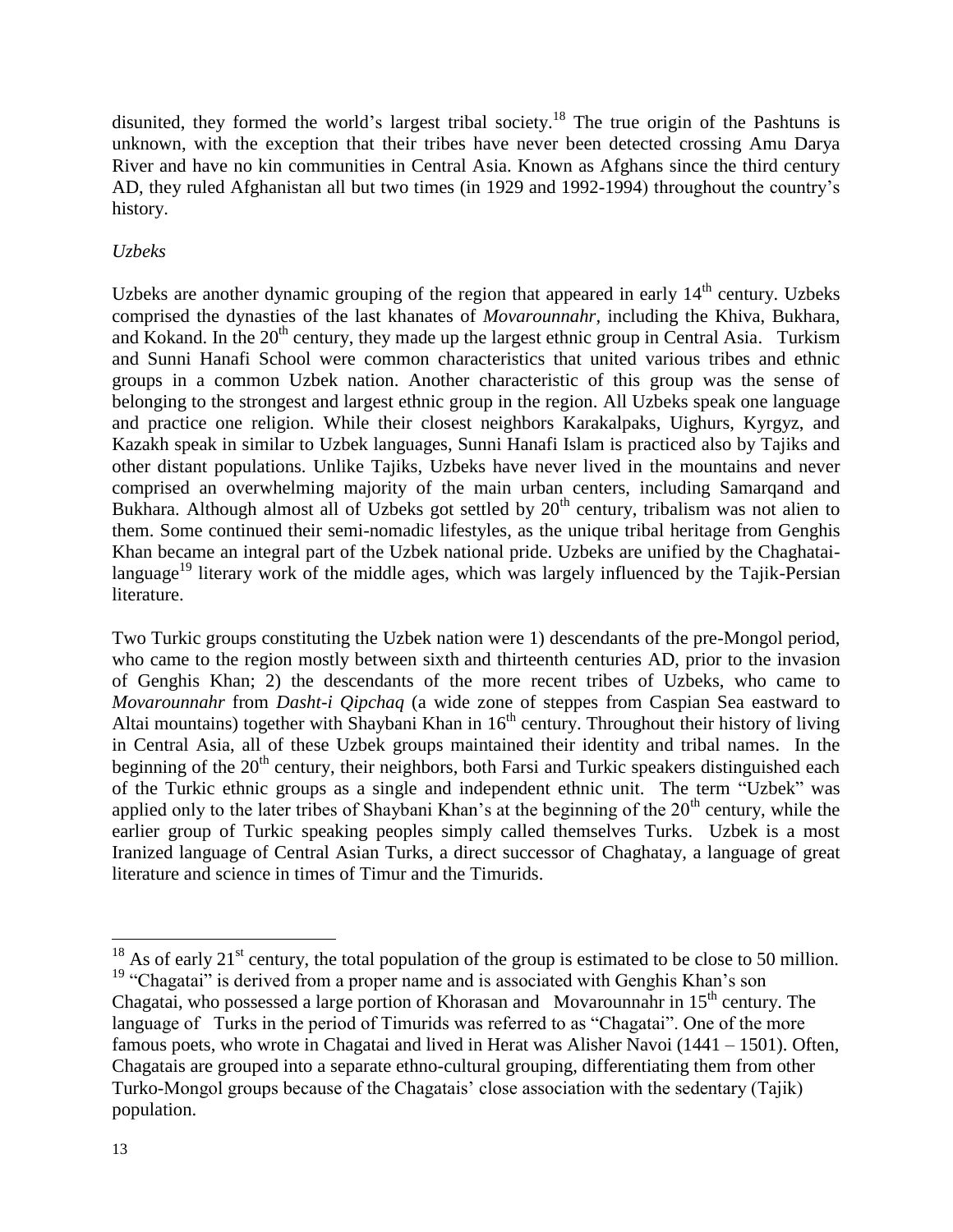The Uzbeks of Afghanistan constituted a majority group almost equal in number with Harazaras (about 9 percent of total population). They lived mostly in mixed Uzbek and Tajik villages in the north of the country. All Afghan Uzbek communities have their origin in Central Asia and almost all of them speak Farsi-Dari as a second language. After the demise of the Timurid dynasty in the early  $16<sup>th</sup>$  century, the Uzbeks of Sheibani Khan established several principalities in the north of the country nominally loyal to either Bukhara or Kabul. In the late nineteenth century, with the help of the British, Ahmad Shah Durrani subjugated these Uzbek principalities. The mass exodus of Uzbeks after the establishment of the Soviet power in the 1920s forced almost 200,000 Uzbeks to flee to Afghanistan.

#### *Turkmens*

Turkmens are another grouping who has resided on both banks of the Amu Darya River. This Sunni-Muslim group speaks in Oghuz subgroup language of the Turkic language family, which is distinct from the languages of Uzbeks and Kazakhs. At the end of the nineteenth century, Central Asian Turkmens found themselves in five different states: the Khivan Khanate, the Bukharan Emirate, Russian *Turkistan*, Afghanistan, and Persia. The compact settlement of kinsmen on a specific territory in separate *auls* (villages) was typical for Turkmens. In one *aul* the kin of one tribe could live together, but it was impossible to find *auls*, where kin groups of different tribes lived together. The Turkmens did not ever have their own state. Instead, they depended on a traditional tribal and kin structure to protect community property, particularly cattle, pasture, and water. The disputes over pasture use and criminal-legal cases were subjects of *maslahat*, or *genesh* (councils) of tribal chiefs, and of the *adat* (traditional code). In case of direct military threat, a kin group organized its own defense. Turkmens (like Pashtuns) survived due to a well-adjusted military organization, which was formed based on the tribal structure. On the other hand, tribal and kin structure of Turkmen society hindered national consolidation and promoted the development of religious sectarianism. One such case, the unyielding clashes of Yamuds Jafarbai and Yamuds Atabai, at the end of the nineteenth century, created such hostility that the rival kin groups declared holy war - jihad - against each other.

Orthodox or traditional Islam was not popular among Turkmens. Like nomadic Uzbeks, Turkmens chose to practice Ishanism, which was a form of Sufism - a mystic sect of Islam incorporating many elements of centuries-long cultural practices and beliefs. Ishans, informal religious leaders, enjoyed authority among the nomadic Uzbeks and Turkmen. They acted as representatives of these communities in negotiations with the Russian, Bukharian, Afghan, and Persian rulers. During wars, they served as spiritual inspiration and, at times, as the leaders of armed tribal groups.

Turkmens in Afghanistan came from east of the Caspian Sea and Karakum Desert territory, known as Trans-Caspian. There were two major waves of Turkmen migration into Afghanistan and both were caused by the Russian advancement into Trans-Caspian. The first wave of migration coincided with the Russian invasion in the late nineteenth century and the Red Army attacks in 1918-1923. Turkmens in Afghanistan are farmer-herdsmen. They are best at *karakul* sheep breeding and carpet making in Afghanistan. In addition to almost five million Turkmen population of the Republic of Turkmenistan, nearly one million of ethnic Turkmens reside in Afghan provinces along the Afghan-Turkmen and another million live in Khurasan and Golestan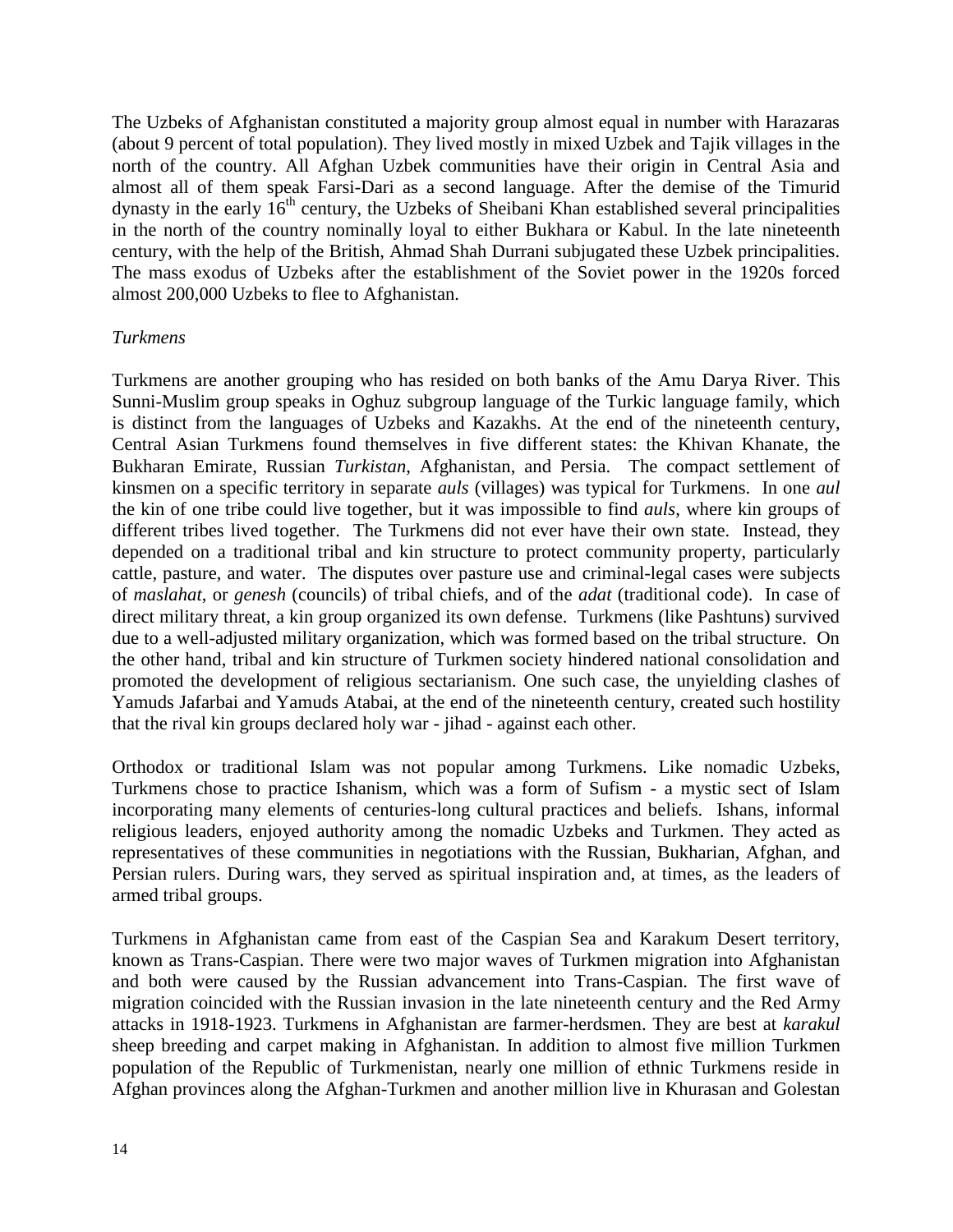provinces of Iran. Along with Kyrgyz and Kazakhs, they represent the least integrated Afghan ethnic group.

#### *Kazakhs and Kyrgyz*

Until the beginning of  $20<sup>th</sup>$  century, both Russian and Western historiographies failed to accurately identify Kazakhs and Kyrgyz as separate peoples, as there where disputes about their ethnogenesis. Some, mostly local, historians claim their people are aboriginal dwellers of Central Asia. While the majority of historians support the so-called migrational concept of the origin of Kazakhs and Kyrgyz, which states that these Central Asian nomads are descendants of recent  $(15<sup>th</sup> - 16<sup>th</sup>$  centuries AD) migrants and have nothing in common with the ancient indigenous Indo-Iranian substrate. It is generally accepted that Kazakh people came as a result of consolidation of the Turkic tribal groups in vast *Dasht-i Qipchaq* steppe, which had been completed in the end of 16<sup>th</sup> century. Most of Kyrgyz completed their migration from southern Siberia to high valleys of the Tien Shan, Pamiro-Alai, and Qara Qorum (Karakorum) in  $16<sup>th</sup>$  and  $17<sup>th</sup>$  centuries. Kazakhs are known as steppe nomads, while Kyrgyz as mountain nomads. Both honored unique tribal history based almost exclusively on rich oral tradition and were less exposed to outside influence than Tajiks and Uzbeks. Their sedentarization began with the establishment of Russian and later Soviet rule.

Domination of Turko-Mongols and Pashtuns in Central Asia was not a result of inter-ethnic antagonisms. Rather, it was largely a reflection of cultural, socio-economic, and political conflicts between nomadic tribes and sedentary, and mostly urban, population. Such conflict would not be avoided even if Tajiks were Indians and Pashtuns and Turks were Arabs. Nomads captured cities that were traditionally governed by the local merchants and craftsmen. The consequences of such conquests were deterioration of urban culture and development of ethnogeographic, religious, and tribal loyalties at the expense of civic solidarity. The establishment of largely agrarian culture and weakening of the urban influence in the late middle ages, accompanied by the establishment of troubled and violent Uzbek dynasties in Kokand Bukhara, and Khiva, as well as liberation of the Greater Kandahar region from Iranian control, and the formation of the local Pashtun dynasties in the  $18<sup>th</sup>$  century, led to the demise of the region. Semi-literate tribal aristocracy of nomads-cattle herders deeply resented the urban culture and considered civil professions dishonorable. The aristocracy imposed heavy taxes and suppressed once free tradesmen of the cities and oases. This led to the near-extinction of urban communities as centers of civilizations of Central Asia by the nineteenth century. Urbanization lagged also because this region was far from the sea and the aridness of much of the region made agriculture difficult. As a result, the Turko-Mongol and Pashtun nomads, the world's strongest warriors, dominated the region since early medieval times to the mid nineteenth century.

No unified pan-Iranian movement ever took place in the region. When Shah Ismail declared Shiism state religion of Iran in 1501, it dealt a blow to the Persian world. Sunnis of Central Asia, Afghanistan, and Ottoman Turkey began perceiving Iran as the adversary and did not maintain strong cultural connections. The Shiite-Sunni strife contributed to the growth of fanaticism, religious dogmatism, increased role of Islamic clergies, and restriction of freedom of thought and expression. It also strengthened Central Asians' ties to Turkey and Turks. From the early  $20<sup>th</sup>$ century, Central Asia's elite readily traveled to Turkey with the aim of receiving modern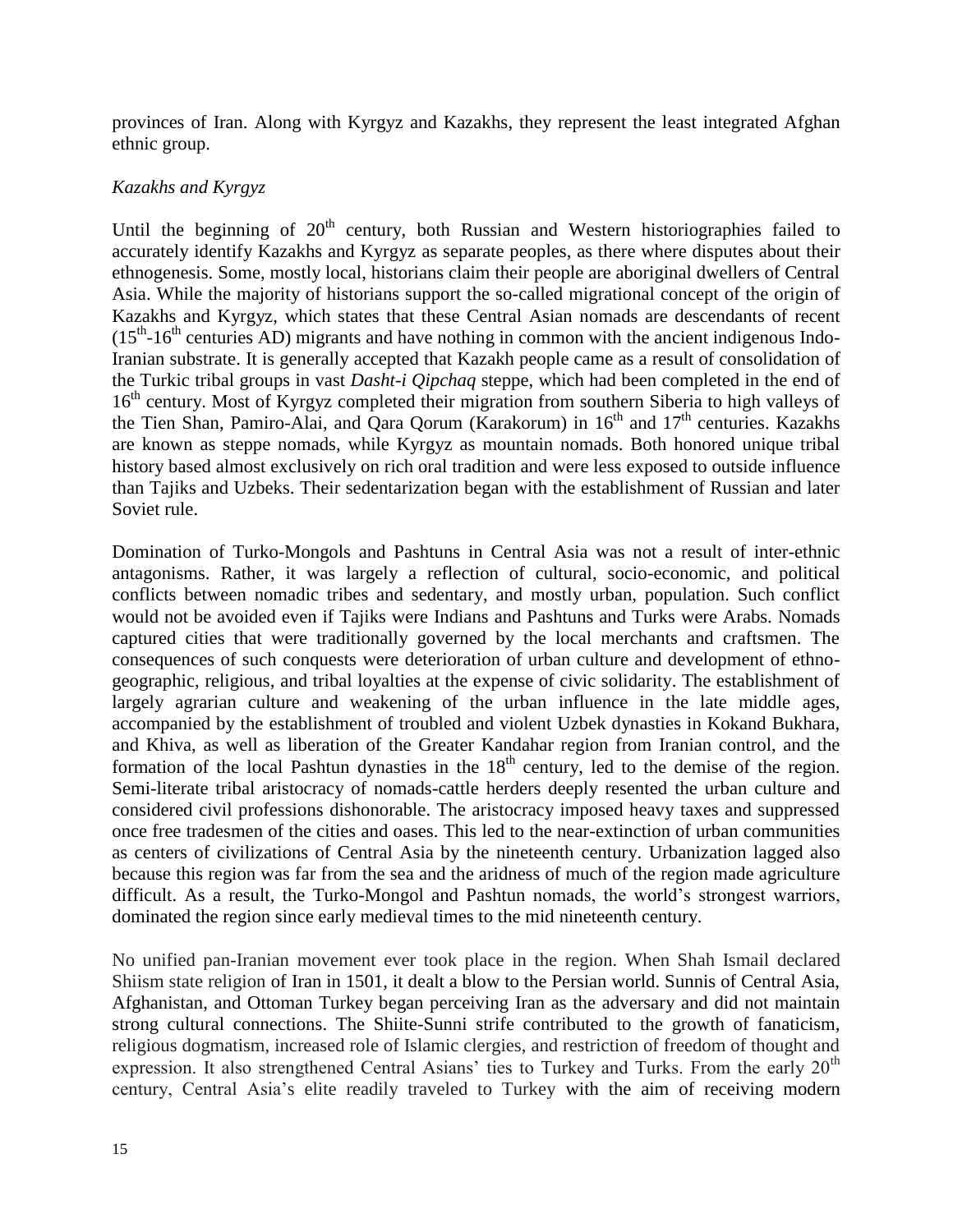education. Istanbul – not Tehran – became their "window to the world". Consequently, pan-Turkism – not pan-Iranism – became a powerful ideological movement in Central Asia.

#### *Brief Historical Background*

The region under study has been continuously inhabited since the early Stone Age. Bactria, Sogdiana, Merv, and Khwarezm were the principal areas of the ancient Central Asia. Sogdiana was located partly in the modern northern Tajikistan and central part of Uzbekistan, while Bactria encompassed northern Afghanistan and some areas of modern southern Uzbekistan and Tajikistan, including the capital city Dushanbe. Bactria is believed to be the birthplace of Zoroastrianism during the Achaemenid period (550 BC - 329 BC). Sogdiana and Bactria were provinces of the Persian Empire until they were conquered by Alexander the Great. Bactrians and Sogdians showed fierce resistance to the Greek invaders. To pacify them, Alexander married Roxana (Rukhshona), the daughter of a local ruler. Much of southern Central Asia became part of the Greco-Bactrian kingdom in the third century BC.

The Macedonian conquest launched a period of vibrant commercial relations and cultural exchange between the eastern Persia (ancestral home of modern Tajiks) and the Mediterranean world. However, the eastern Scytians and Tokharians defeated the Hellenic Seleucids and established the powerful Kushan Empire in 30 AD. The Kushan Empire competed with the Romans, Parthians, and Chinese Hans. The Kushan king Kanishka exported Buddhism from Central Asia to China. In 228 AD, Ardashir I destroyed the Parthian Empire, giving rise to the Sassanid era in Iran. Meanwhile, the nomadic Chionites and the Hephthalites conquered the weakened Kushan Empire in 410 AD. Turks defeated the Hephthalites in 565 AD and the Eastern Turkic Khanate was established in Central Asia.

The Islamic period in the Central Asian history commenced with the Arab conquest in 710 AD and lasted until 1218 AD. Prior to the Arab conquest, the main religions practiced in Central Asia were Zoroastrianism, Manicheanism, Buddhism, Hinduism, Nestorian Christianity, and Judaism. None of these religions enjoyed predominance. The Arabs invaded the divided Sogdian and Bactrian principalities and brought Islam with them during the period of the Umayyads (661- 749). Most of *Movarounnahr* was conquered by Ibn Qutaiba, a governor of *Khurasan*, between 710 and 715. The people of Sogdiana and Bactria were converted to the religion of their conquerors and the tongue of the Quran (Arabic) became the language of government and religious instruction. The second dynasty of the Islamic Empire, the Abbasids (749-1258), reinforced political and cultural unity between the Near East and Central Asia, which allowed the ancestors of present-day Tajiks and Persians to fuse the precious heritage of the Sassanid Iran with Arab-Islamic civilization.

In the middle of the ninth century, the Samanid dynasty came to power in *Khurasan* and *Movarounnahr*. The Samanids were the first local Persian dynasty to return to power after the Arab conquest and encouraged the development of the modern Persian language (Dari), as well as trade and culture. Under their rule, Bukhara and Samarqand were the focal points of the old Persian civilization and the sites of the rebirth of the much-celebrated Perso-Tajik literature. Not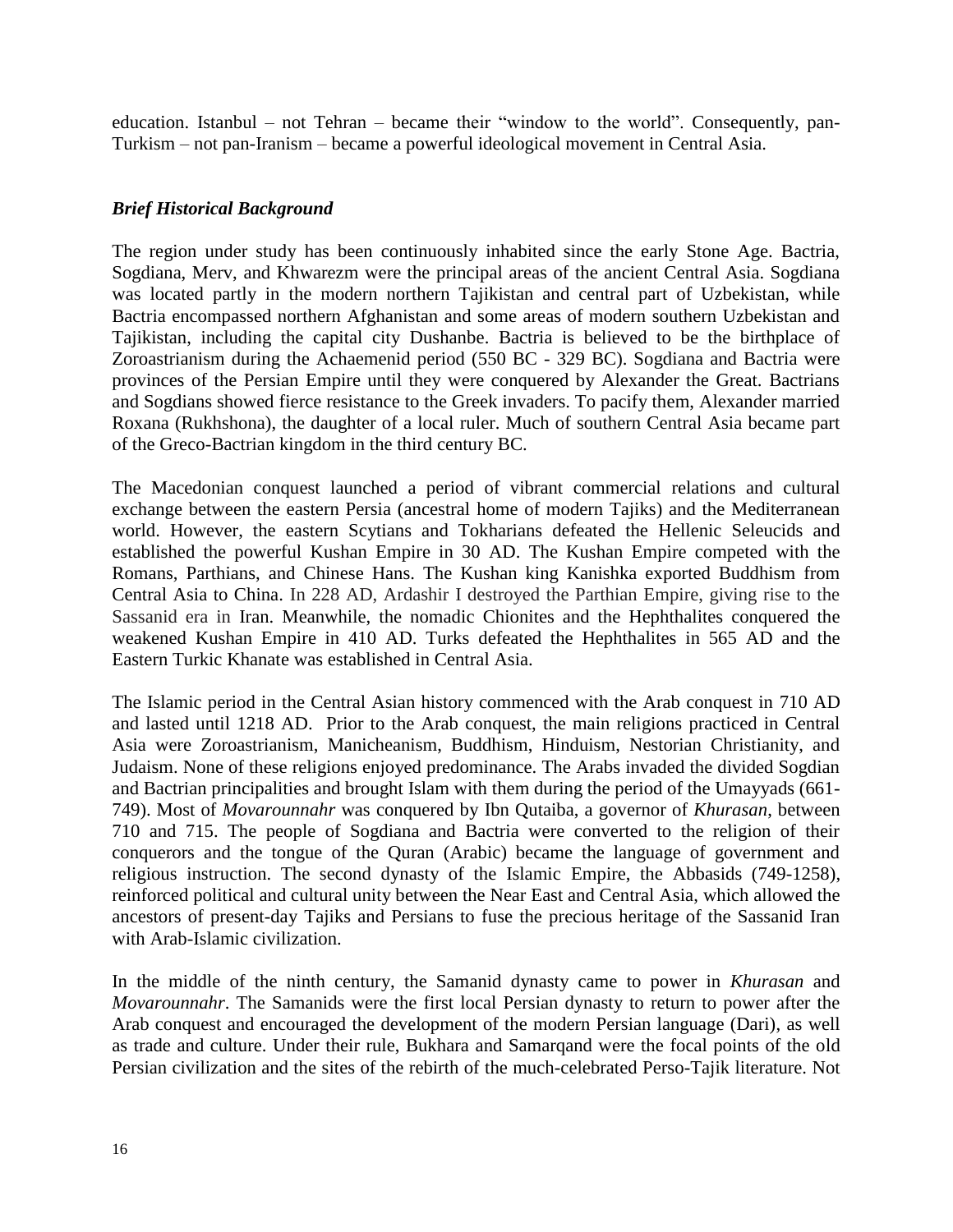surprisingly, modern Tajiks consider Ismail Samani to be the founder of the first Tajik state and erected a monument in the center of Dushanbe in 1999 to honor him.

With the incursion of the Turkic peoples into the Abbasid Empire at the end of the tenth century, the Samanids were defeated and political and military dominance in Central Asia passed to the Turk-Mongols. Between the tenth and thirteenth centuries, a number of kingdoms succeeded one another in Central Asia, including the Ghaznavids, Karakhanids, Ghurids, and Khwarezmshahs.

Mongols, Timurids, and Uzbeks ruled Central Asia from 1218 to 1880s. In 1218–1221, Genghis Khan invaded Khwarezm, conquering the entire area and destroying the cities of Bukhara and Samarqand and looting and massacring the local population. At the end of the  $14<sup>th</sup>$  century, Tajiks and Persians suffered further invasion by ruthless Turko-Mongolian rulers. Timur, a member of the Turkicized Mongolian Barlas tribe and nicknamed Timur-e Lang or Timur the Lame (which became Tamerlane in English), founded his empire in 1370.

*Khurasan* and *Movarounnahr* were principal centers of a global civilization connecting the East and West. For many centuries, they served as trade hubs. However by the  $16<sup>th</sup>$  century, the region had lost its importance as a pivot of the world's politics, culture, and economy. This coincided with the last and largest Turkic migration into Central Asia. The Turko-Mongol newcomers from Dasht-i Qipchaq<sup>20</sup> led by Shaibani Khan Uzbek invaded *Movarounnahr* and defeated the Timurids in Samarqand. Timur's grandson Babur was forced to leave for Kabul. Thereafter, Shaibani marched to Balkh and Herat seizing the territory of today's northern Afghanistan. Ismail I, the founder of Safavid Dynasty in Iran, stopped the march of Shaibani's troops to the south. In 1510, he defeated the Uzbek force near Merv (today - the city of Mary in Turkmenistan), killed Shaibani Khan in a battle, retook Herat, and made a truce with the Uzbeks. According to the truce, most of districts of what is today north-western Afghanistan (Herat area) were handed to Iran. Later Babur, supported by Shah Ismail's army of Ovzilbashs<sup>21</sup> tried to retake Samarqand, but was again defeated by Uzbeks again. Following a series of setbacks, Babur entered the Punjab plains in 1525. He proclaimed himself the legitimate ruler of India, as his grandfather brutally subjugated India in 1398-1399. Having enlisted support of local leaders, Babur destroyed the Delhi Sultanate ruled by Lodi dynasty of Ghilzai Pashtuns and founded the Mogul Empire of South Asia that lasted until the nineteenth century.<sup>22</sup>

Samarqand, and later Bukhara, became the capital of the Shaybanid state (1506–1598). The Astarkhanid (Janid) dynasty, also descendants of Genghis Khan took over from 1598-1740. In 1740, the Janid khanate was conquered by the Persian ruler Nadir Shah. After Nadir Shah's

 $20$  Sometimes spelled as Dashti Kipchak, this region encompasses modern-day northern Kazakhstan.

<sup>&</sup>lt;sup>21</sup> Ismail, the shah of Iran in his struggle against Sheibani Khan created an army that received the name "Qyzylbash" or "Kizilbash" ("red heads"), as those warriors carried turbans with twelve purple stripes in honour of Shiite imams.

 $^{22}$  Although Zahiriddin Babur (1483-1530) came from the family of Islamized and Turkisized Mongols, his background, training, and culture were rooted in the Perisan tradition of Khorasan and Movarounnahr. Persian was *lingua franca* of the Timurid elite. Babur's rule in India was largely responsible for the expansion of the Persian cultural influence in the Indian subcontinent, with remarkable results in arts, literature, music and historiography.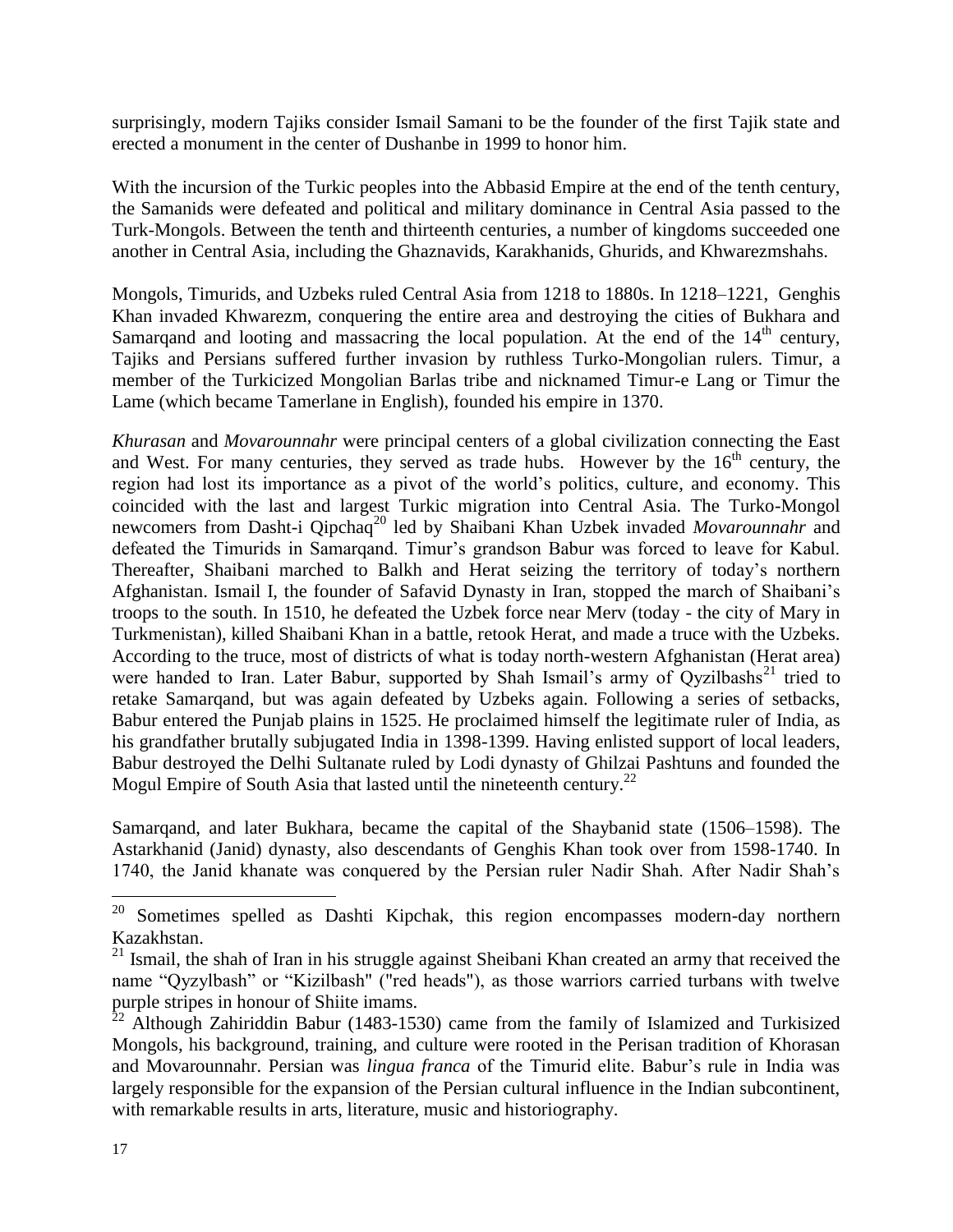death in 1747, the Manghyt tribe chief Muhammad Rahim Biy was proclaimed leader of Bukhara. Since the Manghyts were not of Genghis Khan's descent, they assumed the title of emir. Bukharan Emirate was the last and the biggest independent Central Asian kingdom that was destroyed by the Red Army in 1920. The Emirate covered a territory of 180,000 square kilometers (69,498 square miles) and its predominantly Tajik-Uzbek-Turkmen population stood at approximately 2 million in the late nineteenth century. Tajiks and Uzbeks made up approximately 80 percent of the population of the Emirate. Part of the present-day Uzbekistan, Tajikistan, and Kyrgyzstan's territories were also included in the Kokand (Khuqand) Khanate, which emerged in the Ferghana Valley in the mid-18<sup>th</sup> century and was ruled by the Uzbeks from the Ming tribe. Fifteen percent of the population of the above-mentioned states lived as nomads and semi-nomads (Turkmen, Uzbek, Kyrgyz, and Kazakh tribes), while the urban population formed about 10 percent of the population of the Bukharan Emirate and the Kokand Khanate. The remaining 75 percent lived in agricultural oases. In the nineteenth century, a highly effective irrigation system was developed by Tajik and Uzbek rural communities in the Fergana Valley. Developing and maintaining this system for common good required mutual cooperation of various ethnic groups.

During the Turko-Mongol-Uzbek period of Central Asian history the region witnessed the use of Islam – the dominant religion of the region since the eighth century – in wars and conquest. Many contenders to dominance in Central Asia often invaded and looted non-Muslim territories under the pretext of defending Islam and spreading the "true religion".<sup>23</sup> In addition, the region became a scene of the uncompromising Shiite-Sunni political friction. In the  $16<sup>th</sup>$  century, the Safavids declared Shiism as state religion of Iran, not just as a strategy to consolidate their domestic influence, but to also target the Sunni Ottomans, Afghan Emirs, and Central Asian Khans. The Shiite-Sunni strife led to the spread of slavery in the region<sup>24</sup> and contributed to further deterioration of Central Asia, which was already engulfed in bloody feuds.

The ongoing dynastic and inter-state wars and inter-sect clashes, in addition to gradual clericalization of the educational system, enduring communalism and tribalism in societal life, technological relapse, scarcity of resources, and lack of motivation for modernization among the ruling pastoral elites led to the gradual decay of Movarounnahr and Khurasan. This decline is usually attributed to the discovery of maritime trade routes that connected the cold and warm seas and displaced the long established caravan routes. The old "Silk Road" gradually fell into a

 $^{23}$  However, Amir Timur broke the rule of "sparing co-religionists" in 1399-1402, when he defeated the Ottoman Sultan Bayezid and sacked Damascus, Baghdad, Aleppo and Ankara, killing thousands of innocent Muslims. For that reason, Muslim writers of the time declared him the enemy of Islam. Timur himself explained this attack as his dedication to Genghizid legitimacy and bringing back "rightful" Seljuq rule. Seljuqs headed the Turko-Perisan Sunni Muslim Empire in Khurasan, mainland Persia, Anatolia, parts of Central Asia, and Caucasus in eleventh through thirteenth centuries. Timur claimed that Mongols granted the rule to Seljuqs. In fact, in the 1260s, Mongols invaded Anatolia and divided Seljuq state into small Ghazi emirates.  $24$  The Turkmen (Sunni) tribes of the Karakum desert invaded Eastern Iran, kidnapping and enslaving Shiite Persians. In doing so, they often invaded the Herat-Balkh area, enslaving peaceful villagers and selling them in the Bukharan slave market and portrayed them as true "infidel" Persians (even though, they were Sunni Tajiks). According to Sardiddin Ayni's famous novel "The Slaves," this practice lasted until the late 19<sup>th</sup> century.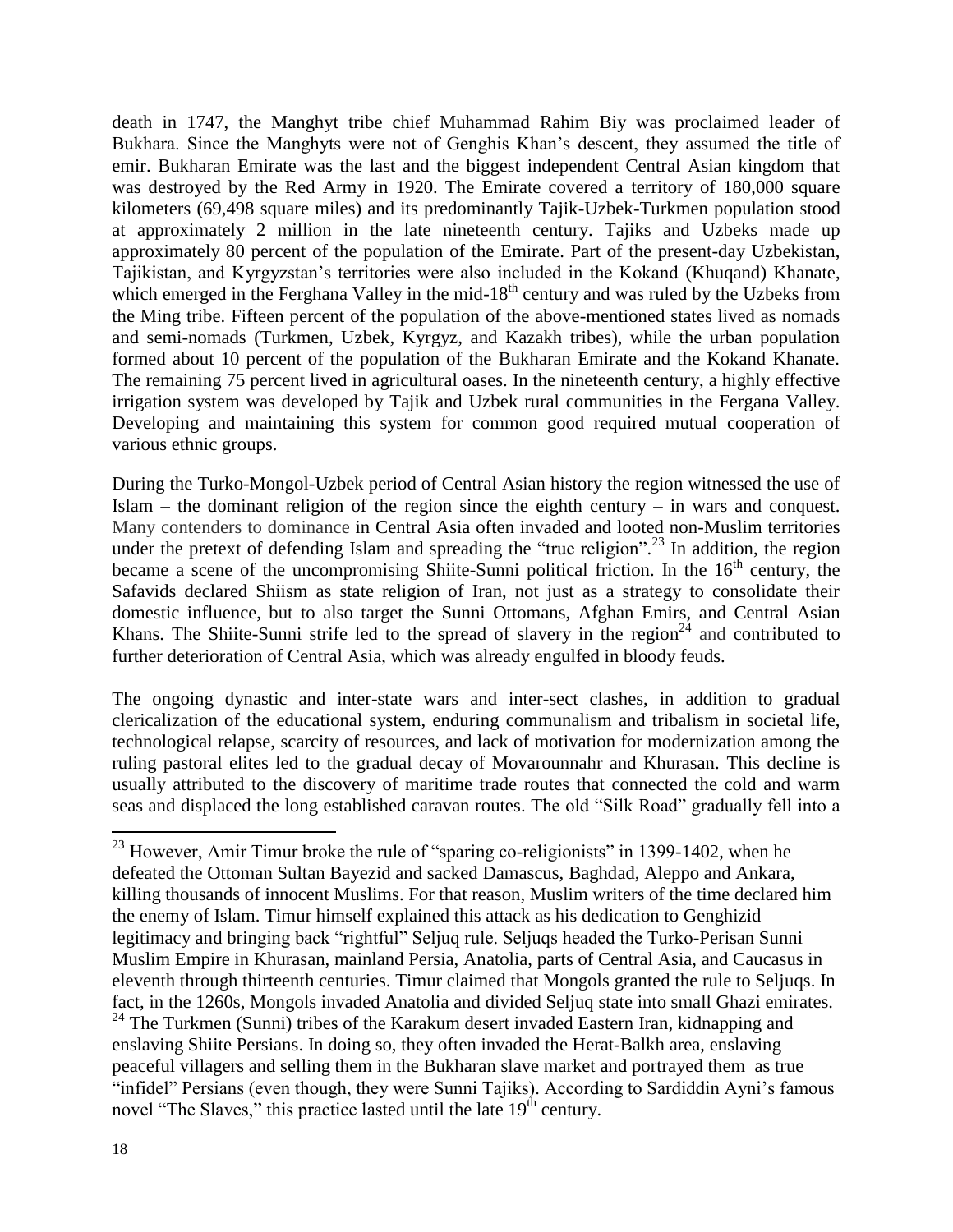state of desolation and formerly powerful empires of Central Asia devolved into small and relatively weak khanates. This period of decline coincided with the rise of powerful European states that launched offensives to the East, seeking political and economic control over distant regions in Asia.

## **Chapter 2. The 19th Century Great Game**

#### *State and border formation*

The expansion of the European powers into the heart of Asia gave Central Asia a new geostrategic importance. Although Central Asia was weak and Muslims were about to lose control over their territories, *Khorasan* and *Movarounnahr* still possessed vast human and natural resources. In the nineteenth century, the area turned into a sphere of rivalry between three empires: Russia, Britain and, to a much lesser extent, China. This political contestation often referred to as the "Great Game", pitted three powers that, at a first glance, had dissimilar interests.

The British, who were primarily concerned with India, arrived in Central Asia indirectly through their control of Afghanistan. The British sphere of influence, however, was limited to the plains north of the Hindu Kush Mountains in Afghanistan, not only as a result of the Russian political and diplomatic pushback, but also the fierce Afghan resistance. The three bloody Anglo-Afghan wars dampened Britain's colonial zeal. These circumstances were fateful for the peoples of Movarounnahr (first and foremost for Tajiks and Uzbeks), who were involuntarily absorbed into the Russian sphere of influence.

Russians arrived in Central Asia directly by invasion. After defeating the Kazakhs and incorporating the steppe and occupying Tashkent, Russians moved south, where they occupied the right bank of the Amu Darya. The Emir of Bukhara became a Russian vassal in 1869. Russia also conquered other Central Asian states of Khiva and Kokand (Khuqand) and incorporated them into Turkistan General-Gubernatorial, with the capital at Tashkent.

It was on the juncture of three crumbling Central Asian khanates – Ashtarkhan (Uzbek), Safavi (Persian), and Moghul (Indian) - in the area of Kandahar, where Khurasan and Hindustan (that is Land of River Indus) meet, that the Afghan state was formed in the early  $18<sup>th</sup>$  century. In 1747, Hotaki (Ghilzai) Pashtuns passed the throne to Abdali (later named Durrani) Pashtuns and the state became known as the Durrani Empire. In the following years, the Afghan (Pashtun) army of Ahmad Shah conquered present-day Afghanistan almost in its entirety, including the northern areas populated by the people of Central Asian origin (mostly Tajik and Uzbek), as well as Indian territories. By the nineteenth century, the Durrani power gradually waned and much of the Empire's territory, including Punjab, Kashmir, and Sind was ceded to British India. Internal wars among various Pashtun leaders contributed to further fractionalization of the Durrani Empire and led to the independence of the Afghan Turkistan, Badakhshan, and Hazarajat.

In 1880, a Durrani leader Sardar Abdu Rakhman Khan crossed the Amu Darya and proclaimed himself emir, thus launching the modern period in Afghanistan's history. Afghanistan, created by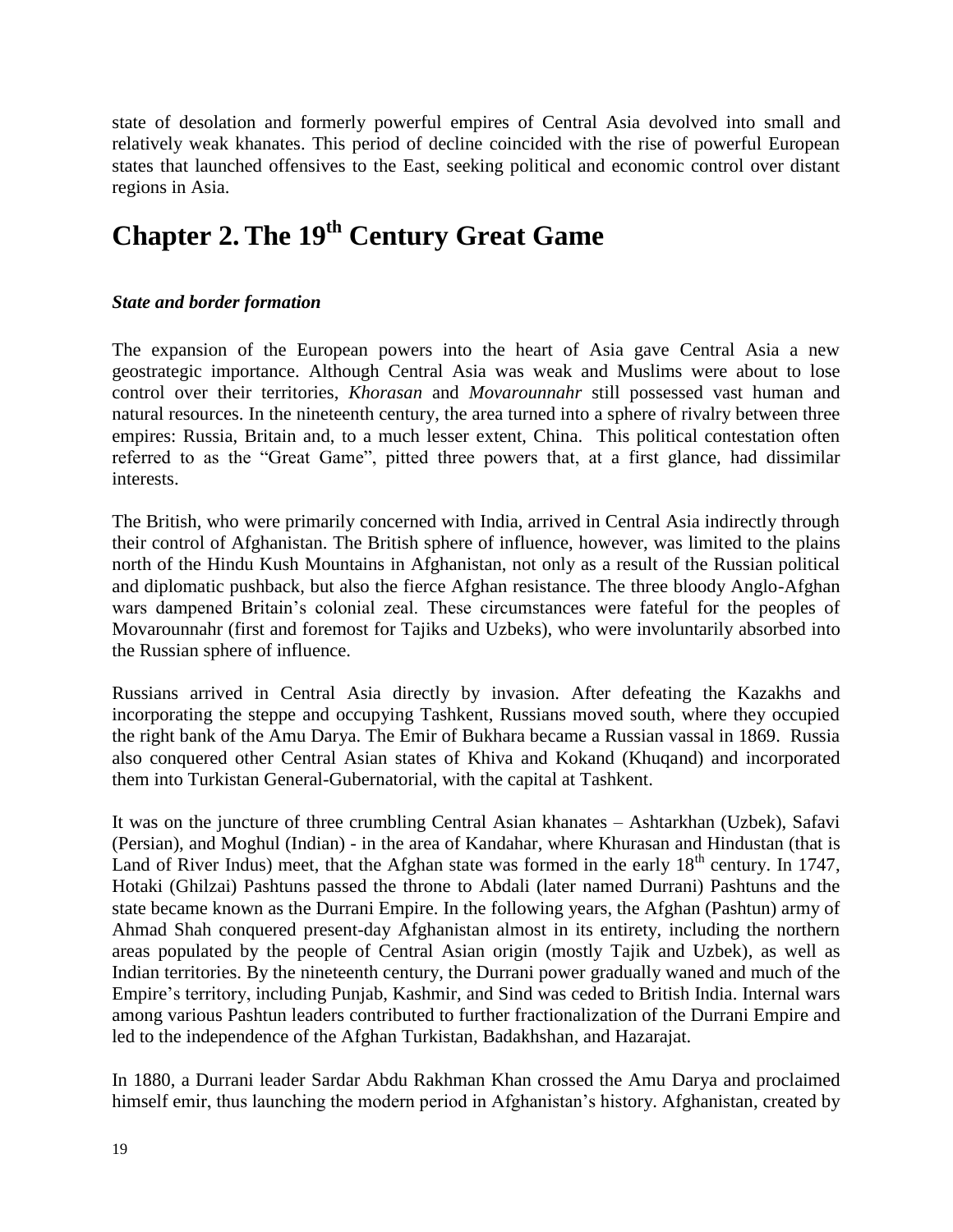the Russian and British Empires as a buffer zone between Southern and Central Asia, has sought to remain an independent and unitary state for over a hundred years. Until 1919, when the British were defeated in the third Anglo-Afghan war and the country got its internationally recognized name "Afghanistan", the British enjoyed exclusive influence in Afghanistan, while also keeping an eye on Central Asia. Central Asia became of a special importance to the British after the latter divided the Pashtun territories along the Durand line in 1893. As a result, over half of all Pashtuns remained in the British India (modern-day Pakistan), while the rest remained in Afghanistan. In case of suppression and ill-treatment of the Afghan Pashtuns, they could have chosen to reunite with their brethren on the other side of the Durand line, thus reversing the Anglo-Russian "Afghan project" and establishing an independent Pashtunistan. What would have happened to the Tajik, Uzbek, and Turkmen populations of northern Afghanistan under the transformation of Afghanistan to Pashtunistan is unclear. The viable options were 1) to remain in Pashtunistan and be subjected to even greater discrimination, 2) to form their own Islamic government of Khorasan, or 3) to develop close ties with their brethren on the other side of the river. Consequently, having a British-friendly Pashtun government in Afghanistan, while also preventing a unifying Pashtun nationalism, became the main concern of the British and later (since 1947) of Pakistan.

London sought to restrain the Russian advancement toward Britain's Indian frontiers. The "Afghan buffer" and its northern edge, which is the Amu Darya's<sup>25</sup> stream from Lake Victoria (Zor Kul) in Eastern Pamir, served as a natural line of defense between the empires. At that particular time using Amu Darya, a clear river demarcation, was more advantageous than using mountain ranges to avoid confusion about who controlled what. From a "scientific" point of view, mountain ranges were more appropriate historic divider in the area, but the Europeans found they were difficult to accurately map. Many Britons of the "scientific frontier" school saw the Hindu Kush as the natural defensive boundary of India. This meant occupying Afghanistan and the bid was refused.<sup>26</sup> Had the British demarcated the territories along the Hindu Kush, the region would have followed a significantly different trajectory.

Negotiations for the division of Russian and British spheres of influence concluded with the Russian-British Agreement of January 1873 and consequent Demarcation of 1895. According to these agreements, Russia could not claim any territories south of the Amu Darya River. Strictly demarcated borders drawn along indisputable lines were a fixation for the European colonial powers in the 19th century. Clarity of demarcation took precedence over any local concerns. Europeans drew the boundaries usually with no conception of local context or much concern about the impact such division would have on local populations. As a result, the new frontiers were often artificial and not grounded in ethnological realities of the region.

Through this process of drawing borders, Central Asia was disjointed and alienated from its own cultural, historical, and economic traditions in order to serve the interests of distant powers playing the "Great Game". Local rulers, emirs of Afghanistan and Bukhara, played a passive role

 $25$  From its upper stream in Pamir until it converges with the Wakhsh River, Amu Darya is called Panj river.

<sup>26</sup> John Dacosta, *A Scientific Frontier or The Danger of a Russian Invasion of India* (London: W. H. Allen & co., ltd, 1891).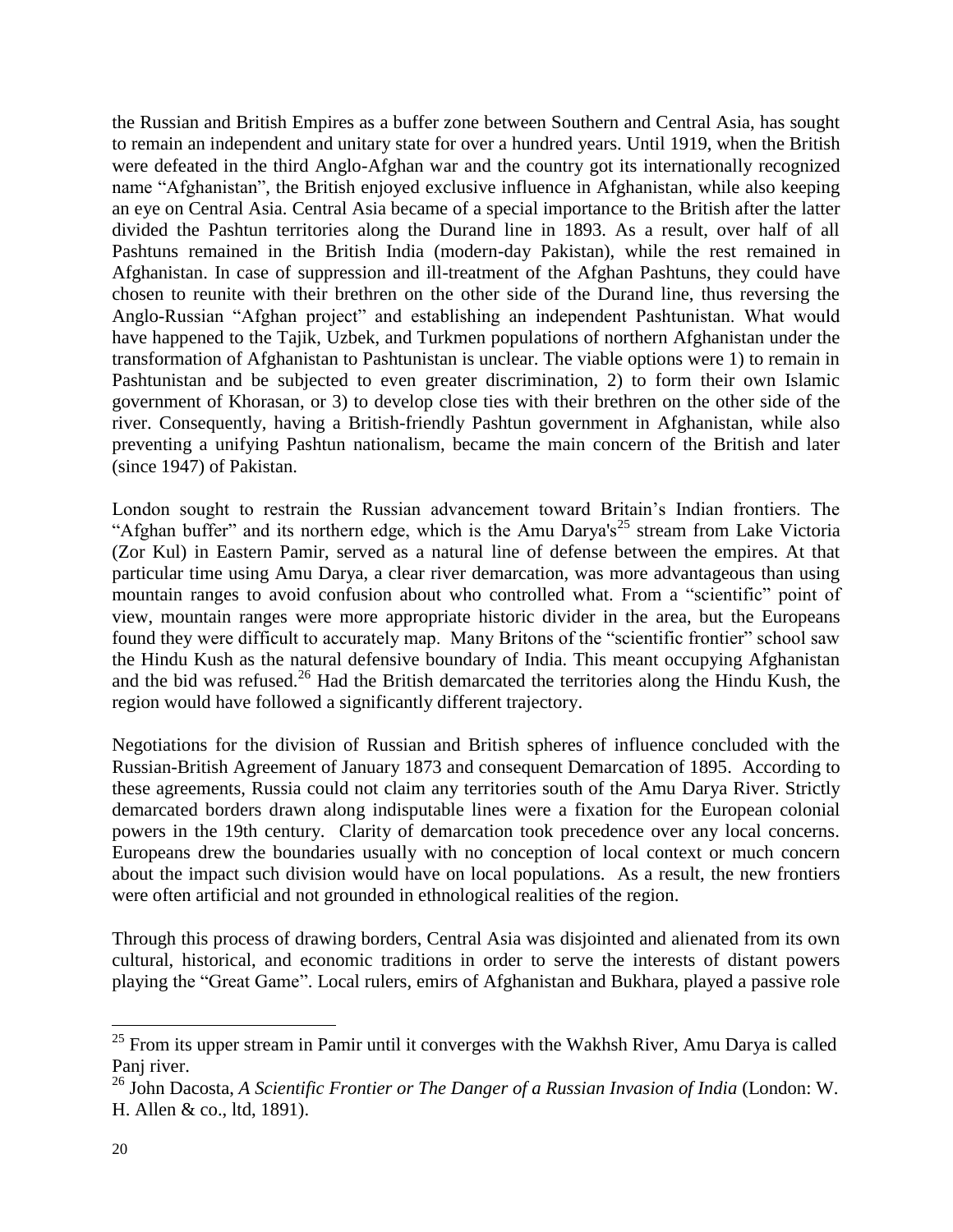in the "Great Game". Moscow "promoted" the interests of Bukhara, while London provided support for Kabul. In search of new territories, the Afghan feudal lords turned their gaze to the northern neighbors – khanates of Southern Turkistan, parts of which were under the nominal rule of the Bukharan Amir. In the 1850s and 1860s, with the active support of the British, Afghans conquered the bordering khanates of Balkh, Shibirgan, and Herat. The emir of Bukhara, who lacked genuine sovereignty, easily agreed to cessation of the territory south of Amu Darya. The British helped transfer the independent Pamir governorates of Rushan, Shughnan, and Wakhan, situated along the both coasts of the Amu River, to Afghanistan in 1883. The Russian government strongly objected, claiming that the transfer violated the Anglo-Russian agreement of 1873. Following the drawn-out diplomatic negotiations, military expeditions and skirmishes, khanates of Rushan, Shugnan, and Wakhan located on the right bank of the river were definitively transferred to Russia (and then to Bukhara). In other words, Britain and Russia drew up the Afghan-Bukhara borders along the Amu Darya according to the 1873 agreement.

Amu Darya became the dividing line between the Russia proper and Afghanistan and no bridges were built on the river. Up until early  $20<sup>th</sup>$  century, the river served as the main water artillery of the region. Steamship line was only developed between Termez and Chardjui.<sup>27</sup> Afghan conquest of South *Turkistan* and enslavement of local populations led to an economic crisis. The cities on the left bank of Amu Darya gradually became deserted. With the Afghan settlement in Tashkurgan, once once a home to twelve thousand inhabitants, only about seven thousand inhabitants remained. The rest fled to Bukhara.

Until the Bukharan "revolution" in September 1920, which resulted in the establishment of the Soviet power, the Afghans and Bukharans maintained close relations. Amanullah's mother, Ulya Hazrat, member of the powerful Barakzai family, treated Alim Khan, the last emir of Bukhara, as her son. Afghan forces and officers constituted the core of the Bukharan armies and were the most dedicated personal guards of Bukharan emirs. Afghan subjects – merchants, laborers, and others – lived in Bukhara and *Turkistan* up until the arrival of the Bolsheviks in 1920. Afghan labor migration to the "Russian" Central Asia in the beginning of the  $20<sup>th</sup>$  century was linked to the revival of trade and economic growth as a result of the Russian capital flow into Turkestan and Bukhara. The Soviet invasion and the wars that commenced in 1921 forced them to return to Afghanistan.<sup>28</sup> The central government of the Soviet Union established firm monopoly of foreign affairs and no Central Asians were allowed to have contacts with their Afghan brethren.

The Chinese, unlike the Russians, who regarded Central Asia as Russia's trophy, never intended to directly rule this region, maintaining in mind a clear distinction between "tributary areas" and China proper. However until mid-nineteenth century, China's Central Asian borders were clearly defined. The Qing Dynasty (1644-1912) established the Chinese control over its northwestern

 $27$  Today in Termez, the Soviet-built Friendship Bridge crosses the river to connect Uzbekistan to Hairatan in Afghanistan.

 $28$  However, some Afghans remained in Tajikistan, contributing to its development. One of them was Nisar Muhammedov, a Peshavar-born Pashtun-Yusufzay, People's Commissar (minister) of Education of the Tajik Soviet Republic from 1926-1930, and professor of the Central Asian State University in Tashkent in the 1930s. He was arrested on October 8, 1937 and died (or was killed) during the investigation on October 22, 1937. One of the streets of Dushanbe bears his name.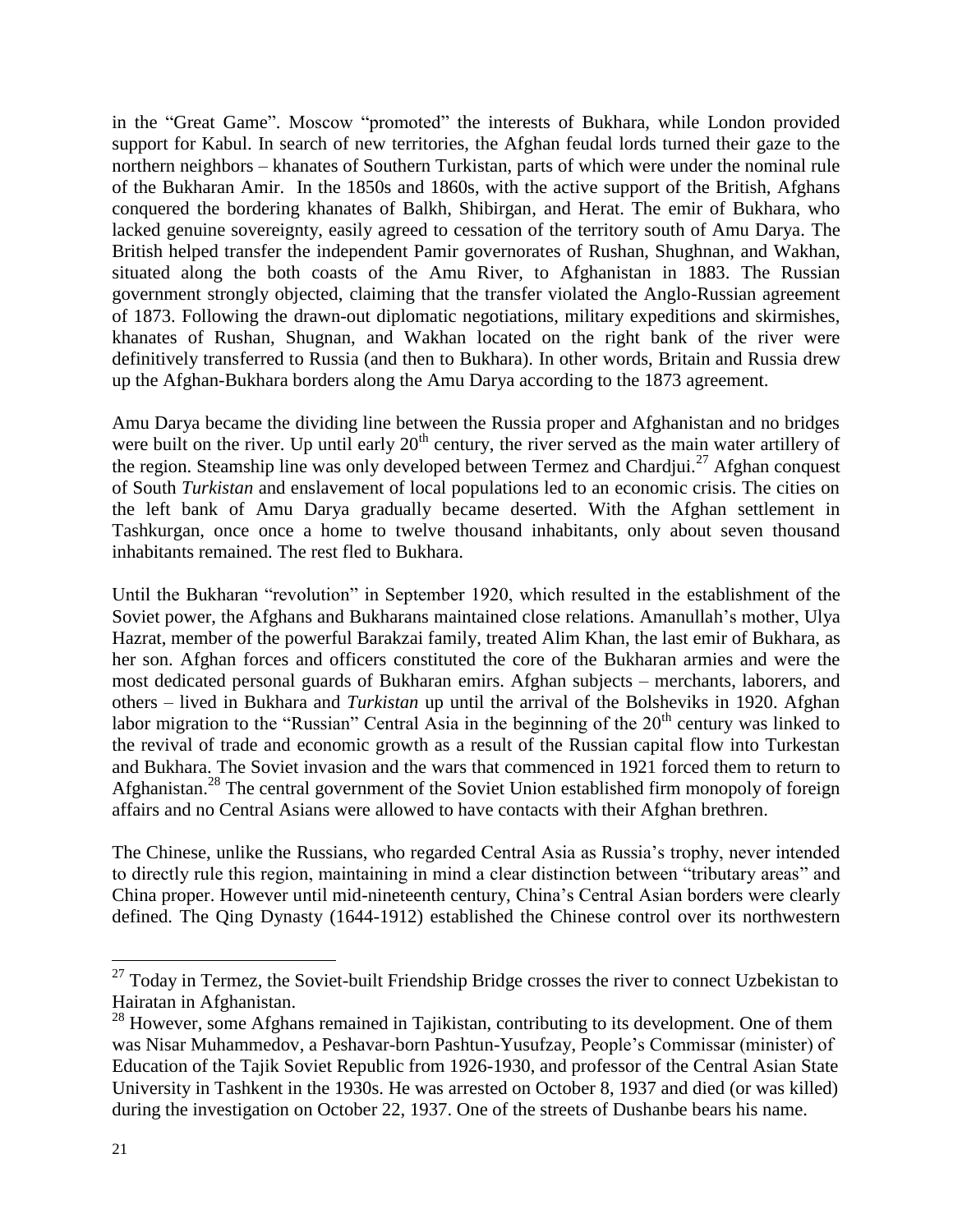frontiers, which gradually extended the Chinese influence westward into the area that is now the Xinjiang-Uighur Autonomous Region (historically also known as Eastern or Chinese *Turkistan*). This region, which today makes up about one sixth of China's territory, has been populated by various ethnic groups of the Central Asian origin.

The decay of the Qing power resulted in the loss of Eastern *Turkistan* to locals, who often allied with Muslim (Uzbek-Kyrgyz-Tajik) forces in the neighboring Kokand Khanate. According to a treaty with the Khan of Kokand signed in 1835, Kokand was allowed to open commercial agencies in the Altishahr and an embassy in Kashghar. Despite diplomatic exchanges and some privileges granted to the Tajik, Uzbek, and Kyrgyz traders, the conflict between the Muslims of the region and the Chinese authorities continued. It culminated in a Muslim incursion into Kashghar allegedly by a Tajik adventurer from Fergana Valley Yaqub Bek. In 1864, he drove the Chinese out of the region and established his kingdom of Kashgaria. Having concluded treaties with Great Britain and Russia and receiving the support of the Ottoman Empire, he sought support from all sides involved in the Great Game. In the end the aid offered to Yaqub Bek by the British proved to be insufficient. Meanwhile, Russia supported to General Zuo Zongtang to destroy the independent Kashgaria, also known as *Jettyshahr* ("Seven cities"). In 1878, within a half a year of Yaqub Bek's death, the Qing Dynasty recounquered Kashgar and renamed the province to "Xinjiang" ("New Domain"). Despite his defeat, Yaqub Bek's rapid rise to power set a precedent for subsequent generations of Xinjiangese Muslims to demand independence from foreign domination. According to the Chinese interpretation, the Kashghar Emirate established by Yaqub Bek was a foreign invasion.

After the demise of Yaqub Bek, Russians renounced their territorial claims in exchange for various trade privileges and concluded a peace agreement in Sankt Petersburg in February, 1881. The battle for influence over Central Asia, which had lasted for four and a half centuries, ended and Xinjiang again came under Chinese control. At that time, Manchus saw this region as a "tributary area" protecting China proper. According to General Zuo Zongtang, "Sinkiang [Xinjiang] was the first line of defense in the Northwest. It protected Mongolia, which in turn protected Peking. If Sinkiang were lost, Mongolia would be indefensible and Peking itself threatened." 29

Until the end of the nineteenth century, the border between China and the territory of modernday Tajikistan and Afghanistan was only outlined in general terms. The Russian and British foreign ministers did not draw the line eastward to meet the Chinese boundary in the mountainous Wakhan, which bordered not only on China, but also on north-western outermost tip of the British India. The sides finally decided that their frontiers should not converge, providing Afghans with access to China. Wakhan formed a narrow wedge (panhandle, 10 miles wide in certain areas), separating Russian territories in Pamir from the north-western borders of India (Hunza, Chitral and Gilgit). As one of the British high diplomats noticed, the Afghan Wakhan became "the long attenuated arm of Afghanistan reaching out to touch China with the

<sup>29</sup> Morris Rossabi, *China and Inner Asia From 1368 to the Present Day* (New-York: Pica Press, 1975), 167.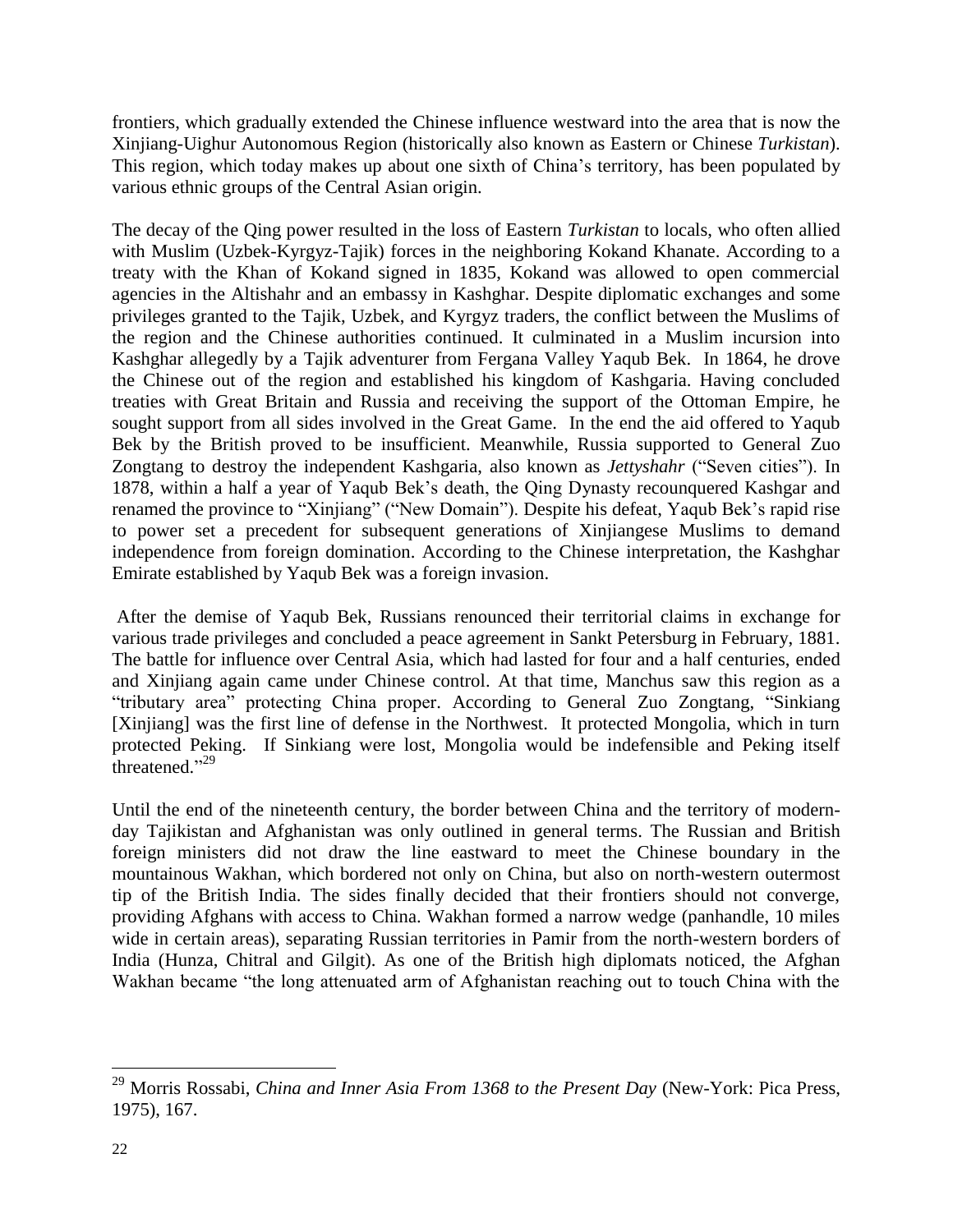tips of its fingers."<sup>30</sup> On the outermost eastern tip of the Wakhan corridor is the Little Pamir – uninhabited alpine region – where Hindu Kush, Pamir, Karakoram, and Himalayas as well as three empires, Britain, Russia, and China adjoined. Today the Wakhan corridor is an Afghan territory sparsely inhabited by traditional Tajik and Kyrgyz pastoralists which separates Tajikistan's southern border from Pakistan's north.

While the borders established in the late nineteenth century have been maintained until present, the states themselves have changed. Various Russian-British demarcations in 1895 created a Russian-Afghan frontier with a total length of 2,330 kilometers (1448 miles). With the establishment of the Soviet Union in 1924-1929, this boundary was transformed into segments of the Afghan-Turkmen (802 km or 498 mi), Afghan-Uzbek (140 km or 87 mi) and the Afghan-Tajik (1,334 km or 829 mi) borders. The Russian-Chinese boundary was created by the Peking Treaty of 1860, which demarcated a line between the Russian Pamirs and Chinese Xinjiang. With the fall of the Soviet Union, this line was recognized as the legal boundary between China and Tajikistan (430 km or 267 mi).

By the end of nineteenth century, the region was relatively peaceful. In the beginning of the twentieth century, British-German and Russian-German disagreements led to increasingly tense relations between London and Moscow. The British-Russian agreement of 1907 was the second step on the path to completing the separation of spheres of influence. It laid the foundation for the creation of a military-political bloc between Russia, France and Great Britain - the Entente.

While the compromise among the empires proved to be satisfactory in terms of preserving international security, the outcome for the locals was problematic. The compromise between the great powers was intended to maintain the stability of the three colonial empires. Each part of Central Asia was expected to develop peacefully within its own imperial sphere. None of the imperial powers considered the possibility of changes that would bring about the demise of their respective empires. Meanwhile, they were reluctant to fully develop subjugated areas, fearing that such development would lead to the achievement of independence and formation of national ethnic states in Central Asia.

#### *The end of stateless "free ride"?*

Colonization put an end to the stateless "free ride" in Central Asia. Urban dwellers mostly accepted the establishment of the Russian administration, while rural tribal segments of the Central Asian society showed fierce resistance.<sup>31</sup> One may argue that rural resistance was Islamic in nature: it was local *jihad* of tribes to whom Islam had always been intertwined with tribal network. Others may argue that these tribal elements would have resisted any form of government - native or foreign. Both arguments are valid. It is important to recognize that various behavioral patterns stem from Central Asian cultural legacy rather than Islam. Muslims of the region are different in terms of lifestyles, languages, gender roles, cuisine and patterns of politesse. There is also variance within Islamic practices in Central Asia. Sunni Islam of urban

 $\overline{a}$ <sup>30</sup> William Habberton, *Anglo-Russian Relations Concerning Afghanistan 1937-1*907 (Urbama: University of Illinois Press, 1937), 67

<sup>&</sup>lt;sup>31</sup> Uprising led by Madali or Ishani Dukchi in 1898 in Fergana Valley is an example.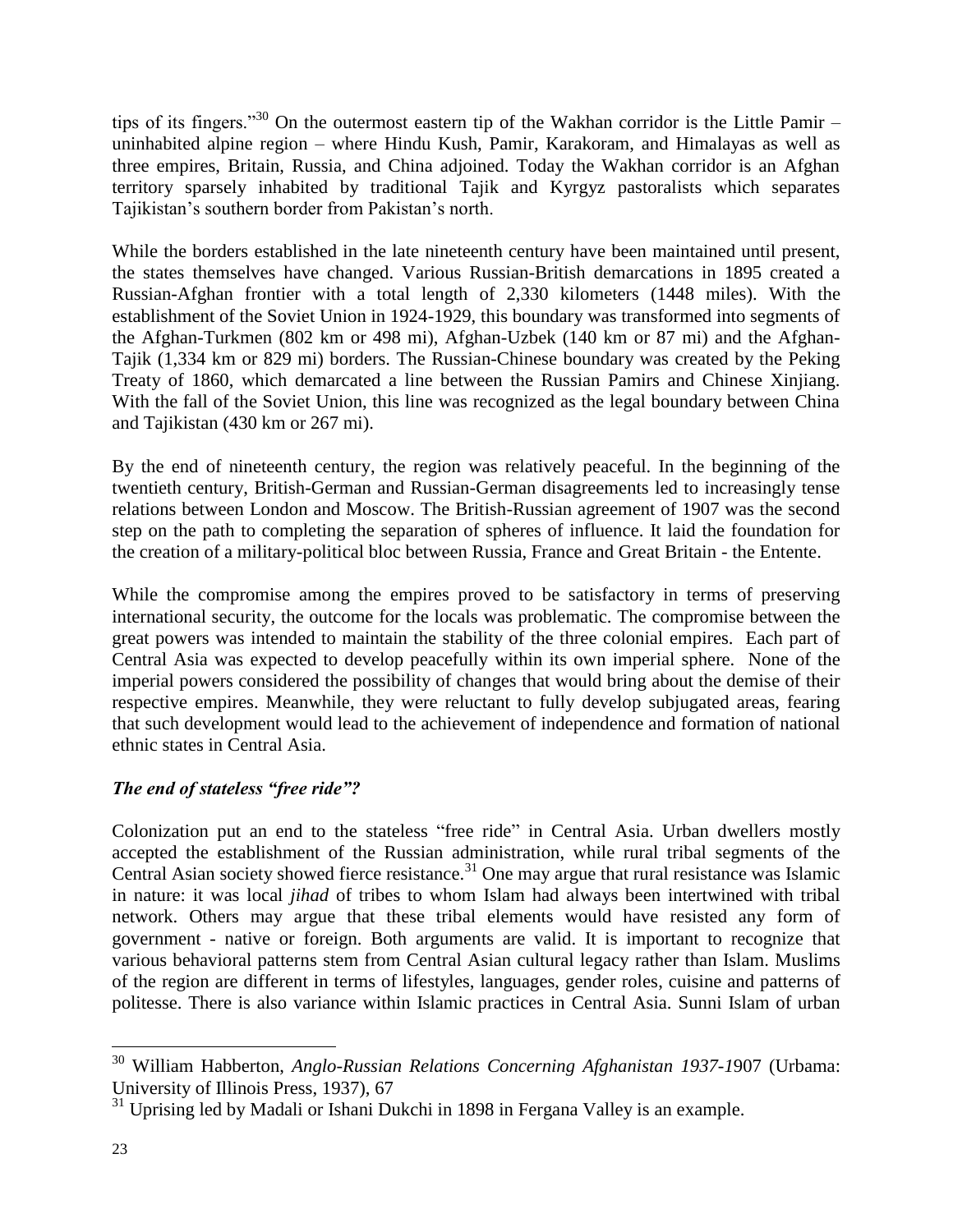centers with its emphasis on centralized authority, centrality of religion, and preference for a government has differed from sectarianism and rebelliousness of the Sufi orders that flourished in the Central Asian periphery.

The establishment of an effective state control in the vast Central Asian territories was a prerequisite for the new European-dominated world order. This order required the formation of nation-states with clearly-defined and rigid borders in order to protect national sovereignty and reinforce national symbols and values. This Westphalian legal and political framework for modern inter-state relations did not apply to Muslim countries, as colonizers did not see a "basis on which principles of national self-determination can build<sup>32</sup> in these territories. For the first time in history, Central Asian Muslims were subject to jurisdiction of non-Muslims, which imposed a secular vision contradicting Muslims' worldview. It undermined the customary way of life, especially in rural areas of the region.

As a result of the European advancement, most of the Muslim world was subjected to the Western rule by the beginning of 20<sup>th</sup> century. The French controlled Africa, Lebanon, and Syria. The British controlled Palestine, Jordan, Iraq, Arabian Gulf, India and Southern Asia. The Dutch dominated in Indonesia, while the Russians took hold of Central Asia. Only Iran and Turkey remained relatively untouched by the direct control of Westerners. Although one may argue that colonial rule introduced more or less effective governance, educational opportunities, innovation, and modernization, it, nevertheless, led to a deep identity crisis in the region. The locals were not enthusiastic about the international system, market economy, or secularization. Rapid industrialization and urbanization were alien to most Muslims, especially nomads and seminomads, as the new order dramatically changed their place in society. Project of secularization caused a clash between cultural identity and foreign political order: Could Muslims ever hold on to their identity and be ruled by non-Muslims?

The establishment of the Russian rule in the region launched the consolidation effort of disparate tribal, local, ethnic identities into larger identity groups. Most of Central Asians became the citizens of the Russian Empire. Because they were non-Slavs and non-Christians, the Tsarist government discriminated against them and labeled them as *inorodets* (heterodox). They shared this status with other minority peoples in the Russian Empire, such as the Kalmyks (the indigenous peoples of Siberia), Jews, and other non-Slavic peoples. This status limited access to educational institutions, military or state service, and places of residence. However, the Tsarist regime attempted to win over the tribal and patrimonial leaders and local aristocracy by granting them special privileges. This gradual incorporation of ungoverned tribes into proto-national units played an important role in nation-building in Central Asia.

Dividing Central Asia into the three spheres was an afterthought of the colonial expansion and it happened to work out. Because these areas were primarily buffer zones, there was no direct collision between Great Britain, Russia and China during their two centuries of rivalry in Central Asia. In other words, the participants of the Great Game in Central Asia played peacefully and according to the rules established by themselves and for themselves. Conflicts rarely amounted to anything more than short-term military expeditions.

 $\overline{a}$  $32$  India Office Library (IOL)/P&S/11/142.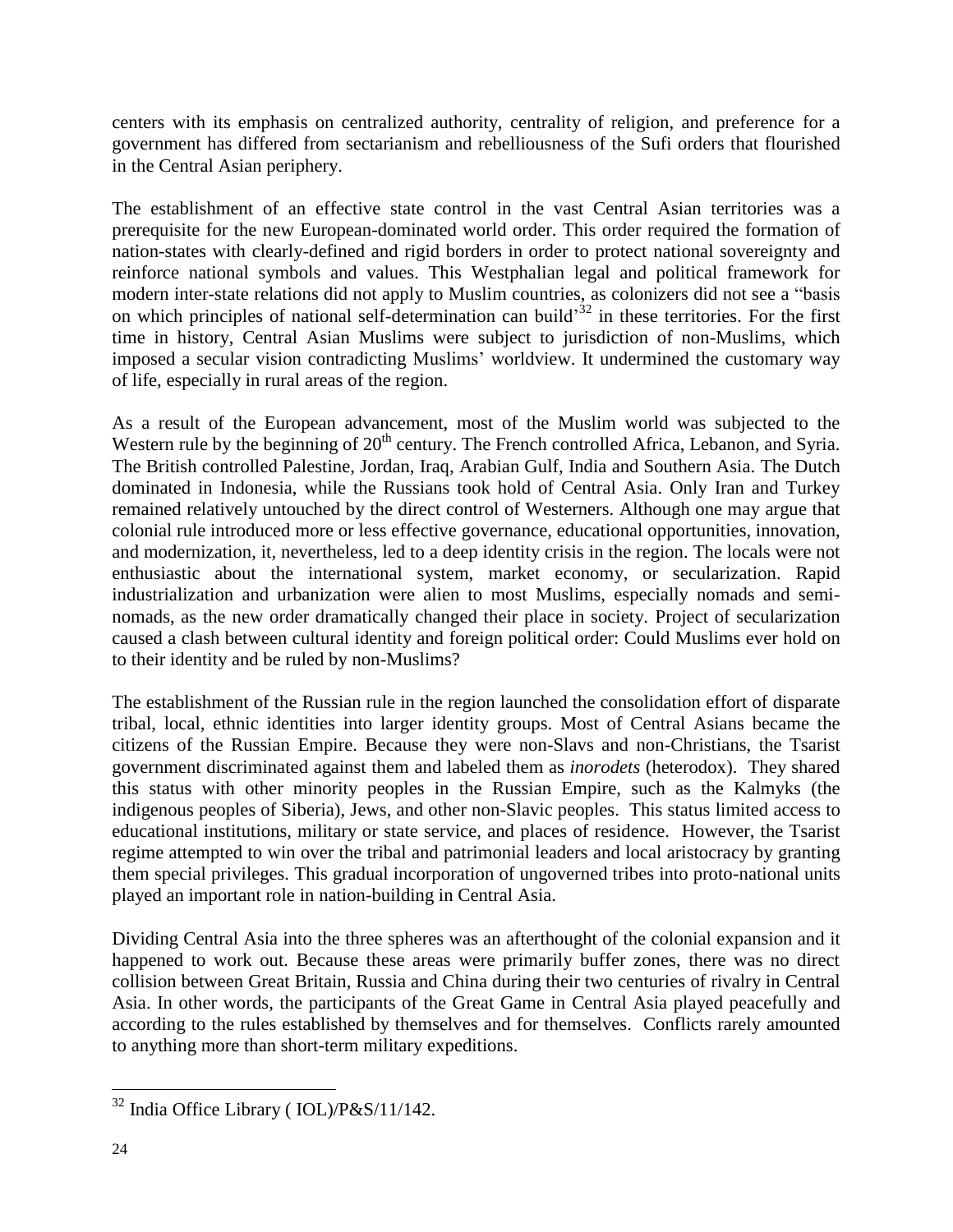By the beginning of the 20th century, the vast strategic buffer zone between the empires encompassing Manchuria, Mongolia, Xinjiang, Afghanistan, and Central Asia was formed. Russian Central Asia (*Turkistan*, Bukhara, Semirechie, Khiva, Turkmenia) proved too rich in human and natural resources for the Tsarist colonial regime to fully develop. Moscow was unable to implement a successful cultural transformation of large populations, with their own historically established identities. As a result, Central Asia did not fully integrate into the Russian world order - politically or economically. Russian cultural influence in Central Asia was also not as pronounced as it was in the Caucasus, where close cultural ties between the colony and parent-state had begun to take shape by the nineteenth century. In Central Asia, Russians established structural means of control in region, such as building railways and other infrastructure. Only the insignificant portion of the local elite (mainly Kazakhs, Russia's closest neighbors) adopted the Russian culture.

The influence of some Muslim religious-reformist ideas developing in other parts of Russia (the Caucasus, the Volga region) had little impact in Bukhara, Samarqand, and other cultural centres of the region. Consequently, Central Asian Muslims did not form a strong political opposition to the European colonialism.

Colonial powers employed a strategy aimed at the fragmentation and weakening of Islam as a political force capable of resisting their advancement. To that end, they employed the wellknown formula of "divide and rule". The artificial boundaries served them well in preventing ethnic and religious unity and mobilization of the peoples with common interests. Some argue that the main Muslim response in Central Asia was one of military defense, a call to clash with the enemy - the West. Others argue that is was a manifestation of internal crisis of Islamic society and the encounter with the colonial Europe only exacerbated this crisis. From this viewpoint, the colonization of Islamic states was not a treacherous Christian incursion, but a rational response of the emerging empires to the weakening neighbors and former adversaries. The leading reasons thus were historical, not ideological and/or deep-seated animosity between religions.

However, this is not to say that the concept of "clash of civilizations" is not applicable to interrelations of the empires in Central Asia. They invaded these territories with a Eurocentric concept of "modernization". In this simplistic model the southern borders of Central Asia were considered the frontier between a capitalist Russia and eastern stronghold of the Christian West against a feudal Muslim world. This confrontation had its roots in the West's historical memory of the nomads of Central Asia as aggressive "barbarians" bent on destroying urban civilization and the image of the "fanatic Muslim" as an enemy. The imagined threat of what later was labeled as "Islamic fundamentalism" was created and fanned by the empires that took part in the "Great Game". In light of this "clash of civilizations", Russia appeared to be the defender of the West from the "wild" East, even though in other contexts Russia itself was often condemned as a bulwark of "eastern" autocracy and backwardness.

The inhabitants of the region paid the price for peace between the empires. Their policies resulted in the fragmentation of historic, political, national and social relationships that accelerated the decline of Central Asia. Thus, in the middle of the nineteenth century, the region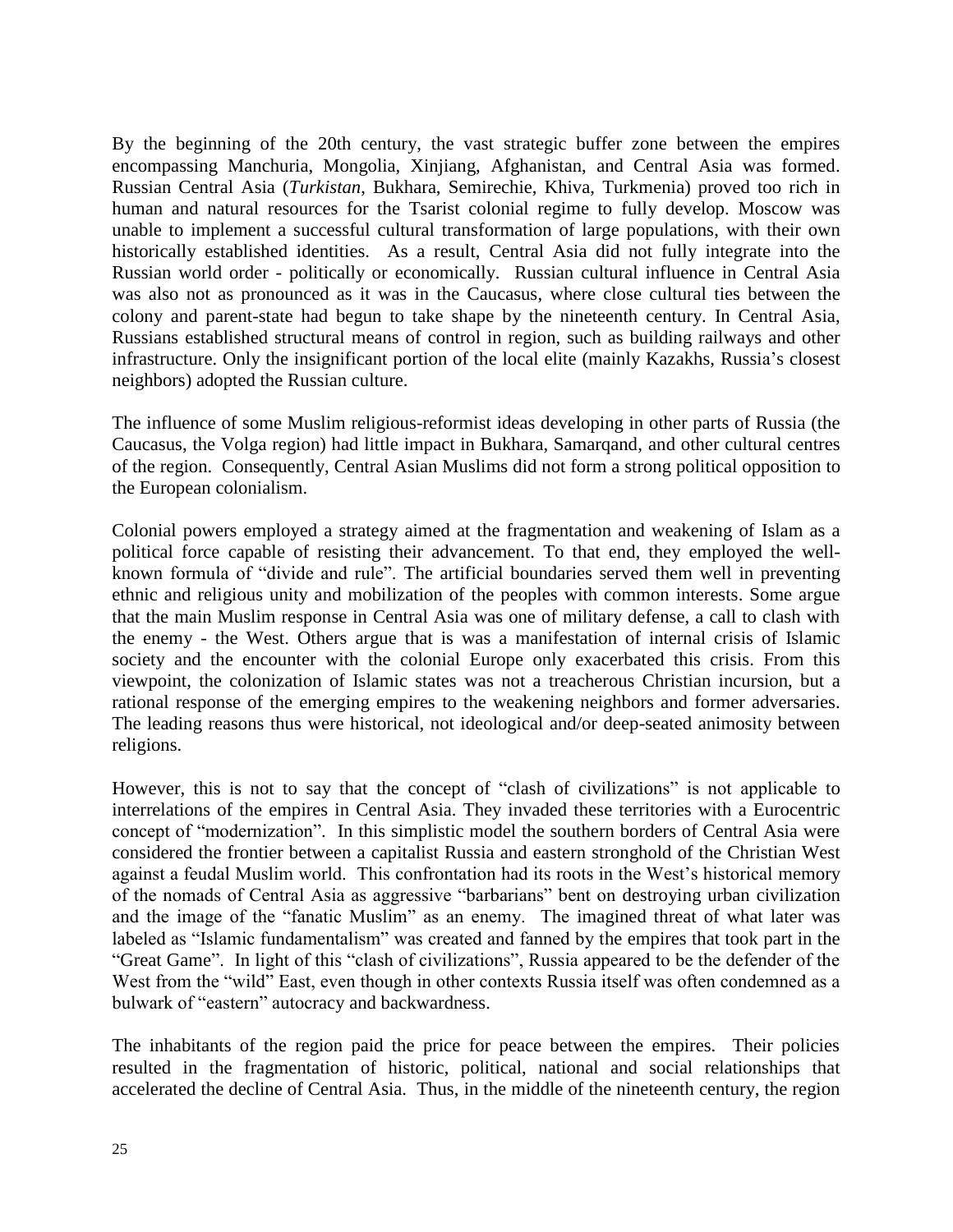was politically and economically dependendent on the West. By the end of the nineteenth century, the roots of future conflicts and social shocks were already in place leaving the region on the brink of a catastrophe at the end of the twentieth century. Instead of remaining as stable buffers between the empires, Afghanistan, Xinjiang, and adjacent territories of the "Russian" Central Asia turned into hotbeds of permanent political instability.

## **Chapter 3. The Evolution of the Insurgency in Central Asia**

#### *The Basmachis: mujaheeds, bandits or liberators?*

Following the successful military campaign against the Turkish general Enver Pasha in 1923, who was driven by Pan-Islamist ideals and led the Central Asian Muslim guerillas (Basmachis),<sup>33</sup> Commander Leon Trotsky warned the Soviet government: "We have removed the tops of the weeds, but not the roots." He understood that the military defeat of the Basmachis did not equate to complete destruction of this anti-Soviet movement. Indeed, it took the Soviet government and its Red Army (one of the strongest at the time) almost 14 years to crush the movement of the poorly equipped, disparate bands of Uzbek, Tajik, Kyrgyz, and Turkmen peasantry.

This popular revolt sprung up spontaneously as a reaction to the Bukharan Emirate's inability to resist the Soviet expansion in the region. The Basmachi insurgency began in 1918 in Fergana Valley. The Soviets employed harsh military tactics against the rebels, their families, and supporters and applied political, social, and economic pressure on anyone sympathetic to the movement. This policy, arguably, led to the elimination of the movement. Receiving no substantial external support, failing to unite with the emerging nationalist movements, and being entrapped in conservative and radical tribalism, tightly intertwined with quasi-Sufi (*Ishani*) networks, the Basmachi resistance gradually weakened and disintegrated by mid-1930s. A segment of insurgents surrendered and opted to live peacefully, concentrating on the preservation of faith in families and local communities, away from the direct rule of the "infidels". Many of them later joined the majority of Central Asians in the Soviet project of large-scale secular modernization, which included nation-building and economic and social development.

The history of Central Asian Basmachism attracted little scholarly attention after the movement disintegrated. The discourse was muted partly because of the Soviet censorship. Soviet historiography forbade debates on this issue, promoting only one accepted position that Basmachism was an "anti-people, reactionary movement" and an agent of "world imperialism."

 $33$  Turkish Genral Enver Pasha (1881-1922), one of the leaders of Young Turks Government, was known among Central Asian Muslims as Pasha - a successful military leader and Damad (son-inlaw) of Grand Sultan. After World War I, Enver Pasha was invited to Moscow. At that time, the Bolsheviks were captivated by the idea of uniting Islamism and Communism. Enver Pasha was supposed to be part of this scheme. Enver Pasha, however, tunred against the Bolsheviks and joined the Basmachi movement in Bukhara in late 1921. He was killed in a battle close to the Afghan border in August 1922. Buried in Kulab, Tajikistan, his grave served as a shrine to Muslims throughout the Soviet period. With the consent of the Tajik government, the grave was excavated and Enver Pasha's remnants were transported to Turkey in 1996.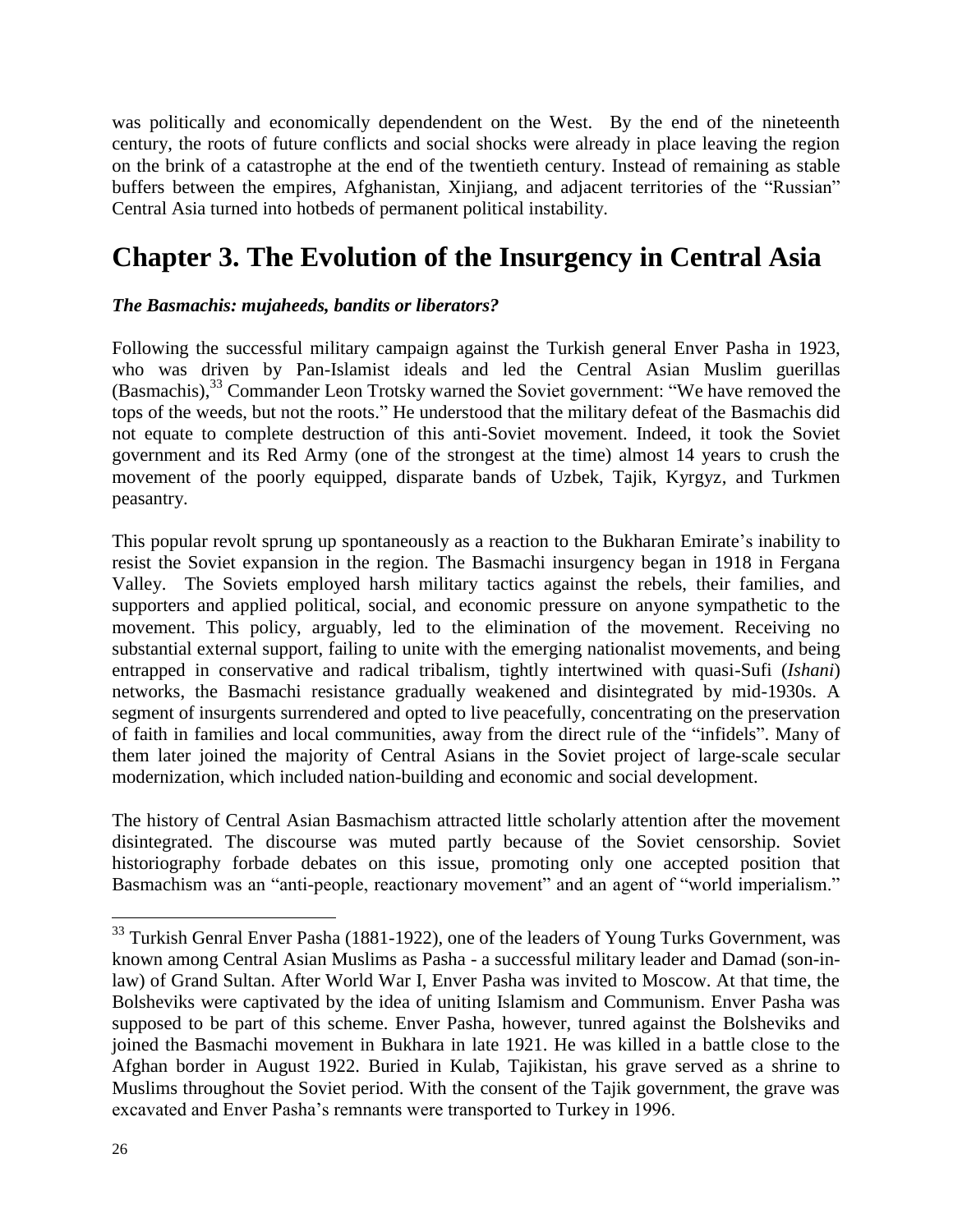Leon Trotsky's warnings were unheeded. He had warned that a military incursion into a Muslimpopulated state would have long-lasting repercussions for a "great power": it would damage its international prestige and give rise to Islamic insurgency, civil war, refugee flows, and hostility toward the invaders.

Almost 70 years after Basmachism was eliminated, the discourse about this movement became relevant again during the Soviet-Afghan War (1979 – 1989). Another movement of Muslim militants – the Taliban in alliance with global terrorist networks – had emerged. Just as Basmachis harbored Enver Pasha, a dreamer of an Islamic utopia, the Taliban provided a safe haven for Osama bin Laden. Again, as in the 1920s, the Western powers were eager to put an end to the stubborn rebellion, bring durable peace, and restore effective governance in a desperately poor and fragmented region.

#### *So, who were the Basmachis?*

Basmachis represented a religiously-motivated and anti-modernist militant resistance movement in Central Asia. For Basmachis secularism and modernism that the Russian "infidels" embodied were antithesis to Islamic values. They considered fighting to preserve Islam from the outsiders their holy duty. However, since it was largely comprised of ethno-religious, tribal, territoriallyoriented militant groups, led by religious radicals, Basmachism failed to become a goal-oriented political movement. One notable characteristic of Basmachism, as an apolitical and fundamentalist phenomenon, was that *mullahs* (religious leaders) were often more influential than the pragmatic and calculating *qurbashis* (military and political leaders of the movement), who strove to form a united front with a concrete ideology and specific goals. However, as in any other fundamentalist movement, in Basmachism value systems prevailed over pragmatic and worldly considerations. Basmachism rejected politics as a means of achieving goals.

The fundamentalist and apolitical character of the movement was both the strength and weakness of Basmachism. On one hand, fundamentalism – characterized by religious fanaticism, martyrdom, and obstinacy – served as a steadfast mobilizing tool against modernization and secularization. On the other hand, Basmachis' apolitical character hindered their ability to unite the masses under a constructive goal. $34$ 

Although the Basmachi movement had some organizational structure (elected and appointed leaders, military ranks, treasurers, clerks, etc), it, nevertheless, was not a distinctly organized political or military movement. Officially, the movement's leadership was based in Bukhara, led by Alim Khan – unlawfully ousted sovereign. In reality, however, the quasi-ideology and organization of the movement was based on religion and religious leadership. In a Muslim society, only Islamic jurists could sanction violence against the civilians and attacks on the

 $34$ Analogous to the fundamentalist Basmachi movement in Afghanistan was the Taliban movement at the end of the  $20<sup>th</sup>$  century. Taliban withstood against the Islamist Parties of Northern Alliance. Similar to the Basmachis, the Taliban put values before politics. Their barbaric destruction of the Buddhist monuments in Bamiyan, which turned the whole world against them, was a manifestation of this kind of irrationality.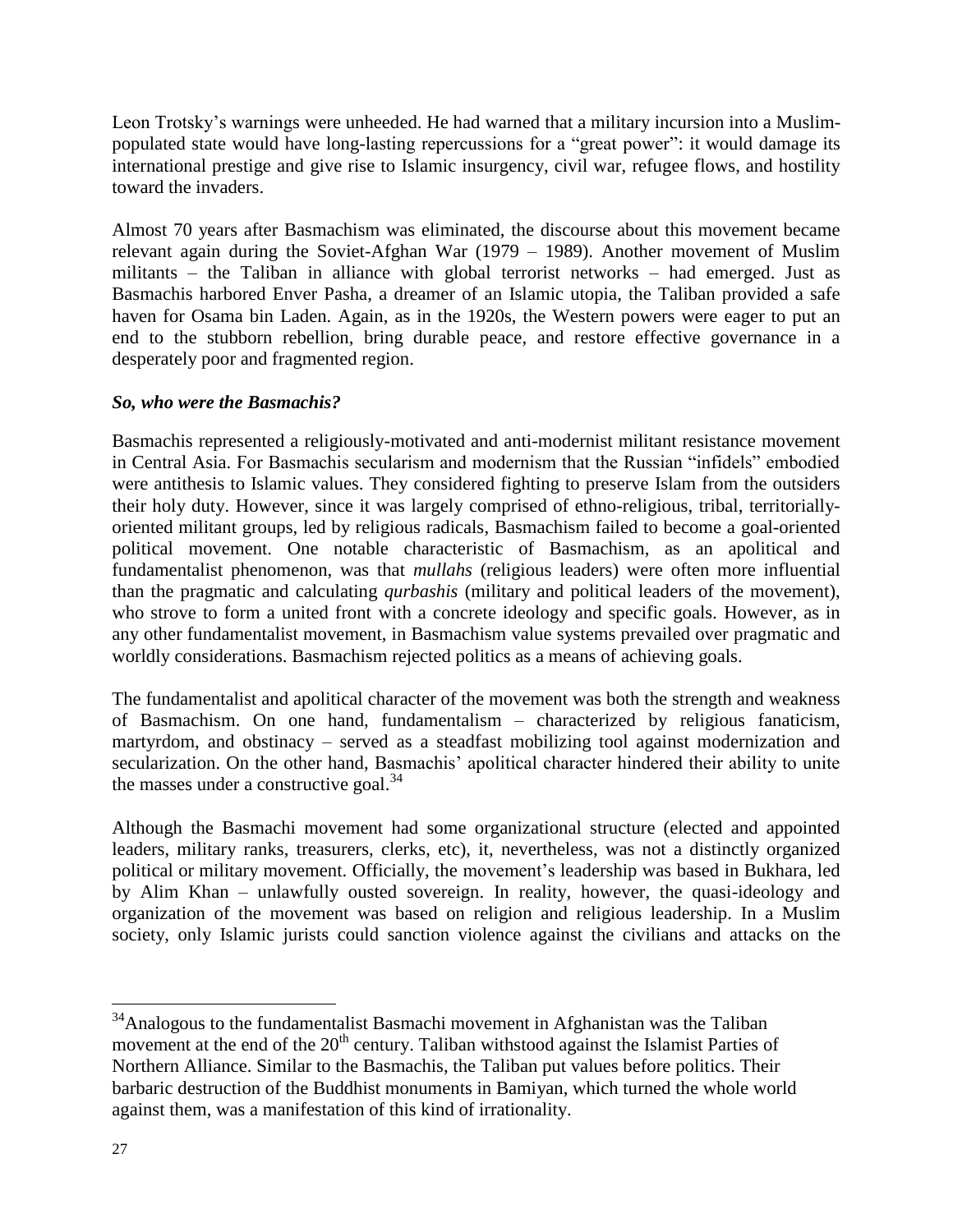government based on Quran, Hadiths,<sup>35</sup> local traditions (adat), and precedents from the Islamic history. These jurists invoked slogans for jihad and preservation of Islam in order to strengthen Muslim solidarity in the face of a threat emanating from aggressors, whose distinguishing characteristic was being "infidels". Obviously, this was not a war of Muslims against Christians or Jews. All those deemed "godless", irrespective of their ethnicity or religious beliefs, were subject to punishment. Since killing Muslims was prohibited, ascribing local Muslims (supporters of the Soviet regime) to "infidels" was a necessary condition for sanctioning violence against the local population.

As a result, the idea of jihad, as a symbolic and mystical act, attracted many who genuinely believed that they were protecting Islam at large rather than just protecting their societies. Therefore, Muslims considered it their honorable duty to sympathize with and provide support to *mujaheedeen*, no matter where they lived - Bukhara, *Turkistan*, Afghanistan, Xingjian, Turkey, India, the Caucasus and Balkans, and elsewhere. Such religious legitimization of the movement strengthened it and served as a powerful mobilizing tool. At the same time, however, the religious foundation of the movement hindered it, as it prevented the development of an organizational structure. Jihad, as an emotional individual act and expression of loyalty to Islamic ideals, resisted regulation and administrative organization akin to any political movement. Thus, Basmachism failed to become a cohesive political movement.

Purely from a military stance, Basmachi wars possessed many of the characteristics of tribal wars. In Central Asia, wars were fought for a long period of time, with few losses incurred. Basmachis occasionally resorted to negotiations, made a peace deal, surrendered, and then joined the resistance again. Tribal wars would temporarily cease due to agricultural work and religious holidays and resume as soon as the opportunity presented itself. Tribal (ethnic) solidarity formed the basis of military groupings. For example, the leader of nomadic Uzbeks would not fight in the neighboring Darvaz populated by highlander-Tajiks.

Basmachis could not exist without their tribal ties. In their tribal villages, they found support, treatment, shelter and food, and new recruits for the resistance. This connection to the people gave them confidence, validated their righteousness, and served as justification for violence. Furthermore, each military unit could only rely on their fellow tribesmen. Many resorted to robbery and violence while on a different tribe's territory. It is difficult to point to a more localized, isolated, and grassroots manifestation of militancy than Basmachism.

This territorial and tribal attachment of insurgency was the main roadblock for Enver Pasha in his effort to form a unified Muslim resistance to the Soviet Red Army. Tribalism precluded the development of clear political and military objectives. Paradoxically, however, this tribal aspect of Basmachis rendered the fight against them very difficult. Low levels of institutionalization of Basmachism made it almost invincible from a military stance.

The Central Asian brand of Islam also played an important role in the Basmachi resistance. Central Asians have traditionally expressed their religious devotion not only through reverence

<sup>&</sup>lt;sup>35</sup> *Hadiths* are stories about Prophet Muhammad's deeds and sayings. The compilation of all *hadiths* that are deemed authentic constitute the *Sunnah*.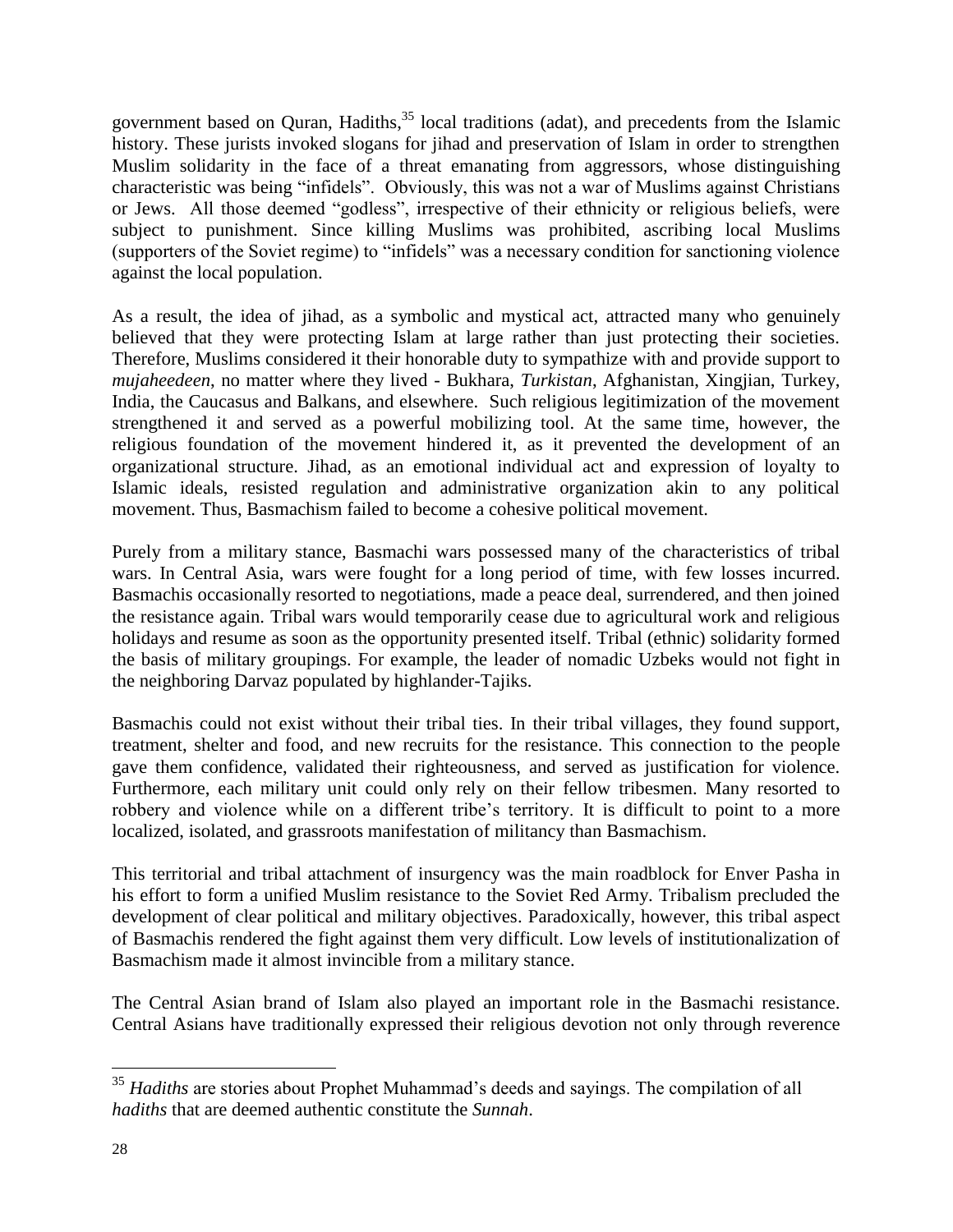for God and Prophet Muhammad, but also through revering and seeking guidance from various 'saints' and spiritual leaders. Uzbek, Tajik, Pashtun, and Turkmen Muslims believe in the existence of intermediaries between themselves and God, who can be summoned to help them. This can be a saint or simply an enlightened and pious man. As a result, spiritual leaders – *ishan*, *sheikh, khoja, mir, tura, hazrat, shah, akhun, sayyid, mian –* have traditionally commanded great respect not only from the laypeople, but also the rulers, who believed piety was the highest manifestation of devotion to God. The power of such real and imagined saints is rooted in Islamic mysticism (i.e. Sufism).

Sufism in Central Asia (mainly in Eastern Bukhara and Northern Afghanistan) never had an elitist character, but embraced popular roots. The classical forms of Sufism usually had an institutional structure of orders that carried out missions and maintained and disseminated its beliefs. Central Asian Sufism generated its own orders, which gradually moved away from classical Sufi orders. Russian colonization, revolution, wars, and introduction of secular popular education contributed to the erosion of ideological ties between Central Asia Sufi orders and classical Sufi orders. Removed from its classical ideological origins, Central Asian Sufism transformed into a tribal form of Ishanism. Ishanism was based on the loyalty to fraternity, family, and countrymen. In the 1920s, Ishanism that supplanted Sufism formed the backbone of the Basmachi movement. 36

Ishanism maintained the general traits of Sufism: tight internal organization and discipline. A member of the order (murid) remained under the guidance of his Ishan (spiritual leader) throughout his life. Nothing could be accomplished without Ishan's blessing. Many Ishans were often uneducated and not well-versed in the Quran. Instead, these charismatic leaders could manipulate the masses. Not surprisingly, the Basmachi strongholds were in the remote regions, where Ishans' influence was strong, while Soviet-sanctioned clergy's authority was weak. Ishans provided the ideological inspiration for Basmachis' jihad and helped recruit new members into their ranks.

Central Asian Sufi Ishanism can be considered as an important forerunner of political Islam and jihadism in the region for it represented the only Islamic force to overcome both regionalism and monoethnicism of disparate bands of rebels. Its activists propagated Islamic unity and taught that Islam is an ideological brotherhood and does not recognize linguistic, cultural, or racial differences. Most prominent Ishans discarded indigenous self-identity to the benefit of shared Muslim origin of *mujaheedeen* and *muhajirs*. To some extent, they can be considered as the first leaders to head an Islamic insurgency in Central Asia.

However, Ishans' influence on Central Asian societies was not omnipresent, since religiosity manifested differently in urban areas and rural periphery. Islamic orthodoxy with its emphasis on centralized authority, obedience to power holders, and readiness to accept coercive measures by the government was uncontested in urban centers. In contrast, sectarianism and rebelliousness flourished in the peripheries, where the reach and authority of the state was limited.

<sup>&</sup>lt;sup>36</sup> The same Ishani groups were among the leading parties in political struggle and military clashs in Tajkistan in the 1990s.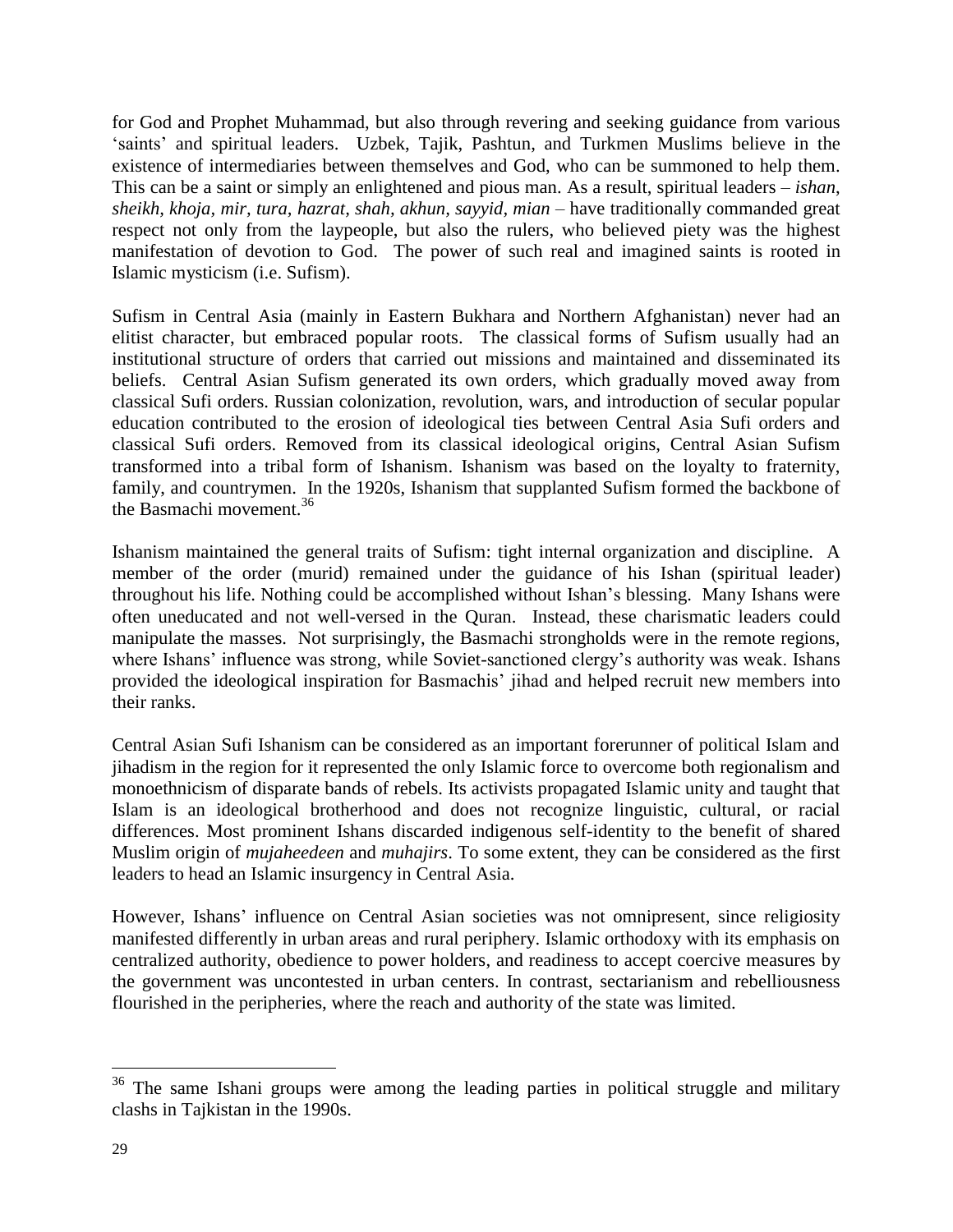In the wake of collapsed statehood in the region, Basmachism surfaced with the intention to keep relative order in a decentralized society and maintain and strengthen local loyalties as a defense mechanism from external threats. As soon as the Soviets imposed a new order, Basmachism transformed into a protest of the peripheral communities, which refused to disarm and become subjected to centralized governance. These were free riders, who would resist any government and not just a government run by "infidels" or Russians. Unlike urban dwellers, who laid down their arms, recognized the authority of state and tolerated an oppressive regime in exchange for relative order and stability, peripheral tribes never had the intention to disarm and let the state assume the responsibility for defense and security. Not surprisingly, Basmachis failed to achieve mutual understanding and cooperation with the urban Muslim reformers and nationalists, often referred to as Jadids. Indeed, urban dwellers rarely sympathized with the peasant insurgency, following the golden rule that, "bad government is better than no government." Furthermore, although Basmachism began as communal self-defense and resistance movement, it gradually degenerated to attacks on civilians and banal robbery. To survive, Basmachis resorted to routine raiding and pillaging of villages and caused massive displacement of the population. All of these contributed to the gradual marginalization and, later to the elimination, of the Basmachi movement.

However, the defeat of Basmachis cannot be attributed to just the fragmentation, mismanagement, and limited social base, and other internal weaknesses of the resistance. There were several other factors that helped the Bolsheviks to strengthen their position in the region and break the Basmachi resistance:

- Most of Central Asians supported the "Reds" against the "Whites" in the Russian Revolution and civil war that ensued, because the former promised land, freedom, and peace for all the people irrespective of nation and religion.
- By the end of the 1920s, the Soviets presented themselves as the only effective albeit unjust – alternative for a government. Emirs, Khans, and Russian provisional government failed and discredited themselves in the eyes of the majority of the population. Prolonged civil strife and instability cultivated a tradition of political resignation and submission among Central Asians, who accepted the Soviet order.
- What the Bolsheviks called for was anti-imperialistic and not exclusively Russophile. Bolsheviks were regarded by neighboring Eastern countries as allies in their struggle for independence. The Bolsheviks re-established Russian rule in Central Asia in part because Turkey and Afghanistan saw them as a power against Western imperialism. Neither King Amanullah nor Mustafa Kemal Ataturk provided substantial support to the Basmachis. This international isolation of the anti-Soviet resistance strengthened the position of the Soviets in both defeating the Basmachis and successfully imposing their authority in Central Asia.

Despite their defeat, Basmachis left a print on the Central Asian society and culture. Ethnocentrism of the Bashmachi movement, which was expressed in intolerance and prejudice against non-members, promoted isolationism and conservatism in politics, social sphere, and culture. This tribal bigotry gave birth to what would later be mistakenly called "Islamic fundamentalism". In fact, tribalist or communal ideology resisted (and still resists) not only atheism and unity of all peoples promoted by the Communists, but also nationalism. Moreover, tribal solidarity was in conflict with normative Islam and religious mysticism. Neither the Jadidi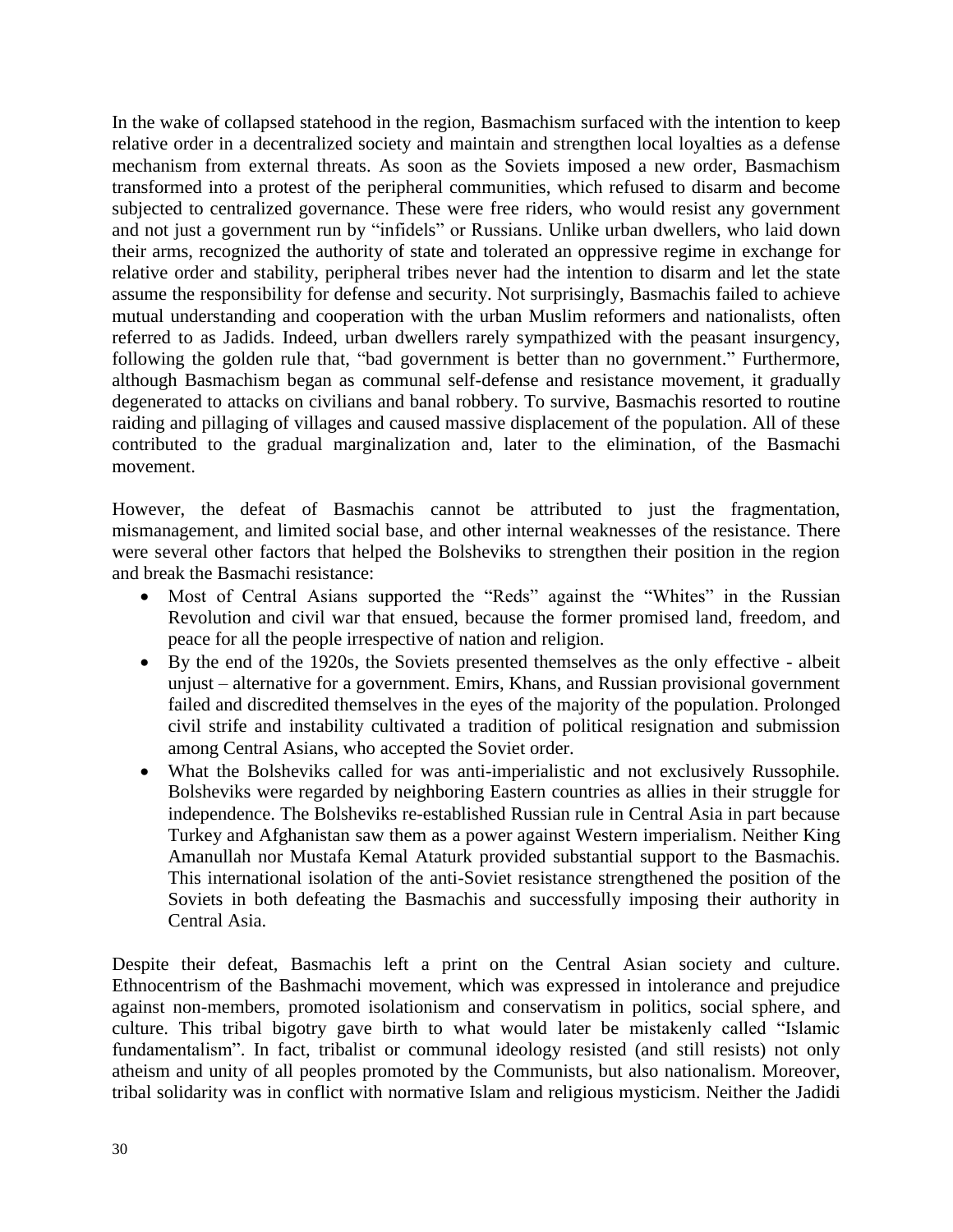nationalist ideas, nor General Enver Pasha's Pan-Islamic and Pan-Turkic slogans, nor Afghani Amir Bacha-i Saqqao's calls for ethno-confessional unity could overcome the tribal *asabiyya* (spirit of kinship). In light of this, the widely spread belief about "deep religiosity and fundamentalism" of Tajiks and Uzbeks is inaccurate. This tribal, ethno-confessional, and territoriality-oriented ideology was well preserved throughout the seventy years of the Soviet rule and remains an important characteristic of Tajik and Uzbek identity. Exactly these subnational solidarities, having been utilized by regional political entrepreneurs and quasi-Sufi (Ishan) groupings, enabled mobilization during the second Tajik civil war in 1992-1997.

Another important impact of Basmachism was dampening the expansionary ambitions of the Bolsheviks. Unsuccessful yet fierce Basmachi opposition stopped the "Red Cavalry attack on the feudal East" at the banks of the Amu Darya and foothills of the Hindu Kush. It also dispelled the romantic revolutionary illusions of some Comintern leaders that the revolution was broadly welcomed and accepted by the masses. The fire of revolutionary war waged by the Bolsheviks in 1917 faded and burned out in Central Asian deserts and mountains by the middle of the 1920s. As a result, the war did not spread into the neighboring Afghanistan, India, China, or Iran.

Basmachism also had an impact on the neighboring Afghanistan, which was home to exiled Basmachi leaders and emigrants. Most Afghan Muslims sympathized with their brethren's struggle against the Bolsheviks. During the Bukhara uprising led by Enver Pasha in 1922, a group of volunteer fighters from Panjshir – among them Habibullah Kalkani (aka Bachai Saqqao), the future emir of Afghanistan – headed to Bukhara. There are divergent views about Habibullah's personality and what drove him to join the Basmachi struggle. Tajik and some Afghan scholars consider him a Tajik nationalist standing up against the Pasthun chauvinism, while others underline his commitment to Islamic ideals and consider his aspirations as religiously-driven.<sup>37</sup>

Since the beginning of his reign in Afghanistan (1929), Habibullah ruled not as an Afghan tribal leader, but as Muslim ruler. He sought to influence not only Afghans, but the entire *ummah* (Muslim community), including in India and Soviet Central Asia and called Muslims to liberate Bukhara. Habibullah's support base was fundamentalist and non-tribalist north in his opposition to the Pashtun south. Orthodox clergy and Sufi leaders legitimized Habibullah's rise to power by portraying him as an Islamic Emir – as opposed to Amanullah, whose leadership rested on Pashtun tribalist solidarity. For his supporters, Habibullah's struggle against tribalism embodied an Islamic ideal of a government based on shared faith, as opposed to blood kinship. However, Habibullah could not overcome Pasthun chauvinism and prevalent lawlessness in Afghanistan, struggling with the same problem many of his predecessors faced: unruly local tribesmen resisting central government. Civil war was inevitable.

Mobilization for this war, as in any other in the Afghan history, took place along the ethnic, regional, and tribal lines. Tribal militias constituted the core of military organization. Important factor in success of one or another tribe was the monetary support of the external actors (mainly Russia and Britain) and the drive to profit from neighbor's or enemy's demise. However,

<sup>37</sup> Olivier Roy describes Bachai Saqqao as a fundamentalist. Olivier Roy, *Islam and Resistance in Afghanistan* (Cambridge: Cambridge University Press, 1986), 66-67.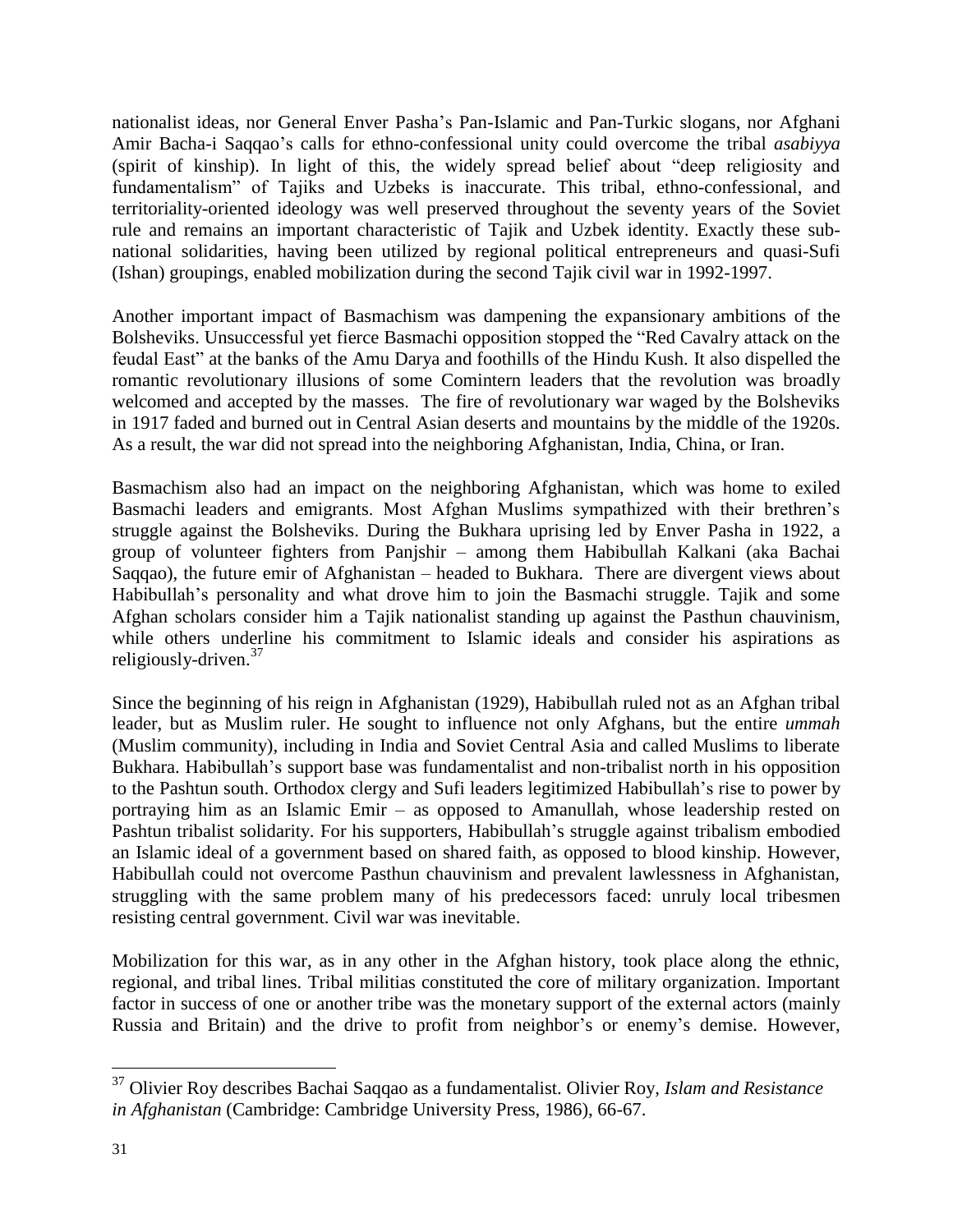opportunistic and criminal motivations were not the only factors. Despite the seeming chaotic arrangement of military groups, there was more or less a clear north-south divide, with mostly Tajiks representing the north and backing Habibullah and Pashtuns representing the south and east of Afghanistan and fighting against Habibullah.

This divide was supported and strengthened by outside actors. The Soviets blamed the British for instigating Amanullah's overthrow and Habibullah's rise power, which they considered a blow to Soviet plans in Afghanistan. They sought to establish a Soviet-friendly regime in Afghanistan. Amanullah enjoyed the support of the Pashtun south and had anti-British and anti-imperialistic potential. On the other hand, Habibullah, according to the Soviet calculations, being from the north, would soon grow ambitious toward the Soviet Central Asia. Based on these assessments, the Soviets sent a limited military contingent known as Expedition of Primakov-Gulyam Nabikhan to Afghanistan. They hoped that the military contingent would expand by the local rebels joining its ranks and contributing to establishment of a puppet government that would shortly after join the USSR. It is not surprising then that it was exactly in 1929 that the Soviets promoted the status of Tajikistan from an autonomous republic within Uzbekistan SSR to a separate constituent republic. The British viewed this move by the Soviets as a challenge.<sup>38</sup> It was an obvious call to the Tajiks and Uzbeks in Afghanistan to follow suit.

For Basmachis, Habibullah's rise to power signified a triumph of the "true faith" and revival of the struggle for liberation of Bukhara and Turkistan from the Bolsheviks. Alim Khan, the exiled ex-emir of Bukhara who was living in Kabul beginning 1922 under a house arrest, was convinced that the League of Nations backed him and that all foreign nations would support his reinstatement to the throne in Bukhara. It is possible that Habibullah encouraged the Bashamachi emigrants' military excursions into Soviet Central Asia in 1929. However, the new Afghan government was mostly preoccupied with the struggle against Amanullah, Nadir, and Gulam Nabikan and was hardly capable of carrying out aggressive measures against its neighbors. Habibullah sought international recognition for his government and normalization of relations with the Soviet Union and supporting hostile Basmachi excursions into the Soviet territory was not in his interests. Most likely, the Basmachis sought to take advantage of the chaos and weakness of the central government in Afghanistan and resume their fight against the Bolsheviks. However, exiled Basmachi leaders did not accomplish this task. This was partly due to the similar factors that contributed to the disintegration of the Basmachi movement in the first place: territorial and tribal connection and commitment that the exiled leaders had already established living in Afghanistan prevented them to leave everything behind to fight for Alim Khan's or anyone else's interests.

By mid-1930s, the Bolsheviks firmly sealed off the Soviet-Afghan border to stop all kinds of contacts between the kin communities and continued the serious transformation efforts in Central Asia. The national delimitation and formation of five "stans", growing economic development, successes of secular education, and emancipation of women changed the ideological climate in Central Asia and contributed to the gradual rise of nationalism, emergence of official statesponsored religious institutions, and co-optation of the religious class into the state structures. As

<sup>38</sup> Arnold Fletcher, *Afghanistan:Highway of Conquest* (Westport, Connecticut: Greenwood Press Publishers, 1965), 210.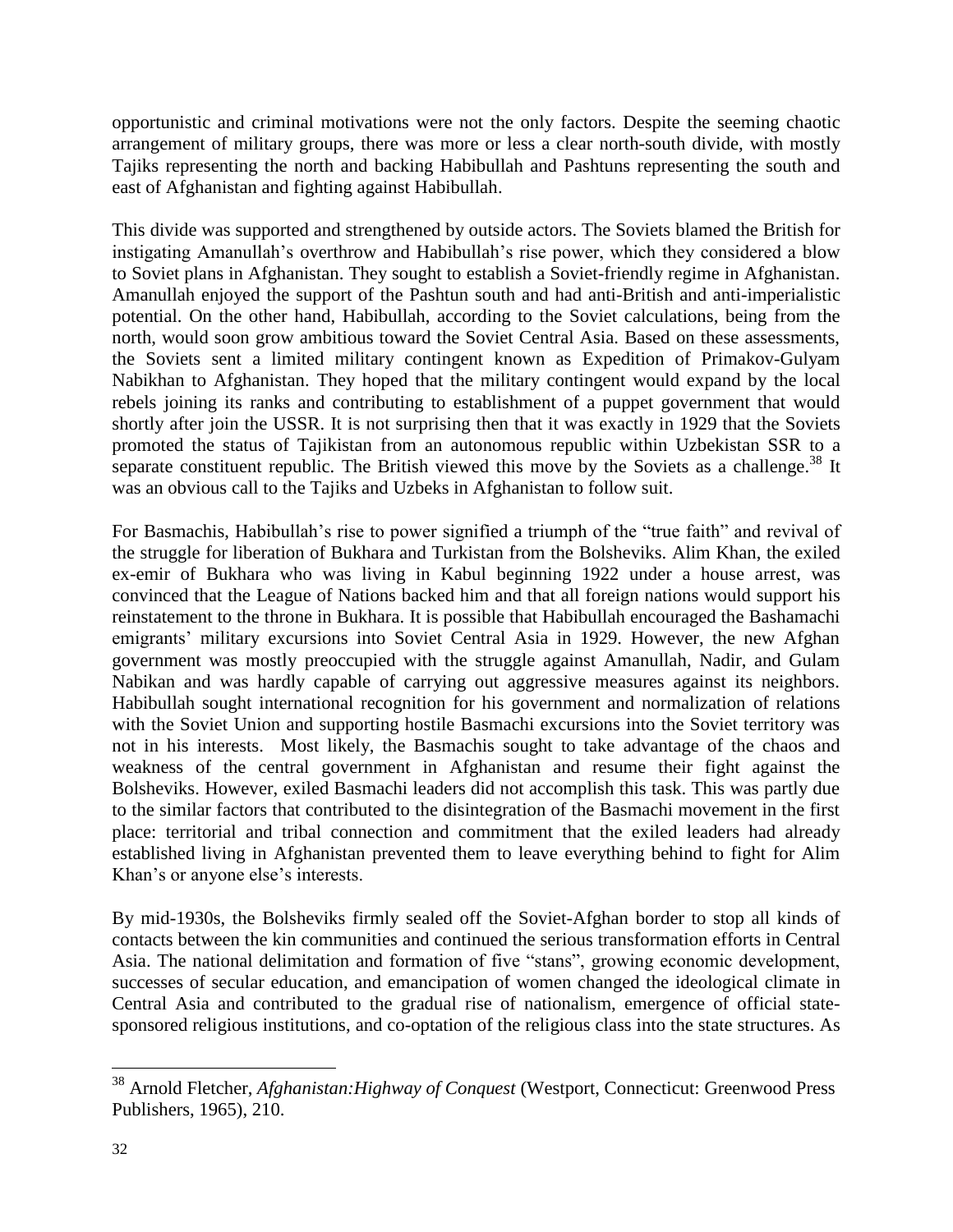a result, Central Asia's Muslim community accepted political quietism and submission to political authority of the Soviets (despite the latter's non-Islamic practices) and lost touch with their kin in Afghanistan.

These years of "muted" Islamic politics", however, ended with the Soviet invasion of Afghanistan in 1979. This led to the formation of religious opposition groups, such as Islamic Renaissance Party of Tajikistan (IRPT), that emerged under the direct influence of the jihad in Afghanistan in 1980s. These religious pressure groups on both banks of the Amu River – including the IRPT which later constituted the core of the opposition in the Tajik civil war of 1992-1997 – were mostly preoccupied with a particular political agenda rather than selflessly fighting to support their fellow Muslims.

#### *The Soviet Afghan War and Central Asians*

In December 1979, with the request of the pro-Moscow Afghan regime, 50,000 Soviet troops invaded Afghanistan. The Soviet authorities justified the invasion by the necessity to fight against Islamic fundamentalism and stop it from spreading into Central Asia. Along with deploying military force, the Soviet strategy included provision of economic aid and launching propaganda campaigns to defeat Afghans - a strategy employed also against the Basmachis in the 1920s.

The Soviet invasion revealed the Afghans' inability to organize a cohesive national movement. Resistance to the Soviet occupation (1979 – 1989) took place in a spontaneous manner, with scattered armed groups forming in the peripheries. The efforts to unite the disparate bands of armed groups under the banner of Islam did not succeed.<sup>39</sup> As it happened throughout the Afghan history, the resistance to the Soviets was factionalized along the ethnic and tribal lines. The heterogeneity of the Afghan society and the lack of trust and camaraderie among different tribes and ethnic groups meant that, in the absence of a reliable central government, each group sought to strengthen their tribal and ethnic ties to ward off external threats. In this aspect, the Afghan resistance was similar to the Bashmachi movement in Central Asia in the 1920s.

However, in the 1980s, the Soviets faced a much less favorable international environment than in the 1920s. As mentioned earlier, the Basmachis received almost no external support in their struggle against the Soviets. On the contrary, the Afghan mujahedeen in the 1980s enjoyed support in the form of modern weaponry, training, and financing from the United States, Saudi Arabia, Pakistan, and many other countries. The United Nations condemned the invasion and mounted a great deal of diplomatic pressure on the USSR. Increasingly, the war became unpopular within the Soviet Union itself.

With Mikhail Gorbachev coming to power in 1985, the USSR shifted the policy toward negotiations and reorganizing of pro-Communist government. Following the Geneva Agreements of April 1988, the withdrawal process began, with the last of the Soviet troops leaving the country in February of 1989. The Soviet-Afghan War cost the lives of almost one

 $39$  The term "mujaheed" entered into widespread use during the Soviet-Afghan War.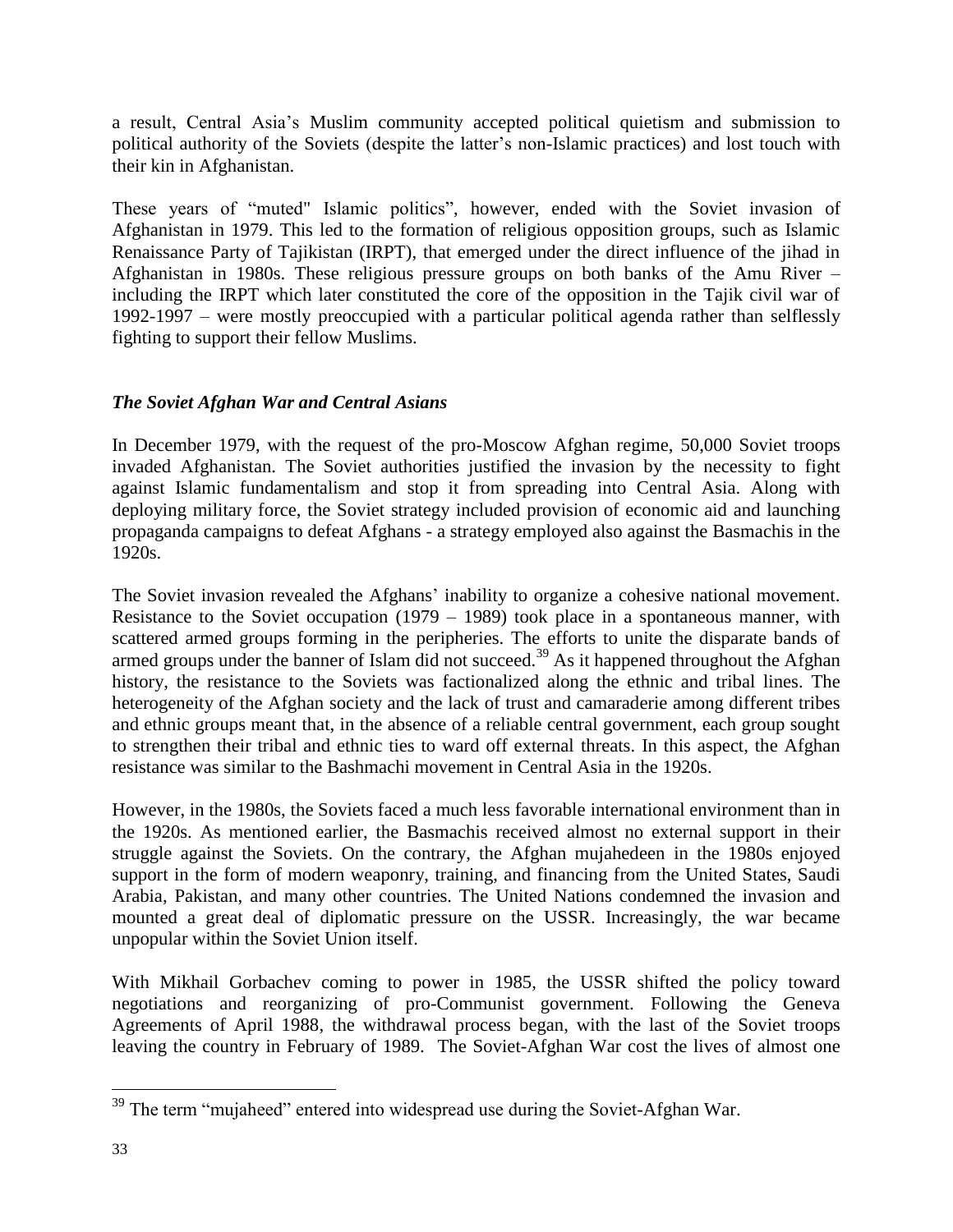million Afghans and non-Afghan Muslims. Five million became refugees in Pakistan and Iran. The war cost the Soviets the lives of about 15,000 troops and the overall losses provoked a strong backlash in the USSR. The war in Afghanistan was one of the reasons for the demise and dissolution of the Soviet Union in 1991. In the wake of the Soviet collapse, the Afghan *mujahedeen* emerged victorious and the idea of jihad that had framed the Soviet-Afghan war became widely popular. The demise of the Soviet Union legitimized jihad as an effective ideology capable of uniting people of various nationalities and mobilizing them against powerful national armies.

Among the fighters against the Soviet Army were the descendants of the Basmachi émigré from Central Asia. Majority of them belonged to Burkhanuddin Rabbani's *Jamiyati Islami* party. Despite their Central Asian descent, this group of fighters was well-integrated into and the Afghan society, did not maintain relations with their kin in the Soviet Central Asia or represent the newcomer émigré-mujahedeen from USSR. Along with Tajik-Uzbek bands of fighters, there were also purely Turkic (Uzbek-Turkmen) groups fighting in Afghanistan. The more prominent Turkic mujahedeen were Abdulkarim Maqdum and Azadbek. <sup>40</sup> It was the Turkic groups that led the Islamic Union of the Northern Provinces of Afghanistan. In February of 1981, Maqdum and Azadbek received the first batch of 350 AK-47s.

Like Enver Pasha who led the Basmachis in 1920s, Azadbek was a Turkic militarist seeking to unite Turkic world and liberate the Turkic republics of Soviet Union. According to the Indian scholar Warikoo, Azadbek's people, along with fighting the Soviet army, delivered weaponry, supplies, and subversive literature to the Islamists across the river, who were getting stronger and more influential in the Soviet Uzbekistan and Tajikistan during the *perestroika* years. These operations were financed and guided by Pakistan and Saudi Arabia (with the tacit US support). The person in charge of Pakistan's Central Asia policy was General Mirza Aslanbek, also a descendant of Central Asian mujahedeen and relative of Azadbek.<sup>41</sup>

Azadbek was the sole leader of the *Islamic Union*, who recruited Turkic peoples within the *mujaheed* communities and sent them out to training bases in Miranshah, Pakistan. Azadbek was a Pakistani citizen, with ties to the Pakistani army intelligence services, known as the Inter-Services Intelligence (ISI). ISI was influential and nearly autonomous agency leading the mujahedeen in Afghanistan and taking part in human trafficking and illicit drug and arms trade from 1983 to 1997. The Pakistani ISI trained and deployed 83,000 mujahedeen to Afghanistan.<sup>42</sup>

Azadbek was more concerned with the fight for *Turkistan* than jihad. After receiving training in Azadbek's training camps in Pakistan, Turkic mujahedeen were sent to the north of Afghanistan,

 $40$  Azadbek Karim was born in Islamabad, Pakistan in 1952. He was the grandson of the Kokand ruler Khudoyar Khan (while other sources indicate he was the grandson of Nasreddin Khan). Ahat Andican, *Turkestan Struggle Abroad: From Jadidism to Independence* (Haarlem: SOTA Publications, 2007), 635, 654.

<sup>&</sup>lt;sup>41</sup> K. Warikoo, "Cockpit of Central Asia: Afghanistan Factor in Tajikistan's Crisis," in *Afghanistan Factor in Central and South Asian Poltics*, ed., K. Warikoo (New Delhi, Trans-Asia Informatics, 1994), 1-22.

<sup>42</sup> Raman, B. "Pakistan's Inter-Services Intelligence (ISI)". <http://www.acsa.net/isi/index.html>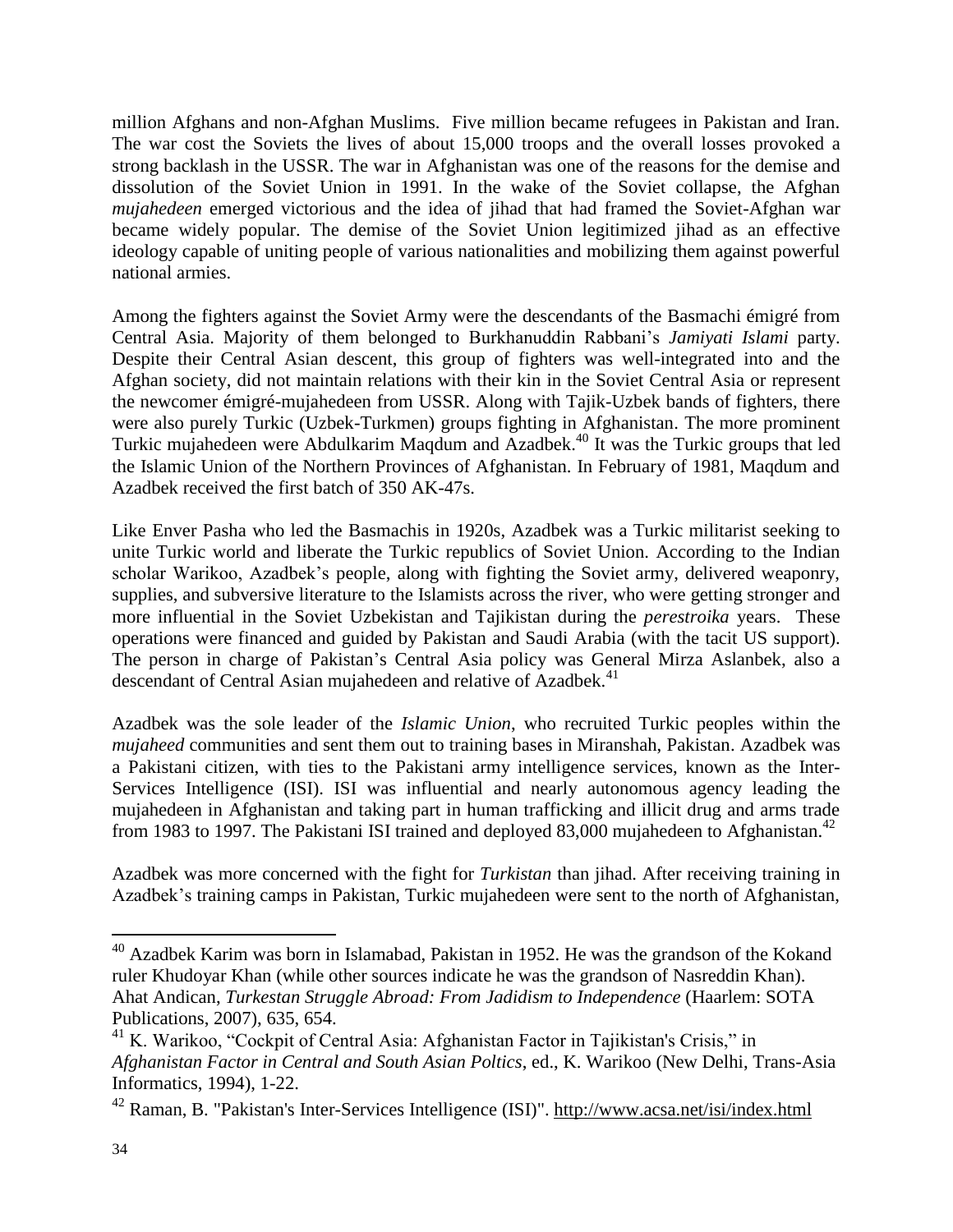where they would join and fight under the authority of the *Islamic Union* commanders. The Pakistani ISI looked favorably upon Azadbek's activities. They viewed him as the implementor of the "strategic depth" policy of Pakistan, which involved securing the support of the Muslim Central Asia in a potential military conflict with India. However, the Turkic nationalism and strife for the liberation of *Turkistan* concerned both the Soviets and Afghans of both Pashtun and Tajik origin. Turks and Tajiks of northern Afghanistan usually united and resisted against the Pashtuns and "infidels", whereas Azadbek recruited only Turks into his ranks. Since Azadbek had a steady flow of funds from Turks and Pakistanis, fighters joined him with enthusiasm. To be accepted into Azadbek's bands one had to prove their "Turkic origin".<sup>43</sup> Such ethnic exclusion was foreign to many Afghans and contradicted the widely accepted ideas of the Muslim umma and jihad.

After the Soviet withdrawal in 1989, Azadbek did not recognize the interim mujahedeen coalition government formed in Pakistan. He took an opportunistic position vis-à-vis mujahedeen and began cooperating with the pro-Soviet Najibullah regime (1986-1992), which pursued national reconciliation and recognition of the Turkic autonomy within Afghanistan. According to Olivier Roy, Azadbek's party was a "Trojan horse," implanted by the Najibullah regime with the intention of causing split among the mujahedeen.

The Uzbek contribution to the Afghan jihad was insignificant because the Uzbek intelligentsia was greatly subjected to secularization and nationalism and did not concern itself with political Islam. Furthermore, the majority of illiterate Uzbek and Tukmen mujahedeen (just as their Basmachi antecessors) were not interested in Turkic nationalism and more enthusiastically joined moderately traditional and fundemantalist groups, such as Harakati Inqilab, Jamiyati Islami, and even Hezbi Islami led by the Pashtun Gulbeddin Hikmatyar rather than joining Azadbek's movement.<sup>44</sup>

When the Uzbek General Abdulrashid Dostum formed his *Junbeshi Millii Islomii Afghoniston* party in 1992,<sup>45</sup> Azadbek expressed his discontent with the fact that the leadership of the party did not exclusively consist of Turks. He urged Azadbek to strengthen the Turkic elements within his party. His Pan-Turkic slogans did not gain support among the mujahedeen in northern Afghanistan, including the Tajiks, Uzbeks, Hazaras, and Turkmens. Shortly, all commanders, who had previously supported Azadbek, joined General Dostum, who managed to strengthen his reign in the north.

Dostum did not identify himself as an Uzbek, but as an Afghan Uzbek. Dostum's party had representation from a range of political and ethnic groups (except for Pashtuns) from Afghanistan's north. According to Antonio Giustozzi, the party was a coalition of all peoples of

<sup>43</sup> Oliver Roy, "Ethnic Identity and Political Expression in Northern Afghanistan," in *Muslims in Central Asia: Expressions of Identity and Change*, ed. Jo-Ann Gross (Durham, NC: Duke University Press Books 1992), 80.

<sup>44</sup> Ibid., 79-81.

<sup>&</sup>lt;sup>45</sup> Antonio Giustozzi, "The ethnicisation of an Afghan faction: Junbesh-i Milli from its origins to the Presidential elections," *Crisis States Research Centre, Working Paper no.67* (2005): 2. <http://eprints.lse.ac.uk/13315/1/WP67.pdf>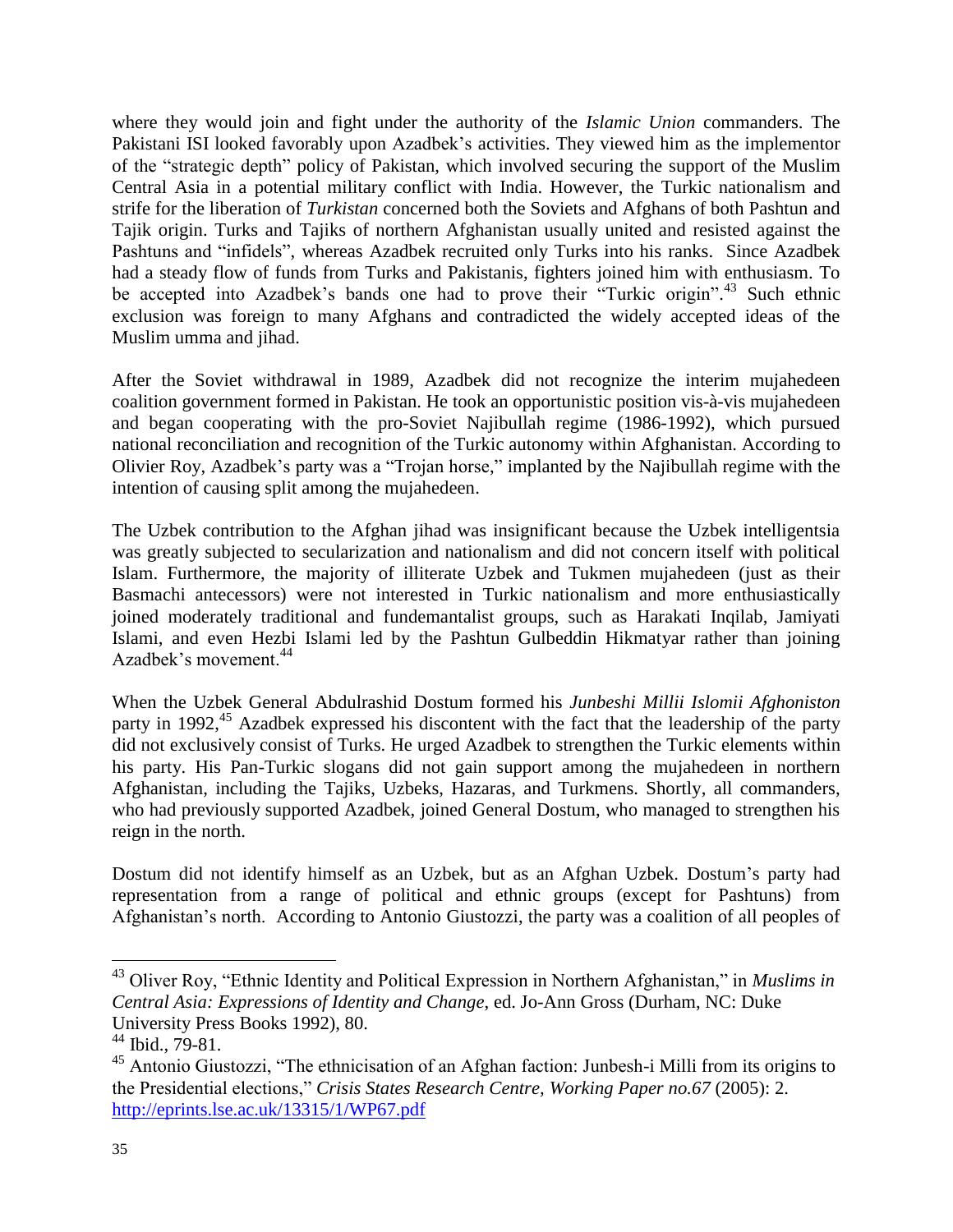northern Afghanistan, where Uzbeks enjoyed a special status. In 1992, Uzbeks constituted about 14 percent of the party leadership. Furthermore, Dostum never promoted Uzbeks at the expense of relegating non-Uzbek party members.<sup>46</sup> Since both the Dostum's *Junbesh* party and the Tajik *Jamiyati Islami* party were Islamic parties, they avoided nationalistic particularism. They sought to attract as many followers from as many different ethnic groups as possible. The only ethnic factor in their agenda was to oppose Pashtun hegemony.

Azadbek, who was a Pakistani concerned exclusively with the struggle for *Turkistan*, much of which lay outside of Afghanistan, became isolated. He had good relations with Pakistan, Turkey, and Uzbekistan and was able to attract substantial funding for *Junbesh*. However, he was no match for Dostum's military might.<sup>47</sup> As a result, Azadbek's influence diminished by 1994 and he left *Junbesh* for Pakistan. By then, the Taliban had already entered the political arena and begun capturing one province after another. As the Taliban approached the Kunduz province in 1997, Dostum fled to Iran and Abdulmalik assumed the leadership of Afghan Uzbeks in the north. As an ISI officer, Azadbek once again sought to pursue leadership position in the north of Afghanistan, but his plans never materialized. His life was cut short, when he crashed in a mysterious helicopter accident near Mazar-i-Sharif on May 29, 1997. According to historian Ahat Andican, the Iranian government was likely in charge of Azadbek's death. Meanwhile, Giustozzi believes the Taliban had a hand in his death, since for them Pan-Tukism propagated by Azadbek was a major threat to the unity and territorial integrity of the Afghan state.

Pan-Turkism as an alternative to Afghan nationalism and Islamic jihad did not set roots in Afghanistan. Turkmens – the second largest Turkic group in Afghanistan – fully backed the mujahedeen in the north during the war against the Soviet Union. As a result, *Turkestani* Azadbek found himself on the same side with those supporting and training the Taliban. Joining the jihad in Afghanistan, most Afghan Tajiks and Uzbeks aligned themselves with Jamiyati Islami of Bukhanuddin Rabbani. Rabbani and the military leader of this group legendary Ahmad Shah Masud traced their spiritual origins to the sheikhs of Dahbedi Sharif (Maqdumi A'zam). For them, Central Asia remained a source of inspiration - not a target.

During the Afghan-Soviet war, many Muslim and even Western authors sympathized with the mujahedeen movement in Afghanistan, considering it the continuation of the Basmachi struggle of the 1920s. One such book, "Against the Russian Communism," was published in 1983 and translated from English into Dari by Abduljabbar Sabit. <sup>48</sup> Sabit wrote in the foreword: "I am presenting this book to my countrymen so that they can study the reasons of Muslims' defeat in Central Asia and avoid suffering the same fate." <sup>49</sup>This and other publications about Basmachis were disseminated in Afghanistan to inspire and boost the morale of those fighting against the Soviet Army.

 $\overline{a}$  $46$  Ibid., 4.

 $47$  Ibid.

<sup>&</sup>lt;sup>48</sup> The Soviet Army obtained a copy of this book during one of the battles. Bahadur Burikanov, who at the time worked as the interpreter in Afghanistan, later obtained this copy. In late 1980s, Burikhanov gave the book to the author of this book.

<sup>49</sup> Fasl al Rahim Khan Marwat, *Dar Muqobili Communizm-i Rus* [Against the Russian Communism], Peshawar, 1983.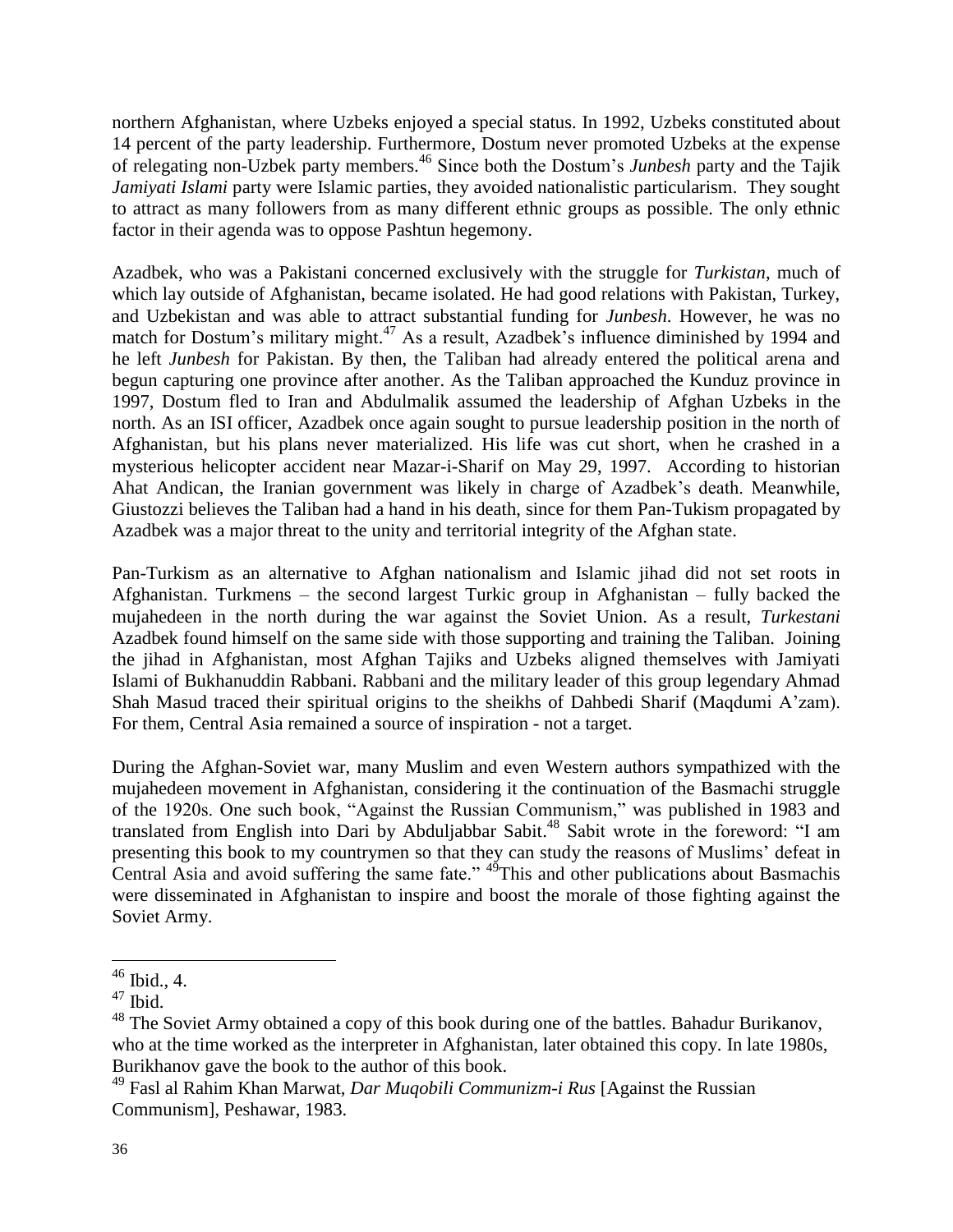As a result of the Afghan-Soviet War, interest toward the 1920s Basmachi movement in the Soviet and international historiography revived. Many parallels were drawn between the Basmachi movement and the Afghan resistance of the 1980s. The Soviet historians portrayed imperialism as the instigator of the civil war. They wrote about "history lessons" on the supremacy of the Red Army and futility of the Muslim resistance.<sup>50</sup>

Many in the political and academic circles of the West considered Central Asia the "Achilles heel" of the Soviet Union in its war against Afghanistan. Given the ethnic, cultural, and religious ties of Central Asian Muslims with their brethren in Afghanistan, they forecasted that Central Asia's Muslims would initiate the fall of the Soviet Union and establish a unified Turko-Islamic government. That view, however, was inaccurate. Muslims of the Soviet Central Asia did not play a significant role in the demise of the Soviet Union. In fact, well until 1991, Central Asians supported the Communist regime in their republics. Furthermore, Muslims of Central Asia did not express strong support to the mujahedeen during the Afghan war of the 1980s. Like the majority of the Soviet people, Tajik, Uzbek, Kyrgyz, and Kazakh soldiers considered the invasion a mistake. However, they readily assumed their duties as Soviet citizens and took part in the war against Afghanistan.

#### *Civil war in Tajikistan: jihad or chaos?*

In the wake of the Soviet collapse, all post-Soviet republics were constitutionally declared as democratic, unitary, and secular states. Multi-party system emerged as a universal path to democracy and pluralism. In 1990-1992, several nascent political parties and movements rushed to fill the political void created by the collapse of the Communist party. In Tajikistan almost all of them had regional origins and pursued regional agendas*.* The main rivalries formed between those originating from Khujand in the north, the Badakhshanis from the Pamir Mountains to the east, and forces from the south – Gharmis and Kulabis. All southern elite felt victimized and excluded, because since 1946, the Tajik elite from the north, particularly from Khujand, had enjoyed prominent positions in the government and Communist party of Tajikistan. In October 1992, nine presidential candidates contested the first multi-party elections. Rahmon Nabiev, the former leader of the Communist Party of the Khujandi origin won the elections. Tensions between the supporters of the new government and the opposition parties intensified to the point where different factions took up arms. Unaware of the realities in Tajikistan, the West provided support to the opposition, viewing its protest as a justified rebellion against the Communist rule. Less than a year after independence, Tajikistan was engulfed in a civil war. As a result of the brutal civil war, nearly 50,000 people lost their lives and more than 650,000 people - one tenth of the population – were displaced (60 000 alone fled to Afghanistan). More than 35,000 homes were destroyed and the total damage of the war is estimated at \$7 billion.

Tajikistan became one of the centers of Islamic activism in the Soviet Union. In the late 1970s, an underground group of young Islamists emerged in Wakhsh Valley among the Gharmi

<sup>50</sup> B. Lunin, ed., *Basmachestvo: Social'no-politicheskaja suwnost'* [Basmachism: Socio-political essence], Tashkent: Fan, 1984.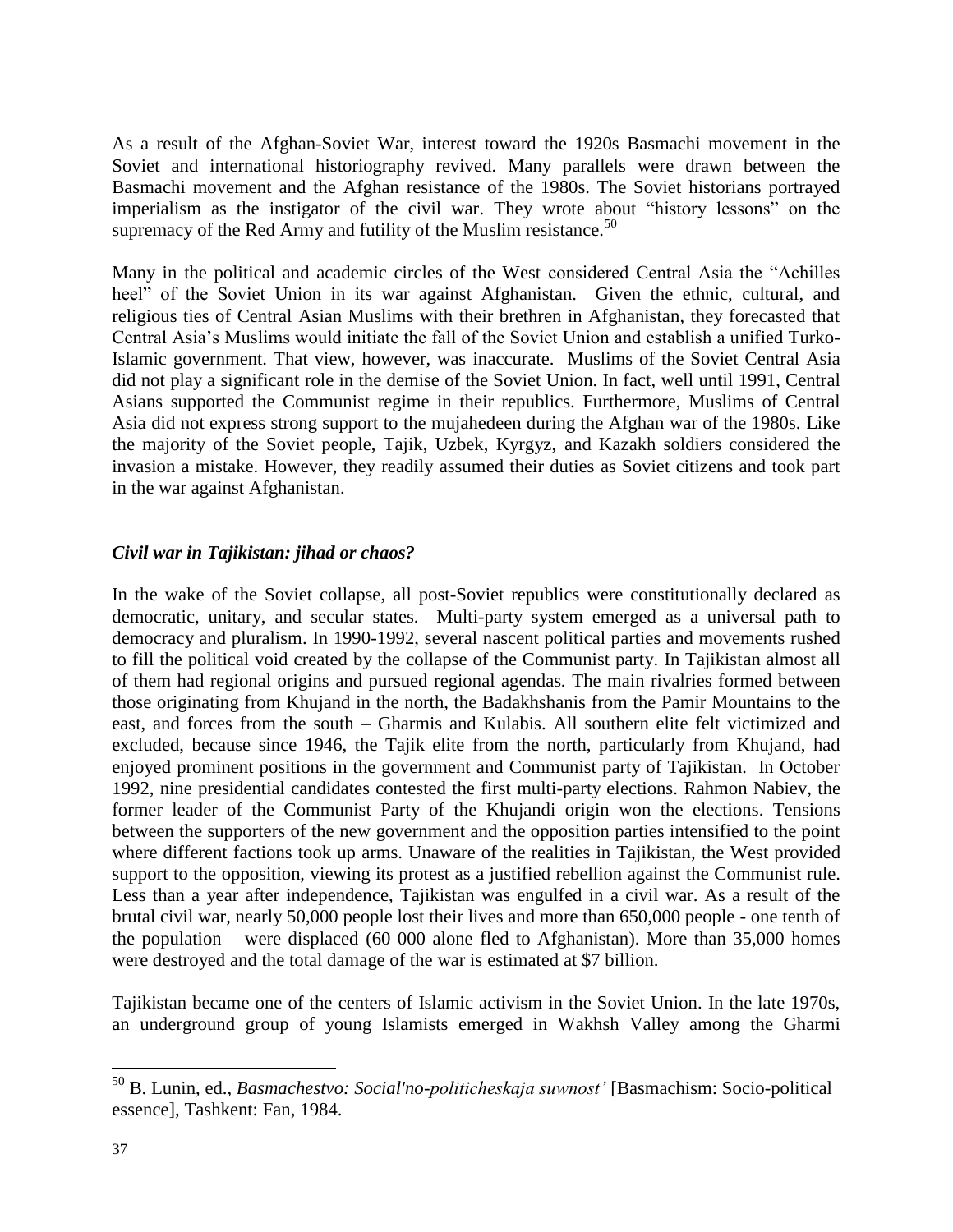community.<sup>51</sup> In October 1990, they formed the core of the Islamic Renaissance Party of Tajikistan (IRPT). Gharmis are the least urbanized, most isolated, and conservative sub-ethnic group in Tajikistan. Similar to other rural groups in Tajikistan, Gharmis' identity is tied to their territory, dialect, values, and customs. These elements of the Gharmi identity are, in turn, closely intertwined with their religious piety and devotion. This is largely an influence of the the Hanafi School of Islam in the region. Hanafi Islam, which emphasizes internal harmony, has allowed Tajik communities, including the isolated and mountainous ones, to preserve their pre-Islamic customs and traditions, as well as their Persian cultural heritage.

As a result, religious devotion and expression in Tajikistan has formed not around religious institutions, such as mosques, but stable, long-lasting, emotionally charged, often kin-based associations like family, *avlod* (extended family), broader community, and neighborhood. This manifestation of Islam in Central Asia is often referred to as popular or people's Islam.

Consequently, the so-called "Islamic" or "Muslim" movements in Central Asia, including the Gharmists' protest activity in early 1990s, were in fact social movements, which developed in Islamic cultural context and represented group interests. Similarly, political behavior and aggressive imperatives stemmed not from religious dogmas, but rather from cultural and historical precedents.

It is also important to note that even religiously devout Tajiks never insisted on establishing an Islamic state or imposing *Sharia* (Islamic law). For religious leaders of isolated communities, "Islamic state" was a vague and mostly new concept. Most Tajiks who took to the streets of Dushanbe in 1992 were guided not by modern Islamists in IRPT, but by old-fashioned unofficial religious leaders - mullahs. These mullahs have traditionally promoted local customs and even pre-Islamic beliefs, which played an important role in preserving national practices under the Soviet rule. Unofficial mullahs have focused on preserving and strengthening Islam at the level of the family, tribe, and regions. Mullahs are not politically savvy and rarely intervene in politics. Furthermore, many of these mullahs lack official religious education. They are often self-taught or are disciples of Sufi mentors (ishans, shaikhs, makhsums). Almost every village under the Soviet rule had tea houses, which doubled as Islamic congregations led by unofficial mullahs. These mullahs conducted all religious and traditional rituals for the community. In 1990, there were about 1,400 unofficial mullahs in Tajikistan. Many of these mullahs were incorporated in the official religious structure under the leadership of Qazi Kalon (Grand Judge) Hoji Akbar Turajonzoda in 1988-1992. He combined qualities of a Sufi, modern Islamist, and official mullah. As one of the leading figures of the Islamic opposition, he was keen to unite an atomized Islamic realm in Tajikistan under an umbrella of a modern and dynamic political organization.<sup>52</sup>

 $52$  This effort did not succeed. Excluded from IRPT in 1998 and from the government in 2005, Turajonzoda is now a mid-level businessman and a devout religious leader who enjoys the support of his community.

 $52$  This effort did not succeed. Excluded from IRPT in 1998 and from the government in 2005, Turajonzoda is now a mid-level businessman and a devout religious leader who enjoys the support of his community.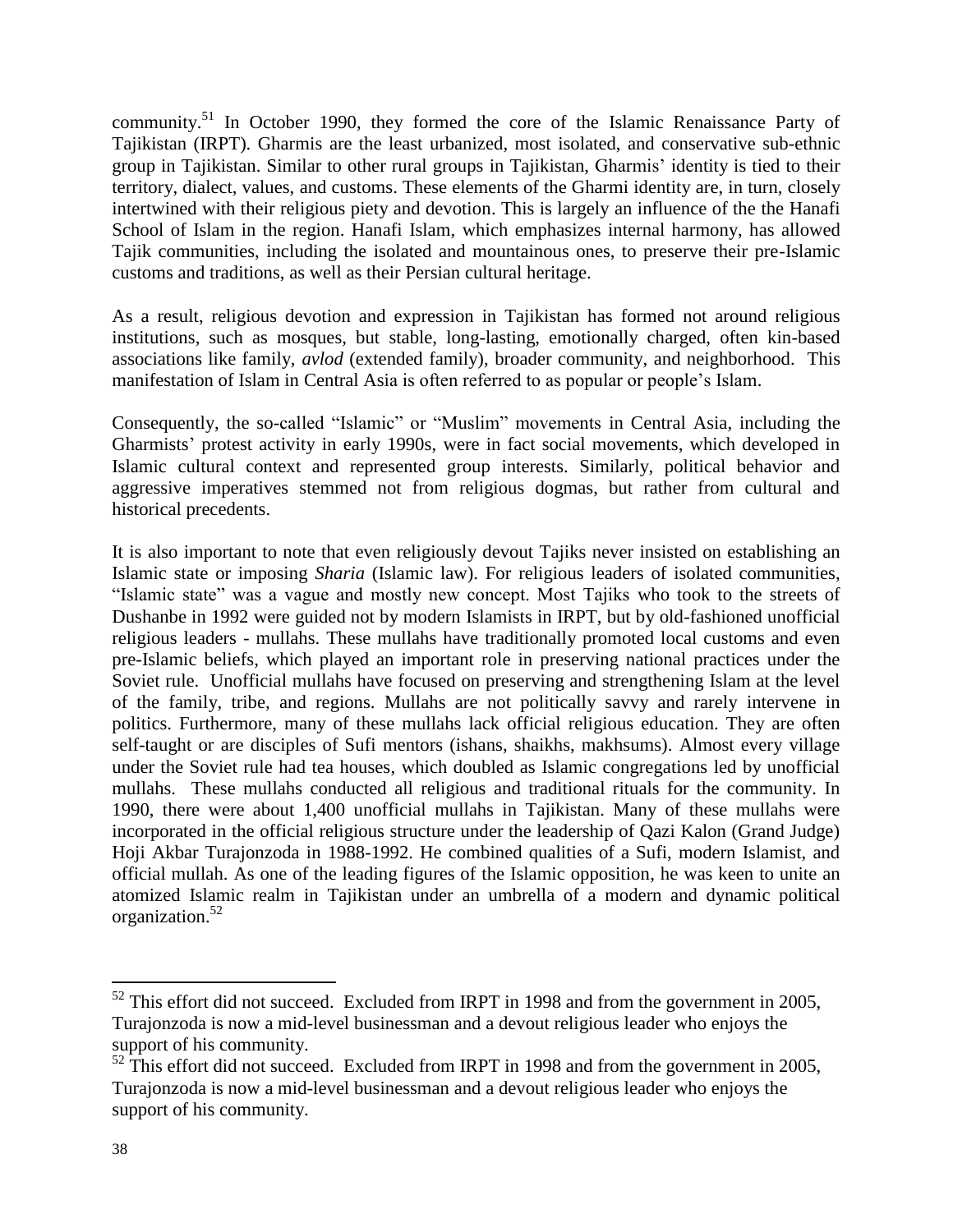The Tajik civil war showed a tendency toward internationalization. Islamic delegates from neighboring Uzbekistan, Afghanistan, North Caucasus, and even Iran were present at mass demonstrations in Dushanbe. Some of them later formed the backbone of the jihad waged against the pro-Communist government.<sup>53</sup> During the public demonstrations in 1992, a mob of demonstrators shouted "Death to America" – the slogan of the Iranian Revolution. However, the anti-American sentiment did not resonate with most Tajiks, since they were angry at Russians and Communists, not Americans. America never colonized Central Asia and showed little interest in this region in the 1990s. The anti-American slogan was thus quickly withdrawn from the protests, most probably at the request of Iranians. Iran, which at first saw an opportunity in the post-independence chaos in Tajikistan, quickly realized the futility of trying to export an Iranian-style Islamic revolution to Tajikistan. Although Tajiks and Iranians share common cultural and linguistic heritage, they differ in their religious observation. Unlike Iranians, who are Shiite, the Tajiks are Hanafi Sunnis and are unfamiliar with theocratic rule. In contrast to other Sunni schools of thought, Hanafi Islam is more tolerant of local or "popular" Islam. The adherents of the Hanafi School believe that popular traditions, including visitation to local tombs and mausoleums are compatible with the *Sharia* principles.

Furthermore, fundamentalist Sunni movements have always been hostile to the Iranian theocracy. Tajiks, Uzbeks, Pashtuns, and other Central Asians never allowed mullahs to rule. From the ninth through mid-nineteenth century, they lived in a society where political power belonged to secular figures (often the toughest tribal grouping) that enjoyed the support of religious experts. Rulers used Islam to legitimize their rule as sacred and indispensable. Therefore, Orthodox Islam has long been associated with established secular systems of government. Religious hierarchy of Shiite Islam does not exist in Sunni Islam and, as a result, religious authority is fragmented. In Tajikistan and Uzbekistan, religious authority has traditionally been divided between the state-controlled official mullahs, underground, militant Islamists that appeared in the 1980s, and illetarate yet charismatic and apolitical mullahs*.*

As a result of the atheist Soviet policies, the Tajik society in the 1990s was secular, suspicious of mullahs, and unaware of even the basics of Islamic thought. Iranians' attempts to export the Islamic revolution could never succees, as there were no Islamic leaders in Tajikistan who could unite and mobilize masses under a revolutionary message.

In addition, the late Soviet period saw the growing influence of Wahhabiya<sup>54</sup> from Saudi Arabia, a fervent foe of Iranian Shiism. In the first years of independence, the Saudi charities distributed

<sup>53</sup> Samir Saleh Abdullah Al-Suwailem or Amir Khattab. Born in 1969 in Saudi Arabia to an Arab father and a Circassian mother, Khattab worked with Chechen mujahedeen in 1996-2002. He also participated in the war in Afghanistan in 1984-1994, in Tajik civil war in 1993-1995, and in the war in the former Yougoslavia. In 1998, along with the major Checehn warlord Shamil Basayev, Khattab created the Islamic International Peacekeeping Brigade (IIPB), also known as the Islamic Peacekeeping Army. He was poisoned in 2002. Arab Emir Abu al-Walid succeded Khattab, but was killed in 2004 in Chechnya.

 $<sup>54</sup>$  Wahhabism (or Wahabiyya) is a puritanical movement in Sunni Islam, formed in Arabia in the</sup> 18th century. The nameWahhabism is derived after its founder, Abd al-Wahhab (1703–1787). Dominant in Saudi Arabia and Qatar, Wahhabism teaches a return to the origins of Islam, as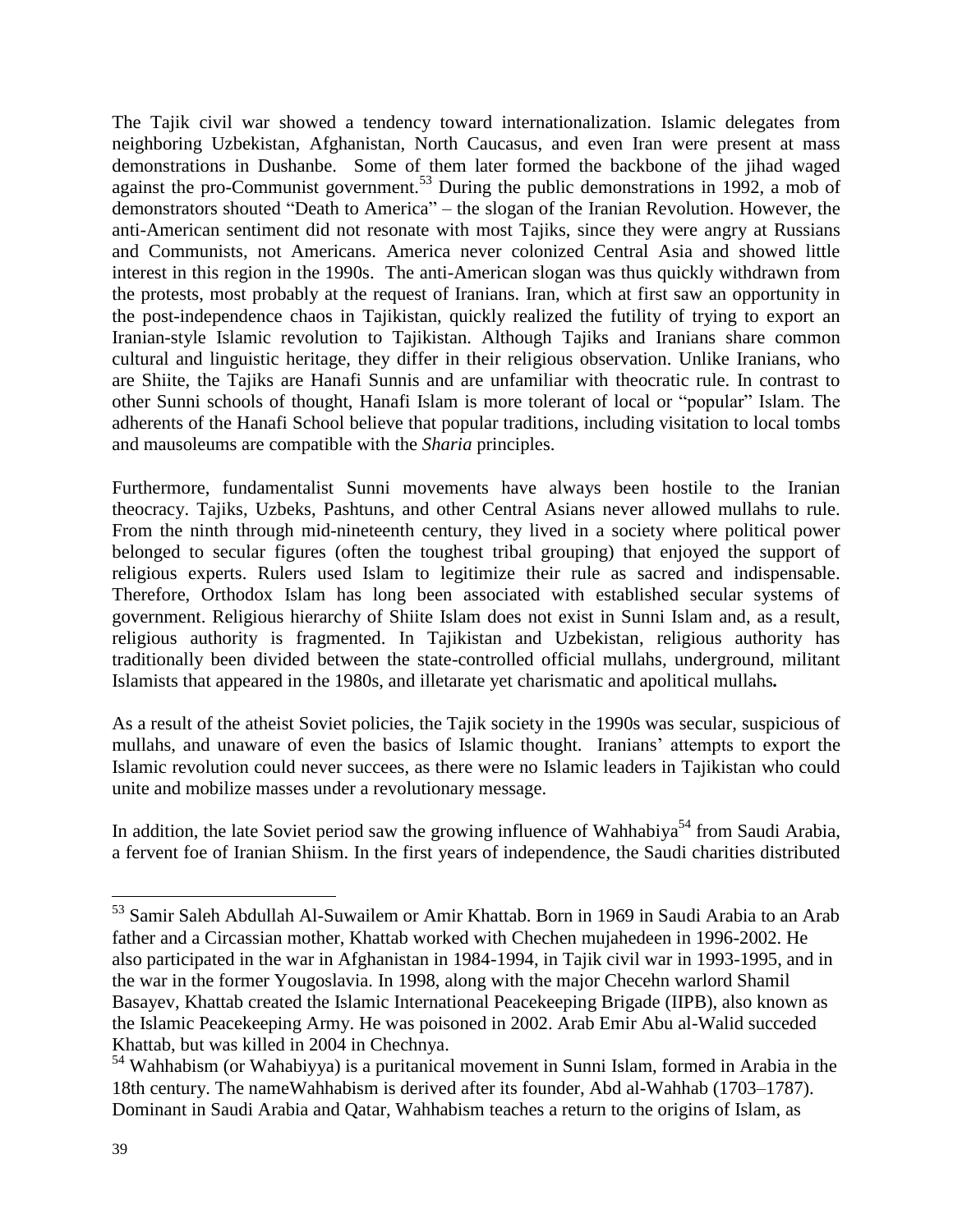hundreds of thousands of freshly minted copies of Quran throughout Central Asia and Caucausus. Saudi Wahhabis were mosly engaged in peaceful indoctrination of "true Islam" and criticized "popular" Islam as distorted and unorthodox. They financed construction of mosques mostly in Northern Caucasus and Fergana Valley. As a result, Saudi and Wahhabi influence was growing in parallel with increasing popularity of Iran in Tajikistan. This contributed to the irreconcilable divergence between the religious (Sunni) and cultural (Iranian) identities as a crucial element of the Tajik political culture.

Arms from Afghanistan and arsenals of the former Soviet Army turned the Tajik conflict into bloody chaos. In November 1992, a Kulabi-dominated government came to power with the help of Russia and Uzbekistan and the supporters of the Islamic opposition found themselves on a losing side. The Islamic political forces in Tajikistan, rife with rivalry, sectarian goals, and territorial loyalty and influenced by outside Islamic groups, failed to form a cohesive political agenda based on Islamic values.

The core of the Tajik opposition consisted not of political parties, but a group of uncompromising highlanders from Gharm-Tavildara region (Gharmis). Living in close proximity to other groups of Tajiks, Uzbeks, Arabs,<sup>55</sup> and Turkmens, these highlanders showed little enthusiasm in abandoning their local identity to form a larger Tajik identity. As mentioned above, community and *mahalgaroi* (territorial solidarity) has been a big impediment to the formation a unified Tajik civic identity. It has also served as an obstacle to the creation of the broader Tajik identity, encompassing all Tajiks living in Uzbekistan and Afghanistan. The lack of interest in being part of the *ummah* (Islamic community) or forming any other kind of transnational identity also stems from this *mahalgaroi* phenonmenon.

In late 1992, about 60,000 Tajiks mostly of the Gharmi origin, chased by pro-governmental bands of *Popular Front*, crossed the Amu Darya River to seek refuge in the Mazar-i-Sharif and Kunduz regions of northern Afghanistan. The United Nations High Commissioner for Refugees (UNHCR) established refugee camps for those near Mazar. This area was under the control of a local Uzbek warlord Abdul Pashid Dostum, who was sympathetic to Muslims from Central Asia. The majority of the exiles, however, arrived in regions controlled by the Afghan fundamentalist

practiced by Prophet Muhammad. Wahhabism rejects esoterism, mysticism, and saintworshipping, including visiting the tombs and mausoleums (an exception is made only for visiting the tomb of the Prophet) –all what constitutes Islam for Tajik, Uzbek, Turkmen, Chechen, and Afghan communities. There is no apparent support for Saudi Wahhabism in Tajikistan. However, some features of Wahhabi teachings, such as strict observance of Islamic rituals and rejection of excessive display of wealth are appealing to Islamic activists. The terms "Wahhabi" and "Salafi are often used interchangeably.

<sup>55</sup> As on of the ethnic groups in Tajikistan, Arabs (Sunni Muslims) left their lands and settled in Central Asia in the eighth and  $15<sup>th</sup>$  centuries. Having settled in Central Asia, they were gradually assimilated to the sedentary culture of Central Asia and adopted the two main languages of the region: Tajik and Uzbek. In 1989, nearly 20,000 Arabs resided in Tajikistan. Overpopulation and the lack of arable land in southern regions of Tajikistan caused violent conflicts between Arabs and Gharmi Tajiks in the 1960s and 1980s. In the 1992-1997 civil war, the Tajikistani Arabs supported the pro-governmental faction against the Islamic opposition.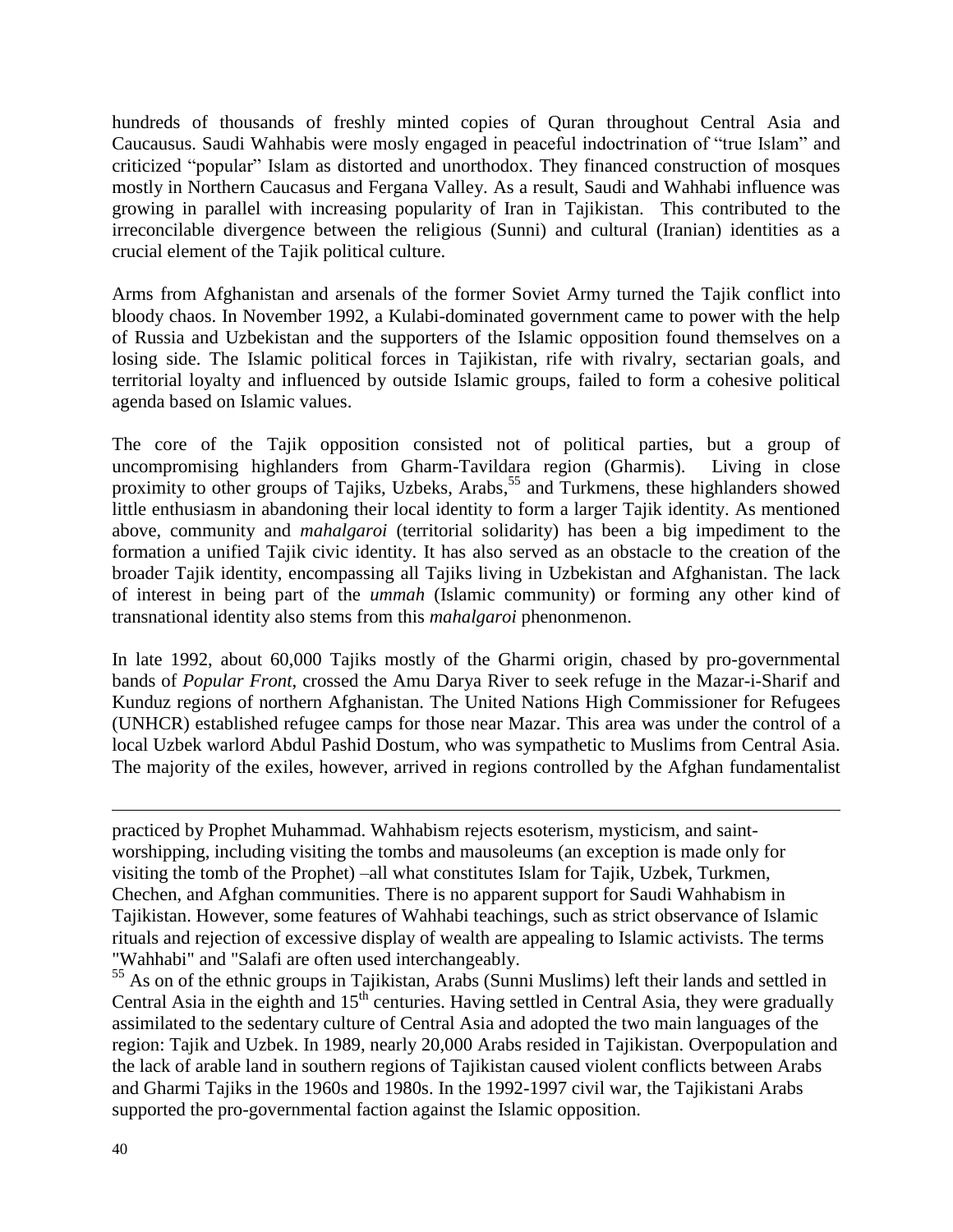leader of Hezb-i Islami Gulbuddin Hekmatiar. Due to overall insecurity of the area, Tajik refugees here received irregular and insufficient relief supplies. Some exiled Tajik commanders managed to cooperate with the leader of Afghan Tajiks Ahmadshah Massoud. Afghanistan's mujahedeen government was unable to stop the Tajik bands from crossing the porous border, trafficking weapons, and establishing military training camps for the Tajik opposition. As a result, cross-boder assaults on Tajikistan by the exiled Tajik opposition became commonplace in 1993.

Uzbekistan, fearing the spread of fundamentalism into its portion of the Fergana Valley, provided military support to the Kulabi faction. Furthermore, Uzbekistan wanted to see an Uzbekistan-friendly and government in charge in Dushanbe. The Uzbek government has repeatedly used the Tajik conflict as an excuse to quash its own opposition.

The exiled Tajik opposition did not want to give up. It formed the Movement for Islamic Revival in Tajikistan (MIRT) at the end of 1993 in Taluqan (Afghanistan). MIRT sought to coordinate all exiled Tajik opposition activists and their military forces. MIRT's leaders were Said Abdullo Nuri (chairman),<sup>56</sup> Hoji Akbar Turajonzoda (first deputy chairman), and Muhammad Sharif Himmatzoda (deputy chairman). The Islamic Renaissance Party of Tajikistan was at the core of MIRT and commanded between 8,000 and 15,000 fighters. Between 1993 and 1996, MIRT acted, in effect, as a government in exile. In addition to leading an armed jihad in Tajikistan, MIRT tried to perform active diplomatic functions in order to attain international recognition. In 1995, MIRT leaders visited the United States, Western Europe, Moscow, and Tashkent and established contacts with the United Nations, the Organization of Security and Cooperation in Europe (OSCE), Organization of the Islamic Conference (OIC), and various international nongovernmental organizations. MIRT leaders also visited Libya, Iran, and other Muslim countries. In 1994-1995, MIRT stopped its armed confrontation with the Tajik government and entered the Inter-Tajik Peace Talks as the principal party to the United Tajik Opposition (UTO).

This shift from war to peaceful negotiations was possible partly because all major external stakeholders in the Tajik conflict were uninterested in seeing Tajikistan become another Afghanistan, which, in 1992-1994, was engulfed in a bloody feud between different mujahedeen groups. Some even feared that tens of thousands of MIRT members, many of whom had become seasoned fighters by serving in the Soviet Army, would join the civil war in Afghanistan. It would have been the worst-case scenario for all Central Asian states, Russia, Iran, as well Pakistan.

<sup>56</sup> Said Abdullo Nuri (1946-2006) was a self-taught mullah and college-trained technician, born to a family of poor Gharmi Tajiks living in the Wakhsh Valley. Nuri was a pioneer of political Islam in Tajikistan and one of the founders of the Islamic Renaissance Party of Tajikistan (IRPT). Nuri began his political career as a radical Islamist and militant jihadi and transformed into a moderate charismatic Muslim leader and peacemaker. As the officially recognized United Tajik Opposition (UTO) leader, he co-signed the General Agreement on the Establishment of Peace and National Accord in June 1997 along with President Emomali Rahmon, which ended the Tajik civil war.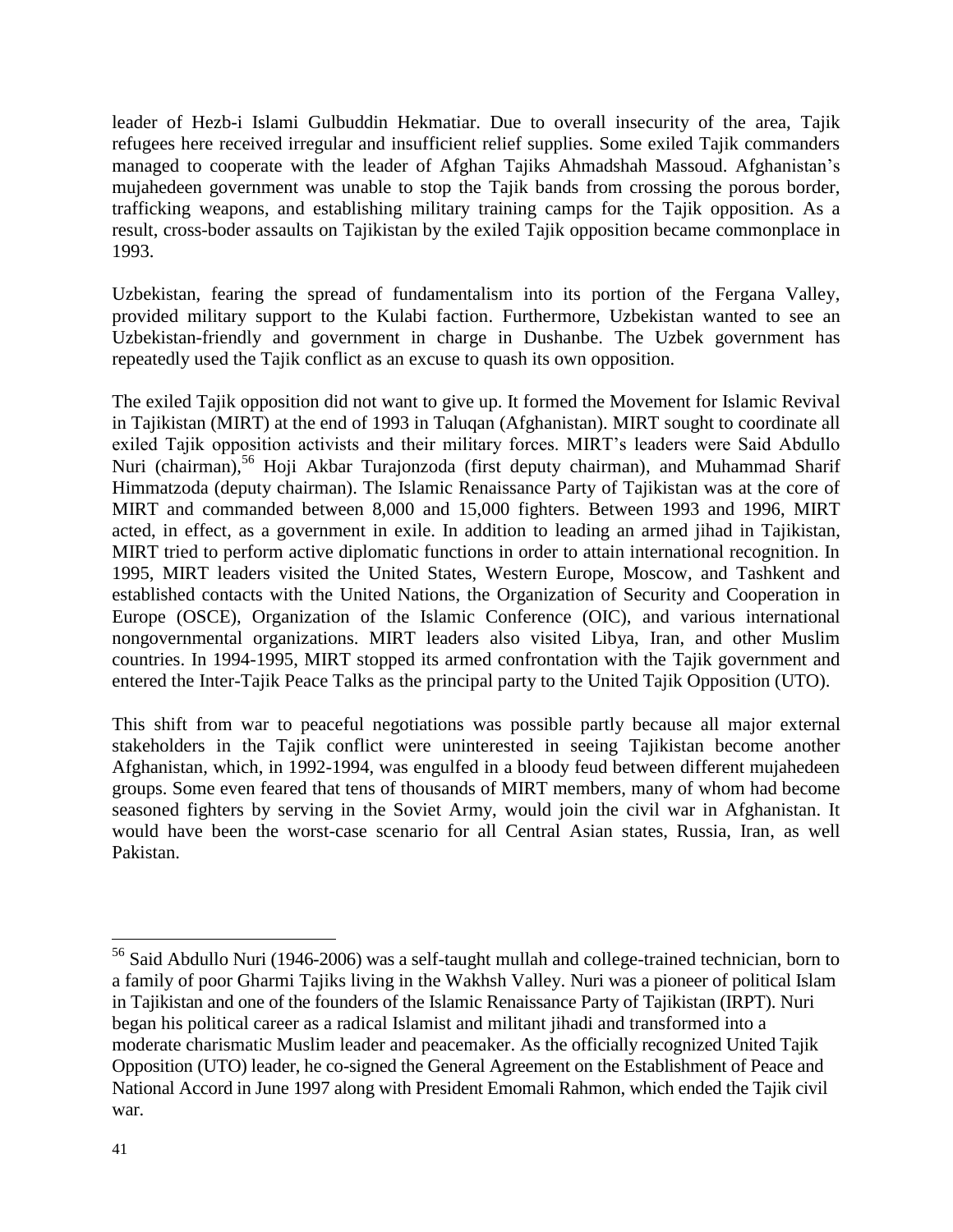The position of the Afghan government also played an important role in ending the violent conflict in Tajikistan. In 1992-1994, Burhanuddin Rabbani headed the mujahedeen government in Afghanistan. Rabbani received military assistance from Russia. Their pragmatic interests outweighed their ideals of forging cross-border nationalism and supra-national Islamic solidarity. To secure Russian support in the fighting for domination in Afghanistan, the Jamiyati Islami ceased their support to Tajikistani counterparts fighting against the official Dushanbe. As a result, under the pressure of Buhanuddin Rabbani and Iranian governments, the Tajik opposition joined the UN-sponsored peace process to reconcile with its ideological rival – the secular pro-Russian government. The Rahmon government had initially rejected the idea of peace talks with "Islamic fundamentalists," but later agreed to enter the negotiations under the Russian pressure. By 1996, the Taliban ousted the mujahedeen government and the pro-Rabbani force Northern Alliance  $(NA)^{57}$  continued the insurgency war against the Taliban. Throughout the 1990s, the Northerners received military assitance from the Russian bases in Tajikistan. Tajikistan indirectly supported the Northerners by acting as the interlocutor delivering military assistance from Russia and Iran to the Tajik, Uzbek, and Hazara groups fighting against the Taliban in Afghanistan. The joint Tajik-Russian military base and airfield at Kulob served as the linchpin for the NA forces in the Panjshir Valley and northern Afghanistan. In the late 1990s, India set up a hospital at Farkhor (Kulab province), providing treatment to the combatants fighting Taliban near Afghanistan's northern. For that reason the leaders of NA were interested in a stable and friendly Tajikistan with no preference about its ideological and political platform.

Burhanuddin Rabbani, a pioneer of political Islam in Afghanistan, was one of the peace brokers for the Tajik reconciliation. His mujahedeen government encouraged mediation and supported the Inter-Tajik Peace Talks.<sup>58</sup> The first rounds of the talks (in Moscow, Tehran and Islamabad) bore no results until May 1995, when the President of Afghanistan arranged a meeting between the Tajik President Rahmon and his adversary Mullo Abdullo Nuri in Kabul. It was the first meeting between the two rivals.

 $57$  Known as the United Islamic Front for the Salvation of Afghanistan or Shura-i Nazar during the intra-Afghan war in 1994-2002, the Northern Alliance was a Tajik-dominated anti-Taliban coalition of commanders affiliated with Ahmadshoh Massoud. The Taliban claimed the Northern Alliance had hidden motives and received help from (Shia) Iran, Russia, and the United States. In September 2001, the leader of the Northern Alliance Massoud died from wounds suffered in a suicide bombing, allegedly carried out by al-Qaeda. The Northern Alliance was the only ground force supporting the international coalition in the Operation Enduring Freedom (October 7 - December 9, 2001), which ousted the Taliban, fragmented it as a political force, and widely discredited as an ideological movement. In early 2002, the Northern Alliance virtually ceased to exist. Many Afghans and even Tajikistani youth considered Ahmadshoh Massoud a national hero.

<sup>58</sup> Inter-Tajik Peace Talks was a series of talks between the government of President Emomali Rahmon and the United Tajik Opposition under the aegis of the United Nations and with the endorsement of Russia and Iran. It was eight rounds of talks, consultative meetings, and meetings between Rakhmonov and Nuri. The talks began in April 1994 and ended in June 1997 with the signing of the General Agreement on the Establishment of Peace and National Accord in Moscow.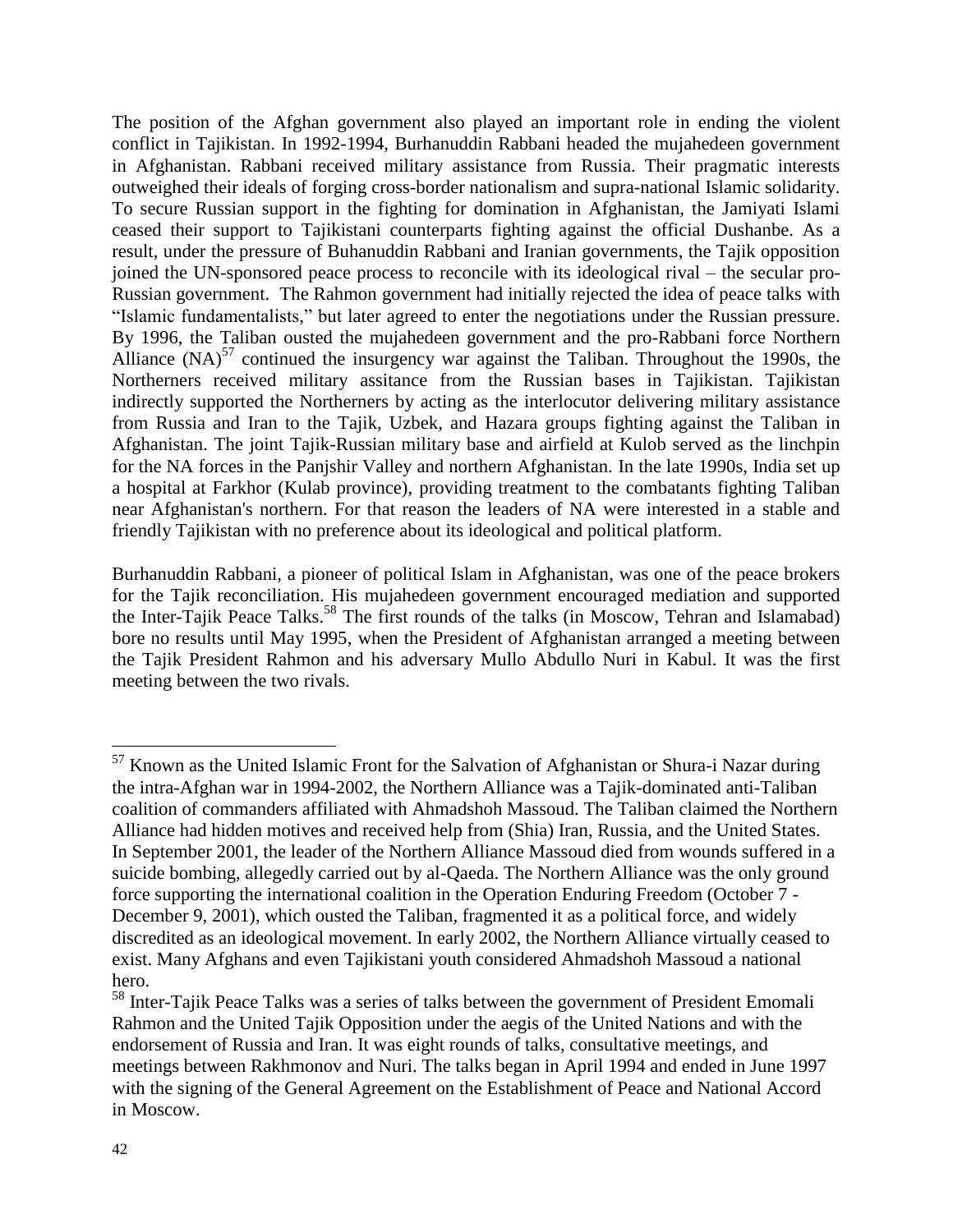The Taliban's capture of Kabul in September 1996 provided further impetus for Tajik reconciliation. On December 11, 1996, Rahmon and Nuri met again under Rabbani's sponsorship in the Afghan village of Khos Deh, where they signed an important protocol about the ceasefire. This marked a turning point in the peace process.

The Taliban's advancement to the Northern provinces in 1997 forced almost all Tajik exiles to return to Tajikistan. According to Nuri, Tajik Islamists did not approve of the Pashtun nationalism and strict interpretation of Islam promoted by the Taliban leadership, whom they perceived to be ignorant mullahs from the Pakistan-based madrasas.<sup>59</sup> The Taliban, on the other hand, were suspicious of the Tajik Islamists' close ties with Iran and the predominantly ethnic Tajik and Uzbek political and military leadeship in northern Afghanistan. The lack of agreement to form an alliance between the two sides left Said Abdullo Nuri with no other option but to make peace with Dushanbe.

Iran maintained amicable relations with the Tajik opposition throughout the conflict in the 1990s. As mentioned earlier, Tehran supported the emergence of the Tajik opposition in 1991-92 and it hosted the opposition leaders between 1993 and 1998. However, Iran never officially supported the Tajik Islamists' aspiration to topple the secular regime and establish an Islamic state in place. Iranians directed their efforts towards a peaceful settlement of the civil war, since Tehran was interested in maintaining good relations with Russia. Both states wished to prevent greater involvement by the Taliban, Pakistan and Saudi Arabia in Tajikistan. Furthermore, Iran, just like Russia, sought to minimize the U.S. and Turkish influence in the region and keep them away from the inter-Tajik negotiations. As the key initiator and official observer of the negotiations, Tehran closely cooperated with Moscow in brokering a peace agreement between the Rahmon government and the Tajik opposition.

Pakistan's involvement in the Tajik civil war is unclear. Pakistan was an official observer of the Inter-Tajik negotiations and Islamabad hosted the third round of the Inter-Tajik Peace Talks in October-November 1994. However, Pakistan provided a refuge for a number of Tajik opposition leaders and it is quite possible that groups based in Pakistan supplied weapons and other forms of military support to the Tajik opposition, with the complicity of the Pakistani officials. However, there is no solid evidence to confirm this suspicion.

Islamabad's propensity to use radical movements as a tool to boost its security has always been a serious impediment for trust-building between Pakistan and the Central Asian states. Until the early 2000s, the Pakistani-Tajik relations were not amicable. In the course of the 1980s and 1990s, the countries supported rival forces in Afghanistan. Pakistan, which has a sizable Pashtun minority, preferred a Pashtun-led and Pakistan-friendly government in Afghanistan. The Pakistani army, backed by the United States, supported the Afghan mujahedeen groups fighting against the Soviet Army in the 1980s. In 1994, Pakistan helped form the Taliban and assisted them in capturing almost all of Afghanistan by 1998. Meanwhile, Tajikistan and Russia supported the Northern Alliance, which eventually helped to overthrow the Taliban regime in late 2001. However, the events of 9/11 changed the geopolitical landscape in Central and South Asia. Pakistan had no choice but to support the international effort in fighting terrorists and the

<sup>59</sup> Personal interview with S. A. Nuri in October 2002.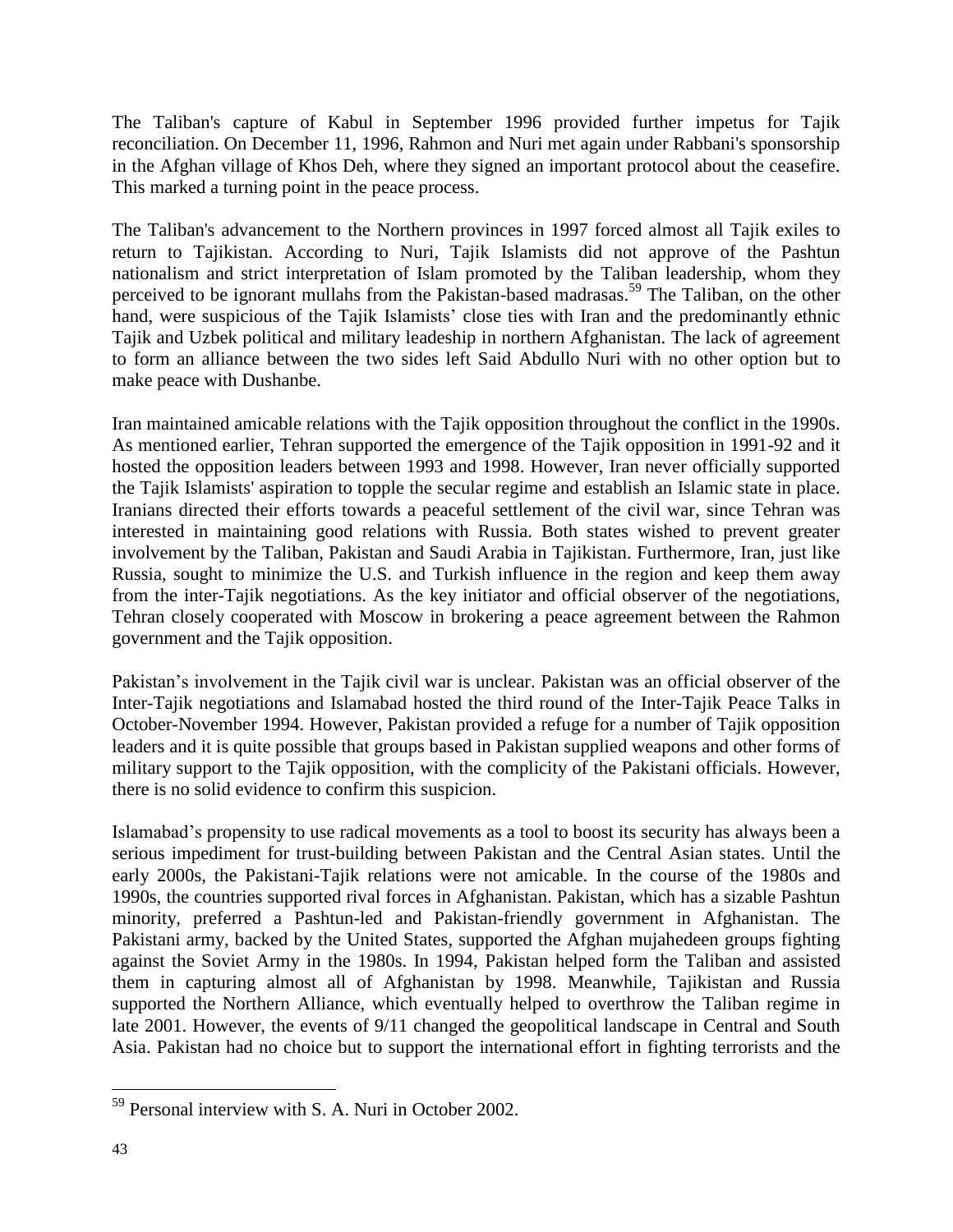Taliban. Accordingly, it redirected its policy toward cooperation with Central Asia, engaging in political and economic cooperation, with the intention to shed Pakistan's image as a sponsor of jihadism in Central Asia.

The Tajik peace process was one of the best-coordinated peace processes in recent history. The United Nations and regional governments (mostly Russia and Iran) became sponsors of the Tajik reconciliation. Fortunately for the Tajiks, international environment favored the Tajik peace process. The fear of "Talibanization" of Central Asia had brought together interests of main sponsors of the warring parties. As mentioned earlier, Russia put pressure on the Rahmon government, while Iran pushed the Tajik Islamists to come to the negotiation table. While external factors were decisive in reaching a peaceful solution to the Tajik conflict, these very factors make the Tajik politics very susceptible to outside influences. As such, a change of the international environment may well instigate new wave of violence.

The United Nations opted for a relatively narrow but realistic peacemaking formula that focused on ending the warfare. As in many other peace processes, the priority of ensuring security first prevailed over a more comprehensive, representative, and transparent peacemaking. While the "security first" approach was successful in stopping the war, it was not as successful in establishing more democratic governance in Tajikistan. Parties and movements that refrained from violence did not have a seat at the negotiation table, nor did they have representation in the transitional government.<sup>60</sup>

The idea that guided the 1997 General Agreement was the principle of power sharing for a transitional period and then full integration under a unified state. The ultimate goal was to turn opponents into partners in the difficult task of governing. The 30-percent quota granted to the United Tajik Opposition (UTO) provided the opposition a place in the government. Incorporating militant Islamists into a secular national government did not turn out to be as risky as initially thought. Tajik Islamists were not ready to govern. They struggled with finding skilled and educated cadre to fill the quota. Most of the former UTO members joined the ruling party without making an effort to form a coalition government or advance their agenda as a political party. None of them insisted on introducing the Sharia rule or building an Islamic state in Tajikistan.

Since coming to power, President Rahmon's first priority has been consolidating his authority in all parts of Tajikistan, including the UTO-controlled Gharm and Badakhshon. The majority of Tajiks have welcomed the consolidation of power. Rahmon has also succeeded in eliminating the central government's dependency on warlords. The "field commanders" and their fighters, who committed gross human rights violations during the war, were guaranteed amnesty in the 1997 General Agreement. In the aftermath of the civil war, they took advantage of the fragile national institutions to pursue power and personal enrichment.

<sup>60</sup> Kamolludin Abdullaev and Catherine Barnes, eds., *Politics of Compromise: The Tajikistan Peace Process* (London: Conciliation Resources, 2001). [http://www.c](http://www.c-r.org/accord/tajik/accord10/index.shtml)[r.org/accord/tajik/accord10/index.shtml](http://www.c-r.org/accord/tajik/accord10/index.shtml)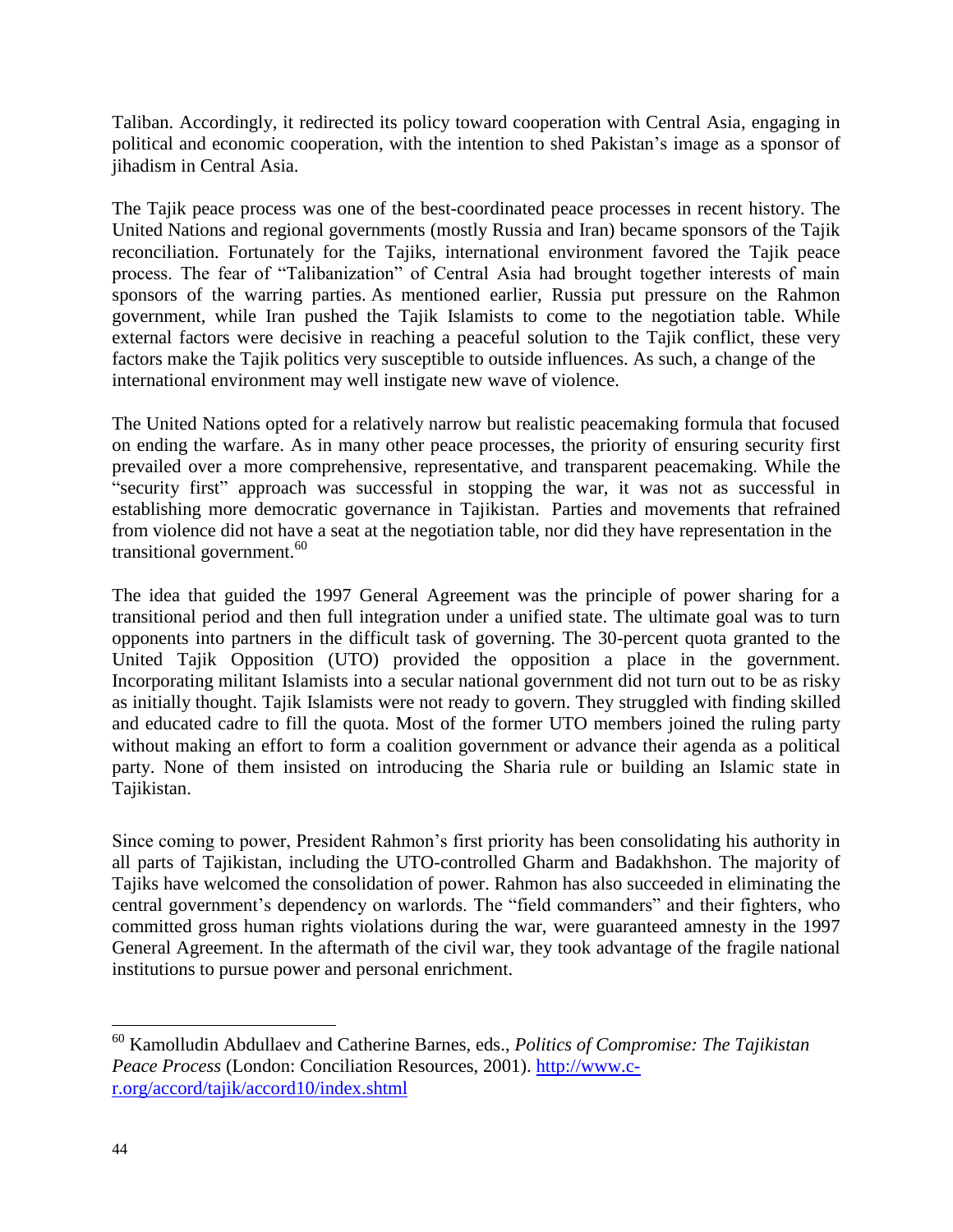In the parliament (Majlisi Oli) of 1995-1999, there were approximately 20 former field commanders from the pro-governmental *Sitodi Melli* among the 181 deputies. During the "privatization" campaign that followed the peace agreement, many of the so-called "people's generals" and field commanders were granted state assets and profitable positions with formal and informal income, with the sole aim of convincing these potential peace-spoilers that peace could be more profitable than war. Some, including the former Kulabi military leaders Generals Salim Yaqubov and Ghaffor Mirzoyev, were brought to justice for crimes committed after the proclamation of the general amnesty by the 1997 General Agreement. In 1999, a quick and effective campaign was undertaken to confiscate arms and introduce a ban on carrying of weapons by unauthorized persons. Along with its efforts to bring stability co-opting potential peace spoilers, the government restored national institutions by forming a national army, police, and legal system.

These measures bore some positive results. In the next bicameral parliament *Majlisi Oli* of 2000- 2005, there were virtually no warlords among the deputies. In general, the majority of the Tajik population welcomed these initiatives by the central government, as they promised to bring stability and facilitate the decline of warlordism in Tajikistan.

As a result of this illiberal peacemaking, however, most former militia leaders, although disengaged from militant pursuits, continue to increase their personal wealth. Some maintain control of the drug trade with Afghan dealers and are involved in criminal activities including tax evasion, illegal taxation and barter deals, smuggling, illicit production and, so on. They are thus less likely to squander these privileges by deciding to return to war. As such, these elites are, in effect, guardians of the shaky peace in Tajikistan and the only force that may stop the jihadi incursion from Afghanistan and Pakistan.

The assessments of the Tajik peace vary. The UN considers the Tajik peace settlement as one the most successful they have ever sponsored. Official Dushanbe and many Tajiks would agree with this judgment, as they believe the peace process saved the nation from a catastrophe and helped national consolidation. Yet many in the West and Tajikistan itself consider the Tajik peace an exclusive bargaining deal between the two regional forces represented by pro-Communist Kulabis and Gharmi-dominated Islamists, who enriched themselves and attained positions of power in the wake of the peace process. Nevertheless, the Tajik peace process offers important lessons, which may be useful in the context of the current crisis in Afghanistan:

- The priority in peacemaking effort should be given to protecting the civilian population;
- The conflict should be mapped accurately and its convergence with other conflicts in the region should be minimized if not avoided;
- Motivations of all external stakeholders in stopping the war is essential;
- Negotiated settlement is the most preferable option to end the civil war;
- Peace talks with those who are ready for such talks is a practical tool to stop the war;
- Peace talks should focus on the conditions, where militants would be prepared to put down their weapons and the benefits they would receive for doing so;
- Individual groups of fighters can be absorbed into the country's police or armed forces, while their political leaders can be given chance to be represented in government at both the national and local levels.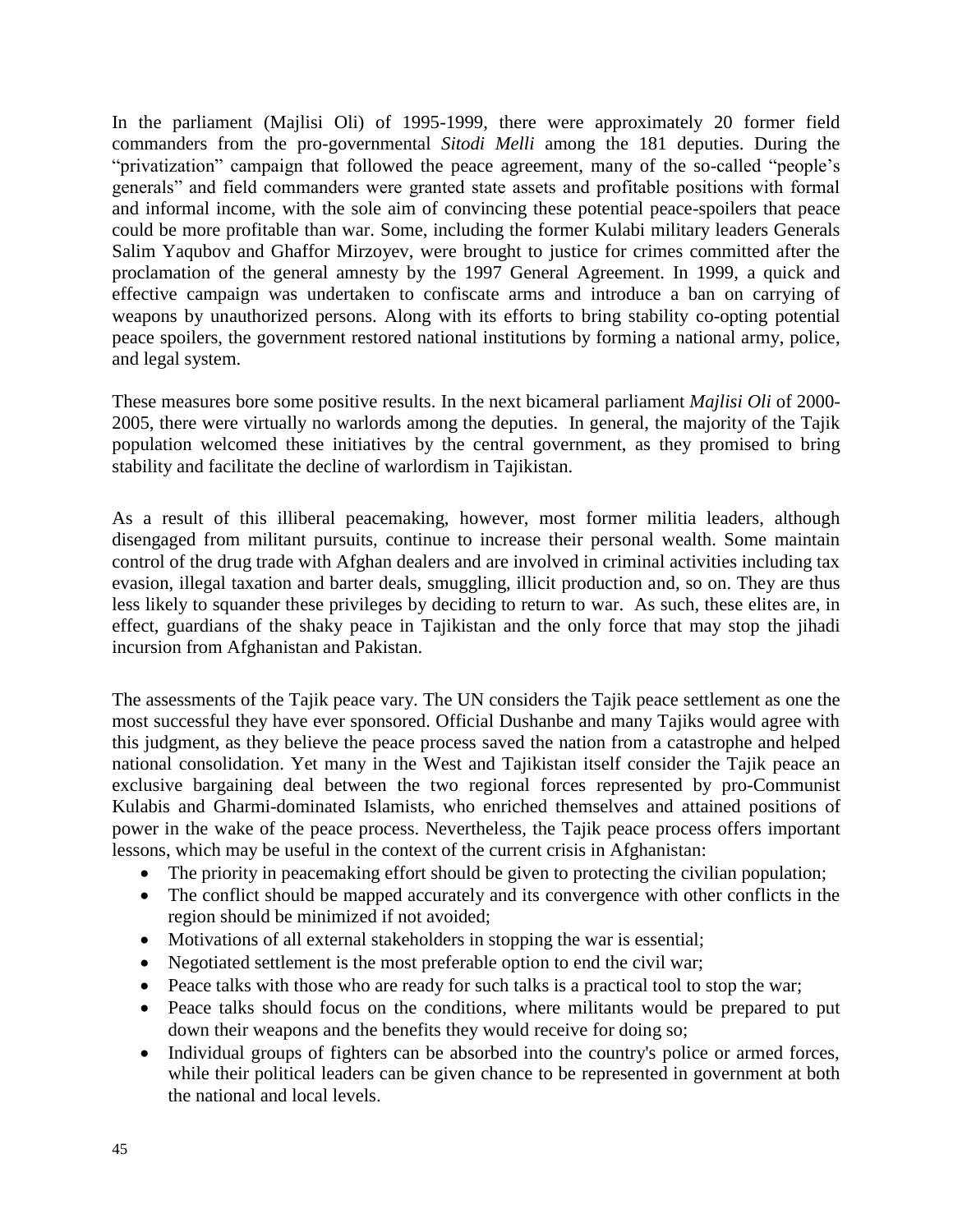• Islamists are not inevitably and hopelessly radical and anti-systemic. They would engage in constructive dialogue out of pragmatic considerations.

The Tajik case, however, hardly represents an ideal solution. The problem of relationship of the secular state with Islamism was never addressed. The Islamic Renaissance Party was legalized, while secularism remained central to Tajikistan's constitution. It means that in the long-term, the tension between secularism and Islamism remains unresolved in the Tajik politics.

#### *Islamic Movement of Uzbekistan joins Afghan Jihad*

The ties between the Central Asian and Afghan insurgencies began developing in mid-1996. This was when the Taliban provided Osama Bin Laden a safe haven in Afghanistan and the leaders of Uzbek militant Islamists Juma Namangani and Tahir Yuldashev crossed the Tajik-Afghan border to Kabul and Peshawar. For these three young Muslims – one Arab and two Uzbeks – it was not the first trip to Afghanistan. The Yemeni-born and from an affluent family, Osama was a frequent visitor to the region since the beginning of the Soviet invasion of Afghanistan. From 1986-1988, his permanent abode was in Pakistan. During this time, he built several training camps for non-Afghan mujahedeen, who were recruited by his Maktab al-Khidimat offices worldwide (including in Detroit and Brooklyn). In 1988, with the first signs of victory over the Soviets, Osama enthusiastically embarked on setting up an international terrorist network– al-Qaeda. That was the year, when a 19-year old Soviet college graduate, a poor Uzbek from Fergana Valley Juma Namangani (then Juma Hojiev) fought as a Soviet paratrooper in Afghanistan against the mujahedeen. When the Uzbek government banned the Islamic parties and organizations in 1992, many members of these parties fled to Tajikistan to join the opposition in the civil war. There, they formed the Namangan Battalion, the core of which was comprised of fighters from the Namangan town of Fergana Valley. Juma Hojiev (who later took the nickname of Namangani) became the leader of the battalion. It was during the first years of the Tajik civil war that the cooperation between radical Islamists of Central and South Asia began. In February 1993, Juma Namangani illegally crossed the Tajik-Afghan border to join the Afghan mujahedeen's ranks. He received training in the Pakistani ISI-run camps Bader 2 and Miran Shah in Afghanistan and Pakistan. Upon his return from Afghanistan in the summer of 1993, Juma Namangani, with the financial support of ISI and other Islamist groups, established his own training camp in Qarategin Valley in Tajikistan. Meanwhile, Namangani maintained contacts with the regional posts of ISI in the northern Pakistan and Afghanistan.

In September 1996, when the Taliban captured Kabul and proclaimed the Islamic Emirate of Afghanistan, religious extremists from Pakistan, Central Asia, and other regions moved to Afghanistan under the pretext of waging jihad against "infidels". In reality, many of them were marginalized and outlawed religious groups in their own countries and sought refuge in this isolated country. Meanwhile, the war in Tajikistan was coming to an end. The irreconcilable members of the Tajik opposition fled to Afghanistan and Pakistan and joined the international terrorist network. Among those who fled Tajikistan was the Islamic Movement of Uzbekistan (IMU). IMU was formed in the territory of Tajikistan in mid-1996. However, other sources claim it was formed in Kabul or even in Istanbul. IMU mostly consisted of the exiled members of Uzbek Islamic parties, such as *Adolat*, *Islamic Renaissance Party*, *Islamic Party of Turkistan*,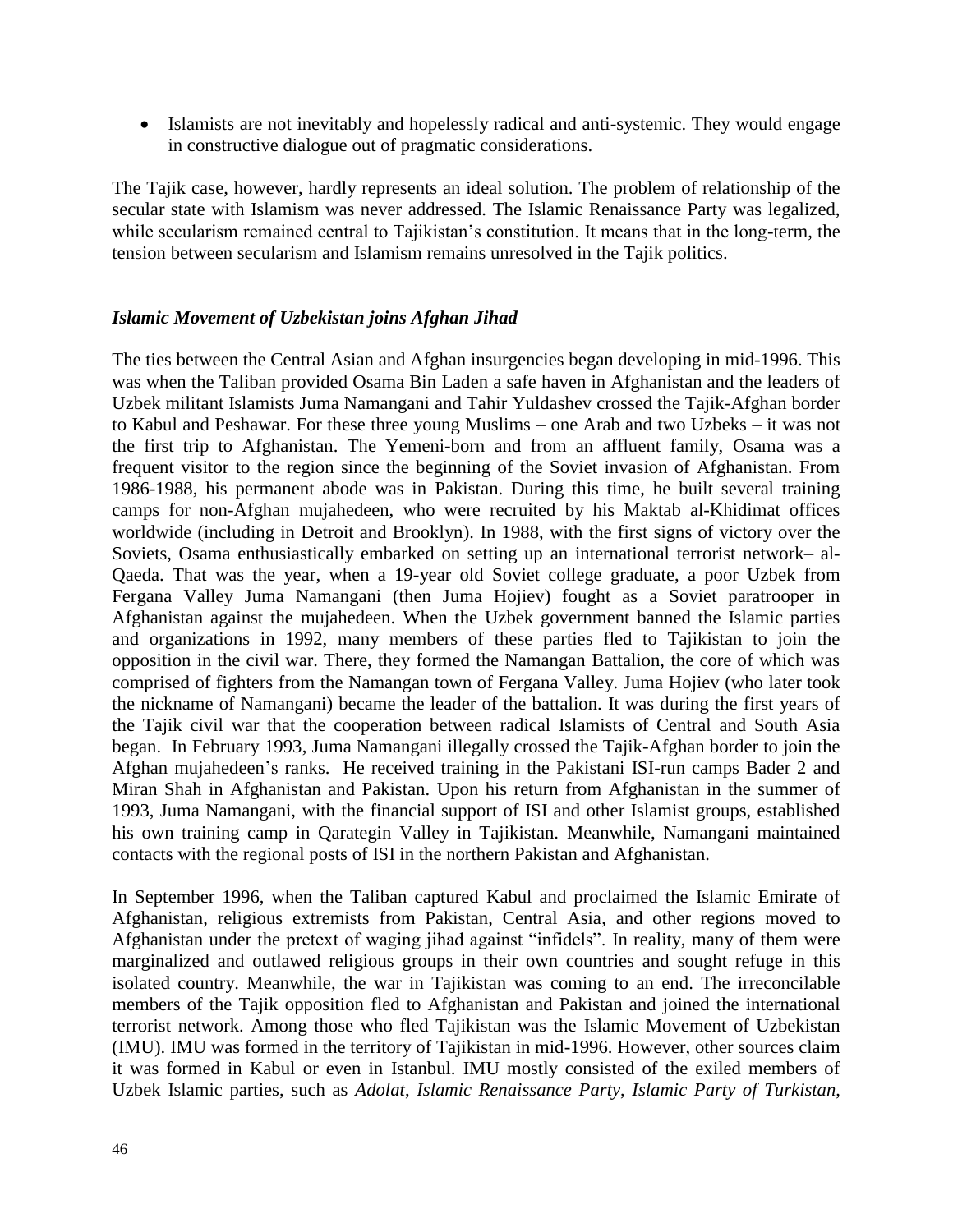*Islam Lashgari*, and others. The exiled Uzbek Islamist Tahir Yuldashev emerged as IMU's political leader, while his compatriot Juma Hojoyev (Namangani) led the military arm of the organization. They had unsuccessfully attempted to introduce *Sharia* in Fergana Valley. Persecuted by the Uzbek regime, most of these activists fled to Tajikistan, where they fought alongside the Tajik Islamists against the secular Tajik government in 1992-1996. However, ethnic-nationalist rivalry between Tajiks and Uzbeks and the Tajik opposition's acceptance of the peace deal with the Rahmon government ended this alliance. Tahir Yuldashev accused the Tajik Islamists of "betrayal", lamenting that, "We were only 15 kilometers away from capturing Dushanbe and victory was within reach, but UTO betrayed our ideals for just a few seats in the parliament." IMU, being deprived of political participation in Uzbekistan, having been "betrayed" by Tajik Islamists, and finding no place in reconciled Tajikistan, had no other option but to flee to Afghanistan.

Under the Taliban rule (1996-2001), Afghanistan attracted Muslim militants from Central Asia, Kashmir, western China, and Northern Caucasus. IMU became one of the biggest non-Afghan jihadi groups in Afghanistan. Until early 2002, the IMU headquarters was located in Kandahar, which was essentially the capital of the Islamist Taliban movement. In September of 2001, the US government added IMU to the list of terrorist organizations.

In the aftermath of 9/11, the West was anxious about Central Asian Muslims' reaction to the terrorist acts against America and the subsequent war against the Taliban. They worried that the war may stir jihadi sentiments in the post-Soviet Central Asia, as it did in Pakistan, where two major parties, Jamiyati Ulemai Islam and Jamaati Islami tried to use the war in Afghanistan for populist aims. Some expected bin Laden's International Islamist Front to become a center of gravitation for Central Asian Islamist organizations. It was reported that some descendants of the Uzbek and Tajik Basmachi émigré in Afghanistan, Pakistan, and Saudi Arabia provided shelter and cash for their co-ethnics who escaped the "infidel" government of Uzbekistan. However, the large-scale anti-American sentiment and sympathy for the Taliban as was witnessed in Pakistan did not occur in Central Asian states. Uzbekistan was the first Central Asian state to receive American combat aircraft, notably at the Karshi-Khanabad Air Base. In October-November 2001, this base was used for aerial patrol and strike missions against the Taliban. United States and France also negotiated a deal with the Tajik and Kyrgyz governments concerning aircraft deployment to their territories. A few months later another important allied base, Manas Air Base, was established in Kyrgyzstan. In early 2002, Dushanbe provided its airport to the French forces.

Although the US airstrikes evoked some negative public opinion and criticism by some Tajik politicians, the Tajik people in general opposed the Taliban and expressed support for the international coalition mission in Afghanistan. Polls conducted in late September 2001 found that 99 percent of respondents approved punitive measures against the terrorists. Tajik Islamists, now incorporated in the Tajik government as the Islamic Renaissance Party of Tajikistan (IRPT), were equally apprehensive of the rise of the Taliban. Tajikistan was primarily concerned that the Taliban would defeat the Northern Alliance, causing immense refugee flows from northern Afghanistan into Tajikistan. In addition to these political concerns, there were ethnic and religious grounds for the prevalent anti-Taliban and anti-al-Qaeda sentiments in Tajikistan. Two days before the attack on New York and Washington DC, the Northern Alliance leader Ahmad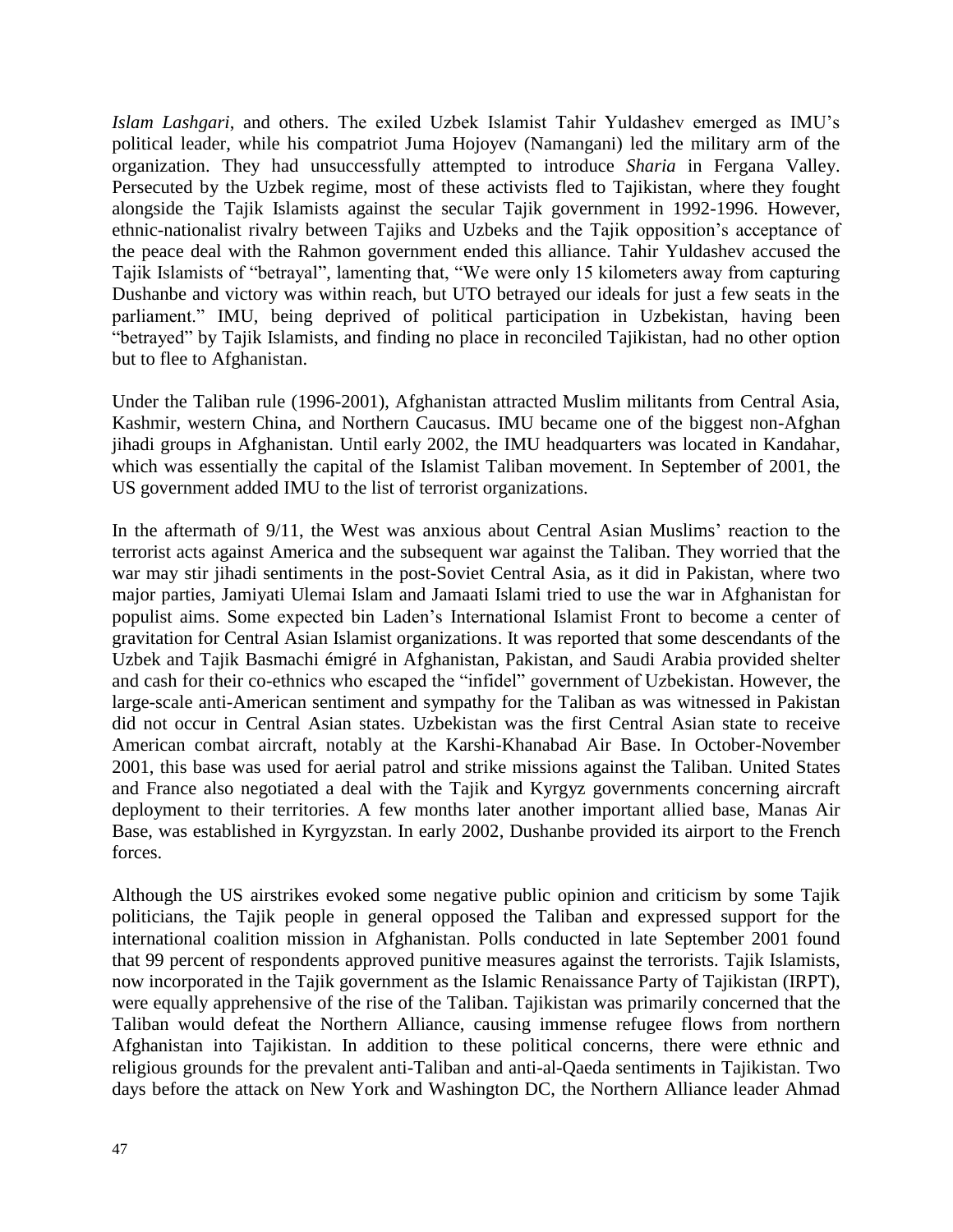Shah Massoud was killed by Arab suicide bombers in northern Afghanistan. For many Tajiks on both banks of the Amu Darya River, Massoud's resolute struggle against the Taliban was a symbol of national courage and dedication. Furthermore, the memory of a destructive civil war that took the lives of over 50,000 people was still fresh in Tajik people's mind and they did not want to see the replay of that scenario.

In May 2001, IMU as well as other jamaats recognized Mullah Omar as Ameer al Momeneen – the leader of all Muslims. In 2001, IMU temporarily changed its name to Islamic Movement of Turkistan, but later retracted that move, most likely at the Taliban's demand. Generations of Uzbeks have sought to create *Turkistan*, which would include, among others, the northern territories of Afghanistan. Not surprisingly, the Taliban would never tolerate any *Turkistan* aspirations potentially threatening the territorial integrity of Afghanistan. Furthermore, the Taliban was indifferent to IMU's original goals of toppling the Karimov and other regimes in Central Asia. The Taliban needed IMU as military force fighting against the Northern Alliance and, later, the coalition forces.

The Uzbek authorities claim that IMU has established branches in Uzbekistan and Kazakhstan to plot terrorist acts against the Karimov and Nazarbaev regimes. They also accuse IMU of being responsible for a number of terrorist attacks that took place in the early 2000s. It is difficult to confirm whether these terrorist acts in Uzbekistan were actually masterminded by the IMU or its affiliates. According to Tahir Yuldashev, while in Afghanistan, IMU disavowed its initial goal of toppling Islam Karimov's regime in Uzbekistan and adopted al-Qaeda's ideology of the global jihad against the United States and the West. It is obvious that IMU, as well as other non-Afghan militant groups, have agreed to this change of objectives and accepted the Taliban leadership out of necessity to secure their presence in the territory of Afghanistan.

Mullah Omar strove to strengthen internal cohesion of the Taliban and other militant groups in Afghanistan. It was reported that in the spring of 2001, he appointed Juma Namangani as the Deputy Defense Minister of Afghanistan. By appointing an IMU leader to a prominent position, Mullah Omar sought to limit and control foreign groupings in Afghanistan, which did not always recognize the Taliban's authority and posed a serious threat to the Taliban government in a case of a conflict.

This policy of balancing the Taliban's interests and aspirations of non-Afghan jihadis proved effective. Even after being ousted in early 2002, Mullah Omar was able to keep different jihadi groups under his influence and coordinate their activities. He was able to ensure, through persuasion or threat, that non-Afghans recognize the priority of the Afghan jihad over all other interests.

During the first days of the Operation Enduring Freedom, the coalition forces were able to inflict major losses to and practically destroy the infrastructure of the Taliban and terrorist groups in Afghanistan's territory. In October 2001, Juma Namangani's car was destroyed by an aerial strike in the Kunduz province. The Taliban's major defeat in the Kunduz province and death of Juma Namangani led to the leadership crisis within IMU. Tahir Yuldashev told his fighters to look after themselves and their families, without offering much guidance. Uzbek fighters, fearing for the safety of their families, had no choice but to retreat to Waziristan, Pakistan.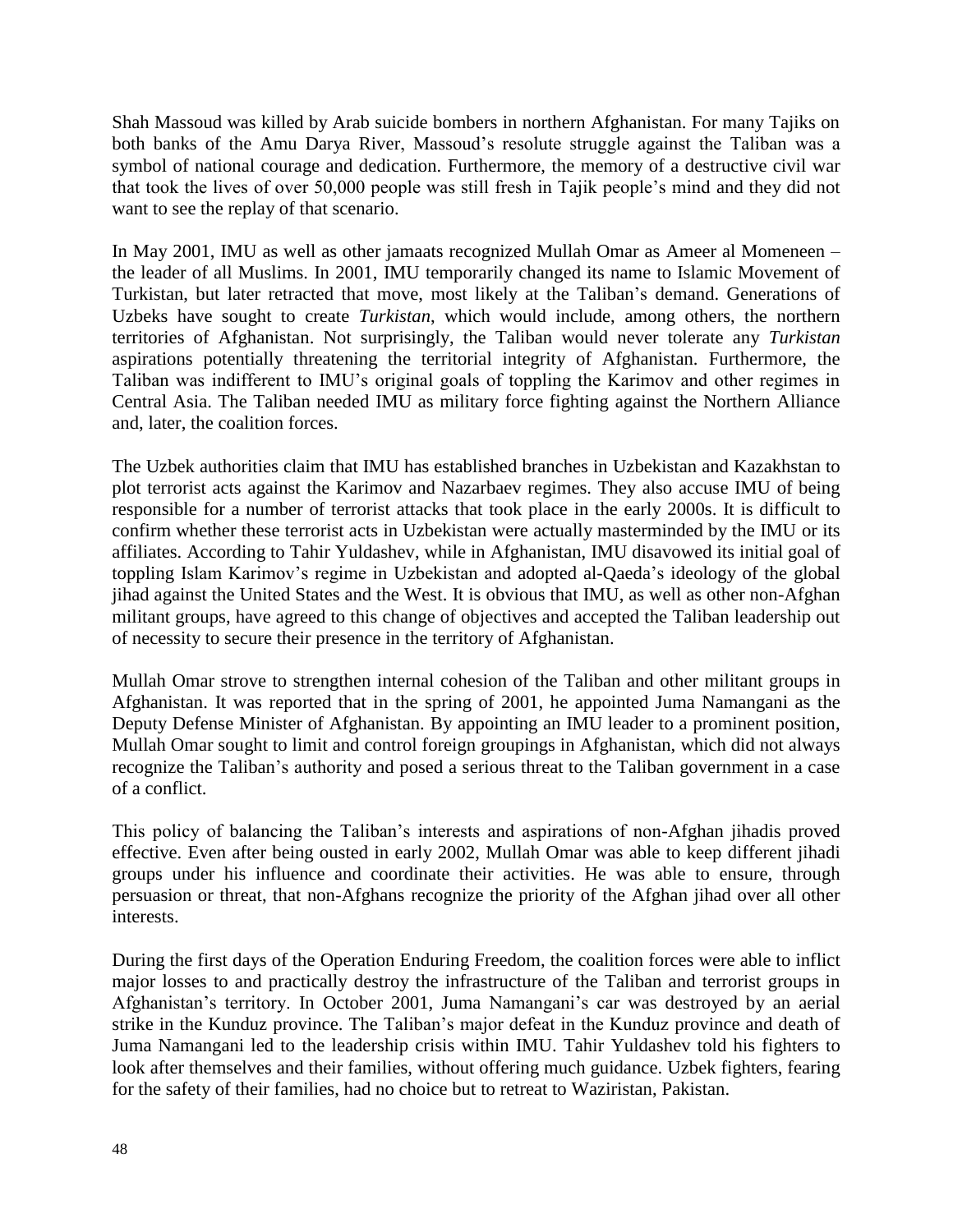While in Pakistan, Uzbek fighters, failing to overcome internal and external pressures, split up. The uncertainties in face of mass bombardments, heavy losses, and the lack of leadership made the fighters to think twice about their own well-being and pragmatic considerations. One group of IMU fighters wanted to continue jihad against the coalition forces. Their leader Najmiddin Jalolov made the decision to join al-Qaeda and become its Central Asia cell. This splinter organization is now known as Islamic Jihad Union (IJU) and has about 350-400 fighters. In 2005, the United States included IJU to its list of terrorist organizations. According to US government officials, IJU was responsible for the terrorist acts in Uzbekistan and attacks on US and Israeli embassies in Tashkent and General Prosecutor's Office of Uzbekistan between 2002 and 2005.

The rest of IMU continued operating along the Pakistan-Afghanistan border, with their permanent base in South Waziristan, Pakistan. While in Pakistan and Afghanistan, Uzbeks sought the locals' sympathy by claiming to be devout Muslim *muhajirs* (émigré), who had escaped oppression and unjust rule to find refuge in a Muslim country. However, the residents of South Waziristan turned against them because of the violence committed by Uzbeks against the local tribes. During the conflict in the region of Wana on March 29, 2007, local Pashtun tribal militia led by Taliban commander Maulvi Nazir attacked the Uzbeks. A few days later, a *jirga* of the Zallikhel and Tojikhel clans of the predominant Ahmadzai Wazir tribe declared jihad against the Uzbeks and their supporters. According to some sources, the son of the famous Afghan mujaheed Jalaluddin Haqqani Siraj Haqqani tried to mediate the conflict between the Uzbeks and local Pashtuns, but to no avail. The spokesperson for Pashtun militias accused IMU not only of killing tribesmen, but also failing "to participate in the jihad in Afghanistan for the past four years." Some witnesses claim the Pakistani government's artillery supported the Pakistani Taliban and fired on the Uzbek bunkers. The IMU lost between 150 and 230 fighters (out of total 1000 Uzbek force) as a result of the assault.

This episode highlights the tension between al-Qaeda, its regional affiliates like the IMU, and local Taliban groups. Al-Qaeda has been a global movement uniting various Salafi groups, Sunni Muslims of all races and cultures under the banner of *jihad*. Al-Qaeda rejects folk traditions in favor of religious unification of the like-minded Muslims. Meanwhile, the Taliban, as the followers of the strict Pashtun code of conduct (Pashtunwali), distinguish themselves from the neighboring Muslims. They may commit crimes against Hazara, Uzbeks, and Tajiks for the mere fact that they are non-members of the community, even if they adhere to the shared Islamic ideology. However, according to al-Qaeda's interpretation of jihad, Muslims must forego their ethnic and tribal allegiances to fight the common enemy or the "infidels". Many fundamentalist Arab members of al-Qaeda, who had received Western education and/or grew up away from their homes, made the transition from local to global identity more effortlessly. Similarly, it easier for many "born-again" Muslims from traditionally secular communities in Europe, like Tatars and Bosniaks, as well as Muslim converts of Western origin, to forego their local identities and assume the role of a global jihadi. The Taliban, on the other hand, never succeeded in embracing Wahabbism in its entirety. As a result, there has always been a conflict between the Wahabbiya and Pashtunwali and between Pashtun and non-Pashtun jihadis in Afghanistan and Pakistan.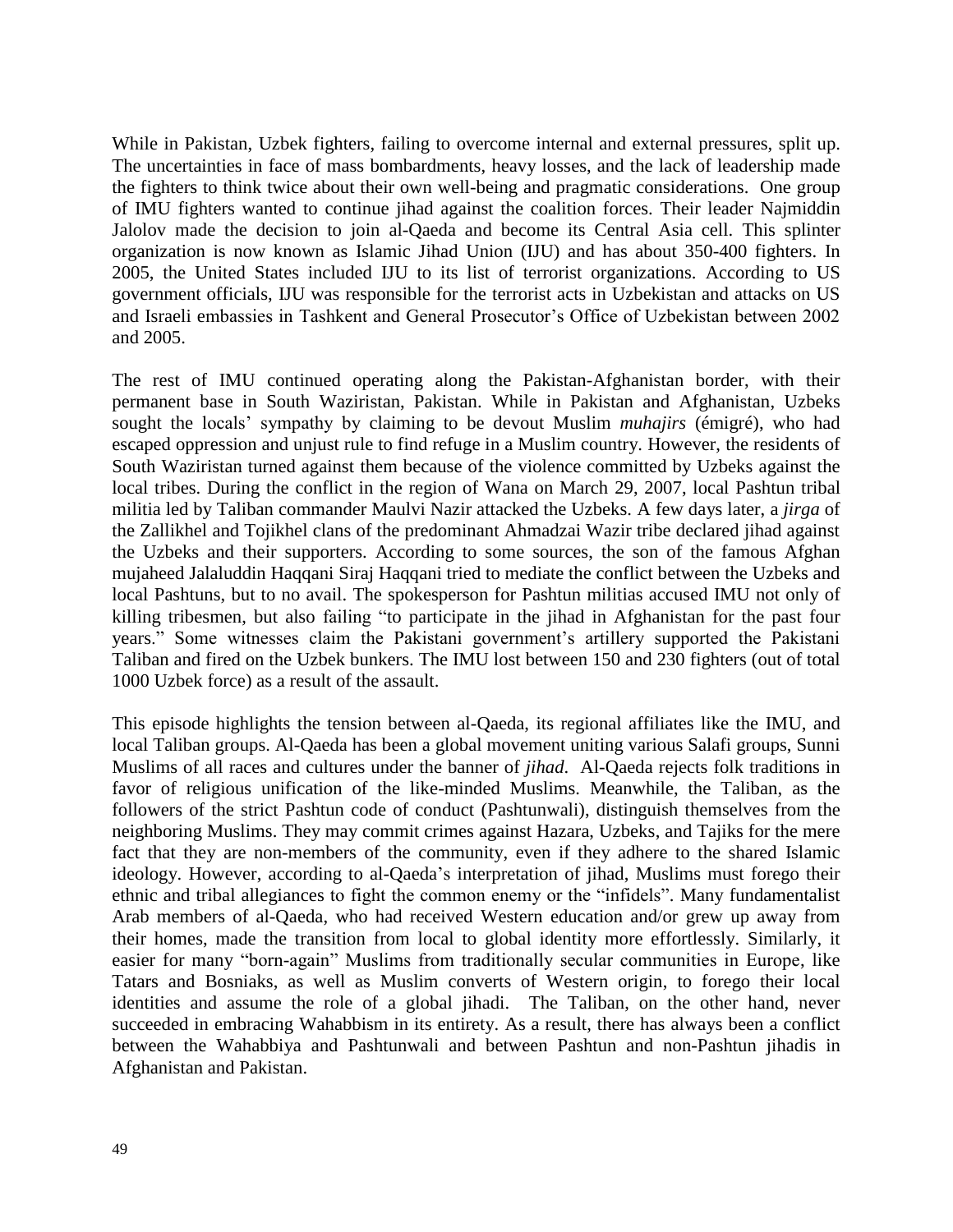In August 2009, the US predator airstrike in South Waziristan killed Tahir Yuldashev. Usman Odil was announced the new leader of the Islamic Movement of Uzbekistan. In late 2009, the Pakistani army carried out a massive operation against Taliban and its allies, eliminating most of their bases in South Waziristan. Most militants retreated to North Waziristan and the mountainous areas of the Afghan-Pakistani border. The Taliban leader in North Waziristan Hafez Gul Bahadar and the top Taliban commander in the Mir Ali region Sadiq Noor provided shelter for Central Asian jihadi groups. Qari Zia Rahman, who operates in Pakistan's Bajaur tribal agency and Afghanistan's Nuristan and Kunar provinces, is another patron of Central Asian jihadis. Rahman's fighters include Chechens, Arabs, Uzbeks and Turkmens. Most of Central Asian jihadis have found safe havens in the tribal regions under the direct Taliban control. In these regions, the Taliban impose *Sharia* rule, run courts, collect taxes, maintain security forces, and provide other basic services to the public, while also collaborating with the Pakistani Army.

Between September 2010 and January 2011, the US air force increased the pressure on the Taliban in North Waziristan. Many of the air strikes targeted bases of the IMU splinter group Islamic Jihad Union. More recent reports indicate that the IMU is penetrating the northern Afghan provinces through its base in northwest Pakistan. IMU also appears to be active in Kunduz and Takhar provinces, which border Tajikistan and Uzbekistan.

The Taliban have skillfully utilized IMU in promoting their interests. They have appointed some IMU leaders to top-level positions in the Taliban-run "shadow governments" of Afghan provinces. By working with IMU, the Taliban seek to create pro-Taliban sentiment among traditionally anti-Pashtun communities of the Afghan north. As non-Pasthuns, Uzbeks also have an easier time infiltrating traditional anti-Taliban parties, particularly the Tajik-dominated Jamiyati Islami. This is contributing to the growing instability in the Afghan north.

According to International Security Assistance Force (ISAF), the Taliban and its ally IMU maintain a strong presence in the northern Afghan provinces of Badakhshan, Baghlan, Balkh, Faryab, Jawzjan, Kunduz, Samangan, Sar-i-Pul, and Takhar, where they have established suicide training camps. Reportedly, some Taliban commanders are in touch with their counterparts in Central Asia. Some Afghan officials have confirmed these reports, noting that Central Asians have been spotted in northern Afghanistan, where they closely cooperate with the Taliban and engage in illegal drug-trafficking.

Today IMU is not a small band of militants focused solely on toppling the Uzbek regime. It has a much wider reach and more ambitious goals. It is a clearly engaged in propagating global jihad and recruiting more jihadis along the Afghan border with Tajikistan, Uzbekistan, and Turkmenistan. IMU uses different online tools in its promotion of jihad. It has frequently updated websites, *Furqon.com* and *Furqon.info*, which contain an array of brochures, poems, audio-messages, lectures, videos, and, photos that promote extremist Islamist ideology and violent jihad. The websites are run by IMU's media wing Jundullah studio, which is staffed by, among others, professional Uzbek journalists. Jundullah produces and disseminates videos showing mujahedeen from Russia, Germany, Uzbekistan, Turkey, Tunisia, and Tajikistan training and even engaging in real-life operations against the Pakistani military South Waziristan.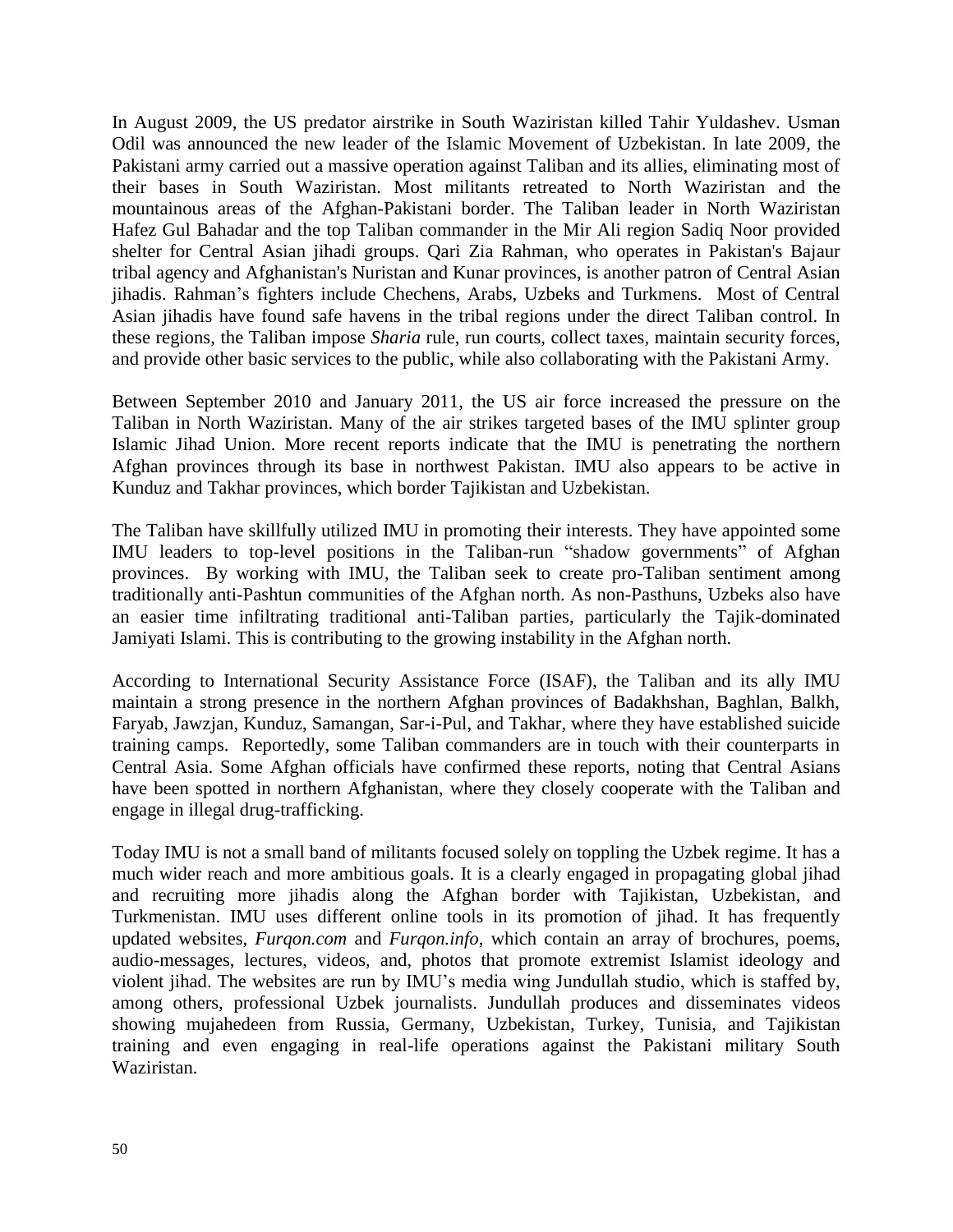#### *Recent rise in violence in Central Asia*

Central Asia experienced relative calm beginning late 2001. Many attributed it to the coalition success in defeating the Taliban. This calm did not last long, however, with violence breaking out in the spring of 2009. In May 2009, one of the former opposition field commanders Mullo Abdullo (Rahimov) came back to Tavildara region of Tajikistan. Having rejected the peace agreement that ended the Tajik civil war in 1997, Mullo Abdullo had fled to Afghanistan with his fighters. After the United States launched the Operation Enduring Freedom in 2001, Mullo Abdullo, along with some Taliban fighters, fled to Pakistan's tribal areas. His re-appearance in Tajikistan in May 2009 caused panic, with the local media portraying him as the Tajik Osama bin Laden.

One potential explanation for his return to Central Asia has to do with the Pakistani government's policies toward eliminating foreign terrorist groups from its territory. As mentioned earlier, the Pakistani government, for quite some time, employed conciliatory approach in dealing with the Taliban on its territory and avoided full-scale military confrontation. In September 2006, Pervez Musharraf's government brokered a peace deal with local tribesmen in North Waziristan to stop the cross-border movements of militants and sheltering of foreign fighters on Pakistan's soil. However, the Pakistani Taliban (Tehrik-i-Taliban Pakistan or TTP) breached the deal in the spring of 2007 and the situation in the region deteriorated. In February 2008, the peace truce with TTP was restored and Taliban coalition pledged not to shelter foreigners. When the local Taliban violated the truce again, the Pakistani army began full-scale military operations against the Taliban in May 2009, with the intent of establishing complete control over the Swat Valley. According to official reports, in the course of fierce battles, nearly a thousand fighters were killed and two million people were displaced.

It is likely the deteriorating situation in Pakistan and lack of motivation to fight alongside the Afghan Taliban in Afghanistan prompted Mullo Abdullo and his 100 fighters to leave Pakistan and head to Tavildara, which served as Mullo Abdullo's stronghold during the Tajik civil war. On May 15, the Tajik government began its operation "Poppy 2009" allegedly aimed at eliminating opium production in the region. The motives of the operations were immediately questioned, since the climate of the mountainous Gharm region is not at all conducive to poppy production. Upon his return home, Mullo Abdullo tried to establish contact with the government and former opposition leaders. However, neither the government nor former UTO leaders were interested in a dialogue with him. By 2009, many of the former UTO leaders were either imprisoned or co-opted and joined the Rahmon government. One of the former UTO leaders Mirzo Ziyoev was forced to resign in 2006 and relocated to his native Tavildara. However, despite his grudge against the Rahmon regime, Mirzo Ziyoev refused to cooperate with Mullo Abdullo, as he did not want the war to resume.

Meanwhile, on July 8, 2009, an armed skirmish took place between the Tajik armed forces and Mullo Abdullo's fighters. As a result, 17 people died from both sides. In retaliation, Mullo Abdullo's band attacked the local police department in Childara. The sequence of these events reminded many analysts of the situation during the 1992-1997 civil war, where the opposition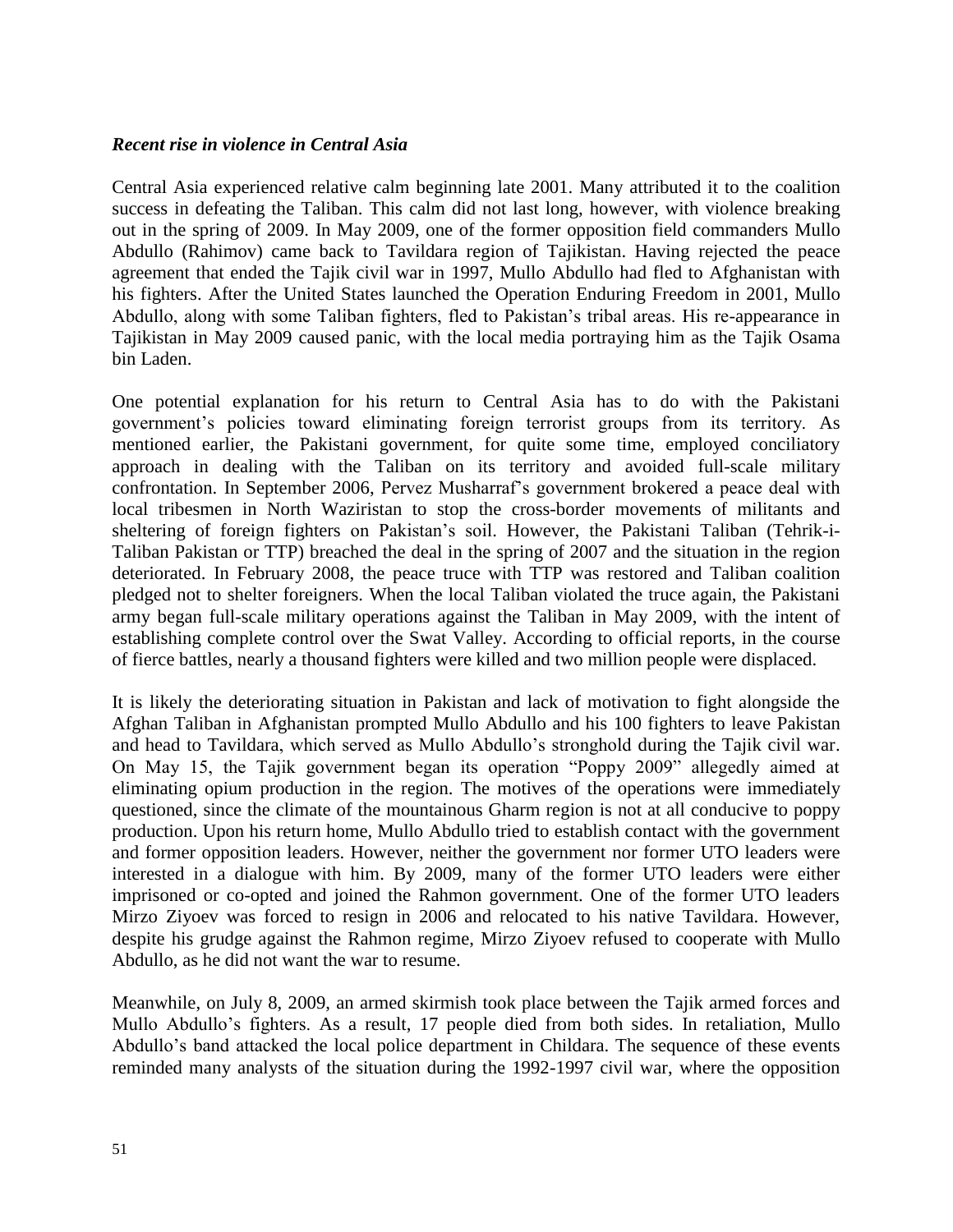engaged in guerilla warfare in the mountainous regions and the government forces unsuccessfully fought back to pushed them out.

However, Mirzo Ziyoev's involvement in these events remains a big mystery. The Tajik authorities claimed that Ziyoev fought with Mullo Abdullo's forces and that he was involved with IMU and financed his activities through drug-trafficking. During the July 8 operations Ziyoev was arrested. He supposedly agreed to cooperate with the government forces by showing the weapons cache and engaging in negotiations with Mullo Abdullo's fighters. However, a couple days later on July 11, Mirzo Ziyoev was killed in a battle between the government forces and Mullo Abdullo's fighters. The government claims that "during the operation in the Surkhob valley village of Aghba, an illegal group of gunmen suddenly attacked and killed Mirzo Ziyoev." However, such illogical behavior of changing sides by the former opposition fighter Mirzo Ziyoev raised questions among the analysts. As an experienced insurgent, Ziyoev knew that the opposition in Tajikistan was weak and had no motivation to fight against the government, which, despite its deficiencies, was regarded as legitimate by the majority of the population. Ziyoev did provide shelter for IMU in 1994-2000 and considered Juma Namangani his combatant in arms but he was never been part of this Uzbek movement. IMU leader Tahir Yuldashev confirmed this during his audio-message broadcast on Radio "Freedom" Uzbek service, when said that Ziyoev was never a member of IMU and that he was killed by Tajik Special Forces. Most probably, Ziyoev sought to mediate the conflict between the Mullo Abdullo forces and the government. However, the government feared that he would join Mullo Abdullo and eliminated him.

The next wave of instability in Tajikistan broke out in August 2010, when a group of 25 prisoners escaped from the State National Security Committee's detention center in Dushanbe – just blocks away from the presidential residence. The escapees had been charged with plotting against the state and sentenced to a long-term imprisonment. Among them were 15 Tajiks (mostly former UTO opposition figures), five detainees of the Caucasus origin, four Afghans, and two Uzbek nationals. According to Tajik authorities, the escape was organized by Ibrohim Nasriddinov, reportedly a former inmate of Guantanamo Bay. The escapees somehow managed to keep the detention center under their control for four hours before killing five guards and fleeing to the Gharm region. They were able to arm themselves with 20 pistols, seven AK-47s, a machine-gun, and grenades. A few days later, on September 3, two suicide bombers hit the police station in Khujand – Tajikistan's northern capital. The explosion killed four people and injured dozens. By then, the government had launched a military operation in Gharm in order to capture the fugitives. On September 19, at least 28 government troops were killed in a sudden attack in Kamarob Gorge. On October 6, at least 27 government troops were killed in a military helicopter crash. The Tajik Defense Ministry insisted that fighters from Afghanistan, Pakistan, and Chechnya were part of the ambush.

Government officials accused Mirzokhuja Ahmadov (aka Belgi) for providing shelter to Mullo Abdullo since the latter's return from Afghanistan. Finally, after negotiations with the government officials, Ahmadov re-joined the government and helped locate and capture Mullo Abdullo and his men. Later another prominent commander Shoh Iskandarov decided to join the government and offered assistance in fighting militants in the mountains. In mid-April 2011, the government forces killed 61-year old Mullo Abdullo and his 14 men were in Gharm, which supposedly marked the end of the operations that began in August 2010.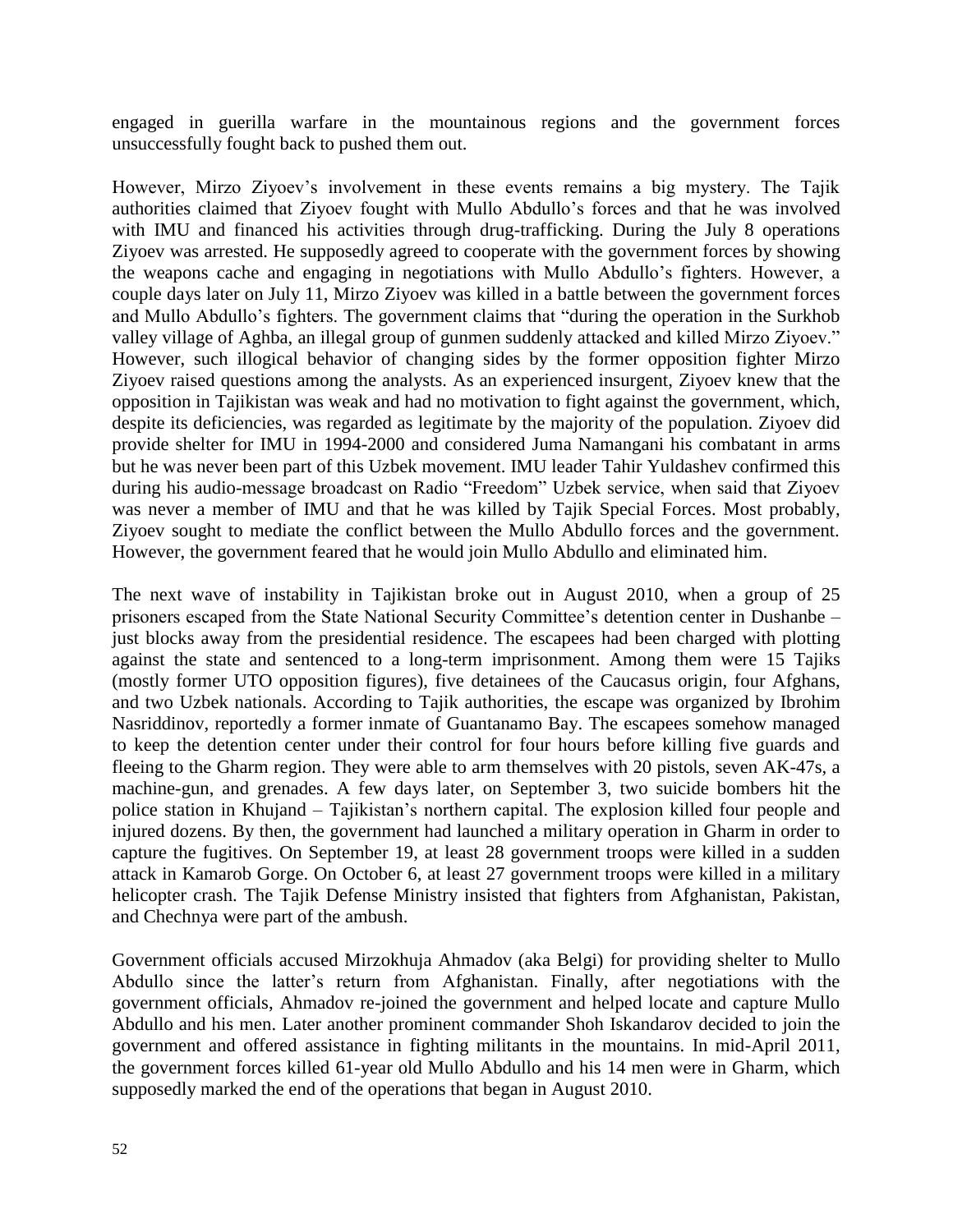The recent outbreak of violence in Tajikistan seemed to confirm the alarmist prognosis that the conflict in Afghanistan was spilling over to Central Asia and that Central Asia was fast becoming the next hotbed for the jihadi activities. The Tajik government, for once, did not spare the opportunity to portray the events as the Tajik government's successful fight against terrorism. However, the involvement of the former opposition figures from the Tajik civil war period certainly raises questions about whether these events were truly a spillover from the Afghan crisis or leftovers of the Tajik civil war. This is the subject of analysis of the next chapter.

## **Chapter 4. Prospect for Talibanization of Central Asia**

Previous chapters provided a historical background for Muslim movements and the post-9/11 outbreak of violence, which provides an analytical framework for assessing the conflict in Afghanistan-Pakistan vis-a-vis Central Asia. The risk of Afghanistan and Pakistan falling into the hands of Islamic radicals after the US withdrawal in 2011-2014 remains grave. However, it is not clear whether the departure of US troops from Afghanistan will directly affect security in Central Asia by opening a way for the radical "Islamic alternative" to the incumbent secular regimes. This chapter focuses on the major factors that may radicalize Central Asia and trigger the spillover effect.

## *The prevalent visions of the probability of the talibanization of Central Asia*

Theoretically and empirically, there are two polar visions about the impact of the conflict in Afghanistan-Pakistan on Central Asia. The first claims that the risk of the rapid radicalization of Islamism in Tajikistan and Uzbekistan in case of the US withdrawal is relatively low. This vision asserts that the *jihad*, as it has been manifest in Afghanistan and Pakistan, is a local trend and its non-Afghan component is easily removable. Al-Qaeda, as an international terrorist network, therefore, should be seen as a distinct phenomenon, separate from the Taliban, which is an Afghan mujaheed force.<sup>61</sup> In light of Osama bin Laden's demise on May 1, 2011, al-Qaeda is likely to focus more on surviving in Pakistan rather than executing significant operations elsewhere. Furthermore, al-Qaeda realizes that Talibanism is effectively a Pashtun phenomenon imbued in the Afghan history rather than a pan-Islamic movement targeted against "infidels".

These claims have a merit. Indeed, there are no Tajik or Uzbek Taliban similar to the Pakistani Taliban that emerged in Pakistan's tribal zone or African Taliban that surfaced in Somalia and Nigeria in 2004-2007. Talibanism is not an ideological movement that can easily apply across national borders. Although the Pakistani Taliban share ethnic ties with their Afghan comrades and support their jihad, they are, in fact, citizens of a different state and follow their own political trajectory. Pakistani authorities are well aware of this difference and are seeking to widen this gap. They attack only the Taliban who fight against the Pakistani state, ignoring the groups that are fighting against the Afghan government and the US forces in Afghanistan.

<sup>61</sup> Radha Vinod Raju, "Can the Taliban be convinced to renounce al Qaeda?" *Institute of Peace and Conflict Studies Article no. 3335*, February 23, 2011 [http://www.ipcs.org/article/pakistan/can-the-taliban-be-convinced-to-renounce-al-qaeda-](http://www.ipcs.org/article/pakistan/can-the-taliban-be-convinced-to-renounce-al-qaeda-3335.html)[3335.html](http://www.ipcs.org/article/pakistan/can-the-taliban-be-convinced-to-renounce-al-qaeda-3335.html)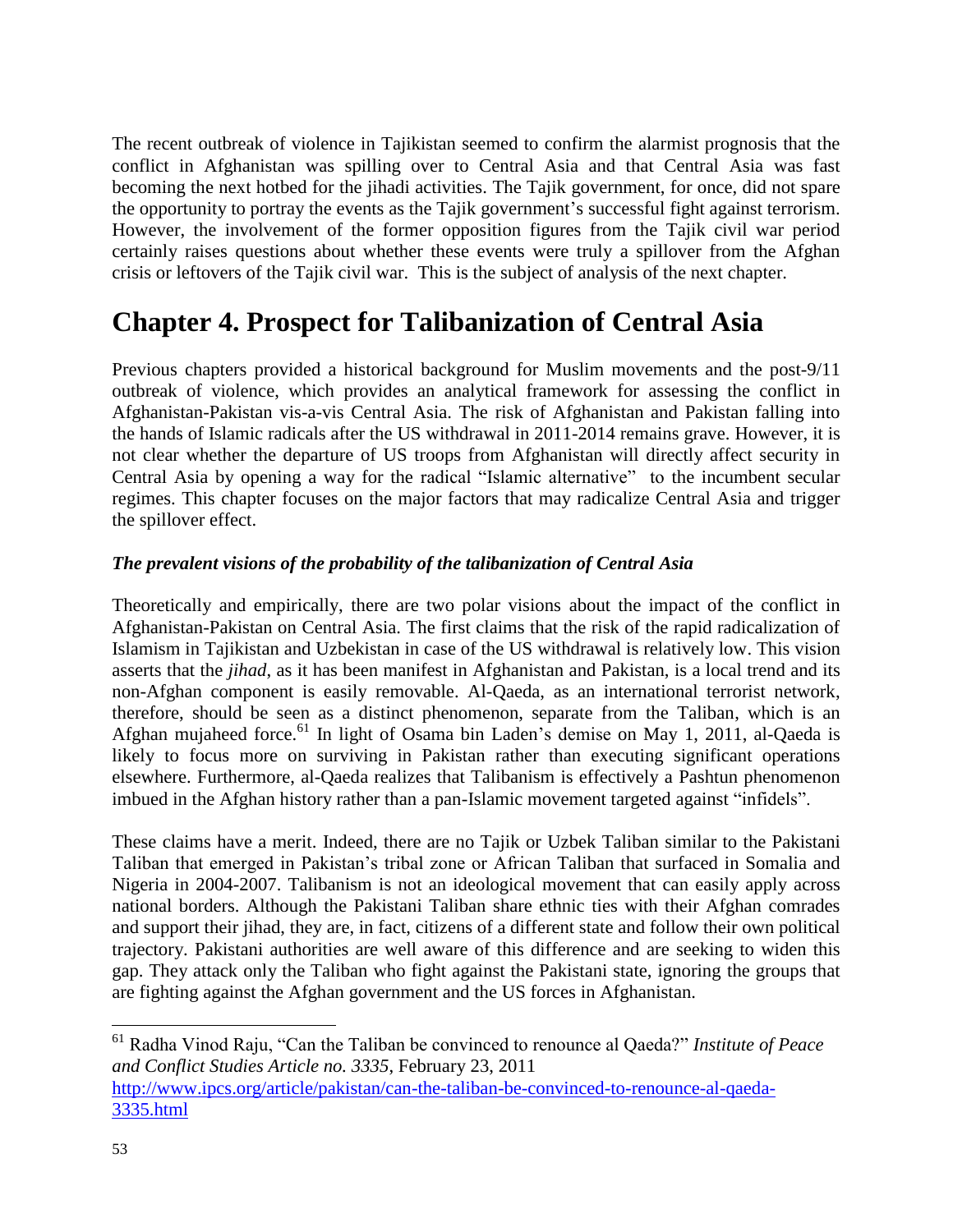Afghanistan is central to the global jihad. According to jihadi ideologues, Afghanistan should serve as the core and center of the Islamic Caliphate. This country embodies a convergence of two notions of a global caliphate (macro level) and regional ethnic movement (micro level).<sup>62</sup> Osama Bin Laden himself, as well as all other foreign mujahedeen, pledged allegiance to Mullah Omar as the ruler of all Muslims of the world. In this sense, Afghanistan is not a national Afghan state, but a pan-Islamic state for all Muslims and members of the *ummah* (Islamic community). As a result, the main task for non-Afghan Muslims, including Central Asians, should be helping the Taliban to retake the country.

Have the Central Asian Muslims responded to this call for *jihad*? The answer is likely to be "no". No Taliban emerged and no Muslim rage has been detected in Central Asia against the West. There have not been protests against local rulers for supporting the US invasion of Afghanistan. This has a historical precedent. As mentioned in the previous chapters, in the 1920s Afghans provided a very limited and mostly symbolic support to their Central Asian brethren fighting against the Bolsheviks. Throughout the 1980s, 1990s, and 2000s no *mujahedeen* or Taliban force directly targeted Central Asian neighbors despite the latter's support of the Soviet and Western military missions. Pan-Islamism, pan-Turkism, pan-Iranism and other trans-national movements never prevailed over national interests in Central Asian political agenda.

Against this backdrop, IMU appears to be a suppressed group of militants that joined the Taliban out of hopelessness and not because of a deep-seated desire to build a caliphate with Afghanistan at its core. The majority of Uzbeks is not likely to embrace the idea of jihad in Afghanistan and Pakistan. Most of Afghan Uzbeks are descendants of Central Asian immigrants, who arrived in Afghanistan between  $16<sup>th</sup>$  and  $20<sup>th</sup>$  centuries. During the Soviet-Afghan War, the Afghan Uzbeks' contribution to jihad was negligible. Throughout the 1980s and 2000s, Afghan Uzbek leaders maintained amicable relations with Uzbekistan and Turkey. For Afghan Uzbeks, jihad propagated by the Taliban as а war against the US forces and Karzai government has not been as attractive as the more tangible idea of *Turkistan*.

Most IMU members trace their origin to Fergana Valley. Fergana Valley is relatively small (300 km long and about 70 km wide), but is known as a major agricultural, industrial, and cultural oasis in the very heart of Central Asia. Unlike the nomadic Pashtuns, Uzbeks of Fergana Valley are sedentary, with strong ties to their territory. In 1918-1923, Fergana Valley served as a home to a religiously-inspired national resistance to the Bolsheviks. Since the collapse of the USSR, all of the problems of Central Asia have manifested in a concentrated form in Fergana Valley. With the current population of nearly twelve million, Fergana Valley is divided between Uzbekistan, Tajikistan, and Kyrgyzstan. Its population density on average is 360 persons per square kilometer, whereas the overall population density in Сentral Asia is a mere 14 persons per square kilometer. The Valley suffers from chronic unemployment and lack of arable lands.

 $62$  Brian Glyn Williams, "The Failure of Al Qaeda Basing Projects from Afghanistan to Iraq," in *Denial of Sanctuary. Understanding Terrorist Safe Havens*, ed. Michael Innes (London: Praeger, 2007).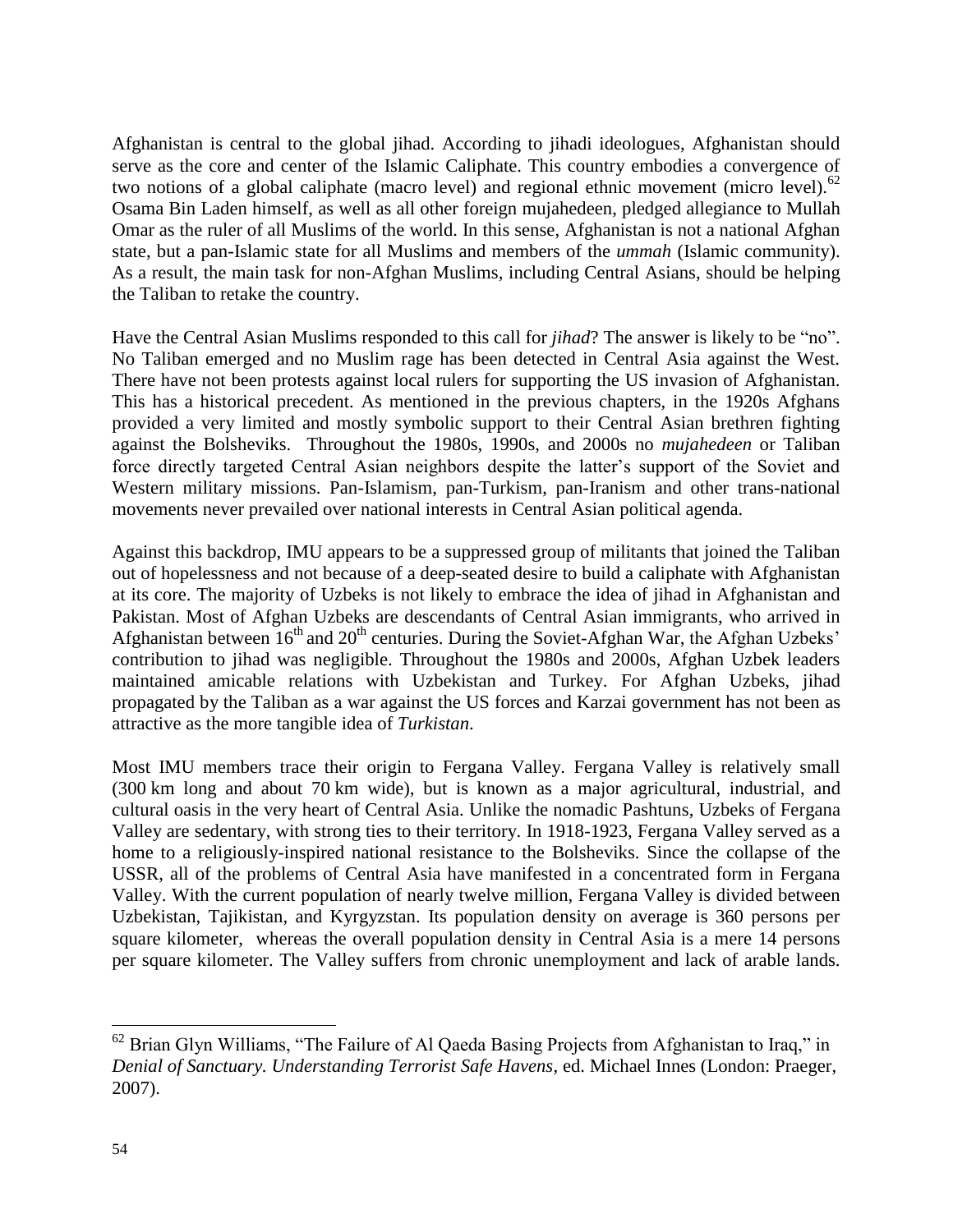With almost 80 percent unemployment rate, most of the population is forced to work in Russia as unprivileged and underpaid labor migrants.

Similar to IMU, the irreconcilable elements of the Tajik opposition suffered internal problems at home. They have shown no interest in fighting in support of the Taliban, who have long been antagonistic toward the Tajik-dominated Northern Alliance. Likewise, no feeling of solidarity has been developed between Afghanistan-based Tajik and Uzbek communities, mirroring the actual "cold war" between Tajikistan and Uzbekistan. The number of ethnic Tajiks in IMU is relatively low.

In light of recent rise in violence in Central Asia and alleged return of Central Asian fighters from Afghanistan and Pakistan, it is important to examine the motivations behind the return. The militants' motivation to cross the border to return home has a historical precedent. Ibrahimbek, the Basmachi leader of the semi-nomadic Lokai Uzbek tribe, was forced to flee to Afghanistan after fighting against the Bolsheviks in 1921-1926. In 1928-1931, Ibrahimbek was caught up in inter-Afghan feuds, where each party sought to exploit Uzbek fighters for their own aims. Available sources indicate, however, that the emigrant population's first and foremost concern was their safety and survival. Perpetually unstable Afghanistan, populated by unfriendly tribes, was not welcoming to Central Asians. As a result, Ibrahimbek and his tribesmen chose to cross the river and return to the Soviet Tajikistan in 1931. Understanding the circumstances that led Ibrahimbek and his men to leave Afghanistan and return home may help interpret the motivations and reasons for Tajik and Uzbek mujaheeds crossing the same border in 2009-2011. Ibrahimbek and his men had two options: 1) to resume the anti-Soviet insurgency in Tajikistan, but not before making sure that he is supported by the local population and tribesmen. For him it was clear that insurgency in Tajikistan and Uzbekistan is possible only if the insurgents may use Afghanistan as a supporting base and shelter. Making sure that Afghanistan is available has always been a crucial prerequisite for Central Asian insurgency; 2) to make a peace deal with Bolsheviks in order to save the families, but without harming Ibrahimbek's personal prestige as a holy warrior. In other words, he wanted to gain a sufficient level of legitimacy for his insurgency before integration into the Tajik society. Ibhahimbek understood he would most likely never succeed in pursuing either option, but his desire to abandon the unsafe and unfriendly Afghanistan prevailed. His worst expectations came true: neither of the two options he had hoped for worked out. The Basmachis did not gain the support of the local population. Moreover, the Soviet authorities declared Ibrahimbek "an agent of England and world imperialism" and ignored his calls to make peace, which he conveyed to authorities before crossing the border. A truce would have been possible, if the Soviets were not sure that they could solve the problem without damaging their legitimacy and compromising their interests and values.

It would be a mistake to equate the Basmachis to modern mujahedeen. Jihad of Central Asians in the 1920s had its source in religious-cultural conservatism and tribalism rather than in Islamism as a political ideology. Modern Islamists are united and managed by professional administrators, experienced fundraisers, sophisticated infrastructure, modern weaponry, and a means of communication. However, the people, their culture and value system, behavioral patterns have not drastically changed. Undoubtedly, however, modern Islamism in Central Asia emerged partly within a tradition rooted in the 1920s. As such, historical parallels may work well in shedding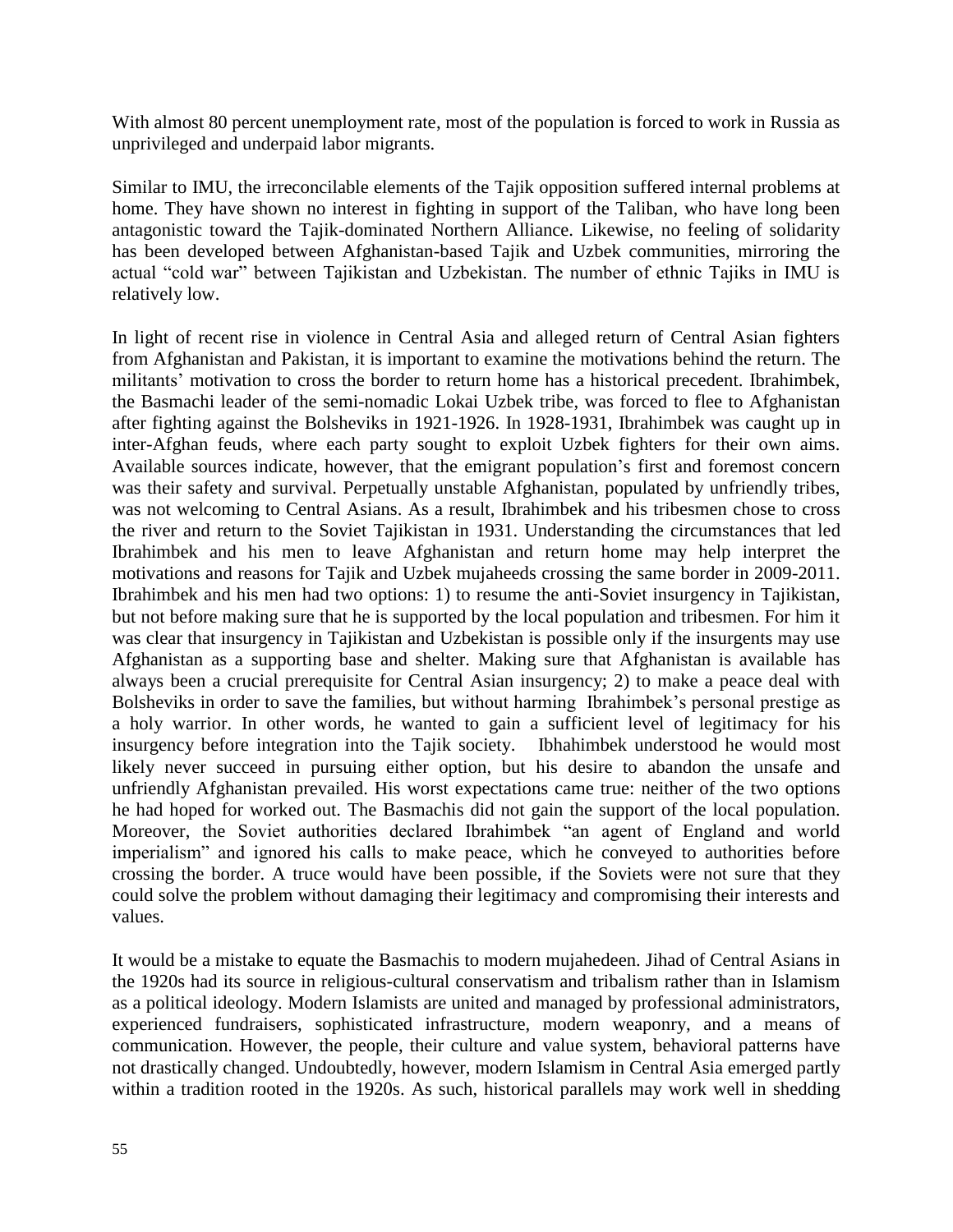light on the current situation in the very same region that include Fergana Valley, Eastern Bukhara (central and southern Tajikistan), and Afghanistan. Historical parallels are especially relevant if they provide clues about how to bring stability to the region. Central Asia and Afghanistan were indeed stabilized by the mid-1930s and not even a minor jihad had taken place in the region until the very end of the 1970s.

If we consider this logic and arguments as valid and then apply them to the current situation, then IMU's actions can be explained as more of a survival strategy than ferocious jihad. In that case, headlines by local and international media about IMU's increasing terrorist risk should be read with a great deal of skepticism.

There are also conspiratorial explanations for IMU's activities. Documents published in April 2011 by the Wikileaks informed that Oybek Jabbarov, an Uzbek inmate at the Guantanamo Bay prison, claimed to be an officer of the Uzbek National Security Service (SNB). According to Wikileaks, prior to this, a Kyrgyz politician asserted that Uzbekistan runs a network of its agents in Afghanistan-Pakistan, including those planted in IMU. He also claimed that this is an important element of cooperation between the United States and Uzbekistan. <sup>63</sup> These suspicions reinforce the claims of one the former UTO commanders, who referred to the Islamic Movement of Uzbekistan (IMU) as "Islamkarimov Movement of Uzbekistan."<sup>64</sup> While these allegations cannot be completely confirmed, intelligence service's involvement in the conflict should be taken into account, given the fact national security services in the post-Soviet Central Asian States are heirs of the KGB.

In support of the view claiming Central Asia's relative distance from global jihad, one may point out that Central Asia is not a territory "occupied by the infidels," such as Chechnya, Xinjiang, and Kashmir. Central Asia is not in the "jihad zone", since no images portraying Muslim suffering and death in Central Asia are available on TV or Internet to attract volunteers for jihad from all over the world. In light of this, one should be skeptical of Tajik and Uzbek authorities' interpretation and the media coverage of terrorist activities in their territories. More importantly, negotiating and opening dialogue with rank-and-file fighters, their family members, including women can be a realistic and even desirable approach to peacebuilding in the region. Building bridges and enhancing mutual understanding aimed at achieving peace and national conciliation should be central to these informal and formal meetings and talks. Given the painful, vain, and even humiliating attempts to negotiate with much more powerful and dangerous Taliban, a proposal to talk to Uzbek and Tajik mujahedeen based in Afghanistan-Pakistan sounds even more realistic, promising, and inexpensive.

Underestimating the power and aggression of radical Islamists is no less harmful than overestimating them. Therefore, considering the opposite, more alarmist assessment of the jihadi network's strength in Central and South Asia is important. Those who support this view have

<sup>63</sup> "Wikileaks sheds light on Uzbek Guantanamo inmate," *The Times of Central Asia*, April 28, 2011.

<sup>64</sup> Olga Tutubalina, "M. Ahmadov: 'My dostanem ih i v pravitel'stve'" ["M. Ahmadov: 'We will get them even within the government.'"], *Asia-Plus*, January 12, 2011. <http://news.tj/ru/newspaper/article/m-akhmadov-my-dostanem-ikh-i-v-pravitelstve>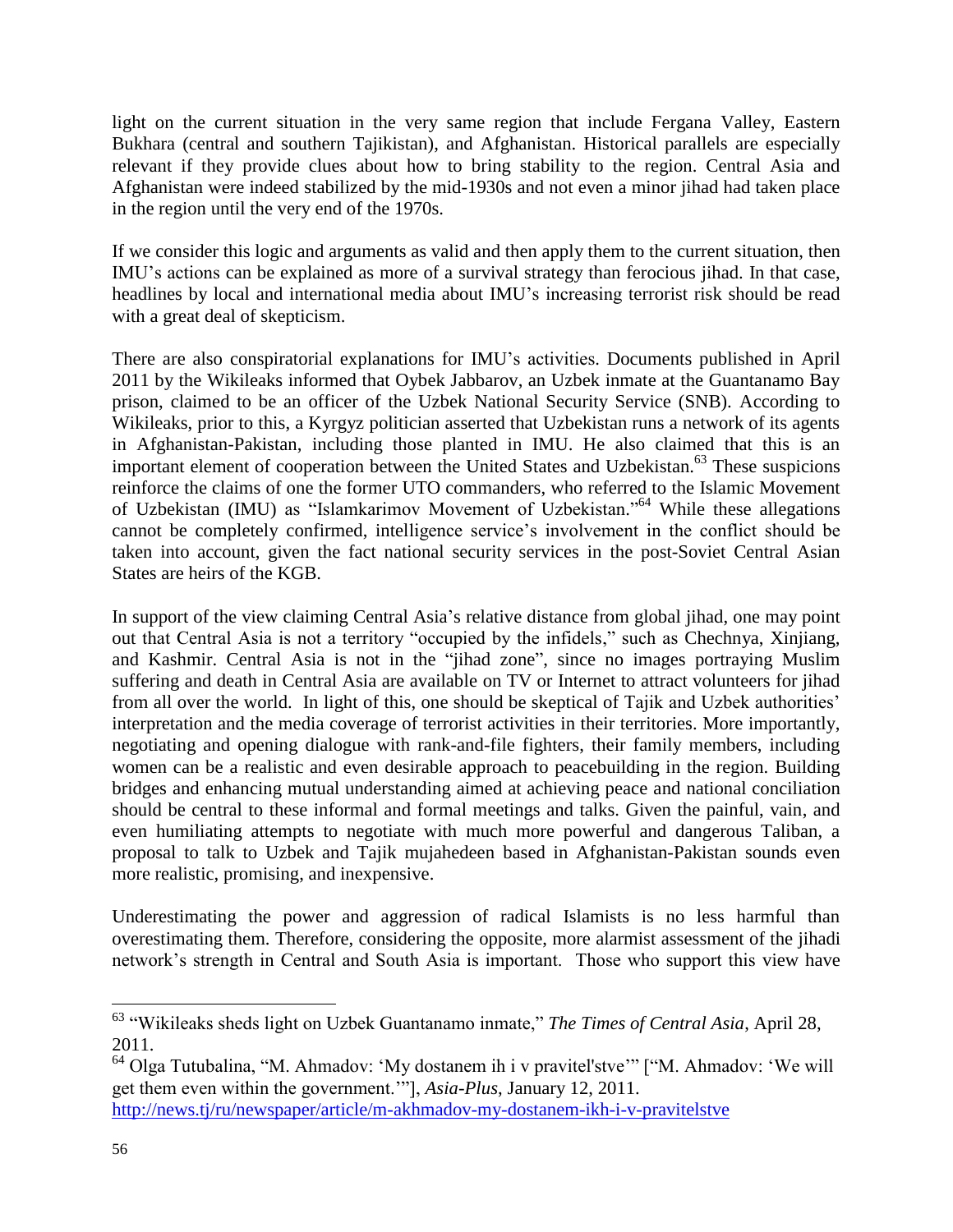stated that the conflict in Afghanistan and Pakistan is "internationalizing." Many experts argue that, in fact, al-Qaeda is a de-centralized organization, consisting of several groups, which operate independently. They believe that the Obama administration's plan to bring more troops to Afghanistan before leaving the country in 2014 and the demise of Osama bin Laden in May 2011 have caused adequate reaction among global jihadis keen to target the United States and its allies in South and Central Asia. In their view, al-Qaeda and the Taliban have managed to preserve the ability, organizational structure, charisma, and strength that attract the like-minded radical Muslims of Central Asia, Xinjiang, and the North Caucasus. They also point out that non-Afghan jihadis are an important asset to the Taliban and al-Qaeda, as they are better trained than local Afghan rebels and their presence in Afghanistan-Pakistan provide a great deal of legitimacy for jihad against United States and its allies.

In support of their assessment, proponents of the alarmist assessment argue that from the late Soviet period, Central Asia has been a center of militant Islam and growing radicalization of Islamism since the demise of the USSR. They also tend to see linkages between the various jamaats in Afghanistan-Pakistan and their connection with insurgency in South Asia. Pointing out the presence of IMU and IJU bases in Pakistan and Afghanistan, they argue that the unified front of Islamic jihad stretching from Xinjiang to North Caucausus is a reality. Finally, they argue that international jihadis' infiltration from Afghanistan-Pakistan into Uzbekistan and Tajikistan and their acceptance by the oppressed Tajik and Uzbek Muslims is a scenario that cannot be rejected. Mullo Abdullo's recent attempt to establish a base in Rasht Valley in Tajikistan can certainly be indicative of this scenario. The comeback of the irreconcilable UTO fighters has all grounds to be interpreted as initial, albeit unsuccessful, phase of the Talibanization of Central Asia.

Virtually all Central Asian regimes support this alarmist assessment. In late April 2011, the head of State Committee on National Security of Kyrgyzstan declared that about 400 Kyrgyzstani citizens of the Uzbeki origin formed a terrorist organization, Islamic Movement of Kyrgyzstan, in Afghanistan and Pakistan. <sup>65</sup> Prior to this, he made an alarmist forecast that in 2011 a war between Afghanistan-backed insurgents and authorities would break out in Tajikistan.<sup>66</sup>

It is plausable that, in an attempt to escape persistent American drone attacks against the Taliban bases in Pakistan's tribal zone, jihadis from Central Asia have begun returning home. Their aim is to establish new sanctuaries for the Taliban and al-Qaeda in the territories Tajikistan poorly controlled by the corrupt and weak Emomali Rahmon regime.

In fact, people in Central Asia are increasingly associating their future with growing the Taliban and even al-Qaeda influence. Even if the threat is not real, people's overall perception is

<sup>&</sup>lt;sup>65</sup> "Glava kirgizskoj specsluzhby rasskazal o sozdanii Islamskogo dvizhenija Kyrgyzstana" ["The head of the Kyrgyz intelligence services talked about the creation of IMU"], *Fergana News*, May 2, 2011.<http://www.fergananews.com/news.php?id=16680&mode=snews>

<sup>&</sup>lt;sup>66</sup> The Kyrgyz intelligence services are convinved of the imminent clashes with militants in Tajikistan.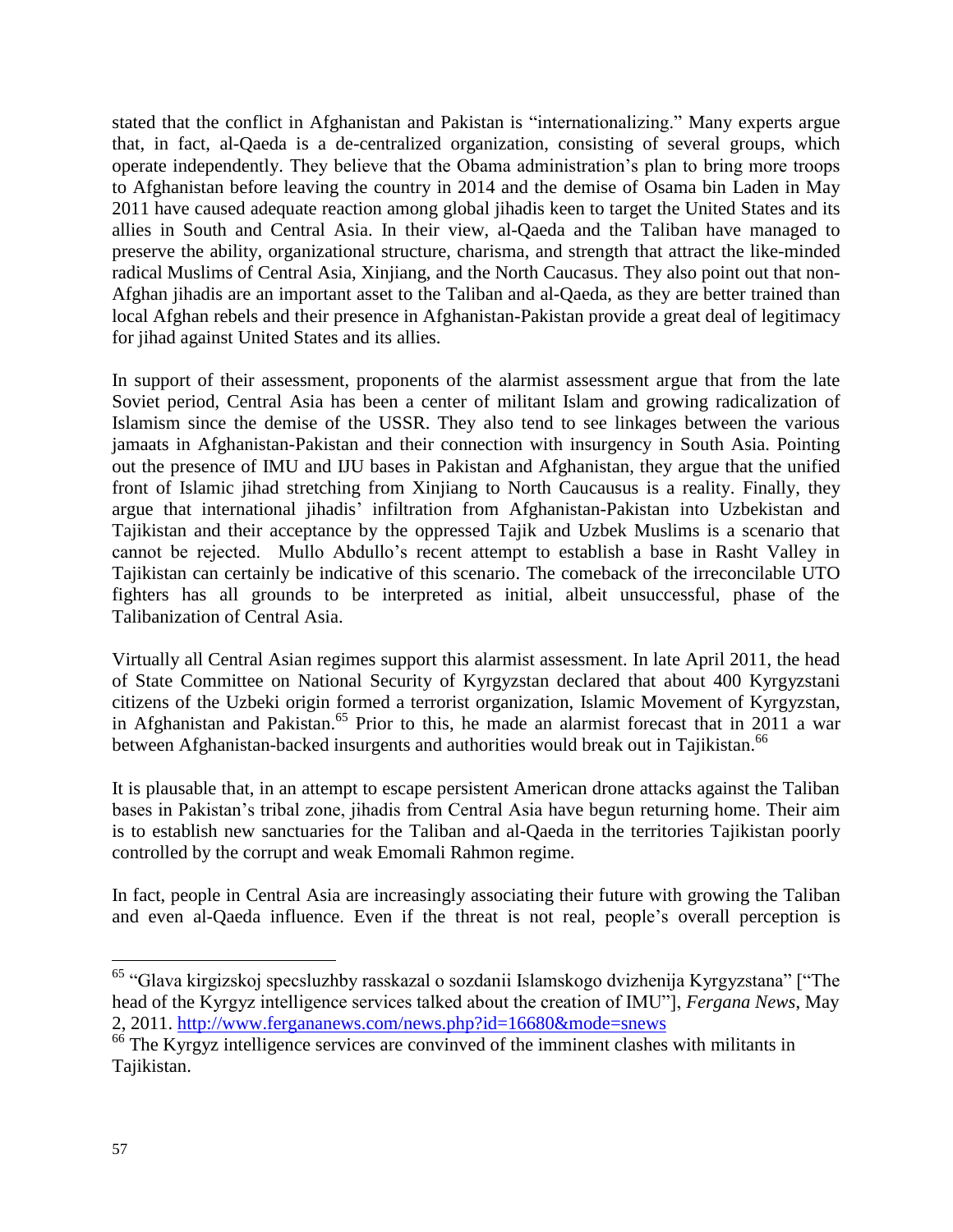pessimistic. The threat of radical Islamism emanating from Afghanistan and Pakistan has been deeply entrenched in the political culture of the Afghan neighbors since the Soviet-Afghan war. It justified the building of foreign bases and enhancing military cooperation within the framework of the region's major international organizations led by Russia and China – Collective Security Treaty Organization (CSTO) and Shanghai Cooperation Organization (SCO), respectively. Accordingly, outsiders see Central Asia through the same lens of radical Islam and as an arena for potentially "another Afghanistan." Alteration of this paradigm is a tough challenge and major domestic and international stakeholders including Russia and China seem unwilling to dispense this overstated threat, which has them served as a universal political tool in achieving their goals.

In both of the above assessments, it is obvious that the conflict in Afghanistan and Pakistan will have mid- and even long-term impact on the region. With the death of Osama bin Laden, the United States might consider the anti-terrorist mission in Afghanistan largely accomplished and proceed with the planned troop withdrawal beginning in July 2011. Yet many believe that improvement of the security situation in Afghanistan and positive developments in Pakistan will take a long time to achieve. As a result, the declared condition-bound US withdrawal may result in long-term American commitment to remaining the principal security provider in the region of Central and Southern Asia even after 2014.

It is also clear that, in order to meet the challenge, the US policymakers need a better understanding of Central Asia. Utilizing this knowledge, the US should not only seek to keep Central Asia outside of the Taliban and al-Qaeda's sphere of influence, but to also employ the region's resources and potential for bringing durable peace and prosperity to Central and South Asia.

## *What triggers spillover effect?*

The preconditions for a possible expansion of radical Taliban-type insurgency in Central Asia are as follows:

- Local jihadi organizations and groups, working in cooperation with or in the spirit of Al-Qaeda;
- Lawless and under-governed regions that make ideal sites for terrorist training camps and launching site for the "Islamic Emirate";
- Protest mobilization framed as a violent jihad with the sole aim of achieving an Islamic state and rejecting the notion of forging alliances with secular-democratic and Islamo-Nationalist groups;
- Cross-border ethnic groups as carriers of radical ideology from one country to another;
- Western military assistance to local dictatorial regimes that restrict religious freedom and marginalize moderate Islamic groups.

Each of these preconditions will be discussed separately to determine whether they are in place in Central Asia and can facilitate the spread of "Talibanism" in the region.

*1. Local jihadi organizations and groups, working in cooperation with or in the spirit of al-Qaeda.*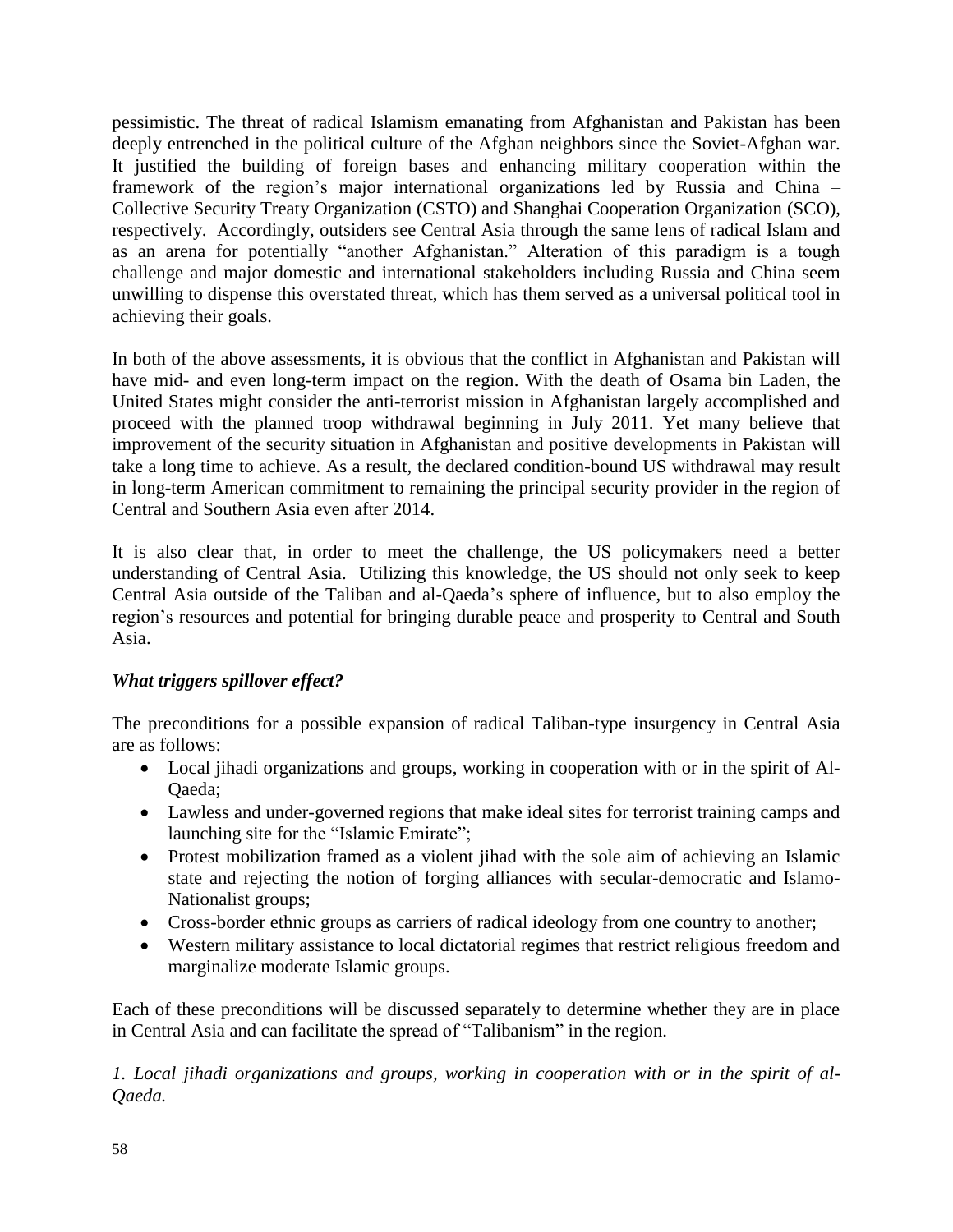All Central Asian states are following secular, democratic (at least *de-jure*) nation-state building projects without a clearly articulated and established strategy for dealing with Islam as an ideology and a political force. Outwardly, all pay respect to Islam and claim Islamic civilization a part of national legacy, yet deprive it from open political participation and competition. All but Tajikistan have forbidden religiously-based political parties and movements from participation and have emphasized separation between religion and state.

Rapid rise of Islamic activism throughout the 1990s prompted the local elites to respond differently. Uzbekistan adopted a law "On liberty of conscience and religious organizations" on May 1, 1998, while Tajikistan a year later amended its Constitution's article 28. Both measures were opposite in content. Uzbekistan confirmed previous restrictions and added the authority of state to limit liberty of conscience "if it is needed for securing national safety, civil order, life, health, ethics, rights and liberties of other citizens." This law has legalized a severe oppression of the Islamic activism in Uzbekistan and laid the foundation for further marginalization and radicalization of IMU.

Meanwhile, in 1999, Tajikistan amended its Constitution, authorizing the formation "among others, parties of a democratic, religious, or atheistic character." This legal framework is poorly formulated, because it suggests that parties can be either democratic or religious, but not both. This formal imperfection underscores the hasty manner in which the Tajik Constitution was reformed in the aftermath of the civil war. The changes to the Constitution were made under the pressure of international guarantors of the Tajik peace process. The activity of IRPT was legalized. Today, Tajikistan is the only state in the region, where an Islamic movement after ten years of open confrontation, chose to participate in political process, within quasi-democratic structures.

The departure of IRPT from its original objective of an "Islamic state" to "Islamic society"<sup>67</sup> may, hypothetically, contribute to the growing polarization and split within the Tajik Islamist camp and gradual radicalization of the fundamentalist wing, dissatisfied with the "corrupt" leadership. Thus far, the leadership of IRPT managed to keep the party within the framework of secular legislature. Legalization provided political space for believers in Tajikistan, thus creating an opportunity for dialogue and dampening the threat of terrorism. However, legalization of IRPT has not contributed to the overall liberalization of the political life in the region. The IRPT as well as secular Central Asian parties emerged from the Soviet past, with no tradition of democratic development or political dialogue. The party of the Tajik Islamists is built on both the model of Muslim Brotherhood and Communist party. It is based on loyalty to the leader and rife with corruption and cronyism.

Nevertheless, Tajikistan represents an example of a relative success, in which conventional Sunni Islamist movement was able to secure a stable electorate within their own country. Even

<sup>&</sup>lt;sup>67</sup> Farangis Najibullah, "Tajikistan's Islamic Renaissance Party Rebrands, Using Social Projects To Reach Voters," *Radio Free Europe/Radio Liberty*, May 1, 2011. [http://www.rferl.org/content/tajikistan\\_irp\\_islamic\\_renaissance\\_party/16799265.html](http://www.rferl.org/content/tajikistan_irp_islamic_renaissance_party/16799265.html)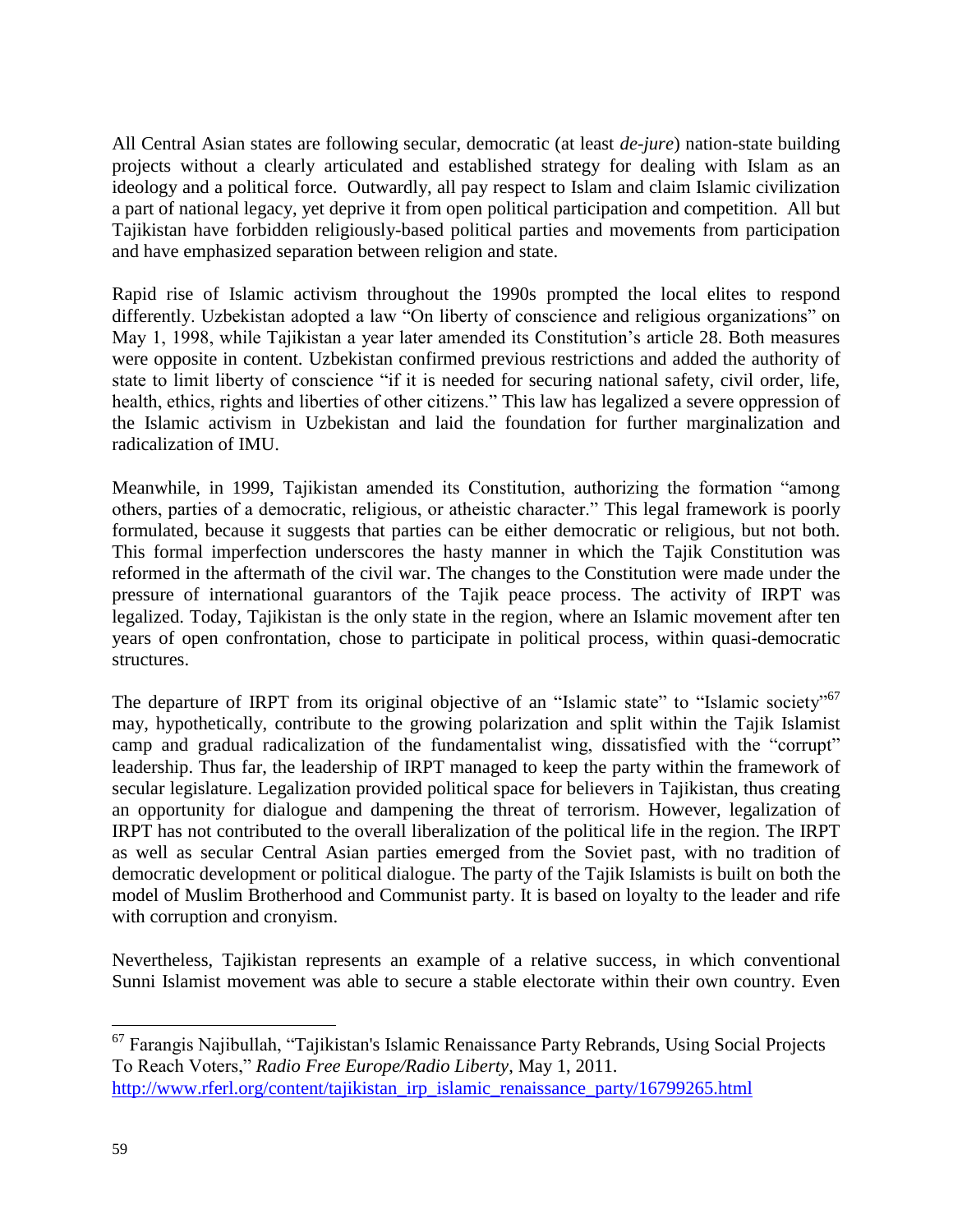under the influence of the Soviet-Afghan war, Iranian revolution, and Soviet atheism, Tajik Islamists never joined transnational terrorist network, but focused on national politics with the goal of replacing corrupt post-communist ruling elites, while resisting localism and ethnic nationalism. The inclusion of IRPT represents an example of a successful bargaining of the government and Islamic militants. It showed that "Islamic politics" is not inevitably and hopelessly radical, anti-systemic, and violent.

In Kyrgyzstan, especially in the south (Osh, Batken, and Jalalabad), fundamentalist movements (including Hizb ut-Tahrir, an outwardly peaceful party supporting military jihad against the United States) are receiving growing support. In contrast, Islam in Kazakhstan does not show visible political activity, but may emerge as in south of Kyrgyzstan in the south (especially in the cities of Chimkent and Turkistan, which are known as the region's traditional centers of Islam). In outwardly secure Turkmenistan, with its strong authoritarian regime based on a stable tribal hierarchy, Islam, closely intertwined in the social fabric, has not yet entered political arena. State agencies of Turkmenistan have thus far succeeded in controlling the selection, promotion, and dismissal of all mullahs or clerics. Yet, because of the oil and mineral wealth, Kazakhstan and Turkmenistan are another (after Tajikistan and Fergana Valley) likely target for Islamic extremist groups.

|               | Islamic Renaissance   | Islamic Movement of         | Hizb ut-Tahrir             |
|---------------|-----------------------|-----------------------------|----------------------------|
|               | Party of Tajikistan   | Uzbekistan                  |                            |
| Date of       | 1990                  | 1996                        | 1950s                      |
| foundation    |                       |                             |                            |
| Home base     | Central, Northern and | Uzbek part of the           | Based in London. In        |
|               | Southern Tajikistan   | Fergana Valley              | Central Asia covers        |
|               |                       |                             | mostly Fergana Valley      |
| Type          | Sunni Islamist        | Sunni Islamist              | Supra-national radical     |
|               | militant movement     | militant movement           | movement                   |
| Objective     | "Islamic Society"     | "Islamic State"             | "Islamic State"            |
|               |                       |                             | (Caliphate)                |
| Strategies    | Militant jihad        | Militant jihad against      | Non-violent jihad in three |
|               | against Tajik regime  | Uzbek regime, and           | stages:                    |
|               | $(in 1991-1997)$      | "Global Jihad"              | 1. clandestine             |
|               | Gradual introduction  | against the United          | indoctrination             |
|               | of basic Islamic      | <b>States and Coalition</b> | 2. Public campaign         |
|               | principles by the way | force in Afghanistan        | 3.taking over power        |
|               | of participating in   | and against Pakistani       |                            |
|               | legal politics (since | Army in the tribal          |                            |
|               | 1999)                 | zone                        |                            |
| Targeted      | N <sub>o</sub>        | N <sub>o</sub>              | Yes                        |
| against       |                       |                             |                            |
| Christians/   |                       |                             |                            |
| Jews?         |                       |                             |                            |
| Connected to  | N <sub>o</sub>        | Yes                         | Not yet                    |
| international |                       |                             |                            |

**Table I. Profile of political Islam in Central Asia**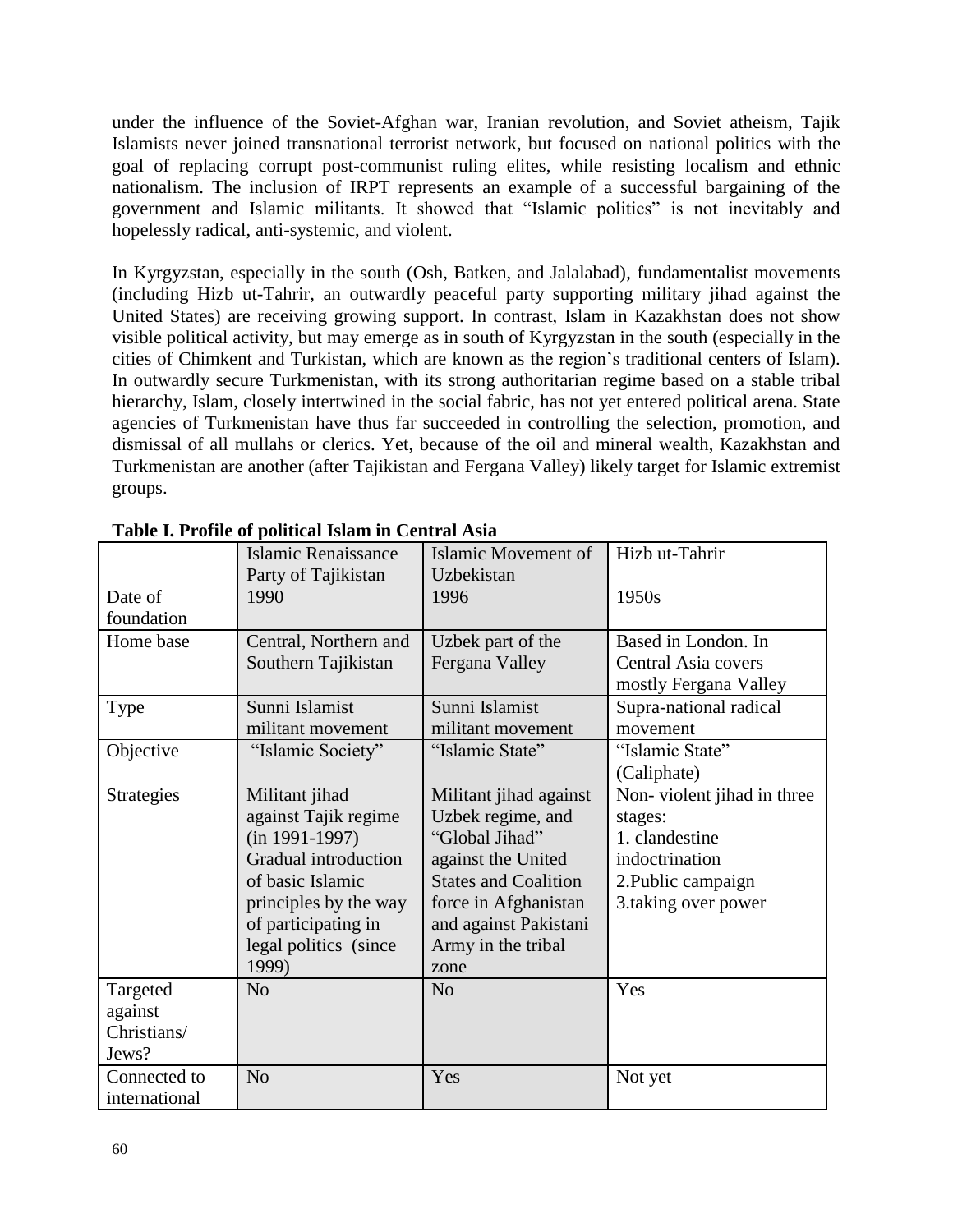| terrorism?                            |                                                    |                                                                       |                                                                          |
|---------------------------------------|----------------------------------------------------|-----------------------------------------------------------------------|--------------------------------------------------------------------------|
| <b>Legal Status</b>                   | Legal in 1991-1993<br>and since the end of<br>1999 | Illegal, under severe<br>repression, leaders<br>sentenced to death in | Illegal, clandestine, under<br>severe repression                         |
|                                       |                                                    | absentia                                                              |                                                                          |
| Attachment to<br>ethic<br>nationalism | Close                                              | Moderate                                                              | None                                                                     |
| Today it is                           | integrated into<br>national politics               | joined regional geo-<br>politics (al-Qaeda and<br>the Taliban)        | growing increasingly<br>influential, despite being<br>driven underground |

The divergence of Islamic manifestations in the Post-Soviet Central Asia shows that this dominant religion has never been a central strategic factor in the region. Political configurations are based on state-backed ethnic nationalism, not religion. Central Asian Islamists never thought of creating a unifying political movement to pose an "Islamic threat" to other "civilizations".

Ultra-strict Salafism is not widely accepted by Central Asian Muslims. This creed, in part, has been imported by the Tajik civil war refugees who had fled to Pakistan in the late 1990s. Salafism is popular among Tajik, Uzbek, and Kyrgyz alumni of Islamic madrasas and universities in the Middle East and Pakistan as well as prisoners across Central Asia. According to Salafis, their number in Tajikistan reached 20,000 in 2009. They oppose IRPT, claiming that there should be no parties in Islam. Religious authorities and majority of the population has shown resistance to Salafi missionary activities within Tajikistan, Uzbekistan, and Kyrgyzstan, and among Central Asian labor migrants outside the country (particularly in Russia). In Tajikistan, traditional mullahs restrict Salafis' attendance in local mosques due to their different rites and rituals. Referring to their attack on the Hanafi traditions and hostility to Iran and Shiism, the traditional Tajik Muslims believe that Salafis pose a threat to the integrity of the established Muslim identity in Tajikistan. Most of Tajik and Uzbek Muslims, including Sufis, view Salafism as hostile to local customs and traditions, often labeling it as Wahhabism to indicate its foreign (Saudi) origins. Tajik religious leader Akbar Turajonzoda has even stated that Salafis are a tool in the hands of foreigners, including the Americans and Saudis, who are targeting Iran from the Tajik soil. In mid-2008, when Salafism was on rise, the government of Tajikistan did not outlaw Salafism referring to its non-violent character. At that time, some local religious authorities believed that Tajik Salafis enjoyed hidden support from the government. At the end of 2008, the ruling National Democratic Party of Tajikistan made a sudden change of direction, calling Muslims to oppose Salafism in Tajikistan. In January 2009, following an appeal from the Prosecutor General, the Supreme Court outlawed the Salafi religious movement in Tajikistan. Hundreds of Salafis have since been detained in Tajikistan, Uzbekistan, and Kyrgyzstan.

Salafism in Central Asia is not a sect or organization, but a creed shared by a minority group. Nevertheless, its popularity is growing due to governmental pressure and restriction of religious freedom and education. Despite its rigid teachings, being an adherent of Salafism does not necessarily make one a terrorist. Salafism is still a non-violent movement popular among Muslim minority of Central Asia. Some Salafis join Hizb ut-Tahrir or propagate their ideas in their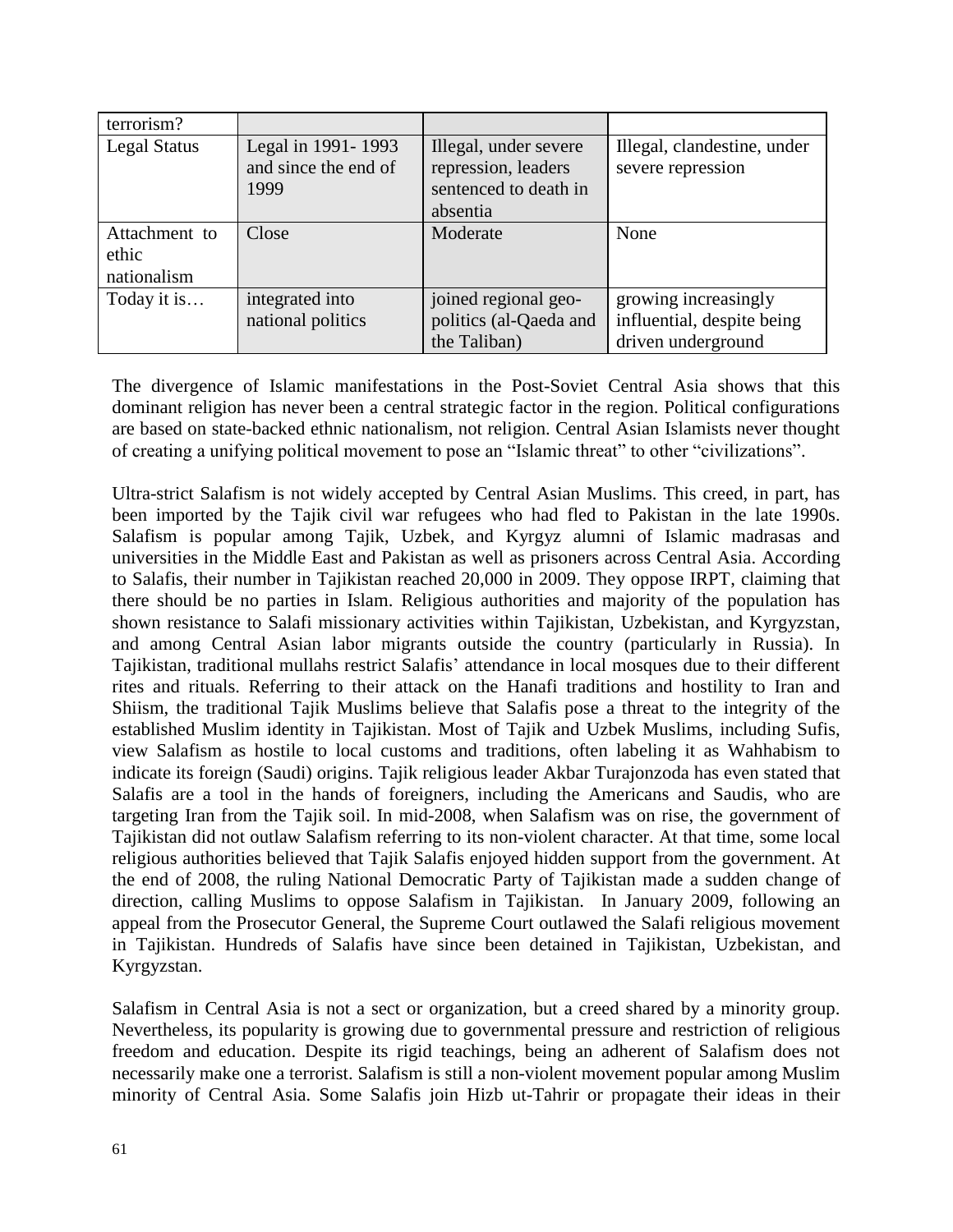communities, prisons, private religious schools, while others choose to cross the border and join jihad in Afghanistan.

In Uzbekistan, two clandestine fundamentalist groups are especially active: Akromiya and Hizbut-Tahrir. Their aim is to establish a Sharia state in Uzbekistan and then unite all Muslims of the world under one Islamic Caliphate. In this aspect they are similar to al-Qaeda. However, both Akromiya and Hizb-ut-Tahrir claim to be working toward their aims in purely peaceful and nonviolent manner. The leaders of these organizations denied the charges about their involvement in organizing the terrorist acts on February 16, 1999 in Tashkent. At the same time, however, it is among the members of Hizb-ut-Tahrir and Akromiya that IMU is recruiting into its ranks. Hizb-ut-Tahrir has a sizable following, especially among the youth in Uzbekistan, northern Tajikistan, and southern Kyrgyzstan. Ideologically, Hizb-ut-Tahrir supports the Taliban – al-Qaeda alliance. However, Taliban (from the Islamic viewpoint) are conservative fundamentalists and Pashtun nationalists. As such, they are removed from the Islamic "internationalist" slogans of Hizb-ut-Tahrir.

The principal reason for the growing influence of these radical groups in Central Asia is not massive external support, but deteriorating economic and social problems. It is often the unemployed and underprivileged youth between the ages of 18-25 that constitute the core of these radical groups. The lack of opportunities and sense of worthlessness among the youth is facilitating the dissemination of extreme religious views. Another reason for the durability of an Islamic opposition is the lack of a positive and non-violent policy for dealing with the Islamized segment of the society and increasing restriction of religious freedom.

The jihadi movement or global jihad began in the aftermath of the Soviet withdrawal from Afghanistan in 1989. The rapid proliferation of grassroots operatives happened mostly in the 1990s and after September 2001. The decentralization and internationalization of the movement resulted in forming of jihadi groups in Africa, Middle East, and the West, particularly in UK, US, and Germany. The Islamic Jihad Union (IJU) formed in 2002 as a split group of IMU. It is comprised of Uzbeks, Turks, and Muslim converts of German nationality. IJU conducted several terrorist acts in Uzbekistan in 2004, including the suicide bombings of the US and Israeli Embassies and the Uzbekistani Prosecutor General's office in Tashkent. In 2007, German authorities disrupted an IJU plot against unidentified US or Western facilities in Germany.<sup>68</sup> IJU operates in Pakistan's tribal zone and Germany. There are no jihadi offshoots operating in the territory of Central Asia akin to al-Qaeda in the Arab Peninsula (AQAP) and Libyan Islamic Fighting Group. Since 2004, the level of terrorist risk IJU possess has been diminished.

Islam in Central Asia is in constant flux. Fifteen years ago, IMU and Islamic Renaissance Party of Tajikistan (IRPT) were close allies. The two were engaged in jihad with a shared aim to build an Islamic state in Central Asia. In 1994-1999, IRPT, and the Tajik government sponsored at least a part of IMU, using them as a tool to pressure the Uzbek President Karimov. The link between IRPT and IMU broke in 2000-2001. Today, IMU is a terrorist organization, while IRPT is a legitimate and internationally recognized political party in Tajikistan.

<sup>&</sup>lt;sup>68</sup> "Islamic Jihad Union (IJU)," The Natinoal Counterterrorism Center, accessed June 28, 2011. <http://www.nctc.gov/site/groups/iju.html>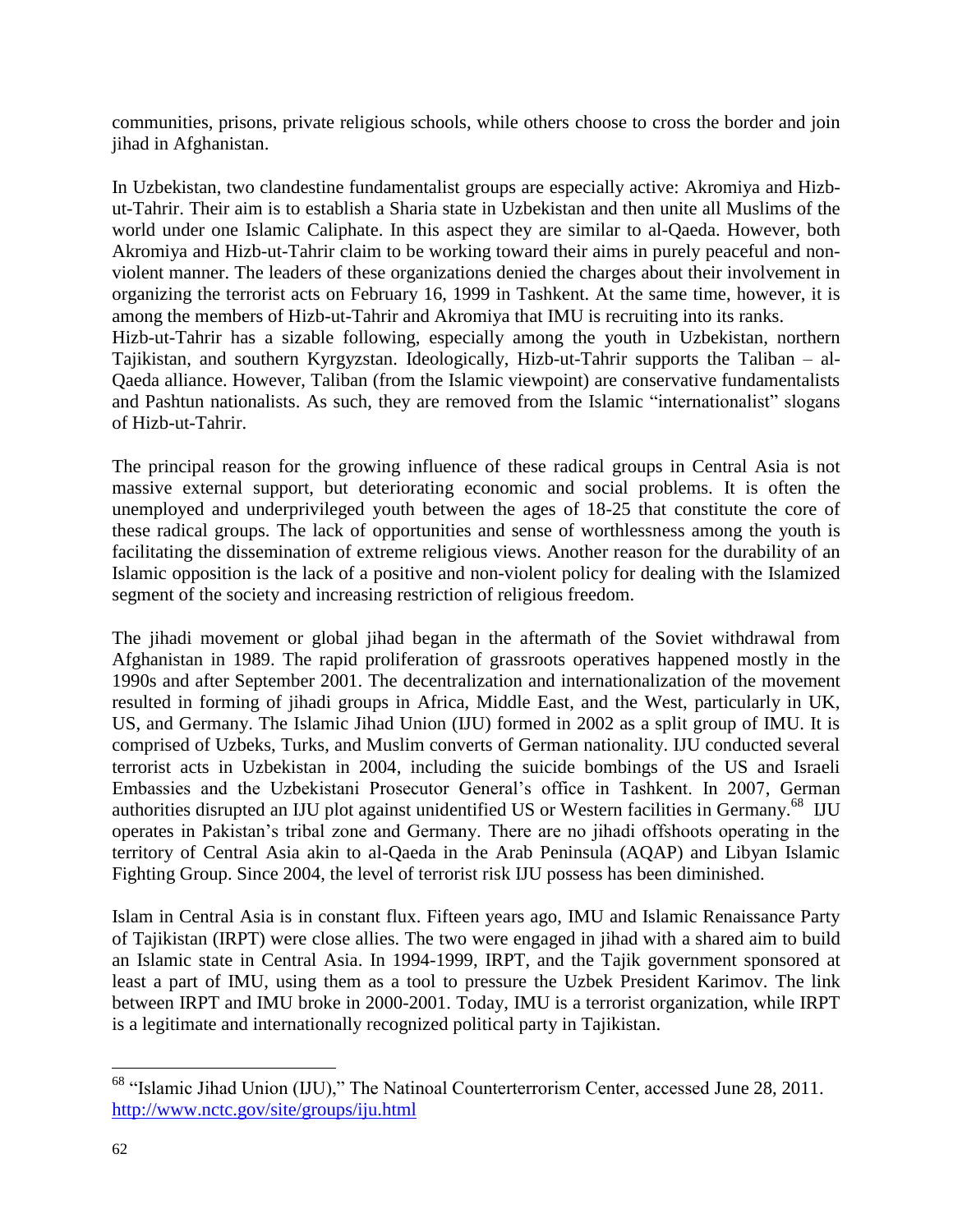In general, political Islam is more a potential threat than a real conflict driver. French scholar Oliver Roy has interpreted the destruction of IMU's military, financial, and administrative potential and incorporation of IRPT into the Tajik government as the end of open Islamist movements. He claims that in face of economic modernization and nation-state formation, Islam is in decline as a political force and is losing its revolutionary drive in Central Asia. Oliver Roy stresses that [Islamist movements] "reached a crossroads: they could either opt for political normalization within the framework of modern nation-state, or evolve towards what I [Oliver Roy] term neofundamentalism, a closed, scriptiralist and conservative view of Islam that rejects the national and statist dimension if favor of the *umma*, the universal community of all Muslims, based on *Sharia* (Islamic law)." 69

While Roy proclaims the failure of political Islam, US expert Graham Fuller claims that Islamism (or political Islam) in its various forms will be a dominant intellectual current for some time to come. The aim therefore, he assumes, is to bring liberalism in Islamism through organically evolving liberal Islamist trends at the grassroots level than from imported Western modules of instant democracy.<sup>70</sup> Graham Fuller supports the Western strategic response to Islamically-inspired terrorism, which considers the establishment of democracy in Islamic societies as the key to combating terrorism.

The approach put forward by Graham Fuller and other scholars and prevailing in the modern US policy involves encouraging dialogue among Muslims in Central Asia, with the aim of widening the rift between global jihad and local ethno-national protest movements. Divorcing global jihad from the local protest movement was a successful strategy in Bosnia, where, in accordance to the Dayton Agreement, jihadis were expelled from the country.

In any case, addressing the emerging Islamic, and mostly oppositional, movements is of vital importance. In order to comprehend the complexity of Islamic politics, one needs to distinguish between relative autonomy of religious political activism and Islamization of the society. Contemporary Central Asian society is becoming increasingly Islamized, with more people observing main Islamic rituals and ceremonies. Islamization is gaining more ground not only in traditionally religious rural regions, but also among the secular-oriented urban population, including women and youth. Gradual and voluntary Islamization is a positive sign of emerging pluralism and reinterpretation of Islam by the Central Asians. Dialogue among Muslims making conscious choice about Islam and Islamism, including Sufism and Salafism, should only be encouraged. This is the only way to avoid "creeping Talibanization", that makes distinctions between "good Muslims," "bad Muslims", and "infidels," and imposes strict rules of morality, such as banning music, harsh treatment of women, glorifying violent jihad, and so on. This kind of "Talibanization" is not yet a possibility in Central Asia. This region remains mostly secular and outside of what Osama bin Laden labeled as the "Global Islamic Front."

<sup>69</sup> Oliver Roy, *Globalized Islam: The Search for a New Umma* (New York: Columbia University Press, 2004), 1.

<sup>70</sup> Graham E. Fuller, "The Future of Political Islam," *Foreign Affairs,* March/April 2002, 48-60.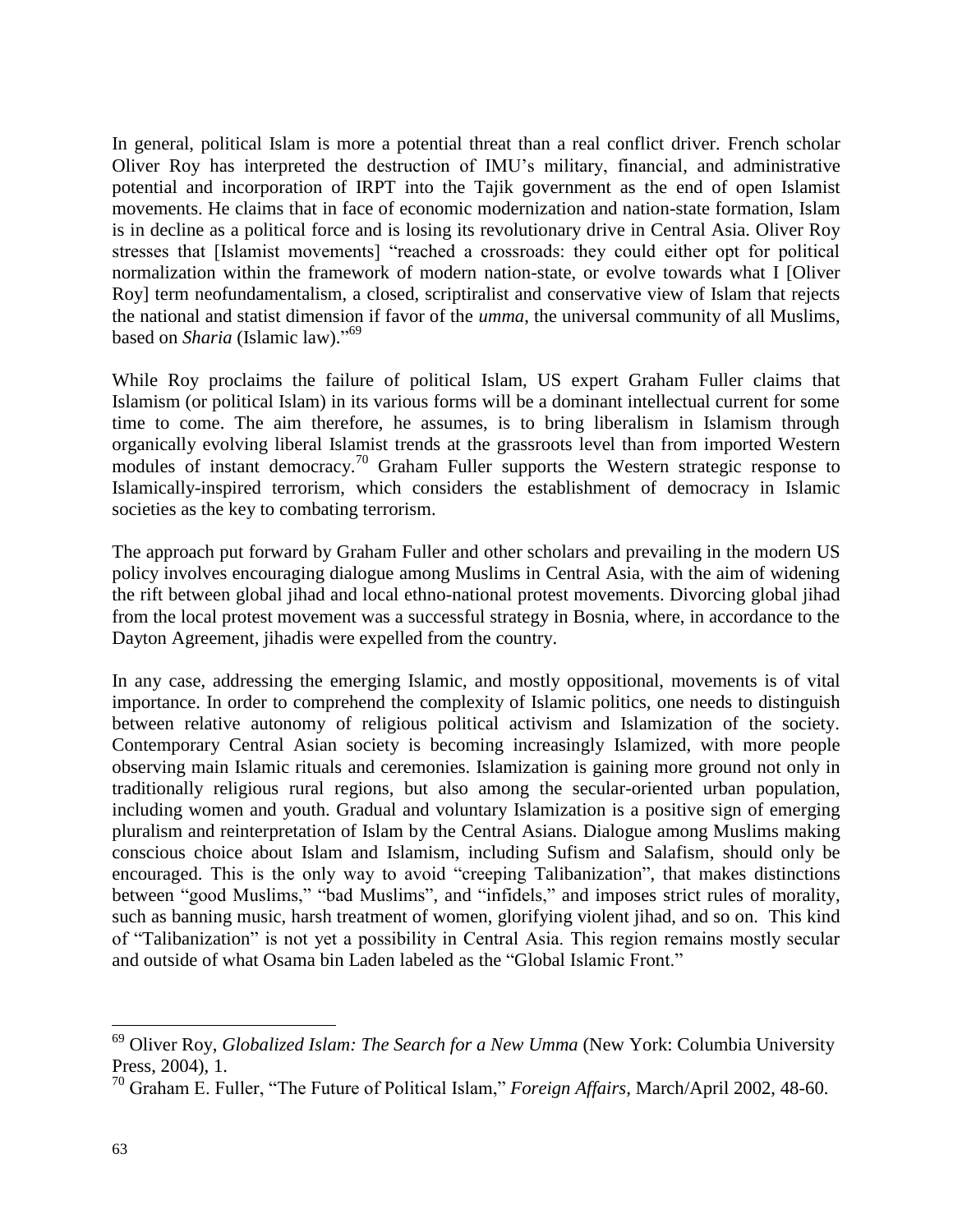*2. Lawless and under-governed regions that make ideal sites for terrorist training camps and launching site for the "Islamic Emirate."*

Mountainous regions of Tajikistan, including Gharm, Tavildara, and Darvaz have served as a refuge to countless dissidents and free-riders during the early period of the Soviet rule. The Soviet power in Darvaz was established only in 1923. Between 1921 to early 1934, Gharm saw frequent Basmachi incursions from the Afghan territory. The Soviets succeeded in establishing strong control over the area and integrated it to the rest of the country via motor roads and other infrastructure. However, the opportunities for economic development were limited. In the 1950s and 1960s, thousands of Gharmis were resettled in Wakhsh Valley to cultivate cotton. Since independence in 1991, this region bordering the Afghan Badakhshan and Kulab to the south, Fergana Valley to the north, Hissar Valley to the west, and Kyrgyz Pamir-Alai to the east, became the center of the Islamic opposition and training base for IMU. In 1993, IMU even declared an Islamic State in Gharm.

During conflicts, ungovernable regions are often controlled by non-state armed leaders or "warlords". The expression "warlord" has been used to explain the disintegration of states and loss of the state monopoly over the means of coercion. These are leaders capable of forming subnational militarized groups that resist the restoration of central authority and are involved in illicit activities. The socio-political nature of warlordism varies. In Afghanistan and Central Asia, people followed warlords not because of the leaders' prestige and military status (like in China between 1911 and 1927) or as means of survival (like in sub-Saharan Africa of the post-colonial period), but to support particular localized loyalties and in defense from external threats. The principal aim was to provide rural survival in a stateless society. Having emerged from popular insurgency, these sub-state armed forces were principally united by the desire to ensure the sustainability of continual status-groups like kin and locality through establishing political control over respective areas and use of illicit ways of attaining resources. This guaranteed exceptional cooperation and coordination both in defense and material gain.<sup>71</sup>

In an environment characterized by the absence of a reliable central authority, local Tajik groups were motivated by the goal of strengthening local community and ethic group structures that could ensure basic security and defend communities against external and internal threats. Thus, the Gharmi warlordism appeared not as a particular kind of politics, but as "a function of the surrounding instability and security."<sup>72</sup>

Since coming to power, President Rahmon's priority has been to establish authority over all parts of the country, including the UTO-controlled Qarategin and Badakhshon. Rahmon avoided direct marginalization of his opponents. Instead, he secured his power through the familiar patronage system. Rahmon continued the Soviet-era tradition of continually nominating a Gharmi as the Speaker of the Parliament. In times of instability, President's clients have serves as

<sup>71</sup> Kamoludin Abdullaev, "Warlordism and Development in Afghanistan,"in *Beyond Reconstruction In Afghanistan. Lessons from Development Experience,* eds. John D. Montgomery and Dennis A. Rondinelli (New York: Palgrave Mcmillan, 2004).

<sup>72</sup> Eric Hobsbawm, *The Age of Extremes: A History of the World, 1914-1991*(New York: Vintage Book, 1996), 350.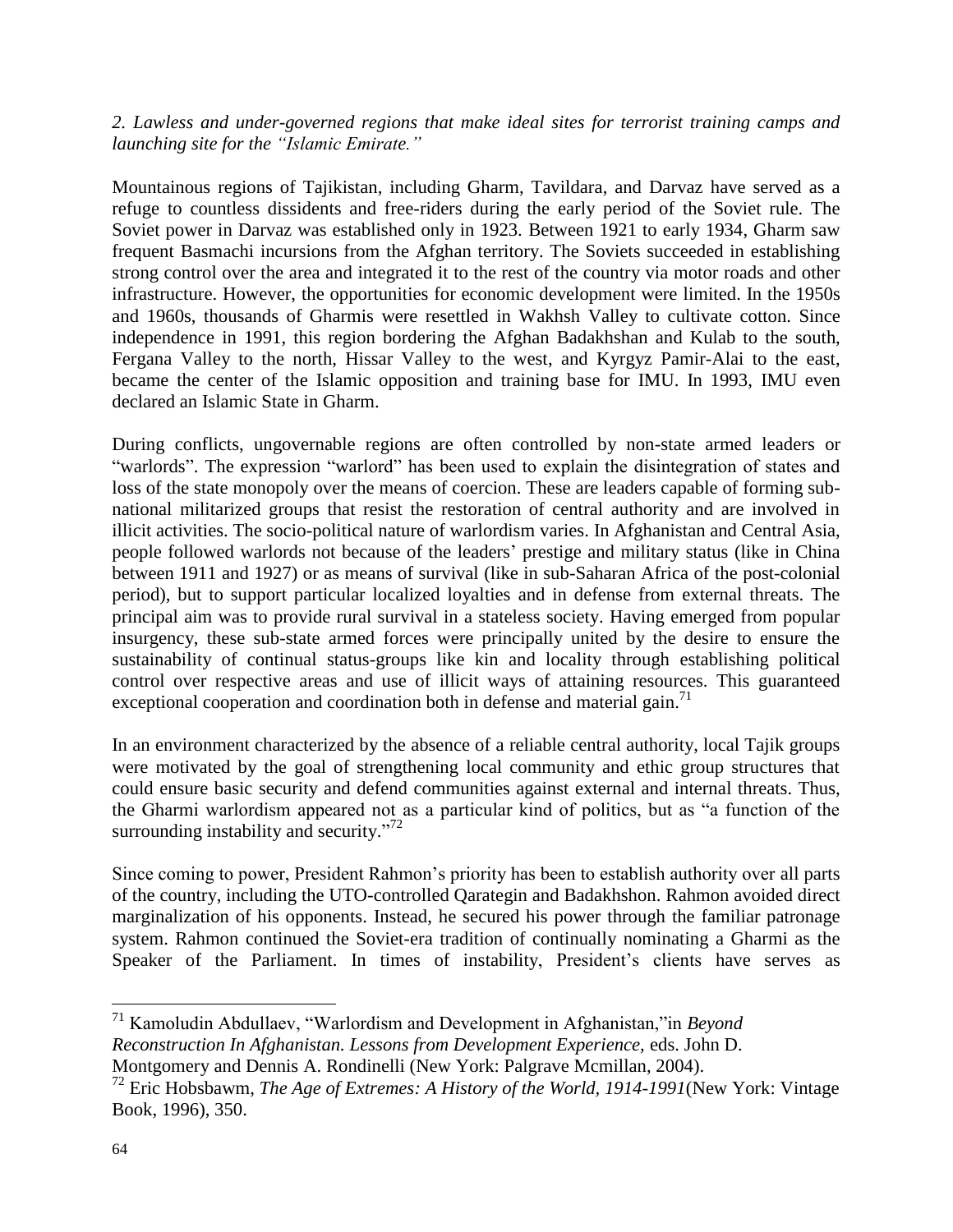intermediaries between the insurgents and the government.<sup>73</sup> The Rahmon regime also employed co-optation as another strategy for placating potential spoilers. Most former militia leaders, although disengaged from militant pursuits, continue to enrich themselves. Some maintain control of the drug trade and are involved in criminal activities including tax evasion, smuggling, illicit production, and so on. This does not mean, however, that they may opt to secede or rebel against the state. The warlords-turned-tycoons are less likely to squander their privileges by returning to armed resistance.

Theoretically, al-Qaeda may take advantage of ethnic and religious factors to advance into Tajikistan, but these factors alone are insufficient to turn Tajikistan into another Federally Administered Tribal Areas (FATA) of Pakistan or Afghanistan. The government and state institutions in Tajikistan are far more efficient, legitimate, and powerful than those in Afghanistan and Pakistan. The national consolidation is stronger. More importantly, compromise has become a normal phenomenon in Tajik politics.

## *3. Protest mobilization framed as a violent jihad with the sole aim of achieving an Islamic state and rejecting the notion of forging alliances with secular-democratic and Islamo-Nationalist groups.*

Jihadism and Talibanism is not just another form of Islamically-charged protest movement aimed at the regime change. If a "holy war" is waged against both the secular government and local traditions with the sole aim to implementing "Islamic order", then one can speak of the spillover of the Afghan-Pakistani-type jihadism into Central Asia. In other words, jihadis would have to be categorically opposed to local customs, including popular festivals, modern weddings, music, dancing, which make up the rich Central Asian culture. This radicalism makes their alliance with secular-minded opposition groups impossible. Like the Pakistani Taliban, Central Asian Taliban would have to fight in two fronts: against the government and their own people in order to create a space for themselves in Central Asia. The majority of the population would shun such a Central Asian Taliban, akin to the situation in Afghanistan and Pakistan, where most people fear and detest the Taliban for killing innocent people.

Talibanism is not an international movement; at its roots are local concerns and problems. It was the war exhaustion and lawlessness in Afghanistan that prompted people to welcome any force that promised peace and order. Talibanism in Afghanistan absorbed elements of Wahabbism (in particular, its tradition of killing people both in the name of Islam and state), Iranian *veloyati faqih* (supreme authority of ulama), Deobandism (pan-Islamic and Sufi-inspired tradition that guided tribal wars in South Asia in the nineteenth century and was preached by Pakistani Islamist parties in Afghan refugee camps), and a great deal of Pashtunwali (Pashtun code of ethic often at odds with the Islamic *Sharia*). The same is true of the Pakistani Taliban, which is an internal problem of Pakistan. The war in Afghanistan had a secondary role in their emergence.

<sup>&</sup>lt;sup>73</sup> Shukurjon Zuhurov, Chairman of Majlisi Namoyandagon (lower chamber of Majlisi Oli-Tajik parliament), was instrumental in settling the conflict between insurgents and the government and was a member of the governmental team during the Inter-Tajik Peace-talks 1994-1997. Ibid.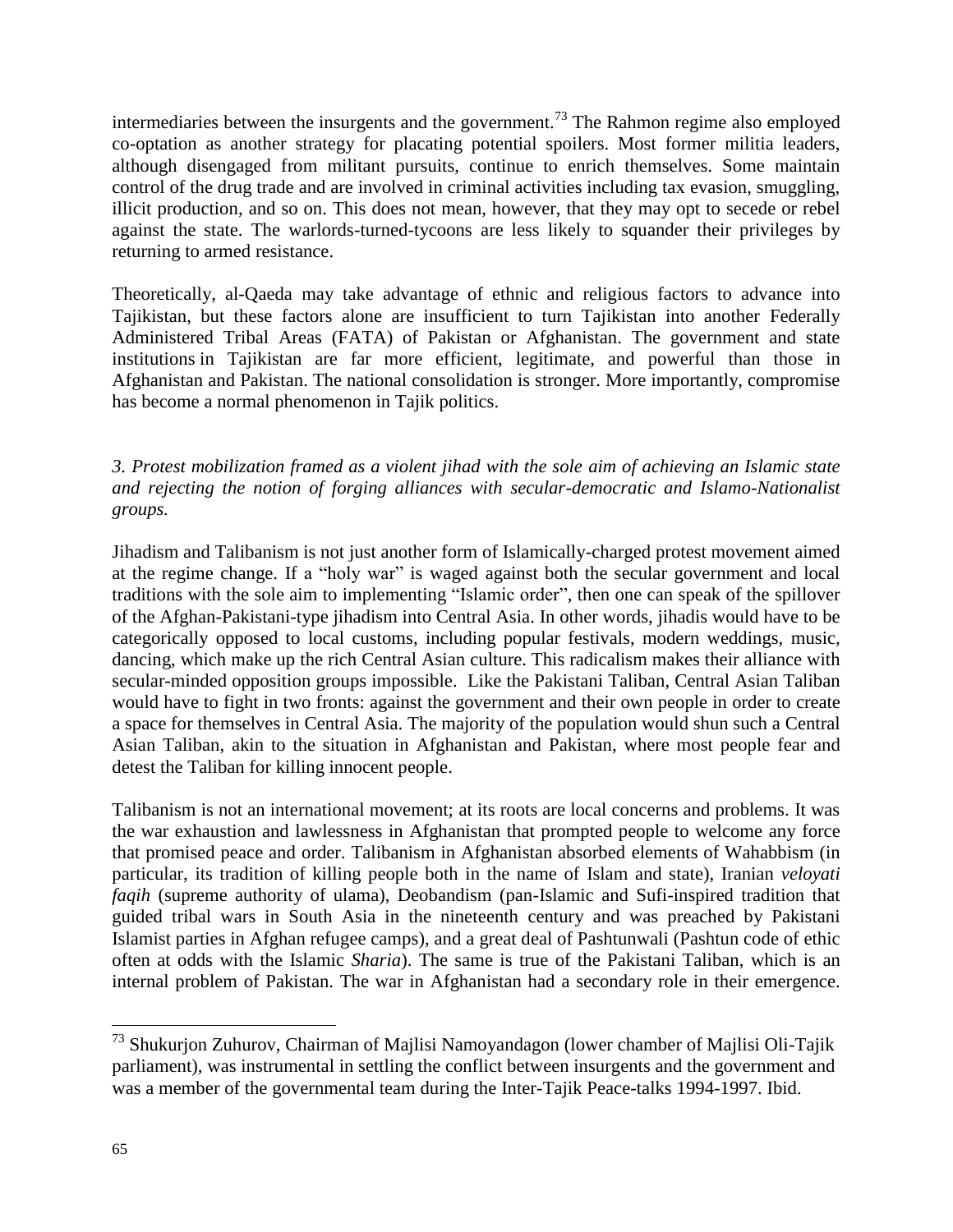As political organization, Tehriki Talibani Pakistan surfaced in 2007 – 12 years after the Afghan Taliban was founded. Talibanism in Pakistan was mostly a reaction of a century-long statelessness and lawlessness to the challenges of the 21<sup>st</sup> century. The problem of the Pakistani Taliban can be solved through a dialogue between the government, insurgents, and tribal leaders. Negotiations should be accompanied by a state-led program of modernization of the traditional Pashtun society. To seal the process and bring peace to Afghanistan and Pakistan and Central Asia, the Durand Line should be recognized the state border but only after tribesmen are fully integrated in Pakistan.

Fundamentalism and radicalism, however marginal, are a reality in Central Asia. However, the extent of lawlessness, radicalization, and Islamization of the society is not comparable to that of Afghanistan and Pakistan, which has allowed the Taliban to emerge and flourish. As mentioned earlier, the Tajik peace was mostly a deal between the Kulabi-dominated government and the predominantly Islamist Gharmis of the United Tajik Opposition (UTO). The government has violated the agreement on several occasions, but it is unlikely that the civil-war era field commanders from Gharm would allow foreigners and mercenaries to freely operate in their territory. Former field commanders are aware of the benefits of cooperation with the government against the "terrorists" and use it as a bargaining chip in exchange for more concessions and inclusion. Mirzokhuja Ahmadov and his militia's cooperation with the government in the recent anti-terror operation indicates the international jihadi penetration into Tajikistan from Afghanistan. Ahmadov, a former field commander, decided to cooperate with the government, abandoning the idea of joining forces with the newcomers seeking to topple Rahmon's regime and establish an Islamic state in its place.

As such, it is safe to conclude that al-Qaeda's "Tajik plot" (if it indeed existed) failed in 2010- 2011. The plan was to take advantage of the mounting instability and economic difficulties, growing dissatisfaction of Tajikistanis with the regime, and deepening conflict between the former UTO and Rahmon. Al-Qaeda possibly sought to destabilize the overall situation in central Tajikistan and Fergana Valley and further complicate the coalition efforts in Afghanistan and Pakistan.

#### *4 Cross-border ethnic groups as carriers of radical ideology from one country to another.*

Ethnicity has played a substantial role in insurgency throughout the region. Uzbeks, Tajiks, Turkmens, Kyrgyzes, and even Kazakhs have kin communities in Afghanistan. Sense of fraternity has in the past sparked also between the kin communities along Afghanistan's northern border. Several hundreds of Afghans fought in Bukhara against the Bolsheviks in 1921-1922 and during the Tajik civil war in 1992-1994. Since the collapse of the USSR, students of madrasa, exiles of Tajik civil war, and others of the Central Asian origin have acted as carriers of radical ideologies from Afghanistan and Pakistan to Central Asia. However, cross-border ethnic loyalty in Central Asia is not as strong as it has been in Pakistan, where some Pashtun tribes have shown sympathy toward their Taliban co-ethnics in Afghanistan. While doing so, even the Pakistani Taliban has rejected the idea of merging with the Afghan Taliban. For the majority of Central Asian Muslims, importing Talibanism and serving as direct agents of this alien and unpopular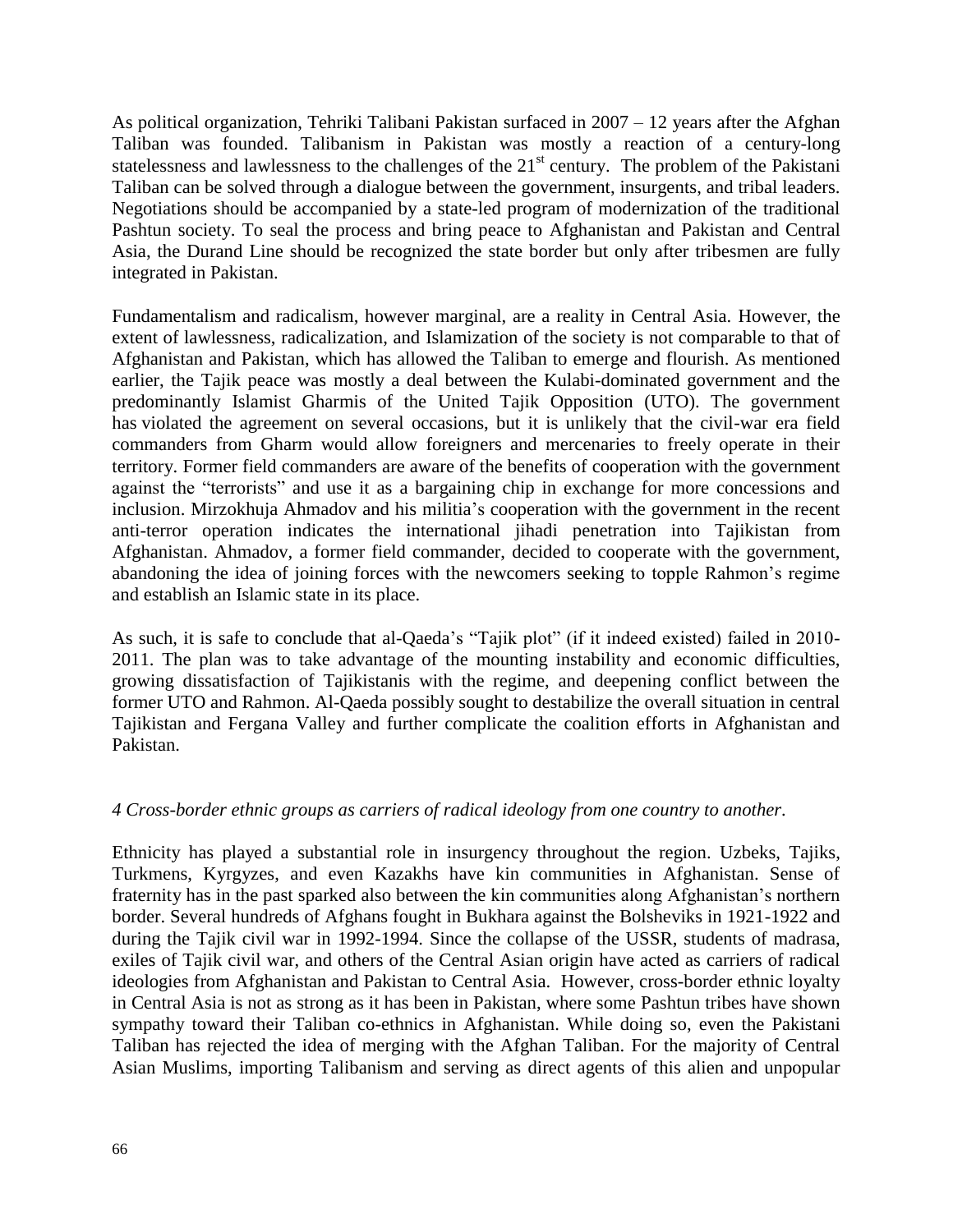movement means endangering and betraying their nation. This factor is an important ideological counterweight to the spread of radicalism.

The peoples of Central Asia have not had an incentive to get involved in the inter-Afghan strife. The national sentiments that started to emerge between the Central Asians and their brethren in Afghanistan in the 1990s have not yet resulted in unified cross-border nationalisms. The actions of Tajik, Uzbek, and Turkmen groups living on both sides of the border appear largely rational, security-driven, and state-centered. Afghans of the Central Asian origin are not interested in projecting influence in Tajikistan and Uzbekistan and vice versa. However, if ethnic divisions are exacerbated in Afghanistan, the Taliban returns to power, or the conflict between Tajikistan and Uzbekistan intensifies, the situation may deteriorate, causing cross-border and inter-ethnic strife and creating a fertile ground for al-Qaeda and other terrorist groups to spread their ideologies.

#### *5. Western military assistance to local dictatorial regimes that restrict religious freedom and marginalize moderate Islamic groups.*

The end of the Cold War provided an opportunity to end the arms race, develop new understanding of homeland and international security, and reorient billions of dollars in defense budget to long-overlooked domestic needs. Two decades following the independence of Central Asian states, however, marked the growing authoritarianism of the local regimes, which have enjoyed the legitimacy of the West and used military approach to secure their reign.

The five post-Soviet Central Asian states have competing, rather than complementing economies. Threat perception among Central Asian states vary as well. Tajikistan and Uzbekistan are in conflict over their understanding of the sources of terrorism and of the nature of political Islam. Uzbekistan uses the struggle against Islamic fundamentalism as the pretext to oppress any kind of dissent. Meanwhile in Tajikistan, Islamic opposition is tolerated and incorporated into political processes. The Uzbek government considers Tajikistan a haven for radical Islamic groups, especially the Islamic Movement of Uzbekistan (IMU). The Uzbek government also fears that a part of the sizable Tajik population residing in Uzbekistan may support Islamic extremism. In general, local regimes and their close non-Muslim neighbors – China and Russia – identify radical Islamist mobilization as a threat to national security interests. As a consequence, the region is undergoing a rapid, burdensome, and dangerous militarization. Governments have chosen authoritarianism and violence as the only response to all kind of security challenges.

Incapable of resolving problems arising from Islamist mobilization and driven by the Soviet-era authoritarian impulses, the Central Asian governments seek external support and receive millions of dollars from the United States to suppress the Islamic dissent. In the aftermath of 9/11, the Central Asian governments have utilized the rhetoric of the "war on terror" to justify their crackdown on the opposition. As a reaction to their governments' actions against the real and imagined Islamic militants, Central Asian youth is particularly at risk of turning to extreme forms of dissent associated with Hizb-ut-Tahrir and IMU. It is particularly a possibility among hundreds of thousands of Kyrgyz, Tajik, and Uzbek illegal youth migrants, returning from Russia, where they are often subject to anti-Muslim sentiment and racism.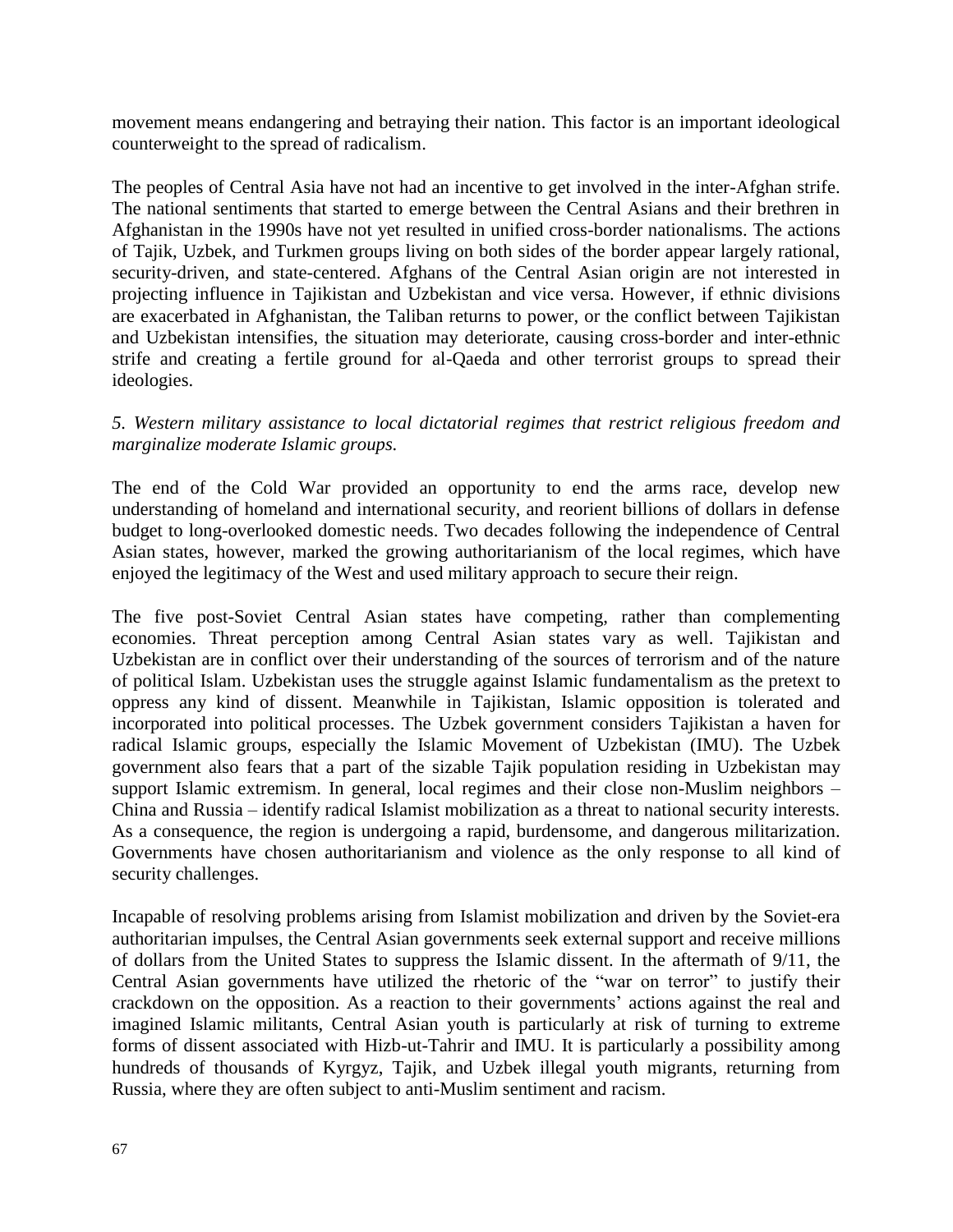The US military presence in Central Asia and Afghanistan has had a stabilizing effect in the region. Nonetheless, the direct Western involvement did not lead to democratization or decentralization of power in the region. The main beneficiaries of the "war on terror" have been Central Asia's authoritarian regimes. The international mission in Afghanistan and Pakistan has indirectly strengthened the ruling regimes at the expense of democratic change and liberalization. Ordinary people and civil society actors have gained very little from the Western presence in the region.

The transition from local dissent to violent global rage is not inevitable and Central Asian Islamists do not pose a major threat to stability. However, the shift from local Islamism to global jihadism may occur, if the current oppressive state policies continue. Demonization, repression, and exclusion of Islamists by local regimes, restriction of freedom of religion, and the growing distrust of corrupt secular rulers, who manipulate ethnic nationalism, may drive religion underground and radicalize large segments of populations in Central Asia. Continued US cooperation with the local authoritarian regimes may also redirect anger toward the United States and garner support for al-Qaeda's anti-American rhetoric.

The Central Asian governments have realized that direct US engagement and expansion of Western political culture would, soon or later, reveal the incumbent presidents' reluctance and inability to "democratize" and may threaten their authoritarian regimes. The US administration welcomed the success of non-violent "colored revolutions" followed by the regime change in Ukraine, Georgia, and Kyrgyzstan in 2004-2005 and the revolutions in the Arab world in 2011. As of mid-2011, the dictatorial regimes of Central Asia, their democratic opponents, the public as well as the international jihadis are in alert about the US policies in Central and South Asia. International jihadis usually avoid interfering with complexities of local politics, but are eager to use domestic disturbances to fuel an anti-American mobilization and target democracy. The United States and Central Asia face a difficult task of developing a strategy that both favors democracy and serves the immediate and long-term national strategic interests. Supporting the local regimes in their struggle against the real and imagined Islamic terrorist threats, while ignoring social ills that plague the region, is not likely to succeed.

Today, Central Asians are divided not along the Islam versus secularism, left versus right, or proversus anti-America, but along the ethno-regional and/or tribal divide.<sup>74</sup> The main element of power generation in Central Asia is non-ideological, "organic", and competing peripheral subnational structures. National consciousness is weak, but ethnic (non-civic) nationalism, ethnoregional localism, and clanism are as strong as ever. Consequently, the probability of a rapid spread of anti-American Islamist policies in Central Asia is low.<sup>75</sup>

 $74$  The so-called "colored revolutions" in Kyrgyzstan and popular uprising in Uzbekistan in the spring of 2005 (and, partly, the Tajik civil war of 1992-1997) were initiated and conducted by non-ideological, kin-based and regional protest groups. These groups demonstrated popular support for democracy, without exhibiting any pro or anti-American sentiment.

 $^{75}$  It is difficult to imagine, for example, that the oppositional Islamic Renaissance Party of Tajikistan, whose legal status has been secured by the decisive international (particularly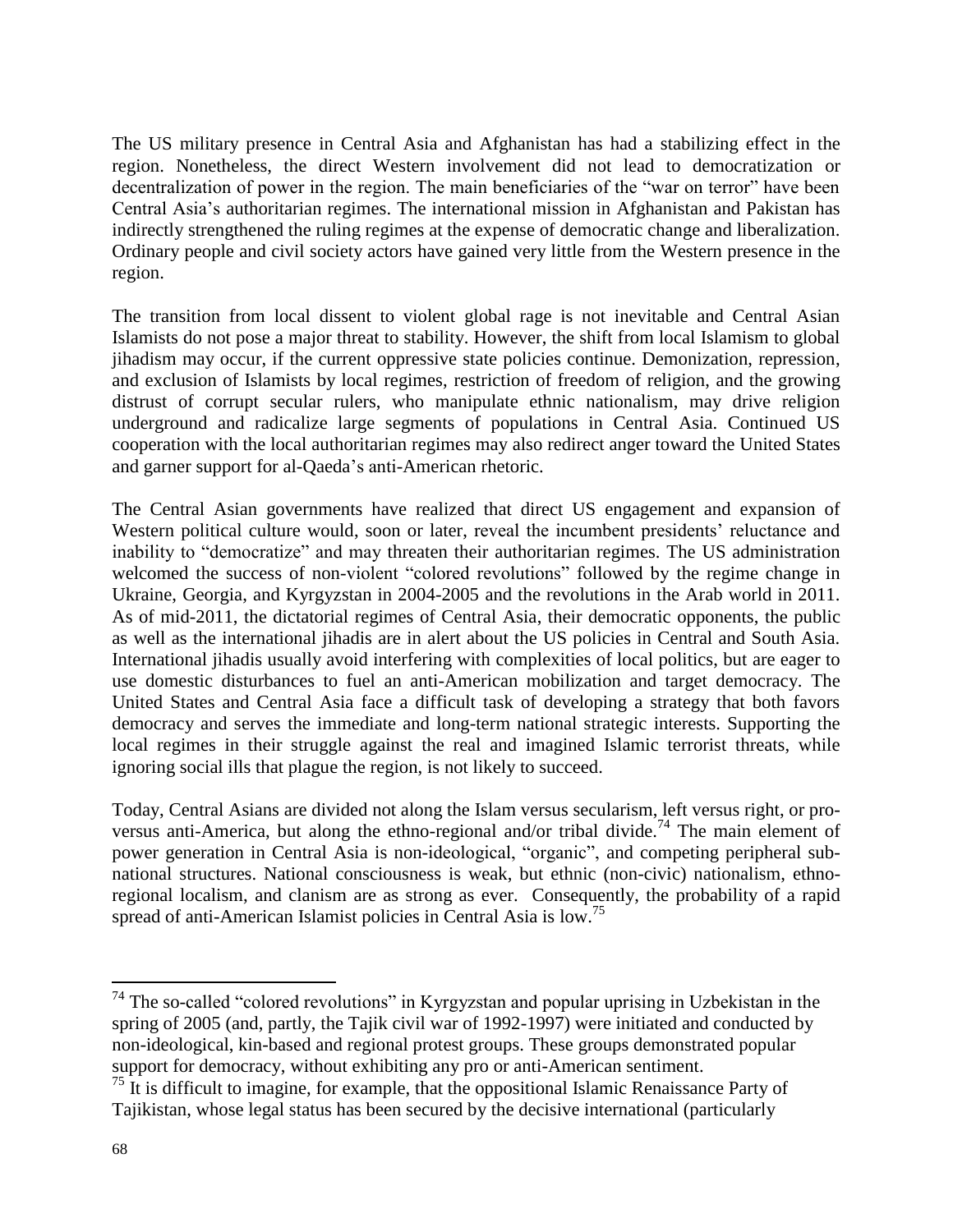All states in the region suffer (to a varying degree) from the lack of domestic legitimacy. For that reason, the prospects for terrorism-prone anti-American, sentiment taking root in the region in the foreseeable future are bleak. The Central Asia's socio-political and cultural life is not settled enough to develop anti-Americanism as an authentic home-grown concept. The author disagrees with the rightist and neoconservative experts like Daniel Pipes, who tend to lump Central Asians with the global "Muslim village". They argue that all Muslims are, at least, potentially anti-American, while secular leaders of Muslim states are the "guardians of bastions of pro-American sentiments."<sup>76</sup>

So far, the assertion of the US military power in Central Asia and Afghanistan and the strategy of a 'long-term export of security'<sup>77</sup> have contributed to the opening of the political process and launch of unprecedented debates over the issues of democratization and human rights in region vis-à-vis Russian, Chinese, and American influence and security initiatives. This international engagement has become an important source of both pro- and anti-American sentiments in the region.<sup>78</sup> Not everyone in Central Asia approves the US actions in Afghanistan and Pakistan. The perception is that the threat emanating from Afghanistan is not imminent or direct. As a result, Central Asians view the presence of US military bases in the region as redundant or even dangerous, since it may potentially drag the whole region into the conflict. B supporting Americans, they believe, Central Asia may become a target for terrorists. Not surprisingly, "official" anti-Americanism arises, as a rule, as a troublesome sign of upcoming national elections especially in Kyrgyzstan. It comes up not as a cause but as an effect of insecurity.

Recent violent clashes in Central Asia had nothing to do with the Taliban or anti-American sentiment. Instead, they reflect domestic grievances. Most of Central Asian states and Russia have exaggerated the Taliban threat both to justify strong cooperative international security measures against the perceived common threat and to gain support and assistance from the Western governments.

The situation in Gharm is gradually stabilizing due to the compromise achieved between the Gharmi leaders and the government. The threat of al-Qaeda's arrival in Tajikistan, as portrayed by the world media, is exaggerated. However, the international community should not ignore this "Afghan penetration" into Rash Valley. The Afghan penetration should be a wake-up call for the international community involved in Afghanistan and Pakistan not to regard the neighbors to the north just as a supply route. By failing to acknowledge and help address various economic and

Western) support, would take an anti-American stance. Nevertheless, this party has criticized American policies in the Middle East.

<sup>&</sup>lt;sup>76</sup> Daniel Pipes, "Who Is the Enemy?" January 2002, accessed June 28, 2011. <http://www.danielpipes.org/article/103>

<sup>77</sup> Thomas P. M. Barnett, *The Pentagon's New Map* (New York: GP. Putnam's Sons, 2004), 179. <sup>78</sup> Shirin Akiner, "Violence in Andijan, 13 May 2005: An Independent Assessment," *Central* 

*Asia-Caucasus Institute Silk Road Paper,* July 200, 39. Akiner overstates popular displeasure with the West, while omitting Uzbeks' hopes for Western support and for democracy in the Uzbek society.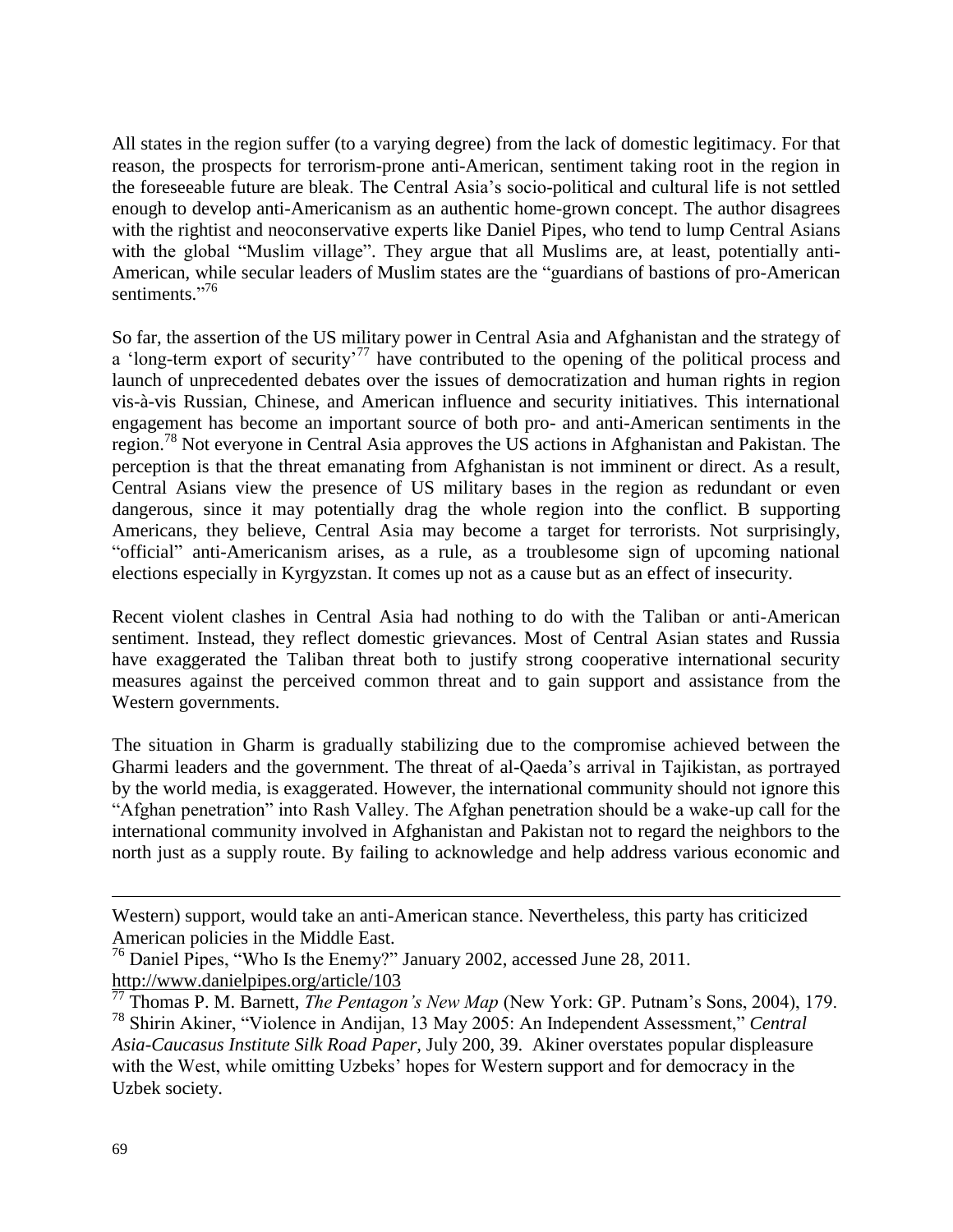political challenges afflicting Tajikistan, Kyrgyzstan, and Uzbekistan, the international community runs the risk of allowing the Taliban to establish a stronghold in the region.

The study of war and peace in Central Asia reveals an alarming and paradoxical tendency of a conflict sustained by those who assume the role of "conflict mitigators". Not only state authorities, but also stakeholders on local level strive for the special "conflict prone" status to benefit from extra funding that comes for "fighting fundamentalism". This was particularly evident throughout the author's discussions with authorities in Isfara (Tajik part of Fergana Valley). When asked about major security problems, district authorities immediately stated that their region "had a high conflict potential," while the villagers of the area spoke of a wide range local problems – unemployment, water shortage, bad harvests, and insufficient land – but never mentioned conflict or militant Islamists.

In the Central Asian context, factors that have driven the conflict in the past may paradoxically play a positive role in conflict prevention and reconciliation. For example, *mahalgaroi* (localism) and clanism that divide Tajiks was partly responsible for the Tajik civil war in 1992-1997. As a result, Tajiks strive, albeit unsuccessfully, to get rid of localism and build civic identity and pluralism in politics. However, these ethno-territorial communities (mahals) as "organic" and stable kin-based associations have served as a useful conflict prevention mechanism. It was these ethno-territorial ties that laid the basis for a negotiated settlement between the major peace spoilers and armed groups, namely Kulabis and Gharmis, during the civil war. This deal excluded other groups from the power-sharing arrangement, which many experts view as the major shortfall of the Tajik Peace Agreement. Despite its shortfalls, however, the peace agreement has ensured peace and stability in Tajikistan since 1997.

Similarly, the recent penetration of militants from Afghanistan and Pakistan into Tajikistan did not evolve into a full-blown crisis because of the bargaining between the two civil war-time factions, namely President Rahmon's supporters and Gharmi commanders Shoh Iskandarov and Mirzokhuja Ahmadov. This bargaining neutralized the threat of jihad in Tajikistan at a relatively low cost and without a third-party intervention.

The Kulabis occupy top positions in the Tajik government, including the power ministries. This has contributed to the endemic corruption in Tajikistan. However, the Kulabi commanders were among those, who relentlessly chased Mullo Abdullo and his men in Gharm until they were eliminated in April 2011. Jihadis were defeated not by professional army equipped by hi-tech weaponry, but by communalists armed with light weapons. Authoritarian rule has been instrumental in defeating Islamic militants and al-Qaeda emissaries in the region. Similarly in Uzbekistan, the central government is viewed as the guarantor of security, source of rule of law, and the major conflict prevention instrument. However, in light of IMU's history, Islam Karimov's authoritarian rule seems effective in preventing civil war internally, while, at the same time, serving as a source of international violence and terrorism.

Thus authoritarianism is both a problem and solution while dealing with conflict and conflict resolution in Central Asia. Under different circumstances, the same factors may serve both as conflict triggers and as conflict preventers. In Central Asian context, distinguishing between conflict triggers and conflict mitigating factor presents a challenging task.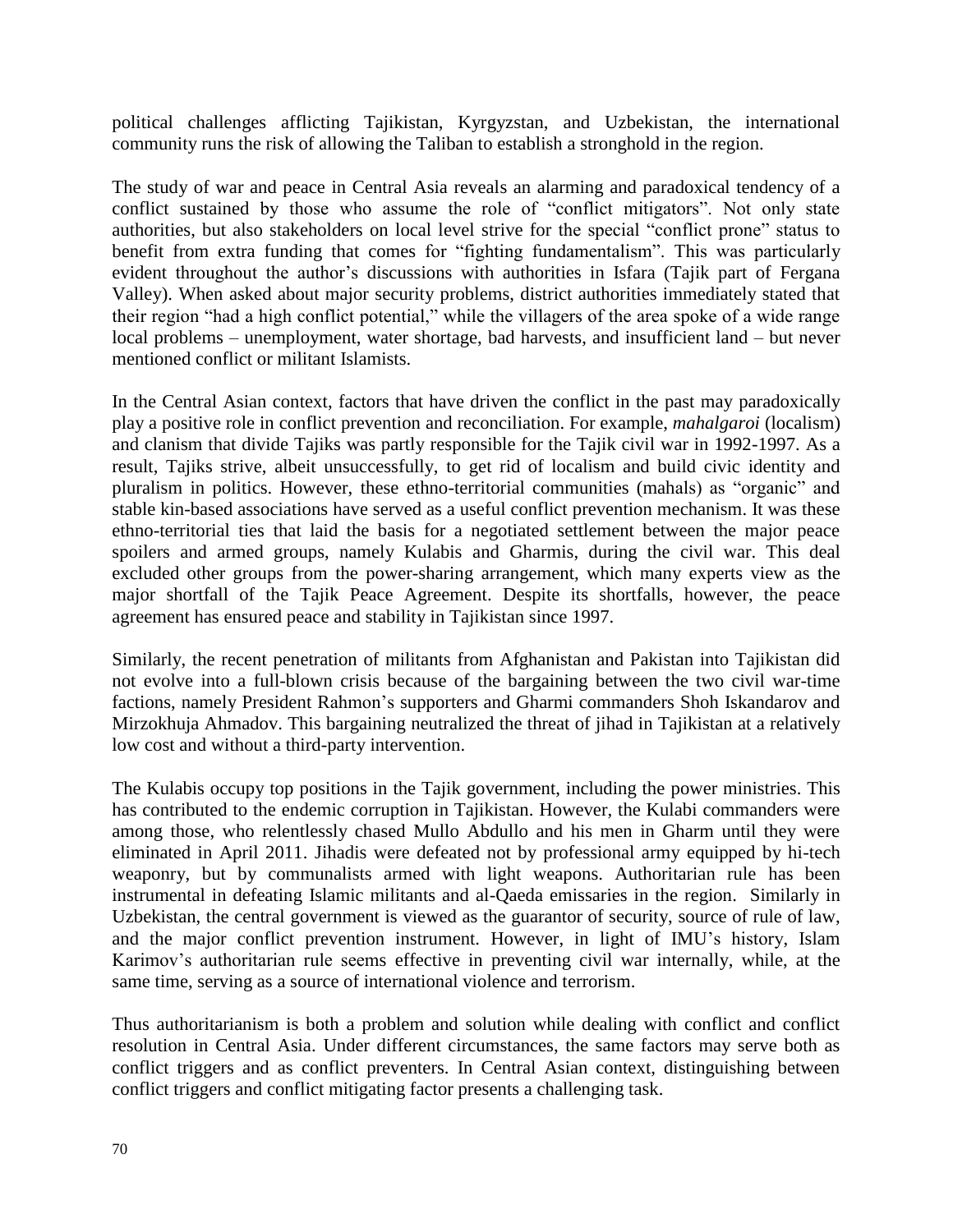One of the most important conflict drivers stems from the deficiencies of the Tajik peace agreement. The Tajik elites—the Kulabi dominated secular government and IRPT-dominated United Tajik Opposition (UTO)—have secured and maintained their positions through civil war. They are inclined to choose violent responses for future challenges. For many Tajiks, the IRPT is a regionalist group of Gharmis, who came to power through violence and are now protecting their privileged positions attained during the war. In Tajikistan, the military elite is comprised of former adversaries—hardened militias from pro-Communist Popular Front and United Tajik Opposition. These groups have retained their semi-independence from the state and loyalty to regional political entrepreneurs and field commanders, who control the remote regions, protect the Tajik-Afghan border, and are involved in illegal trafficking.

A significant conflict trigger would be the breakdown of the consensus between the Kulabis and Gharmis. The Tajik opposition is still capable of mobilizing the support of the dissatisfied rural youth under the Islamic banner. The government, on the other hand, controls the levers of the security apparatus capable of suppressing any uprising by violent means. Should one or both sides decide to employ these mechanisms, a violent conflict would be inevitable.

The challenge is to promote both a strong government and political pluralism. Genuine reforms are key to keeping Tajikistan stable. Tajikistan cannot undergo another civil war or even a revolution without a total destruction. A revolution (even if bloodless, which is highly unlikely) aimed at dethroning President Rahmon will unleash the forces previously kept under control. Disenfranchised and destitute, these forces may utilize the slogans of "people power" and thus worsen the security situation and open the way to Islamists. There is, unfortunately, no easy fix or universal formula in solving the ages-long dilemma of ensuring security and promoting democracy.

# **Chapter 5. Central Asian Partnership in Solving the Afghan-Pakistan Conflict**

## *Central Asian state policies toward Afghanistan and Pakistan*

Central Asia and South Asia represent a vast region stretching from Sri Lanka in the south to Kazakhstan in the north. Strong cultural, historical, religious, and commercial links have connected these two distinct regions. Afghanistan and Pakistan served as a refuge for Muslims of Central Asia during the early Soviet period and after 1991. With the Russian advancement into Central Asia, followed by the demise of Bukhara as a center of Islamic learning, Hindustan (South Asia) became the major attraction to those who later became prominent teachers of Islam in Central Asia. Muhammadjon Hindustani, an Uzbek from Fergana Valley and a graduate of madrasa in Ajmer (Rajasthan), was one of them.<sup>79</sup>

<sup>79</sup> Muhammadjon Rustamov, also known as Mawlavi Hindustani (1892-1989), was born in Kokand and studied Islam in Bukhara, Afghanistan and India from 1916-1927. Due to his popularity and religious/theological credentials, the Soviet authorities jailed him two times. Hindustani fought in the Soviet Army during World War II and from 1946 until his death worked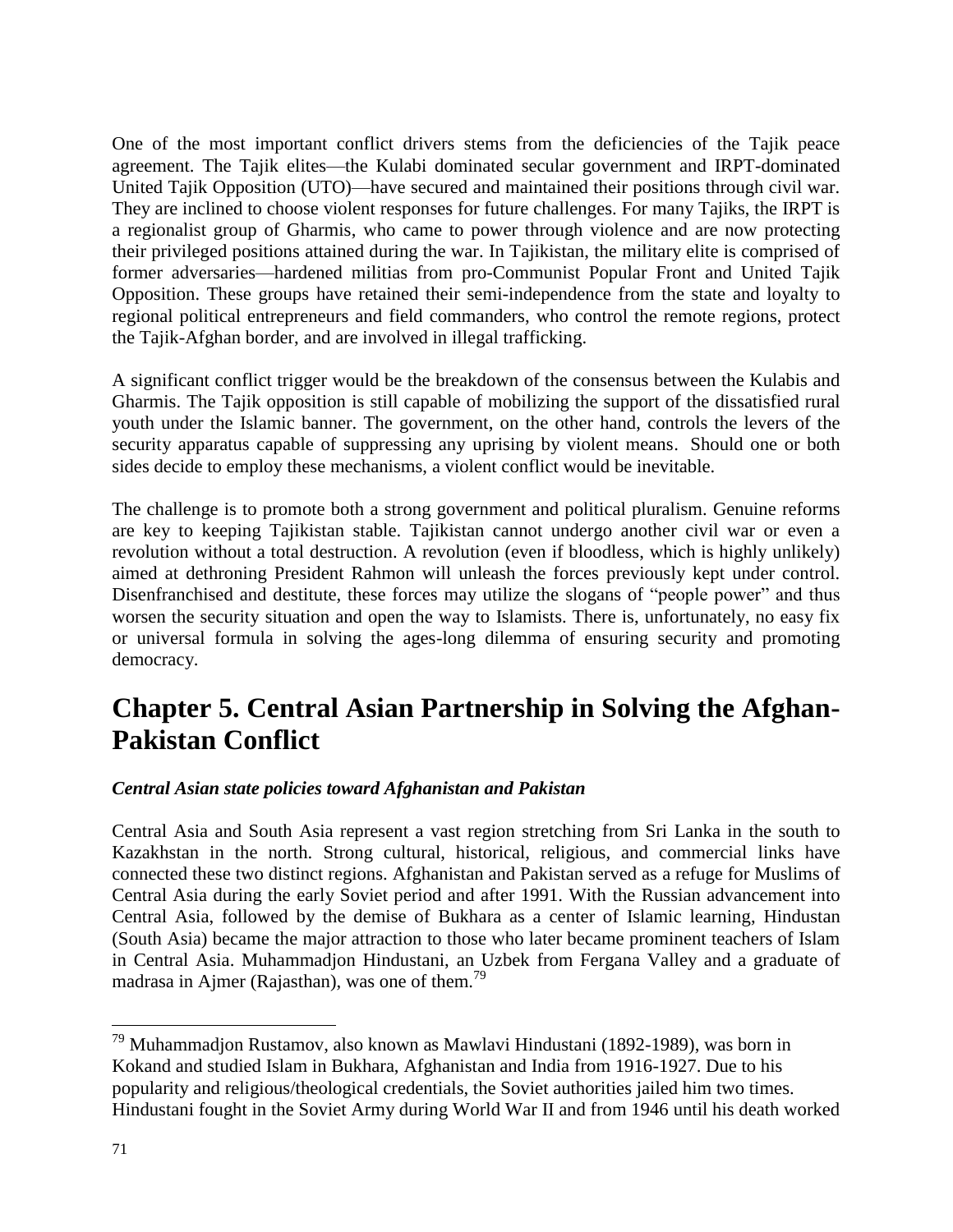In the past, Muslims of Central and South Asia had much closer historical and cultural bonds. Peoples of Tajikistan, Afghanistan, and Pakistan have a shared Perso-Islamic culture. Sir Muhammad Iqbal (1877-1939), a great Muslim poet and the conceptual founder of Pakistan, remarked that Pakistan would be situated in South Asia but it would be facing Central Asia. In Tajikistan, Iqbal is revered as a national writer. In his poems, written mostly in Persian rather than Urdu, he promoted ideas of greater Islamic political cooperation and unity and called for the setting aside ethnic differences. Establishment of the Soviet power and sealing external borders of Central Asia severed cultural contacts and exchanges between the kin nations for the most of the  $20<sup>th</sup>$  century.

The Soviet-Afghan War, followed by the collapse of the Soviet Union in 1991, dramatically changed the situation in the region. Outside of direct Russian control, Central Asia found itself in a common regional security complex with Afghanistan and Pakistan. Of all the former Soviet Central Asian states, Uzbekistan and Tajikistan have by far the strongest vested interest in the outcome of the war in Afghanistan and Pakistan. Tajikistan is the closest Central Asian state to Pakistan – a nuclear power, the sixth most populous country, and the second largest Muslim population in the world. Karachi is the nearest port city for Central Asian states and Dushanbe is only one-hour's flight from Islamabad. Only a narrow, 15 kilometer-wide (9 mi) strip of the high-altitude Afghan territory separates the Tajik Pamirs from Pakistan.

The shortest path from South Asia to Central Asia is through Afghanistan. From Chitral, a 36km (22 mi) road links Pakistan with the Tajik border. Not surprisingly, Afghanistan is destined to play a crucial role in building cooperation between Central Asia and South Asia. Nevertheless, Central Asian states hesitate to collaborate with its nearly-stateless, unstable, economically backward, and drug-producing southern neighbor. Pakistan is both a major victim of and breeding ground for terrorism. In its confrontation with the traditionally superior "Hindu India", Islamabad strives to form a strategic bloc of "Muslim Central Asia". For that reason, Pakistani militaries have supported tens of pro-Salafite and pro-Wahabbite radical groups, including the Taliban and Lashkar-e-Taiba over the years.80 Pakistan's proclivity to draw on radical Islamist groups as a means of enhancing its defense is a major reason why the secular Central Asian states have distanced themselves from Islamabad.

Nevertheless, the post-Soviet Central Asia is discovering South Asia not as an object for political solidarity but as a potential investor and a partner in boosting regional security and the implementation of major economic projects. As potential economic partners, Central Asian states can assist Pakistan in transforming its political culture from much exaggerated strategic depth

as an official imam and underground teacher of Islam in Dushanbe, Tajikistan. From 1952-1956 he was jailed again. Most of religious class of Central Asia and Islamists are Hindistani's students and disciples. Among them are leaders of political Islam in Uzbekistan and Tajikistan, including Said Abdullo Nuri (founder of IRPT and leader of UTO), Hoji Akbar Turajonzoda, and many others.

<sup>80</sup> "Nothing is simple in Pakistan," Strategy Page, May 27, 2011, accessed June 28, 2011. <http://www.strategypage.com/htmw/htterr/articles/20110527.aspx>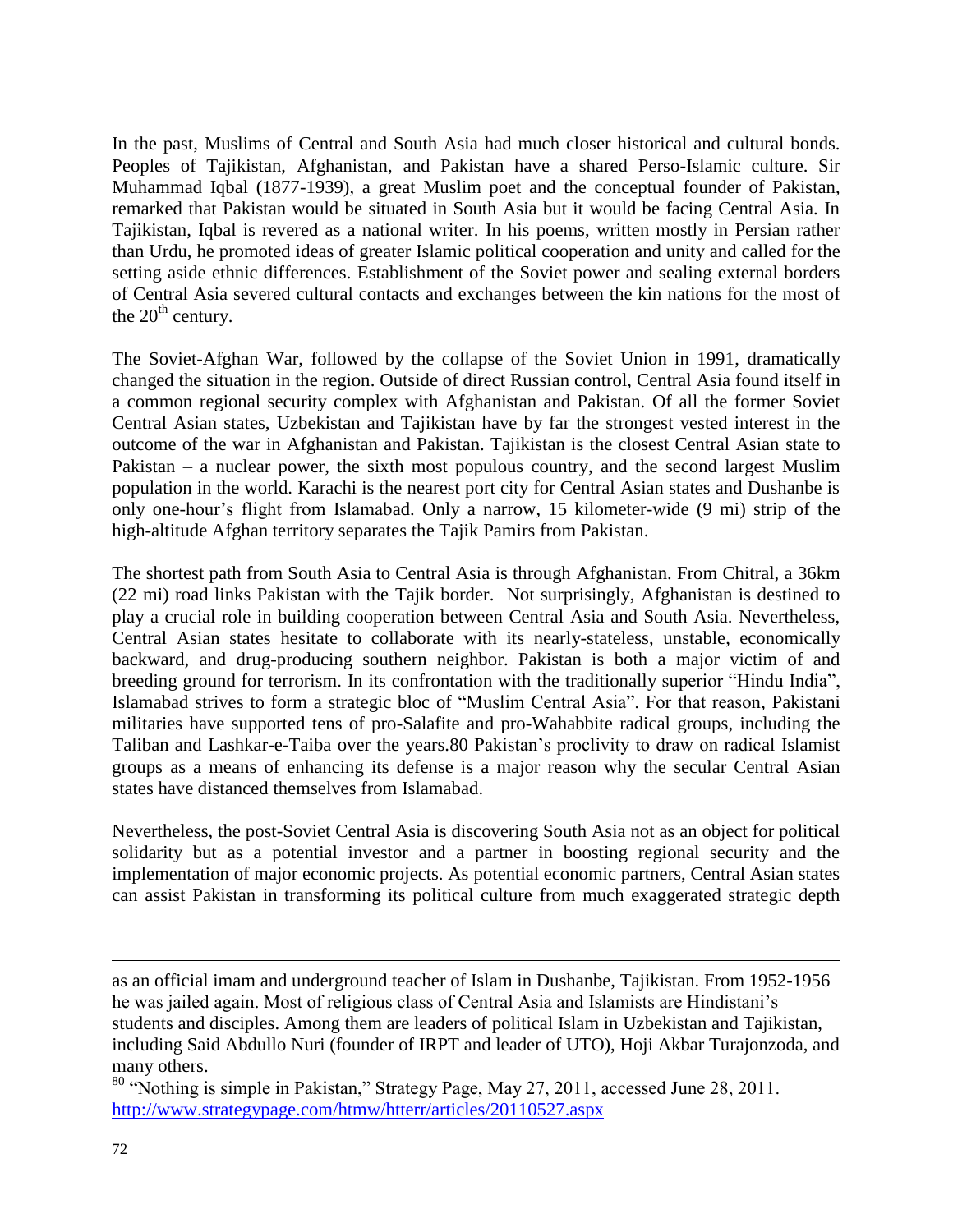fears. Instead of offering military cooperation, Tajikistan, Kyrgyzstan, and other states of the region focus their policy toward economic cooperation and trade.

Opportunities for non-military cooperation between Central Asian states and Afghanistan and Pakistan are numerous. Since independence, Tajikistan has continually focused on developing country's huge hydropower resources. In terms of specific indices of hydroelectric potential in stock, Tajikistan is number one in the world and number eight in terms of absolute indices (300 billion kilowatt hour per year). Since the 1990s, electric power generation in Tajikistan is the second industry after nonferrous metallurgy. Tajik government intends to make Tajikistan a major exporter of hydropower in the region by finishing the delayed Soviet power projects and building new ones. The most ambitious hydroelectric energy project is the Roghun hydroelectric station (on the Wakhsh River, the tributary of Amu Darya). The proposed capacity is 3,600 megawatts and the embankment's planned height is 350 meters (1150 ft). This station is expected to make Tajikistan the biggest exporter of electricity in the region. In the Tajik government's view, the construction of the Roghun hydroelectric power station will benefit all the countries of the region, including Afghanistan and Pakistan. The regulation of water flow by the Roghun reservoir will make it possible to ensure the 90 percent provision of land irrigation in the Amu Darya river basin.

Another important way to improve non-military cooperation is the realization of the project aimed at developing a regional electricity market known as the Central Asia South Asia Regional Energy & Trade (CASA-1000). This \$865 million project will transmit 1000 megawatts of surplus electricity from Tajikistan and Kyrgyzstan to Pakistan with power transit through Afghanistan. The total length of transmission line is 750 km (466 mi). The project is planned to be on public-private partnership basis with the support of the World Bank, Asian Development Bank, Islamic Development Bank, and International Finance Corporation.

Uzbekistan is opposed to the CASA-1000 plan. Uzbekistan's resistance to this deal is rooted in its opposition to Tajikistan's planned completion of the massive Roghun dam. Tashkent believes that a 350-meter (1150-foot) dam will disrupt the water supplies the country needs to maintain its vital cotton sector. Tashkent asked Islamabad to urge Tajikistan and Kyrgyzstan to follow international norms on the use of trans-boundary water resources.<sup>81</sup>

Because of their geographical isolation, Afghanistan and Central Asia are loosely integrated into the modern world economy. As such, they are providers of cheap labor for the extraterritorial production and shipment of goods and services to the First World. As much as 80 percent of the heroin seized in Europe and 95 percent of the heroin seized in Great Britain is estimated to originate from poppy fields in Afghanistan, with majority of that transported through Central

 $\overline{a}$  $81$  Khaleeq Kiani, "Uzbekistan opposes Pakistan's plan to import electricity from Tajikistan," *Dawn*, March 14, 2011. [http://www.dawn.com/2011/03/14/uzbekistan-opposes-pakistans-plan](http://www.dawn.com/2011/03/14/uzbekistan-opposes-pakistans-plan-to-import-electricity-from-tajikistan.html)[to-import-electricity-from-tajikistan.html](http://www.dawn.com/2011/03/14/uzbekistan-opposes-pakistans-plan-to-import-electricity-from-tajikistan.html)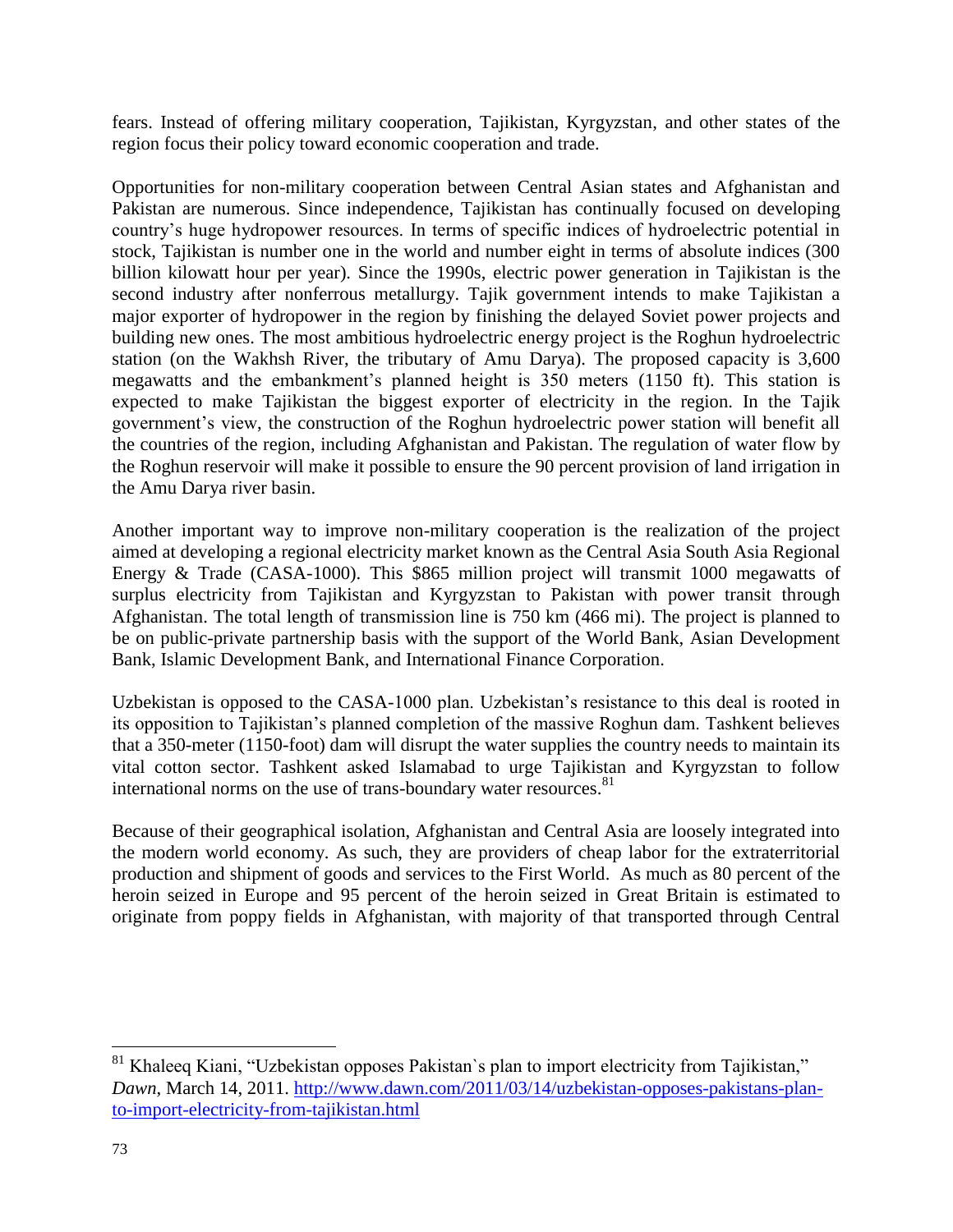Asia.<sup>82</sup> In fact, drug-trafficking is even a bigger threat to security in Central Asia than Islamist extremist groups.

Opium has been one of the most important sources of income for the Taliban. They officially state that narcotics are religiously prohibited, yet taxing cultivation and trafficking is justified by war demands. The Taliban dealt with narcotics in the same way the Kuomintang did in China in the 1920s and 1930s. Chan Kai-shek saw the building of a drug monopoly as part of his campaign to unite China. Similarly, the Taliban monopolized the drug "industry" with the stated aim of uniting Afghanistan and fighting regional separatists.

To date, the Afghan drug trade does not appear to have been significantly damaged by the war on terrorism and the US military presence in the region. Having opted for a strategy of nonconfrontation with the local leaders and warlords, many of whom are deeply involved in drug dealing, the Afghan administration risks losing the support it has developed should it initiate a direct, wide-scale attack against drugs production. As a result, from 2005 to 2008 the Taliban made \$450-600 million in total from taxing opium cultivation and trade in Afghanistan. According to United Nations Office on Drugs and Crime (UNODC), the Taliban received about \$150 million in funding from the opium trade in 2009.

Though the Taliban established control over drug production facilities and trafficking routes, in general, local, ethnic warlordism takes precedence over warlordism of drug and arm dealers. Overall lack of security (for individuals and their property), absence of nation-wide financial and political structures, poor transport infrastructure, as well as unstable conditions in neighboring countries (Central Asia, Pakistan, Iran) have prevented the unification of small, competing autonomous commanders and drug dealers into transnational narco-mafia. As a result, in Afghanistan, drugs sustain and further ethno-regional conflict and insurgency rather than the opposite. The current political situation in Afghanistan makes it possible for the Taliban and their allies to operate in the countryside and for the expansion of narco-business to continue apace. Drugs provide an essential means of survival for the peasants that the Taliban control, and a way for insurgents to sustain their own organizations. This situation weakens the power of the central government and contributes to chaos, which prolongs economic paralysis and poverty.<sup>83</sup>

Drugism is not equal to Talibanism. The Taliban and their allies, including IMU, are not the only ones benefiting from this lucrative business. Afghan, Tajik, Russian, Kazakh, Turkmen, Kyrgyz, Uzbek criminal groups, border guards, and even government officials also take a cut. Putting all the blame on the insurgency diverts attention from the complexity of this problem.<sup>84</sup> The

<sup>&</sup>lt;sup>82</sup> Nancy Lubin, Alex Klaits, and Igor Barsegian, "Narcotics Interdiction in Afghanistan and Central Asia. Challenges for International Assistance," *Open Society Institute Report*, 2002, 5. [http://www.jezail.org/03\\_archive/01\\_narcotics\\_afgh.pdf](http://www.jezail.org/03_archive/01_narcotics_afgh.pdf)

<sup>83</sup> Hooman Peimani, "Afghanistan-based International Drug-trafficking: a Continued Threat," *Caucasus and Central Asia Analyst*, May 8, 2002. [http://www.cacianalyst.org/2002-05-](http://www.cacianalyst.org/2002-05-08/20020508afghan_drugs.htm) [08/20020508afghan\\_drugs.htm](http://www.cacianalyst.org/2002-05-08/20020508afghan_drugs.htm)

<sup>&</sup>lt;sup>84</sup> United Nations Office on Drugs and Crime, "Addiction, Crime and Insurgency. The Transnational Threat of Afghan Opium," October, 2009. [http://www.unodc.org/documents/data](http://www.unodc.org/documents/data-and-analysis/Afghanistan/Afghan_Opium_Trade_2009_web.pdf)[and-analysis/Afghanistan/Afghan\\_Opium\\_Trade\\_2009\\_web.pdf](http://www.unodc.org/documents/data-and-analysis/Afghanistan/Afghan_Opium_Trade_2009_web.pdf)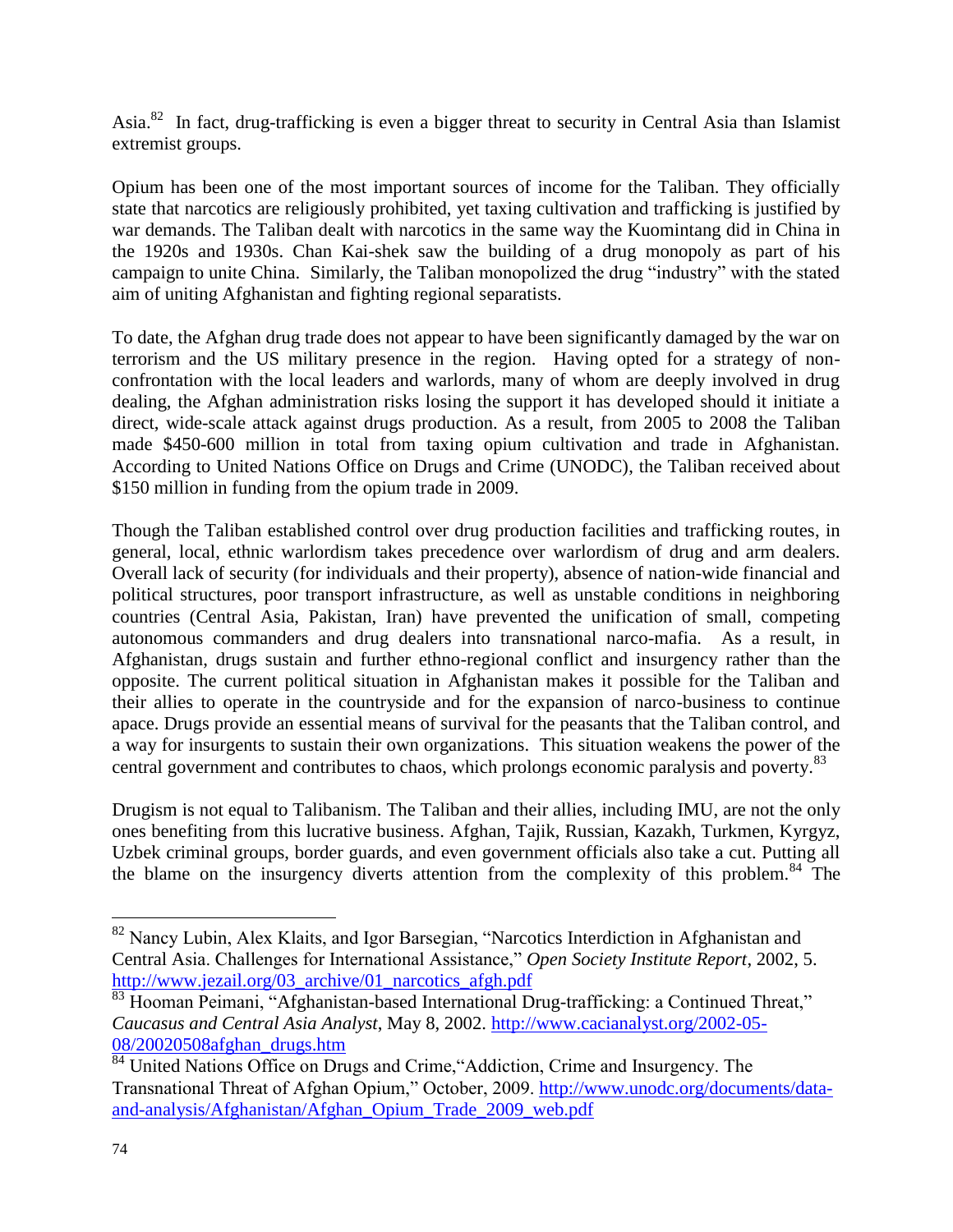governments of all Central Asian states have profited substantially through informal involvement in the trade, but reliable information on the extent of involvement is difficult to obtain.

Tajikistan is probably the most vulnerable state in Central Asia that suffers from opium production in Afghanistan. Since the 1990s, Tajikistan has been one of the major transshipment zones for opiates and heroin from Afghanistan to Russia and Eastern Europe. For the drug mafia, Tajikistan provides an attractive target, due to the weakness of the state following the civil war (1992-1997) and the fact that it suffers from the lowest levels of human development in Central Asia. Until 1996, trafficking consisted primarily of opium. With the rise of the Taliban in Afghanistan, in 1996 the first heroin seizures in Tajikistan were made. The withdrawal of the Russian troops from the Tajik-Afghan border in 2005 has further worsened the problem, since Tajik border guards were insufficiently equipped, paid, trained, and susceptible to corruption. The main routes for smuggling drugs go through the Kulob sector of the border and the passage through the mountainous areas of Badakhshon.

The border security on the Afghan side is weak and many of the Afghan officers in charge of border control have links to the drug trade. The language and ethnic connections that span the Tajik-Afghan, Uzbek-Afghan, and Turkmen-Afghan borders provide communal support for the trafficking network. Furthermore, Central Asians, most of whom are fluent in Russian and do not need visas to travel to Russia, make the coordination and communication all the way to Russia and Eastern Europe possible. According to the United Nations Development Program (UNDP) report, in 2002-2008, up to a hundred tons of heroin moved through Tajikistan each year, which is equal to the annual heroin demand in Western Europe and North America combined. Since 2005, about 20 percent of the Afghan heroin produced has left the county to travel to the north through Central Asia toward the Russian Federation. According to Tajikistan's Drug Control Agency and the United Nations Office on Drugs and Crime, the country accounted for more than 90 percent of Afghan drugs seized in Central Asia in 2007. In Tajikistan, the annual income from heroin trade generates between \$500 million and US\$1 billion. This means that one-third of the country's GDP is linked to drug-trafficking.

Countries of Central Asia are only seizing around 5 percent of the 90 tons of heroin that cross their territory. The rates of interception of the opiate flows in the Islamic Republic of Iran (20 percent) and in Pakistan (17 percent) are more significant.<sup>85</sup>

Tajikistan ranks third in drug seizures worldwide, after Iran and Pakistan. From 1999-2008, on the territory of Tajikistan more than 60 tons of opium group of drugs, including over 28 tons of heroin were seized from illicit trafficking. In the first half of 2008, the share of Tajikistan's drug seizures of opium drugs in the CIS amounted to 43 percent and 66 percent in Central Asia.

Drugs that remain in Central Asia contribute to the increased levels of crime, corruption, drug addiction, and HIV/AIDS. In Tajikistan, addiction affects up to 1 percent of the population (more than 70,000). Some 80 percent of them are heroin addicts. Widespread poverty and unemployment pushes more Tajiks, Uzbeks and Kyrgyzes into drug smuggling. Many of the traffickers arrested in Russia are Tajik nationals. In 2010, the UN Office on Drugs and Crime

 $\overline{a}$ <sup>85</sup> Ibid.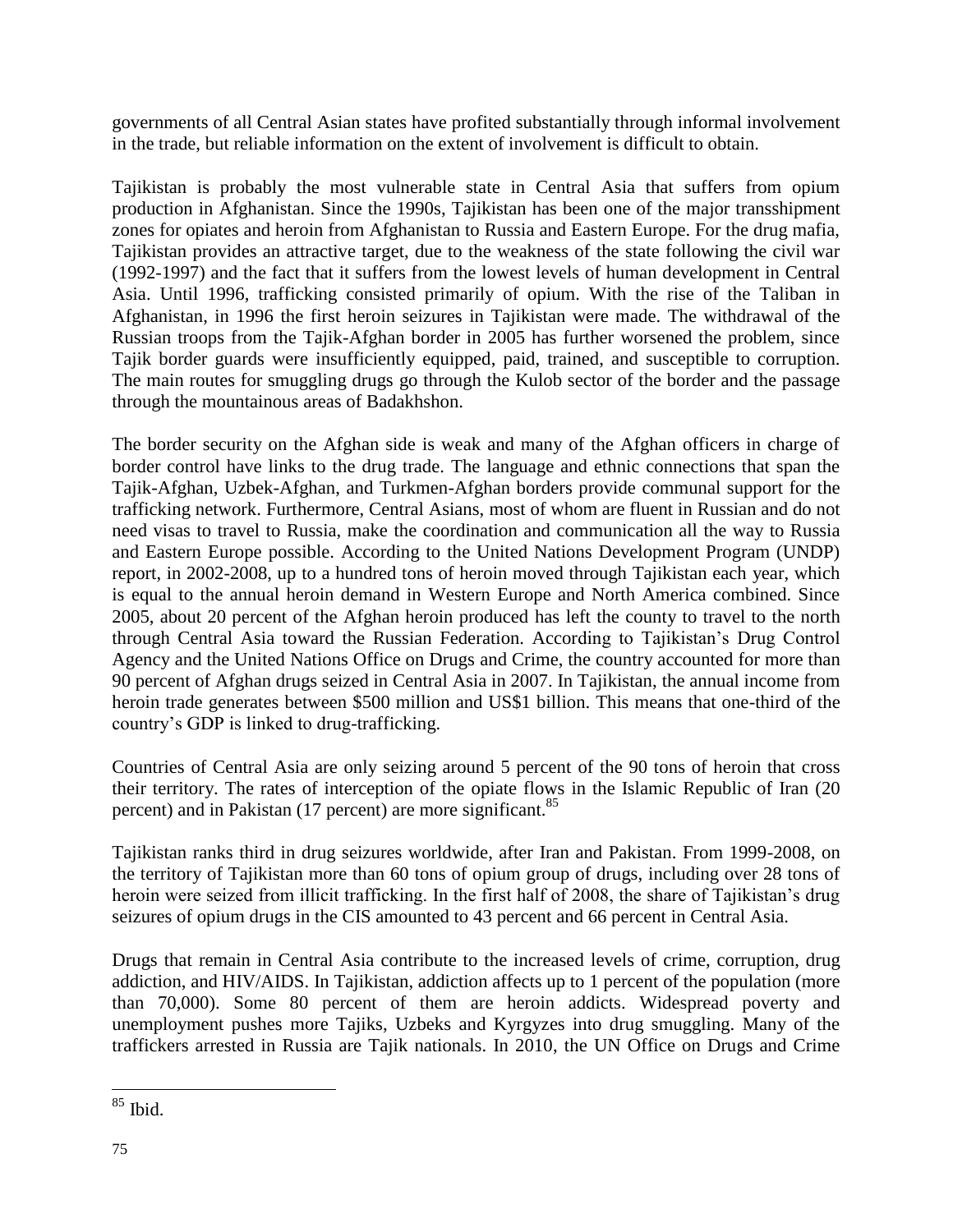(UNODC) named Tajikistan the first line of defense to disrupt the flow of drugs from Afghanistan, which poses a serious threat to security and development throughout Central Asia. It is estimated that approximately 15 percent of all Afghan opiates and 20 percent of heroin is trafficked through Tajikistan.<sup>86</sup> UNODC helped establish a national Drug Control Agency and through it Tajikistan has dealt with 900 drug-related cases and seized around 10 tons of narcotics in the last eleven years. Narcotics production in Afghanistan and its trafficking through Central Asia to Russia has become very intense and its effect on the population so tough that Russia has begun publicly accusing the United States of intentionally trying to harm their interests by not doing enough to stop trafficking.<sup>87</sup>

Terrorism in Central and South Asia is a trans-border phenomenon. Border security in Central Asia is one of the key dimensions of any strategy aimed at combating terrorism and other nontraditional challenges. For that reason, EU and NATO provide a significant help for the development of the Central Asian border guard structures. In 2003, the Austrian government established the Central Asia Border Security Initiative (CABSI) in order to provide a forum for coordination and discussion on program activities and strategic objectives of the European Union funded assistance program "Border Management in Central Asia" (BOMCA).<sup>88</sup>

Water issues are the core of the environmental, political and economic problems in Central Asia. Out of total 130 cubic kilometers of annual surface of the Central Asian water, 40 percent is formed in Tajikistan, 30 percent in Kyrgyzstan and 5 percent in Uzbekistan. Since the collapse of the Soviet Union, the region's governments have failed to agree upon water management issues due to conflicting interests of those states located up and down the streams of the Amu Darya and Syr Darya rivers. The downstream Uzbekistan (consumes almost 50 percent of Amu Darya and Syr Darya's water) and Kazakhstan need water in the summer for irrigation, while the energy poor upstream Kyrgyzstan and Tajikistan use water in the winter for electricity production. During the Soviet period, the allocation of water among Central Asian republics was based on quotas and special regulations approved by the central government. Tajikistan was tasked with collecting water in its reservoirs in the winter and discharging it downstream to Uzbekistan in the spring. In response, Uzbekistan was responsible for providing Tajikistan with the fuel and natural gas needed for the winter. This barter system proved inefficient in the 1990s and later. The agreements between the two states arranging the water for gas barters were not fulfilled. Tajikistan had no choice but to purchase energy and gas from Uzbekistan at almost global market prices.

*<sup>86</sup>* "Tajikistan key to preventing drug trafficking from Afghanistan – UN official," UN News Centre, December 1, 2010.

<http://www.un.org/apps/news/story.asp?Cr1=&NewsID=36927&Cr=UNODC>

<sup>87</sup> Joshua Foust, "Post-Soviet Central Asian National Interests in Afghanistan," *A Century Foundation Report*, 2010. [http://tcf.org/publications/2010/9/post-soviet-central-asian-national](http://tcf.org/publications/2010/9/post-soviet-central-asian-national-interests-in-afghanistan/pdf)[interests-in-afghanistan/pdf](http://tcf.org/publications/2010/9/post-soviet-central-asian-national-interests-in-afghanistan/pdf)

<sup>88 &</sup>quot;The 9th Conference of the Central Asia Border Security Initiative (CABSI)," Border Management Programme in Central Asia, accessed June 28, 2011. <http://www.bomca.eu/cabsi.html>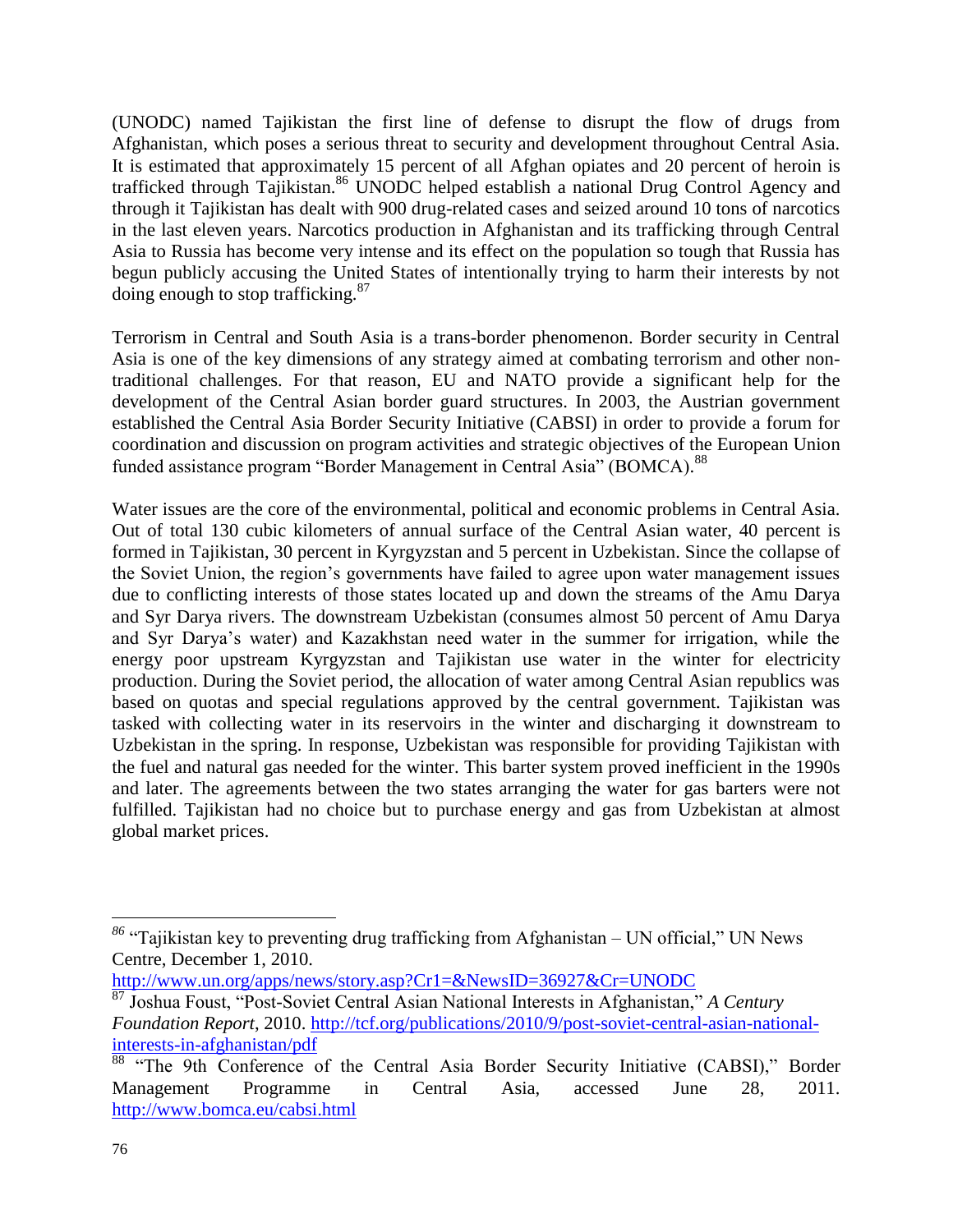In the hydrocarbon poor Kyrgyzstan and Tajikistan, electricity is the main source of energy. They believe that the water allocation system is unfair, as it does not provide for the construction of potent hyrdopower stations to cover need for electricity. Tajikistan and Kyrgyzstan seek to become a leading power exporter, while the construction of hydropower stations in these upstream countries, especially in Tajikistan was always a headache for Uzbekistan. Uzbekistan has asked for guarantees that the construction of new hydroelectric stations will not harm the interests of the downstream states.

Afghanistan, Tajikistan, Uzbekistan, and Turkmenistan form the Amu Darya River Basin. The shortage of water resources and poor management may result in conflicts both among Central Asian countries and within them, particularly in the Fergana, Wakhsh, and Zarafshon valleys. In the future, water allocation may get more problematic due to growing needs of Afghanistan. In the recovery phase, Afghanistan might claim a bigger share of water for the economic development of its northern provinces. The water of Amu Darya is going to gain greater prominence as the international community invests in the country's agriculture sector following the ouster of the Taliban government. By ignoring the interconnectedness of water-related problems between Central and South Asia, the United States may aggravate regional tensions. United States should be more deliberate in delivering water-related assistance in Central and South Asia to maximize its peacekeeping and humanitarian efforts.<sup>89</sup>

For Central Asia, the removal of the Russian control and the overthrow of the Taliban regime in Afghanistan created new possibilities for transboundary cooperation and regional security. Since 2003, Dushanbe, despite lacking energy resources for local consumption especially in the winter time, has traded its hydroelectric power to northern Afghanistan, supported the construction of bridges across the Amu Darya, and promoted cross-border cooperation with Afghan communities. In 2009, Uzbekistan began supplying electricity to Kabul around the clock.

## *The United States and international community in Central Asia: Cooperation for peace*

The US effort to focus more on diplomacy in 2011 and attempt to integrate other nations in the region to make the US withdrawal by 2014 a realistic goal requires Afghanistan's Central Asian neighbors to be active participants in transition from war to peacebuilding. This is an urgent task that should start without delay. Limited involvement of Afghanistan's neighbors is among major reasons the international effort in Afghanistan has failed to deliver peace, security, and stability.<sup>90</sup>

On August 26 2007, the Dusti (Friendship) Bridge joining Tajikistan and Afghanistan was officially opened. It has been the largest US government-funded (\$37.1 million) infrastructure project in Tajikistan. In addition, the French military, which has maintained an airbase in the

 $\overline{a}$ <sup>89</sup> Senate Committee on Foreign Relations, *Avoiding water wars: water scarcity and Central Asia's Growing importance for stability in Afghanistan and Pakistan*, Hearing before the Committee on Foreign Relations,  $112^{th}$  Cong.,  $1^{st}$  sess., February 22, 2011.

<sup>&</sup>lt;sup>90</sup> S. Frederick Starr, "Afghanistan Beyond the Fog of Nation Building: Giving Economic Strategy a Chance," *Silk Road Paper*, January 2011.

<http://www.silkroadstudies.org/new/docs/silkroadpapers/1101Afghanistan-Starr.pdf>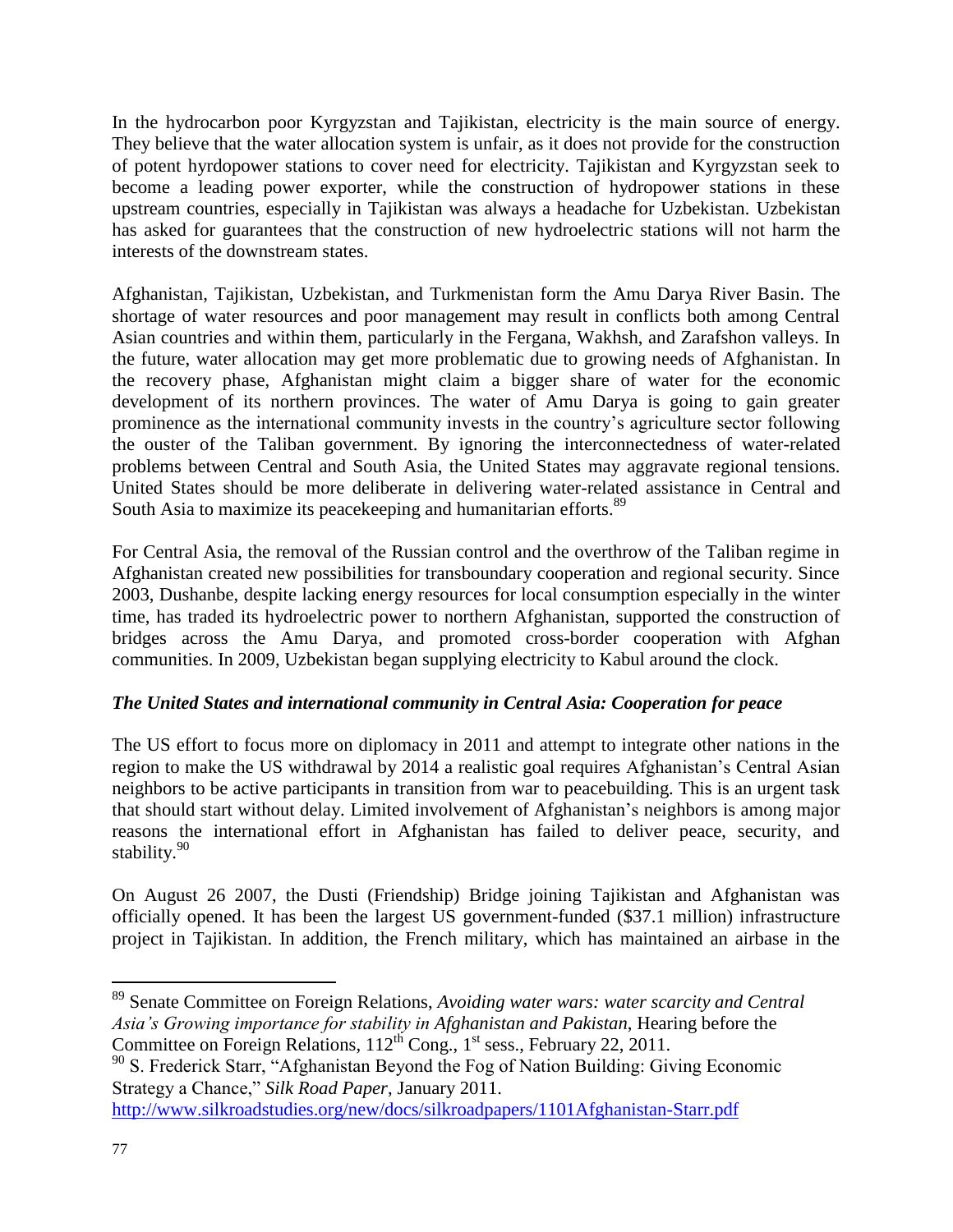Tajik capital city since late 1992 for the purpose of supporting humanitarian operations in Afghanistan, launched a reconstruction of the runway of the Dushanbe airfield to make it capable of bearing heavy airplanes.

It seems that the United States seeks to secure access to political and economic influence here in order to prevent the possible dominance of China and Russia, which have traditionally excluded any American presence in Central Asia. By financing the construction of five bridges across the Amu Darya, the United States, Britain, and their partners intend to secure control over the emerging Eurasian transport corridors and communication networks (Northern Europe-India, Western Europe-China-Japan), as well as various pipelines. This US- and EU-financed regional transport infrastructure is capable of securing military operations in this strategically important region. Particularly, the Tajik-Afghan bridges may be used for military purposes by connecting the American base in Kyrgyzstan with Afghanistan via the Tajik territory.

Central Asian nations have sympathetically viewed the US efforts to bring peace to Afghanistan. In October 2001, the Central Asian states provided their air space for operations in Afghanistan and, eight years later, opened their ground transport corridor for the Northern Distribution Network (NDN). The NDN is a series of commercially-based logistical arrangements the US military uses to ship cargo overland through Europe, Caucasus and Central Asia into Afghanistan.<sup>91</sup> The increasingly aggressive attacks by the Pakistani Taliban on the major supply routes from Karachi through Peshawar and to Afghanistan through which over 70 percent of the supplies for the coalition are transported, forced the international coalition to seek alternative routes. In January 2009, the transit agreements were signed with Russia, Kazakhstan and Uzbekistan. In March 2009, the Uzbek government allowed US soldiers to enter Afghanistan via the German base at Termez. By the mid-2009 the United States had established its supply hub at the Uzbek airport of Navoi and extended the lease agreement for the US base at Manas in Kyrgyzstan. In addition, the Turkmen government allowed the US Air Force to run small refueling and resupply operations at an unspecified location in Turkmenistan.<sup>92</sup>

Kazakhstan, Kyrgyzstan, Tajikistan, Turkmenistan, and Uzbekistan are members of NATO the Partnership for Peace program. Kazakhstan is the first country in Central Asia and Caucasus to receive an Individual Partnership Action Plan, designed for countries that have the political will and ability to deepen their relationship with NATO. In May 2011, Kazakhstan made a careful move toward becoming the first nation of the ex-Soviet Central Asia to send its militaries to join the NATO-led International Security Assistance Force (ISAF). In response, the Taliban warned Kazakhstan that its decision to send troops to the NATO-led war in Afghanistan would have severe consequences and was not in its regional interest.<sup>93</sup> The Kazakh government rushed to

<sup>&</sup>lt;sup>91</sup> "Northern Distribution Network (NDN)," Center for Strategic and International Studies, accessed June 28, 2011.<http://csis.org/program/northern-distribution-network-ndn>

<sup>&</sup>lt;sup>92</sup> Cornelius Graubner, *"Implications of the Northern Distribution Network in Central Asia," Central Asia-Caucasus Institute Analyst*, September 1, 2009. <http://www.cacianalyst.org/?q=node/5169/print>

<sup>93</sup> Amie Ferris-Rotman, "Taliban warns Muslim Kazakhstan on entering Afghan war," *Reuters*, May 22, 2011. [http://www.reuters.com/article/2011/05/22/us-afghanistan-kazakhstan-taliban](http://www.reuters.com/article/2011/05/22/us-afghanistan-kazakhstan-taliban-idUSTRE74L0K920110522)[idUSTRE74L0K920110522](http://www.reuters.com/article/2011/05/22/us-afghanistan-kazakhstan-taliban-idUSTRE74L0K920110522)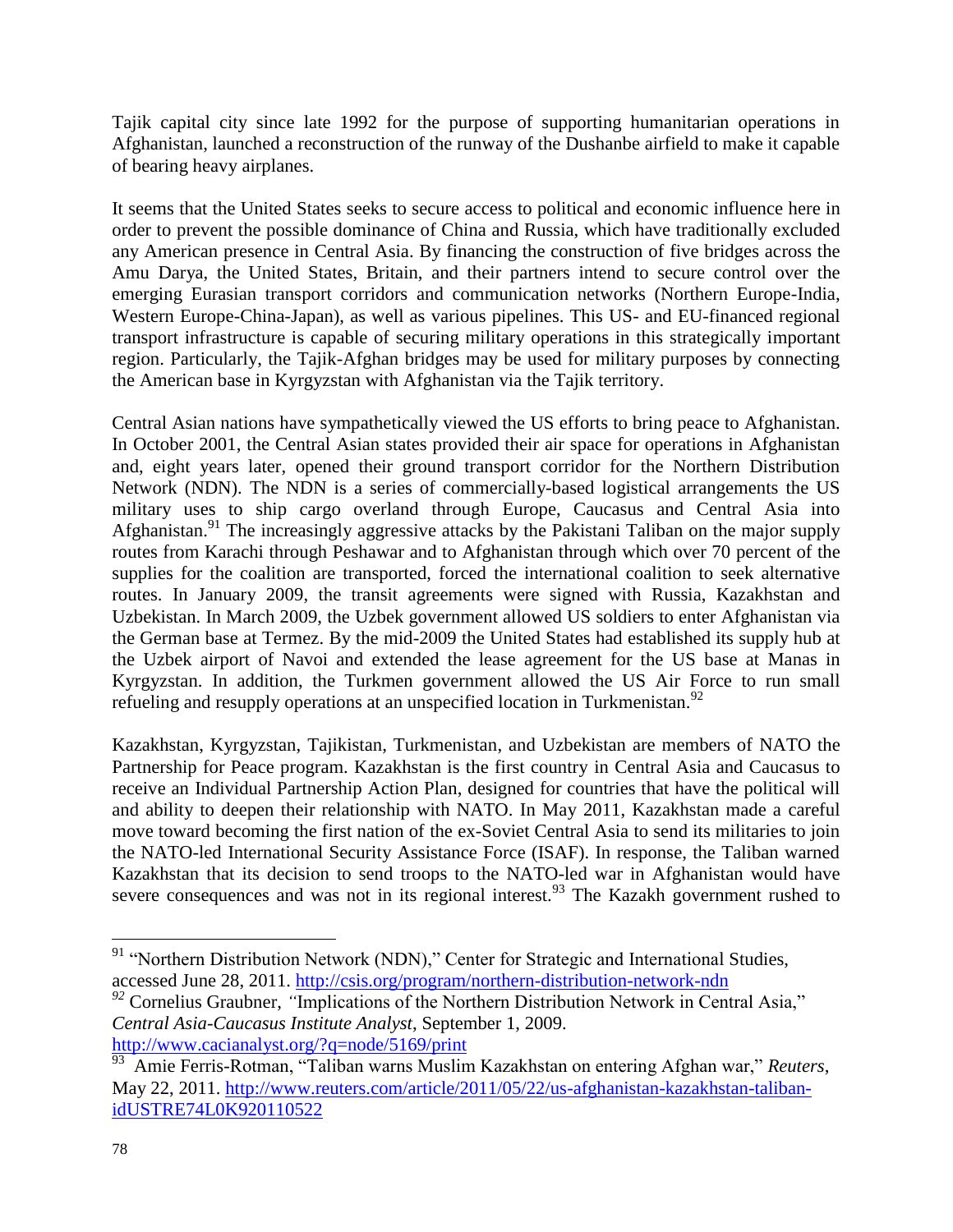state that the Afghan deployment is non-combat and the "main task of the four officers who are to be sent to Afghanistan is to assist the government in preparations for a peaceful life.<sup> $34$ </sup> It is unlikely that any Central Asian nation will join NATO-led military campaign in Afghanistan and Pakistan. Many in the Central Asian capitals believe that greater NATO engagement and advancement into the former Soviet territory may bring problems for Central Asian nations.

In 2010, the United States proposed a \$10 million bid to the Tajik government to build a military training center near the capital. Tajikss reaction to the US offer has been ambivalent. Some think that Tajik militaries may turn the deal into another corruption scheme and doubt that having a US training center could make a big difference for Tajikistan's security. Some Tajiks are willing to take up the offer only after making sure that the Tajik ownership in this initiative is secure. Others believe that the US may use this center to strenghthen its foothold in Afghanistan, which will result growing dissatisfaction of Russia and other countries that have their interest in Tajikistan.<sup>95</sup>

The United States and NATO forces are extending their operations in independent Muslimmajority Central Asian nations. NATO troop deployment, use and improvement of bases, armed combat operations, air patrols, capture or kill operations, and armed forces training programs are now taking place in Afghanistan, Kazakhstan, Turkmenistan, Uzbekistan, Kyrgyzstan, Pakistan, and Tajikistan. Despite the deadly riots in 2010, the United States and NATO have significantly increased the operation of troops through Kyrgyzstan for the 150,000-troop force in Afghanistan. In Uzbekistan, German NATO troops remain at the Termez airbase despite the US military being ousted in 2005. Even in the "neutral" Turkmenistan, the United States has gained access to almost all the military airfields, including the airport in Nebit-Dag near the Iranian border.<sup>96</sup> Americans footed the bill for the reconstruction of this airfield.

There is also a clear indication of US military's direct involvement in counter-terrorism operations in Central Asia. US Special Operations Command (SOCOM) issued a directive to establish a framework for the US Special Forces' involvement in the region on August 21, 2009. According to the directive, the Special Forces' 3rd Group was tasked to "be prepared to conduct foreign internal defense and security forces assistance to assist partner nations improve their ability to provide for their own security in Pakistan, Tajikistan, Turkmenistan, Uzbekistan, Kazakhstan and Kyrgyzstan."<sup>97</sup> Although neither Americans nor their Tajik counterparts

<http://www.fergananews.com/news.php?id=16785&mode=snews>

<sup>&</sup>lt;sup>94</sup> "Kazahstan: Napravljaemye v Afganistan ofycery ne budut uchavstvovat' v bojevyh dejstvijah" ["Kazakhstan: The officers sent to Afghanistan will not participate in combat operations"], *Fergana News*, May 26, 2011.

<sup>95</sup> Joshua Kucera, "Pros and cons of the US training center in Tajikistan,"*EurasiaNet*, September 1, 2010. <http://www.eurasianet.org/node/61836>

<sup>&</sup>lt;sup>96</sup> Catherine A. Fitzpatrick, "Is the US Violating Turkmenistan's Neutrality with the NDN?" *EurasiaNet*, August 1, 2010.<http://www.eurasianet.org/node/61652>

<sup>97</sup> [Deirdre Tynan,](http://www.eurasianet.org/taxonomy/term/2605) "US Forces to Build Special Ops Base in Northern Afghanistan" *EurasiaNet*, July 6, 2010.<http://www.eurasianet.org/node/61473>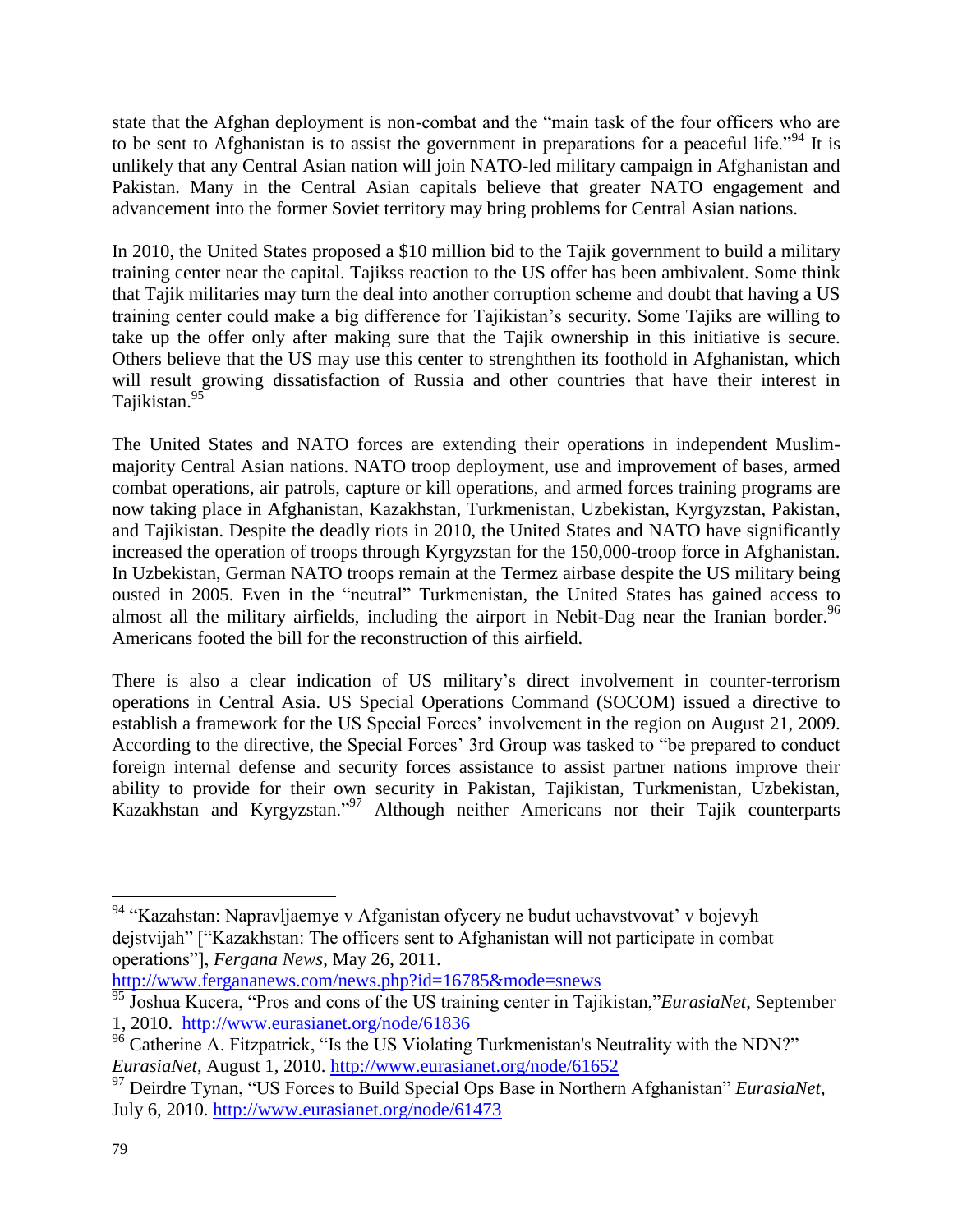confirmed these claims, <sup>98</sup> according to a Eurasia.net source, in September 2010, the US Special Operations Forces provided "crucial tactical" support in helping Tajik government to fight "an attempted Islamic militant incursion." <sup>99</sup> In March 2011, the US Central Command confirmed that the US Special Operations Forces had permission to enter Kyrgyzstan, Tajikistan, Turkmenistan, and Uzbekistan on a "case-by-case" basis when conducting counter-terrorism operations.

This has led to an even closer US engagement with the local governments. Greater attention to Central Asian states as strategic partners has led to the softening of the line toward the local leaders. This has meant downplaying the importance of regime type and internal politics and instead focusing on the external behavior. The US has viewed the autocratic and dictatorial regimes in Central Asia friendly to its policies in the region, which is an important factor in the US fight against the Taliban and al-Qaeda.

Central Asian states are among the most corrupt in the world. Turkmenistan and Uzbekistan ranked as the most corrupt Central Asian states, coming in at 172 out of the 178 countries and territories surveyed in Transparency International's Corruption Perception Index (CPI) for 2010. Kyrgyzstan was pegged at  $164<sup>th</sup>$ , while Russia and Tajikistan tied for  $154<sup>th</sup>$  place.<sup>100</sup> The facade of a Western patterned legal arrangements hide a remarkable blend of secular and traditional features that poorly connect civil and political society and promote the perceived interests of individuals and different solidarity groups. Quasi-democratic rule is being built on a highly fragmented society without genuine respect for civil liberties. This foundation feeds growing corruption in society and government. Non-inclusive character of the government and absence of free competition for leadership positions results in disproportiante distribution of power among regions, generations, and social groups.

In Turkmenistan and Kazakhstan, natural gas and oil exports generate most of the country's income. Uzbekistan is rich in cotton, some hydrocarbons, and gold. The resource-poor Tajikistan and Kyrgyzstan use mostly foreign aid and credits to stay in power and provide for minimum domestic security.

None of Central Asian presidents are interested in cooperation amongst themselves. As a result, economic development in Central Asia widely varies. For example, the economic situation in Kazakhstan and Kyrgyzstan are not comparable in terms of GDP. This has resulted in Kazakhstan's disinterest and disincentive to trade with and invesnt in Kyrgyzstan. Simiarly, Uzebekistan, vying for the leadership in the region, does not see a beneficial partner in Tajikistan. Turkmenistan, endowed with natural gas, has not shown any interest in integration with its neighbors. As such, Central Asia has not developed a sense of belonging to one region, which is attributable to the policies of each of its presidents. Regional cooperation, they believe,

 $\overline{a}$ <sup>98</sup> "Assistant Secretary Blake's Press Stake in Dushanbe,"*Asia-Plus*, April 14, 2011. <http://news.tj/en/news/assistant-secretary-blakes-press-stake-dushanbe>

<sup>&</sup>lt;sup>99</sup> "US denies intention to deploy troops in Central Asia," *The Voice of Russia*, April 1, 2011. <http://english.ruvr.ru/2011/04/01/48328019.html>

<sup>&</sup>lt;sup>100</sup> "Corruption Perceptions Index 2010 Results," Transperancy International, accessed June 28, 2011. [http://www.transparency.org/policy\\_research/surveys\\_indices/cpi/2010/results](http://www.transparency.org/policy_research/surveys_indices/cpi/2010/results)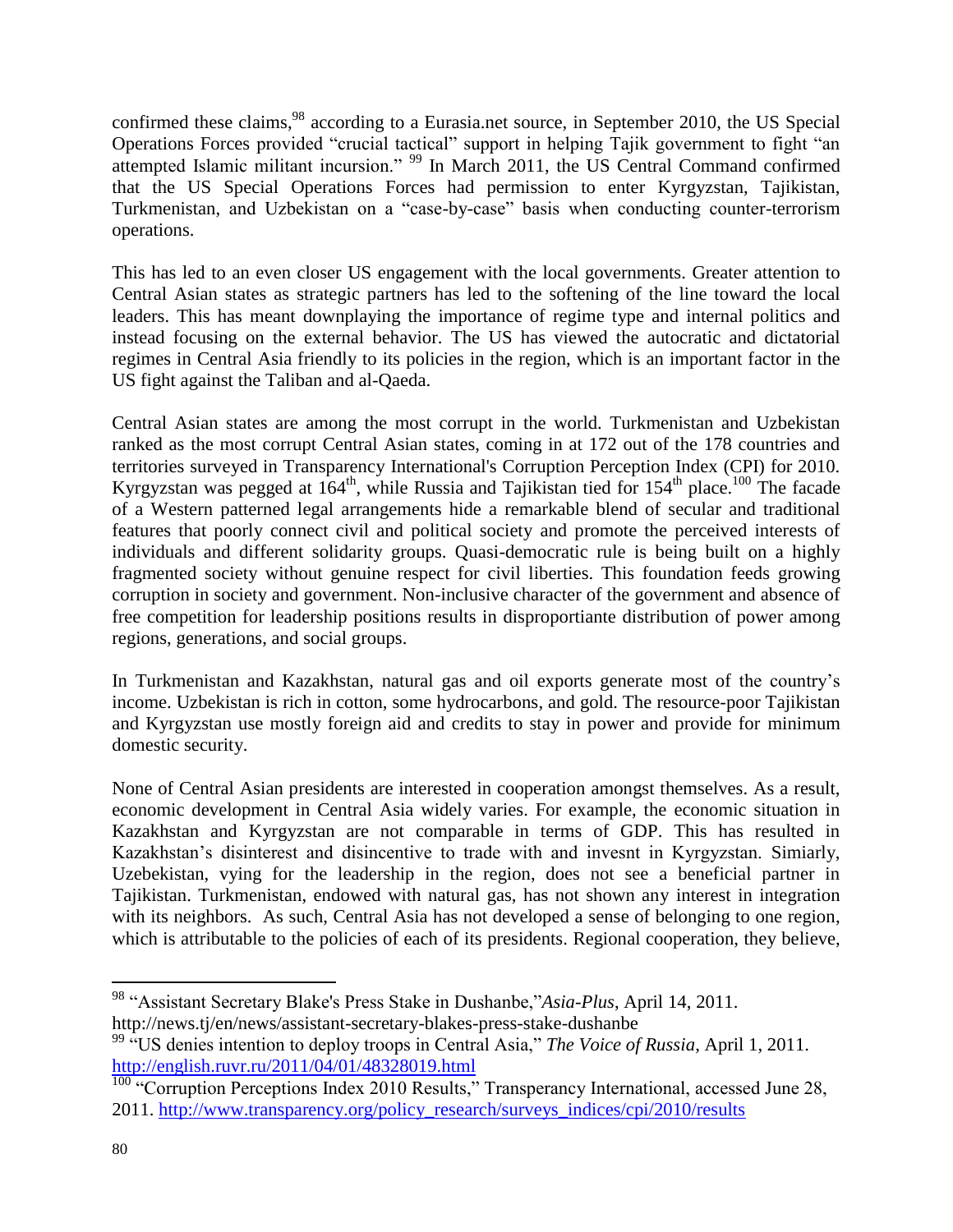requires delegation of the part of decision-making powers upward thus creating risk of instability, if not losing office. For that reason, the Western schemes to promote regional cooperation akin to the Marshall Plan so far have been doomed to failure in Central Asia.

The US officials believe that the Taliban and al-Qaeda are the most pressing threats and the insistence on targeting corruption could create a governance vacuum in Central Asia. In most cases, Washington accepts as valid that stability in Central Asia is more important to the United States than human rights and good governance. However, stability should not be regarded as the only objective, because authoritarian leaders cannot secure steady development and durable peace.

According to the Open Society Foundations (OSF), in 2007, the United States spent at least six times more on military aid for the mostly authoritarian states of Central Asia than on efforts to promote political liberalization and human rights in the region.<sup>101</sup>

A lion's share of US payments related to the Northern Distribution Network (NDN) have, in fact, strengthened the local authoritarian regimes and, thus, added to the discontent of the local populations. An FBI investigation in 2005 exposed the companies controlled by then-president Askar Akayev's son Aidar and son-in-law Adil Toiganbaev, who misused tens of millions of dollars of the Pentagon-awarded fuel contracts for the Manas base.<sup>102</sup> In late March of 2005, the co-called "Tulip Revolution" ousted Akayev and the lucrative fuel contracts went to the next Kyrgyz president Kurmanbek Bakiyev's son, Maxim Bakiyev. In April 2010, Kyrgyzstan's second president Bakiyev was similarly deposed amidst violence on the streets. It was followed by a violent ethnic riot in the southern city of Osh situated in the Fergana Valley. Contest for oil contracts adds to the overall political instability in Kyrgyzstan. Since 2009, the United States has paid around \$200 million per year for the Manas airbase, which amounts to more than 4 percent of Kyrgyzstan's GDP. $^{103}$ 

In Uzbekistan, the United States spent significant sums in weapons and security services to the Uzbek army in addition to millions spent for directly base-related costs in 2002-2005. United States paid the Uzbek government one million dollars per month for using the base. In 2004 alone, Pentagon spent \$163 million in Khanabad, \$114 million of which were spent on fuel. The

<sup>&</sup>lt;sup>101</sup> Lora Lumpe, "US Military Aid to Central Asia, 1999–2009: Security Priorities Trump Human Rights and Diplomacy," *Open Society Foundation Central Asia Project, Occasional Paper no.1*, October, 2010.

[http://www.soros.org/initiatives/cep/articles\\_publications/publications/occasional-paper-](http://www.soros.org/initiatives/cep/articles_publications/publications/occasional-paper-20101015/OPS-No-1-20101015.pdf)[20101015/OPS-No-1-20101015.pdf.](http://www.soros.org/initiatives/cep/articles_publications/publications/occasional-paper-20101015/OPS-No-1-20101015.pdf) According to this report, there is no unified US foreign military aid budget that catalogues all of the military assistance and cooperation the US government is providing to the armed forces of each of the Central Asian states.

<sup>&</sup>lt;sup>102</sup> Cornelius Graubner, "Implications of the Northern Distribution Network in Central Asia," *Central Asia-Caucasus Institute Analyst*, September 1, 2009. <http://www.cacianalyst.org/?q=node/5169/print>

<sup>103</sup> Joshua Foust, "Post-Soviet Central Asian National Interests in Afghanistan," *A Century Foundation Report*, 2010. [http://tcf.org/publications/2010/9/post-soviet-central-asian-national](http://tcf.org/publications/2010/9/post-soviet-central-asian-national-interests-in-afghanistan/pdf)[interests-in-afghanistan/pdf](http://tcf.org/publications/2010/9/post-soviet-central-asian-national-interests-in-afghanistan/pdf)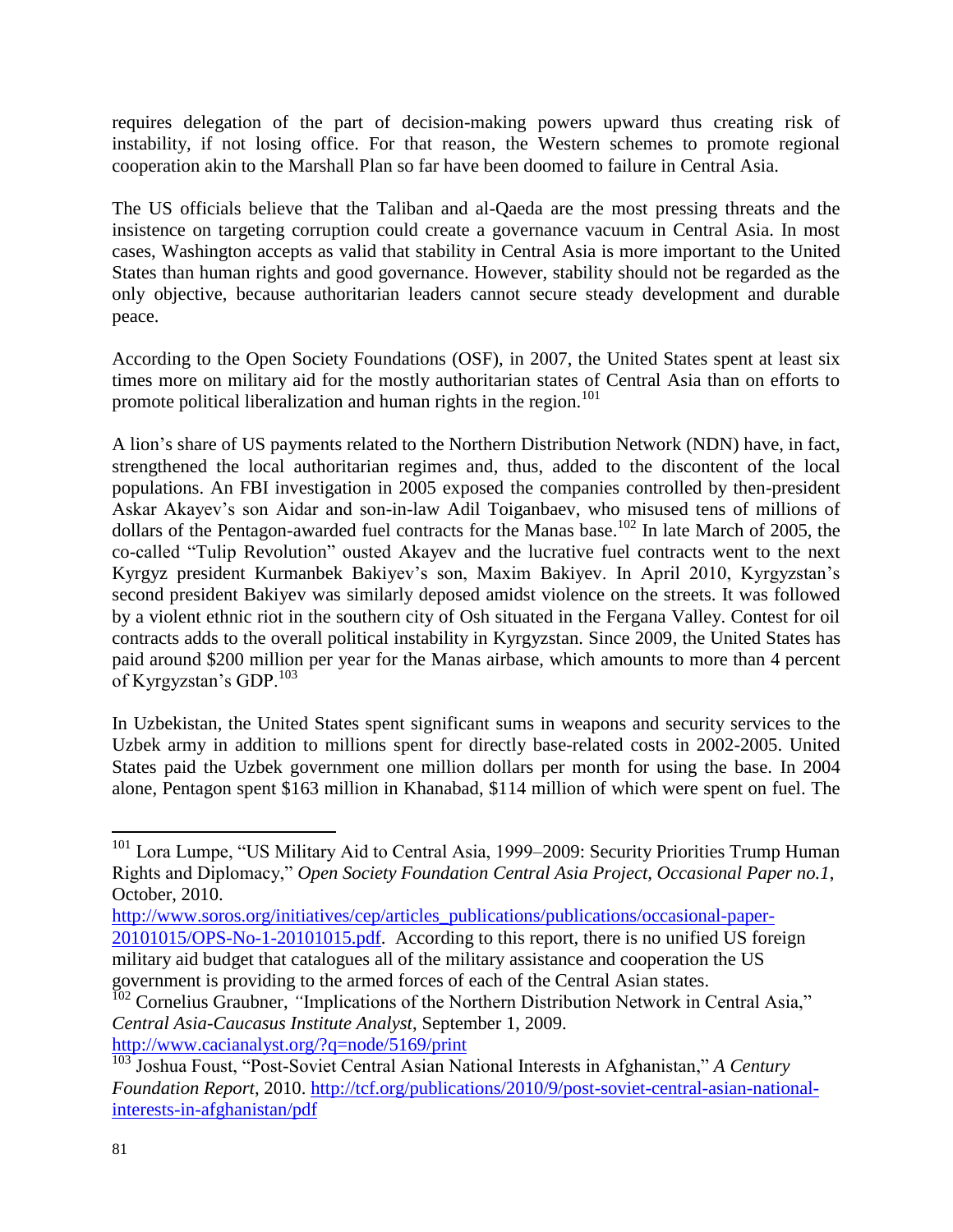US base-related payments became a source of tension between the governments of the region as well as an important element in the family property struggles in Central Asia.

Fostering the credibility and legitimacy of the U.S. partners needs to be the key strategic objective. It is a big challenge for the Obama administration to avoid informal patronage networks and make sure that the money spent by the Pentagon for NDN operation actually benefits the "right" companies and legal institutions that pay taxes. Otherwise, the NDN operations may indirectly fuel domestic conflicts, increasing the popular aversion to the U.S. polices in the region.

The NDN endeavor can add to the internal instability of the transit countries. Some may resist the NDN operation in their territories out of fear that the Taliban and al-Qaeda may use it as a pretext for invasion and launching terrorist acts. Also, the local regimes view the supply route related payments as a bounty paid to them directly for their pro-American performance in the international arena. On the other hand, however, NDN may serve as an important mechanism for the U.S. interaction with transit states. Strong commitment to the future of the region, reinforced by the contribution to economic and political development has to define the US role in Central Asia. Priority projects include the completion of the Afghan Ring Road and Kabul-Herat highway and linking them to continental trunk routes, especially to the Pakistani port at Gwadar. Also important is the \$7.5 billion trans-Afghanistan Pipeline (TAPI) connecting Turkmenistan natural gas fields through Afghanistan with Pakistan and then with India. Equally important are the trans-Afghan rail lines linking Afghanistan with Central Asian railway, as well as the above mentioned CASA-1000 electrical transmission lines linking Central Asia, Afghanistan, northern Pakistan, and India.<sup>104</sup>

How the United States manages these challenges and opportunities for cooperation with Afghanistan's Central Asian neighbors will be critical to the success in Afghanistan and Pakistan, especially given the growing tension in the U.S.-Pakistan relations. After the death of Osama bin Laden in May 2011, the Pakistani Taliban's retaliation may result in more attacks on US convoys in Pakistan and Afghanistan transit points, thus proving the role of the NDN more important for the success in Afghanistan in 2011-2014.

Central Asia is a major hub for providing mobility and security support to the international mission, but it is not a priority for US and NATO efforts in Afghanistan. Central Asia largely stands outside of what is going on in Afghanistan, benefiting from providing services for the USled campaign in Afghanistan. As such, the Central Asian states accept the centrality of the United States in solving the conflict in Afghanistan and Pakistan and its exclusive responsibility for the future of the region.

## *Russia's role in Central Asia and the conflict in Afghan-Pak*

<sup>104</sup> S. Frederick Starr and Andrew C. Kuchins, "The Key to Success in Afghanistan A Modern Silk Road Strategy," *Central Asia-Caucasus Institute & Silk Road Studies Program in cooperation with the Center for Strategic & International Studies*, May, 2010. http://csis.org/files/publication/100610 key to success in afghanistan.pdf.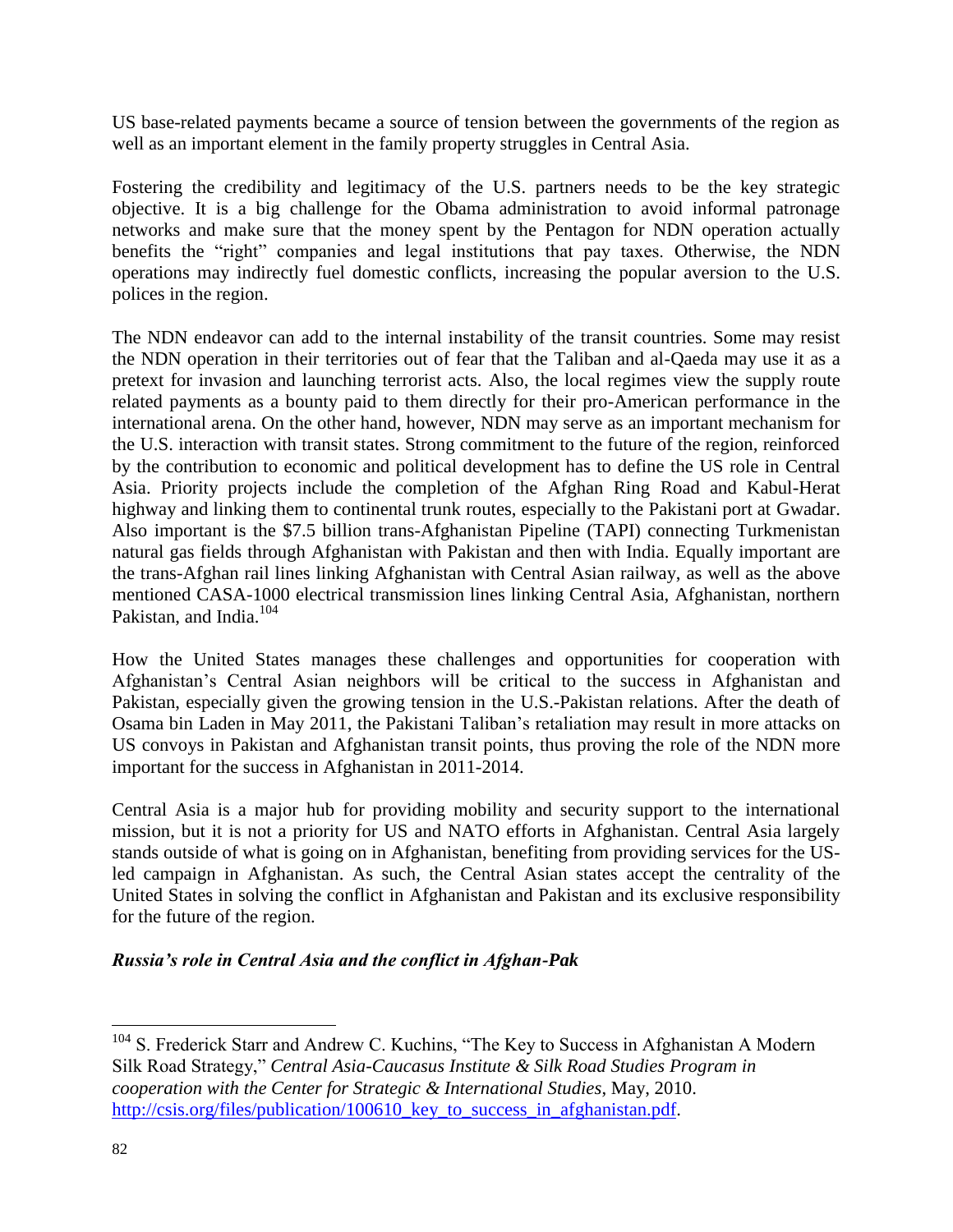Russia, a key US partner in the NDN enterprise, has long-term interests in Central Asia, Afghanistan, and Pakistan. In the first years after the 1917 revolution, Russia unsuccessfully strove to make use of Pan-Islamism to instigate, with the Turkish support, a Pashtun revolt along the Durand Line against the British authorities as part of its global revolution agenda. Beginning in the late 1920s, the Soviet Union changed its strategy toward South Asia. It abandoned the idea of invading India from Central Asia to the more pragmatic plan of "building socialism" in one country – the USSR. This strategy required lessening revolutionary zeal and replacing it by the growing cooperation with a friendly, albeit non-Communist Afghan regime. This lasted only until 1979. The revolutionary mission of the Russian proletariat, which was helping Afghan workers in their resistance to Western imperialism, served as an ideological justification for the invasion in 1979, followed by the disastrous Soviet-Afghan war that lasted until 1989.

Today, Russia asserts its political and military position in Central Asia on the basis of bilateral agreements and as the leader of the Collective Security Treaty Organization (CSTO). It has military presence in Tajikistan, Kyrgyzstan, and Kazakhstan. The CSTO considers the Afghanistan-based Sunni militants as a major security concern because of their attempt to destabilize the situation in Central Asia and Northern Caucasus. In 2009, CSTO allowed the US to send military supplies to its forces in Afghanistan across the Russian territory.

Russia's and its Central Asian allies' animosity to the Taliban and al-Qaeda began long before the US and NATO launched their military mission in Afghanistan. Since 1990s, Russia supported the Northern Alliance (Tajiks and Uzbeks), while Pakistan backed the Pashtun forces of Gulbudin Hekmatyar and the Taliban. Moscow as well as Central Asian capitals would prefer keeping Karzai and Tajik/Uzbek warlords in power over the Taliban's return to power, even within a coalition government. Russian and Central Asian leaders would consider the complete Taliban takeover a disaster. At the same time, Russia declines to join the fight against the Taliban by sending its own forces. It is vexed both by the Taliban pervasiveness and the continuing US presence in close proximity to the Central Asia region. In return for providing support to US mission in Afghanistan, Moscow is asking for significant concessions from NATO. In general, however Russia does not want the US to fail in the Afghan mission. Russia is well aware that the NATO failure in Afghanistan may create a spillover effect and destabilize Central Asia and even Russia itself.

## *China's contribution*

China's 47-mile border with Afghanistan is located in the remotest part of the Wakhan corridor, which divides Afghanistan from Tajikistan, Pakistan, and China. During the Soviet invasion of Afghanistan in the 1980s, China, like United States and Pakistan, acted against the USSR by supporting the mujahedeen in Afghanistan. After the fall of the USSR, China reinstated its cooperation with Russia. Today, China, a member of the Shanghai Cooperation Organization (SCO) and Central Asia's richest and closest neighbor, does not have a military presence in the region but is eager to intervene and secure its strategic interests in Central Asia.

Since the early 2000s, the north-western region of Xinjiang has been seen as an economic hub, partly to suppress the remaining separatist rebellion of Uighurs, in particular the Turkistan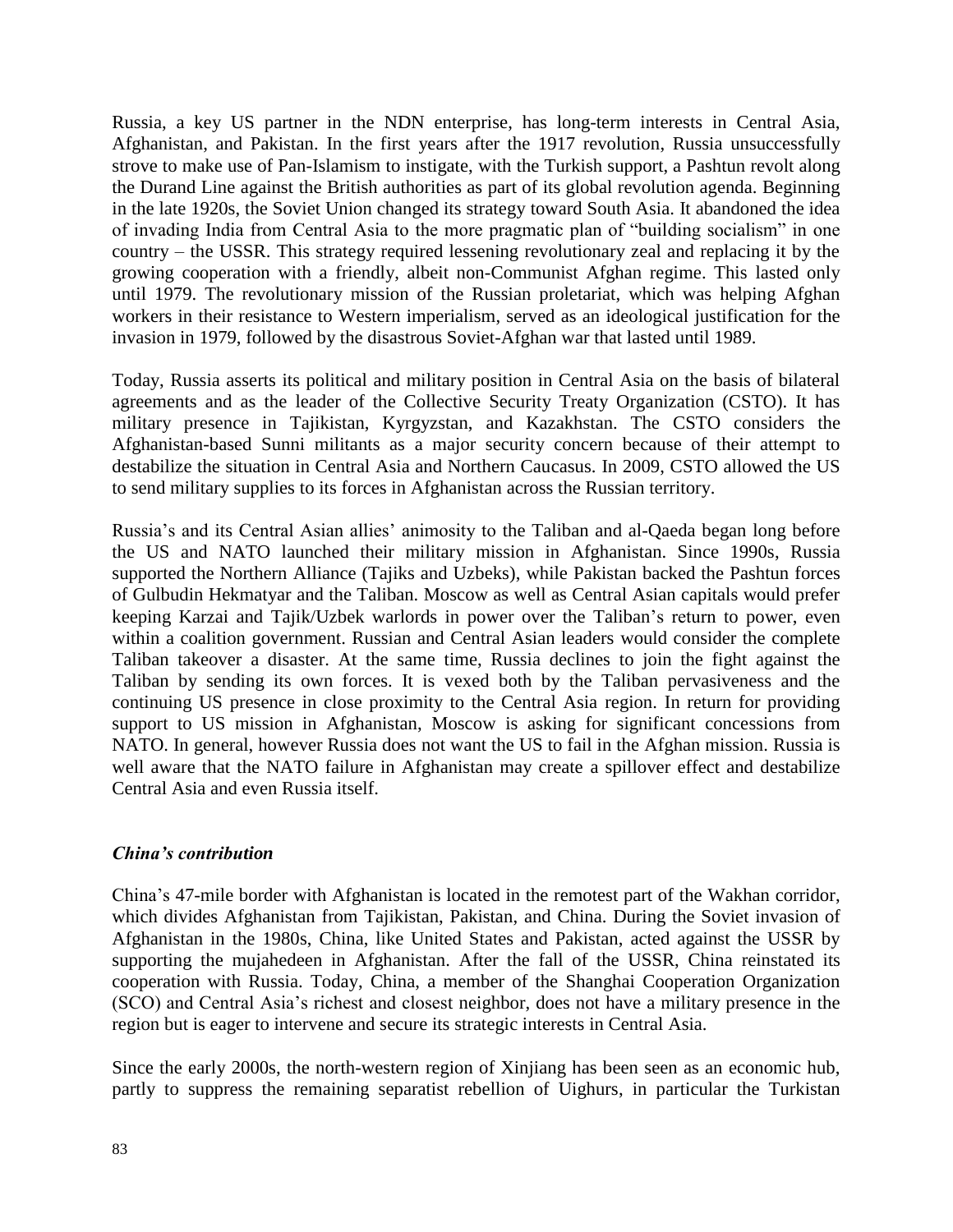Islamic Movement<sup>105</sup>. China keeps close ties with Pakistan as a means of weakening India, its regional rival. In comparison with Moscow and Delhi, Beijing is less concerned about the Pakistan-backed Taliban coming to power.

By the late 2000s, Afghanistan remained rather untouched by the Chinese investments. This situation changed in 2008, when China's Metallurgical group invested \$3.5 billion in Afghanistan's Aynak copper field project. The copper field is estimated to be one of the largest in the world. The investment involves not only mining but also the construction of a railway from Tajikistan to Pakistan to support the exploration activities.<sup>106</sup> This project will make China the biggest investor in Afghanistan. Foreign investments to Afghanistan will create more jobs, enhance infrastructure, and support Afghan state budget, thus boosting Kabul's control over the country.

In contrast to Western offers, China and Russia cooperation and financial assistance does not come with strings attached in terms of improvements in democracy, religious freedom, and human rights. China is ready to cooperate with almost any kind of stable government that is able to meet its economic interests. However, it goes without saying that a secure and calm Afghanistan is China's priority, as it allows increased investments in Afghanistan.

Views about US, China, and Russia are divided in Central Asia. Fighting terrorism, while having Russia and China as strategic competitors and ideological opponents may create problems for US mission in Afghanistan, accelerate tensions between the Unites States' Central Asian allies and create pejorative incentives for local authoritarian regimes to gain short-lived benefits at the expense of enduring regional security. Russia, US and, China have a difficult task to find common interests they share in addressing transnational problems in Central and South Asia.

## **Conclusion**

Despite the announced plans to complete the drawdown of troops from Afghanistan by the end of 2014, the US strategy in Afghanistan and Pakistan remains largely undefined. As of the summer 2011, the outcome of the US and NATO engagement in the region is uncertain. Not surprisingly, Central Asians have also failed to clearly articulate their approach toward the conflict in their South Asian "near abroad". In general Russian and Central Asia governments are employing passive "wait-and-see" approach and are doubtful about the positive outcome of the NATO campaigns in Afghanistan-Pakistan.<sup>107</sup> This uncertainty, alogn with the lack of progress

<sup>105</sup> Known as *Doğu Türkistan İslâm Hareketi* and East Turkestan Islamic Movement (ETIM), TIM is a mujahedeen organization, which was founded in 1993 in Hotan (Xinjiang). It moved into the Taliban-controlled Kabul in 1997 and to Pakistan's tribal zone in 2002. The Chinese government alleges that TIM receives funds and training from al-Qaeda. TIM was accused of attacking the US embassy in Bishkek, Kyrgyzstan.

<sup>106</sup> Nicklas Norling, "The Emerging China-Afghanistan Relationship," *Central Asia-Caucasus Analyst*, May 14, 2008.<http://www.cacianalyst.org/?q=node/4858>

<sup>107</sup> Ekaterina Evashenko, "Mezhdunarodnaja konferencija po Afganistanu: O nacional'nyh interesah stran regiona, rossijskoj pozicii i amerikanskih zhelanijah" ["International Conference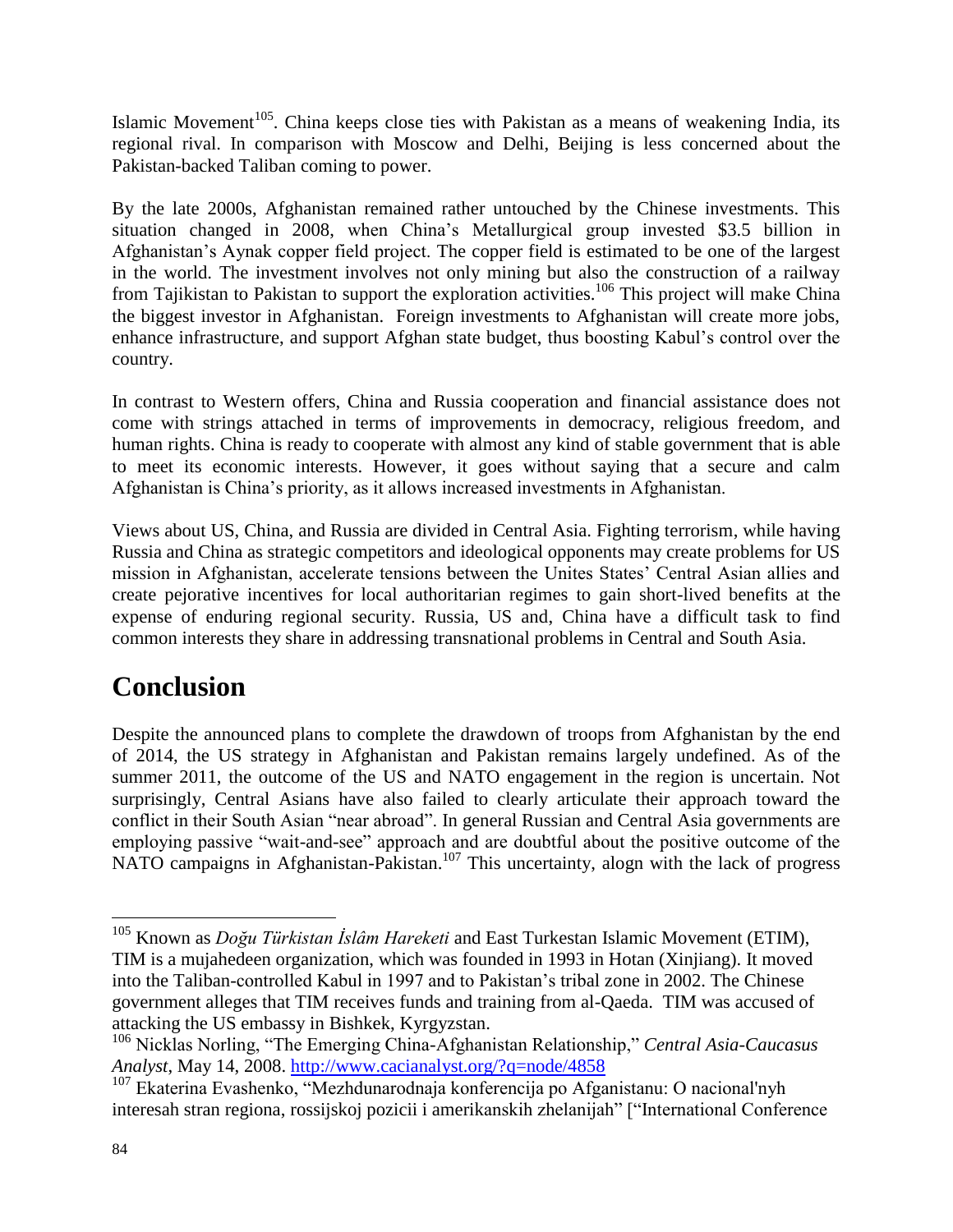in Afghanistan and Pakistan, contributes to the growing anxiety and tension among the major stakeholders in the region.

As discussed throughout the book, two opposing views regarding the future of Central Asia's security vis-a-vis the conflict in Afghanistan-Pakistan vye for the recognition to shape the US policy in the region. At one extreme are those who adhere to the alarmist assessment and contend that insurgency and jihadi activities in Afghanistan-Pakistan are already spilling over into Central Asia and destabilization of the region is well underway.<sup>108</sup> On the other extreme are those who are more optimistic about the stability of Central Asia and contend that jihad manifested as anti-Western anger will not take root in Central Asia.

Careful examination of the current situation as well as the history of people's movements, insurgency, and manisfestations of jihad in the region reveal that conclusions drawn from either extreme assessment do accurately not reflect the complexities of Central Asia's history, culture, and political landscape. This book concludes that the assessment of the situation and appropriate recommendation for action falls between these two extremes. In fact, the conflict in Rasht in 2010-2011 had little to do with "jihadism", Taliban, al-Qaeda or even with the US presence in Afghanistan. It was rather a continuation of the Tajik civil war between the two major factions. There are no domestic insurgents in Central Asia loyal to the Amir al Momineen, Mullah Omar. No uncontrolled territories exist in Central Asia that could attract attention of jihadis willing to relocate from Pakistan's tribal zone to continue their attacks on local governments and Western targets. The penetrations of radical Islamist groups into Tajikistan, Uzbekistan, and Kyrgyzstan from the Afghan territory had taken place many times since the 1990s and none of them, including the last incursion, resulted in a visible, not to mention large scale, support or participation of the local Muslims in "jihad."

Despite the mostly deserved accusations of weakness, corruption, mismanagement, and incompetence,<sup>109</sup> the government of Tajikistan has so far managed to gradually stabilize the situation relying on its own resources. The government has employed counter-insurgency tactics that include more negotiation and mediation than direct combat actions. Tajikistan and other Central Asia states have been able to avert the threat of jihad spreading on their territories. Useful lessons can be drawn and tendencies encouraged that have allowed Central Asia stay outside of the Taliban, al-Qaeda, and other jihadist-terrorist organizations' sphere of influence and ensure stability in the whole region.

First of all, ethnic identity as a tool for political mobilization and nation-state formation is playing a prominent role worldwide. The essence of this process is the politization of ethnic and

on Afghanistan: National interests of the regional states, Russian position, and American wishes"], *Fergana News*, June 9, 2011.<http://www.fergananews.com/article.php?id=6985>

<sup>108</sup> Yuri Shevtsov, "Central'naja Azija pokryta opornymi punktami SShA i NATO" ["Central Asia is covered with US and NATO bases"], Interview by Mikhail Pak, *IA Regnum*, June 3, 2011. <http://www.regnum.ru/news/1411956.html#ixzz1OJNNYGPB>

<sup>109</sup> "Tajikistan: The Changing Insurgent Threats,"*International Crisis Group Asia Report* no. 205, May 24, 2011. According to the International Crisis Group analysts, "Tajikistan has almost no capacity to tackle a dedicated insurgent force."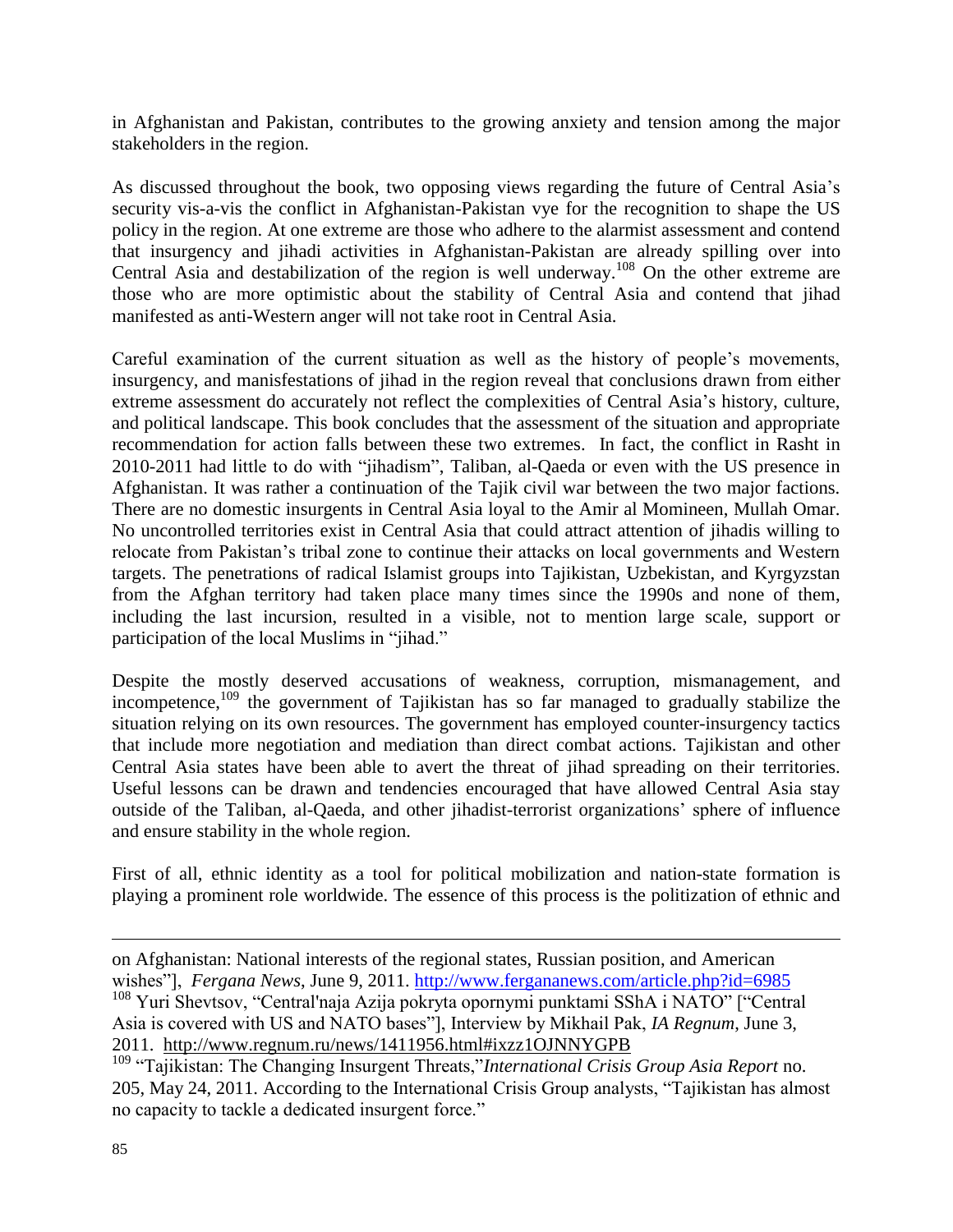national identities. Tajikistan's experience with civil war and the rise of IRPT proves that political Islam and national awakening may well develop in a parallel fashion when juxtaposed within the framework of legal political process. After the long colonial and Soviet rule, Muslims of Central Asia for the first time in their history have embarked on the nation-state formation. The very concept of nation-state is, in fact, a secular one. States within their defined geographical and cultural borders, specific symbols, and so on have become central actors in shaping societies and domestic political arena has opened up for local communities, religious leaders, and modern political entrepreneurs for competition. The ethnicization of the nation has become the foundation for both international order and domestic political competition and conflict.

This political modernization has eroded religious links and metaphorical fraternal bonds that had existed between the kin communities residing on both banks of the Amu Darya River. Tajiks and Uzbeks in Afghanistan entered the process of becoming Afghans, while their brethren on the Soviet side gradually embraced the Soviet identity and later "transformed" to Tajiks and Uzbeks in the framework of ethnic, state-based and state-shaped nationalisms. They have also preserved their strong attachment to more localized, sub-ethnic coalitions. They have been known as Pansheris, Heratis, Qandaharis, and so on in Afghanistan. In Tajikistan, Sughdi, Kulabi, Gharmi and Pamiri distinct ethno-territorial and cultural communities remain powerful. In Uzbekistan, people have formed similar groups of Ferghanachis, Tashkendis, Samarqandis, etc. In Afghanistan, these solidarity groups are usually defined as "qawm" (tribe), while in Tajikistan they are referred to *mahal* (locality). These sub-national groups based on shared language, culture, and territory are likely to remain central to Central Asian politics for years to come.

The removal of foreign control and growing role of states gave way to growing tendencies of a state-led national and sub-national (ethnic) mobilization in Central Asia. Consequently, it was not political parties, but rather subnational (regional) structures, that became the main drivers of political process. Similarly, ethnic (non-civic) nationalism, supported by state and imbued with regionalism, became the principal element of national identity and consciousness. Needless to say, these political processes have downgraded the role of religion in forming a larger, supranational coalition and mobilization of the Muslim community that would be neutral to ethnicity and nation-state concerns.

Is politization of ethnicity a positive side-effect that would aid in countering religious radicalization? Can Central Asian policy of creating ethnic states find its followers in a multiethnic Afghanistan? If the answer is yes, we should expect the rise of ethnic particularizm and, as a consequence, eclipse of jihadism, and transformation of Talibanism as a form of Islamic extremism into Pashtun nationalism. It will mean factual "de-Talibanization" and rising prominence of nationalism and ethnic policies in the post-jihadi Central and South Asia. Ethnic and national statism, with its worldly symbols and secular values and interests, has served as the most effective vaccine in preventing a contagious jihad in Central Asia. Central Asians have been attracted to secular nationalism rather than jihadism - an ideology without regard to actual history, territory, or cultural preferences of its adherents.

Shaping of the Tajik, Afghan, Uzbek, Kyrgyz, Pakistani nation-states and forming interstate alliances in the region under study, has given unprecedented boost to the role of state, society,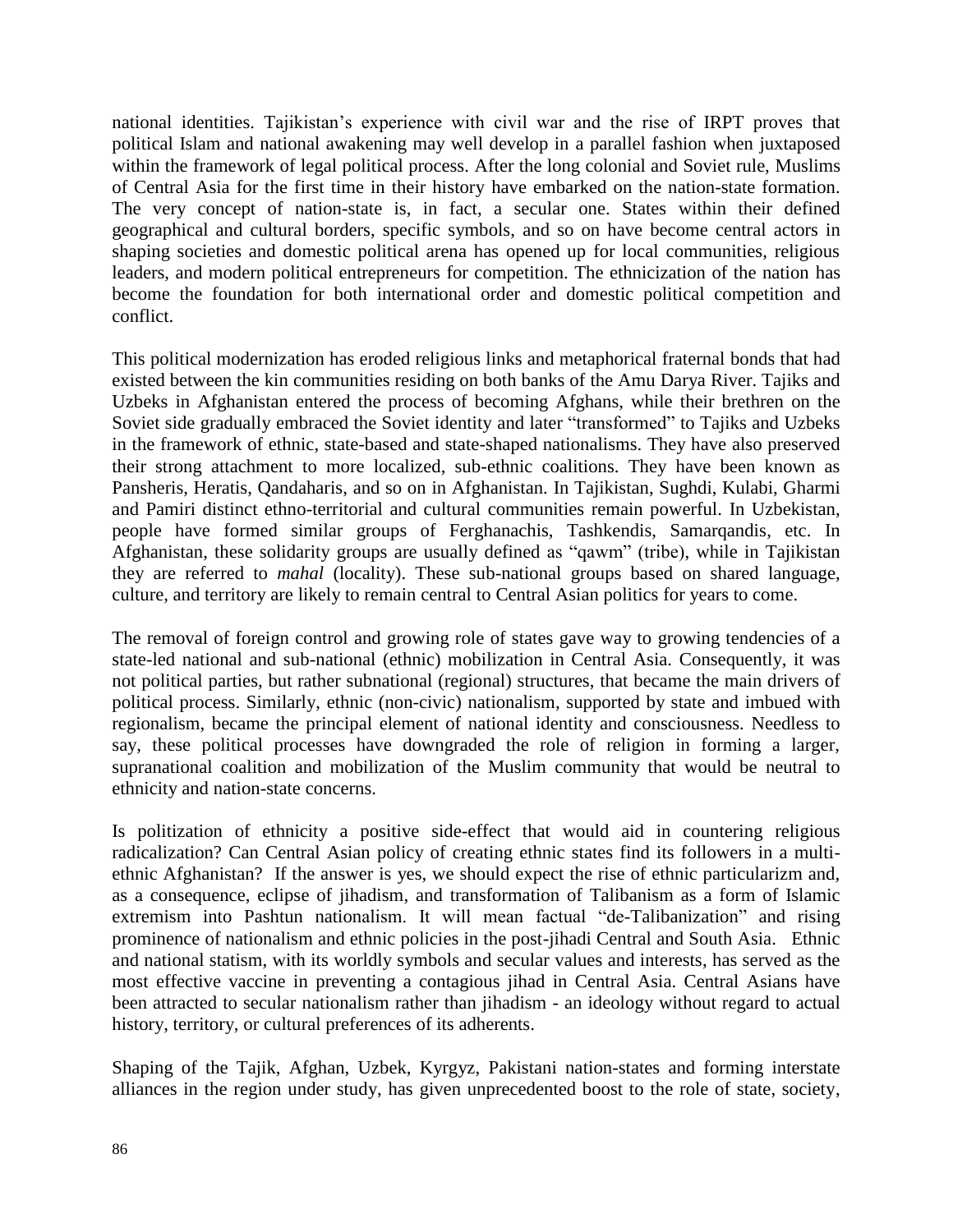and their contestation with religion. The governments strive to domesticate religion and utilize its power in their own interests. They restrict religious activism and freedom. By suppressing democratic institutions and procedures, they strive to monopolize the right to use religious symbols. This is a risky endeavor, because suppressing these freedoms may exacerbate social conflicts and push people toward radicalism.

Another important factor in preventing radicalization and spread of jihadism has been the modernization of Central Asia. Despite numerous conflict drivers, Central Asia has remained relatively peaceful for the past ten years after the completion of the Tajik reconciliation and commencement of the US engagement in Afghanistan and Pakistan. Terrorism-related violence in the post-Soviet Central Asia and the number of casualties have been relatively low. The main reason for the low level of terrorist activity is the Soviet legacy of zero tolerance for organized violence and weapons possession. Since the elimination of Basmachism in the early 1930s, the Soviet state brutally yet successfully demilitarized Tajiks, Uzbeks, Turkmens, Kazakhs and Kyrgyz and secured the exclusive right to the use of force. Central Asian have long viewed stateled and state-controlled violence as preferable to the power vacuum, chaos, and uncontrolled and spontaneous violence by non-state actors. For this reason, Central Asians accepted Stalin's cruel policies in the post-Basmachi insurgency period.

In a similar fashion, in 1997-2003 the Tajik government reached the pique of its legitimacy by restoring major state institutions and, more notably, by extricating itself and the society from warlord dependency. The government successfully drove the violent non-state actors out of the red-zone of mass killings to the less alarming zone of lucrative business and open political competition. This has served as an important conflict mitigation strategy in Tajikistan. This task of demilitarization of the society and restoration of state power as part of the modernization plan is yet to be implemented in Afghanistan and tribal zones of Pakistan.

Along with the above mentioned conflict mitigating factors, Central Asia faces a series of challenges that may destabilize the region, thus opening a way to radicalication and "Talibanization" of the region. Since independence, Central Asian states have been developing at a very slow pace. Healthcare and education systems are inflicted with high levels of corruption and heavily depend on foreign aid. The populations of the region, who were once famed for their ability to write, are still largely literate, but there is not much to read. In the Tajik capital, for example, there are no modern bookstores or newspapers that are published on a daily basis.. Customary practices take precedence over civil law. Cronyism, nepotism, and polygamies have become the norm. Agricultural sector is falling apart. Meanwhile, cities are flooded by unemployed youth, who are growing frustrated. Big Central Asian cities today are not capable of rapid urbanization and incorporation of ghettos that are developing on the outskirts of these cities. As a result, many Central Asians have been forced to leave their homes to earn a living as migrant workers in Russia and Kazakhstan. Their integration especially into the Russian society has been problematic. Uprooted and unwelcome abroad, these masses are susceptible to radical Salafi ideologies and joining jihad.

Survival and stability of Tajikistan and Kyrgyzstan are largely provided by the support of the international actors, including US, Russia, European and regional governments, international financial institutions, UN, OSCE, and some international NGOs. However, the external aid is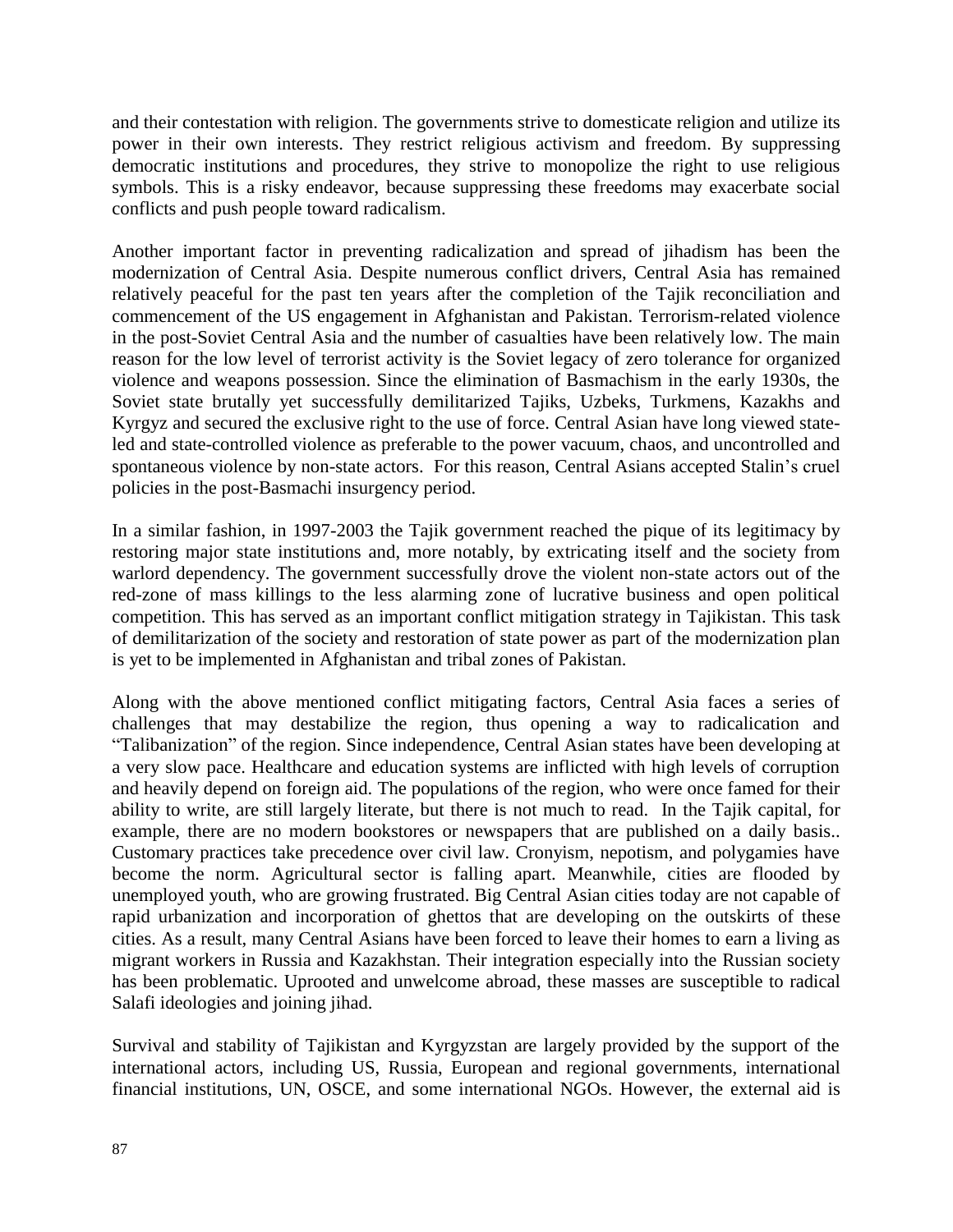uncoordinated, irregular, and unstable. The lack of agreement among the major powers that influence the security in Central Asia further exacerbates the situation. These powers, namely US, Russia, and China, have often clashing interests in the region.

As a result, threats to the Central Asian security are both internal and external. The weakness of political parties and rule of law, lack of independent media, civil society, and corrupt police and justice system further exacerbates the situation. As evidenced by the recent events in the Middle East as well as the events in the post-Soviet domain a few years ago, democratization, even with its potentially destabilizing consequences, is increasingly embraced by many throughout the world. People are becoming less tolerant of injustice and lack of positive reforms in their societies. However, revolutions in Central Asia are pointless, since one group, not much different from its predecessor, will most likely end up taking over. Precisely this phenomenon was observed in Kyrgyzstan, which has experienced two bloody revolutions since 2005. Revolutionary (even if bloodless, which is not likely) removal of the ruling regimes will unleash the forces, including religious groups, political movements, ethnic communities, that these regimes hold under control. These disenfranchised groups may utilize the slogans of democracy to further their interests, thus destabilizing the whole region.

In Central Asia, the major security threat largely lies not in the radicalization of "Muslim policies" but in the failure of political and economic transformation, growing authoritarianism, widespread corruption, and other political, social and economic ills that have little or no connection to religiosity or the situation in Afghanistan and Pakistan. If these problems are not addressed, even the defeat of the Taliban in Afghanistan and Pakistan will not eliminate the threat of "talibanization," as a destructive de-modernization and involution process, in Central Asia.

The historical backdrop presented in this book illustrates that Central Asia so far is not part of the "Muslims versus West" contest that is taking place in the Middle East, Western Europe, and elsewhere in the world with a history of colonial conquest and exploitation. Central Asians do not largely consider their Soviet past as merciless colonial exploitation and national humiliation. Their recent anti-Russian sentiment is benign and has nothing to do with religious bias or ethnic hatred. It is chiefly a reaction to the waning Russian power, failed expectations, and general disillusionment with its incapability to modernize. Also, independent Central Asia is now eager to diversify its foreign policy options, which inevitably leads to gradual removal from the Soviet/Russian past and closer cooperation with immediate kin neighbors, including Iran, Pakistan, and Afghanistan. However, Central Asia will continue developing in the direction of modernization and secularism inherited from the Soviet past. South Asia is not a priority for local leaders who are hesitant of implementing radical reforms in domestic or foreign policy. Central Asian still mostly consider Afghanistan and Pakistan a part of a "different world" 110 associated with Islamic fundamentalism, militancy and, endless conflict.

<sup>110</sup> "Afghanistan's Other Neighbors: Iran, Central Asia, and China," [Conference Report, organized by the American Institute of Afghanistan Studies and the Hollings Center for International Dialogue, Istanbul, Turkey, July 2008].

[http://0303ffd.netsolhost.com/wp-content/uploads/2010/03/07-](http://0303ffd.netsolhost.com/wp-content/uploads/2010/03/07-2008_Afghanistans_Other_Neighbors.pdf) [2008\\_Afghanistans\\_Other\\_Neighbors.pdf](http://0303ffd.netsolhost.com/wp-content/uploads/2010/03/07-2008_Afghanistans_Other_Neighbors.pdf)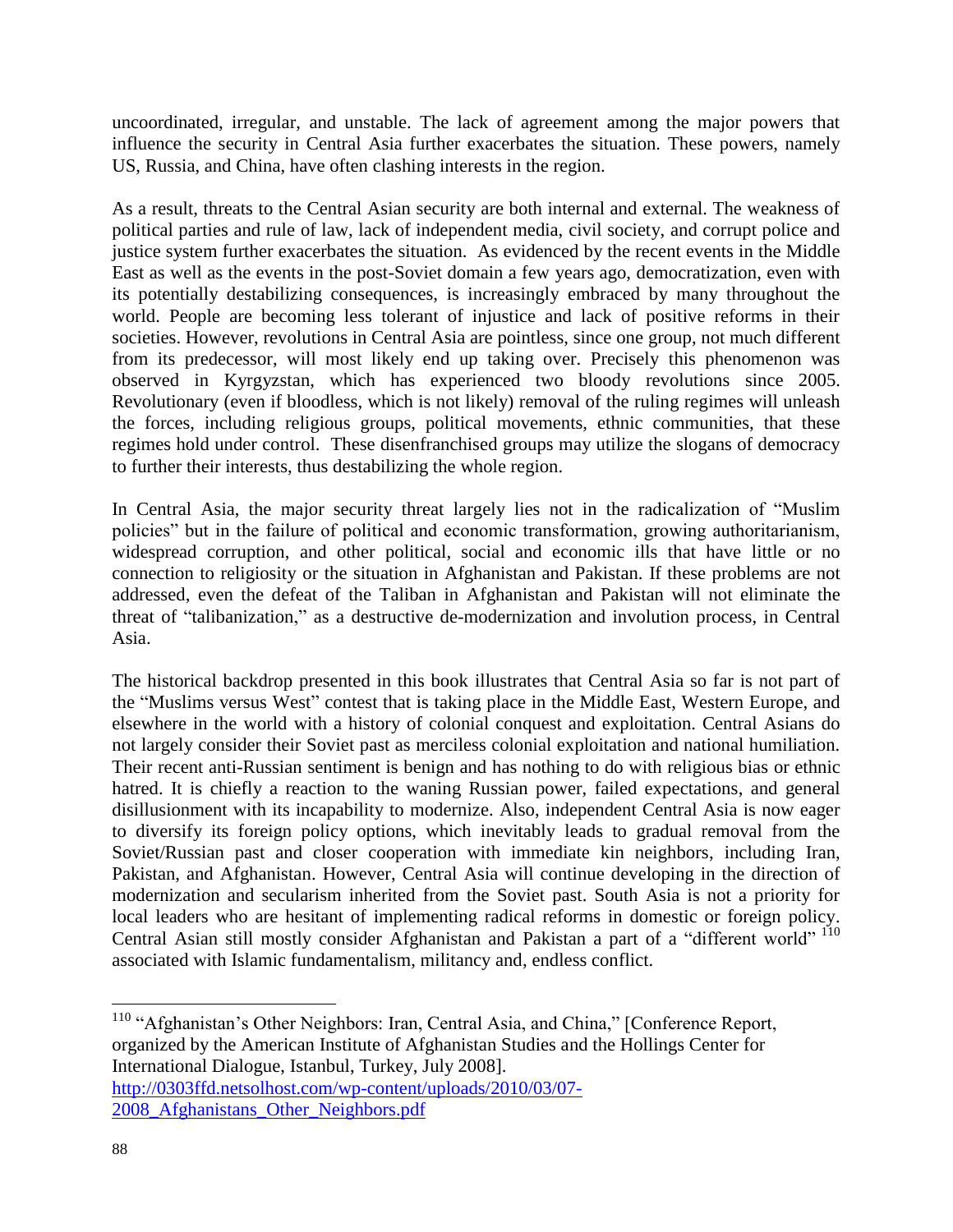Despite the lack of reliable information on the jihadi infiltration in Central Asia, it is too early to claim al-Qaeda's or Taliban's presence in Tajikistan. Objectively, the chances of the local populations welcoming Taliban and supporting their Salafite ideologies in Central Asia are low. The reason for this partly lies in their mostly foreign (Pashtun) and "international" (Arab) origins and largely unpopular anti-American zeal. Furthemore, historically Central Asian rulers and have not allowed clerics to govern in a predominantly Sunnite Central Asia. It is true that from time to time religious radicals and sectarian leaders, in coalition with secular political entrepreneurs, have managed to draw popular support among particular Muslim communities to further their political goals through inciting violence at the sub-national level (as happened in Tajikistan in 1992-1993). It is also true that members of IMU and some other de-territorialized and marginalized radical groups of Central Asian, Xinjiangese, and Russian origin participated in the fights against the coalition forces in Afghanistan and against government forces in Pakistan's Waziristan in 2002-2011. Whether they have done so due to their predisposition to global jihad and anti-American sentiment or because of the pressure of circumstances has to be studied thoroughly before rushing to conclusions such as "clash of civilizations."

Applying the alarmist "domino theory" to explain the effects of the crisis in Afghanistan and Pakistan on Central Asia, Xinjiang, and beyond<sup>111 112</sup>and viewing "jihadism" as a contagious anti-Western movement akin to Communism of the Cold War era is dubious at best. During the Vietnam War, the Western powers similarly feared that, if not stopped, the epidemic of Communism would spread to the entire region of South-Eastern Asia and even further to Australia. In the 1980s Afghanistan, the same panic brought about mujahedeen – godfathers of the Taliban - as a counter-force to prevent Communism from spreading in South Asia.

The so-called "Islamists" are not a monolithic threat to the Central and South Asian security. There is need to open political space for moderate Islamic parties in the region. Currently, the Islamic Renaissance Party of Tajikistan (IRPT) is the only Islamic party in Central Asia to be included in the political process. Over the years, the IRPT has moved toward moderation, despite governmental pressures and largely ungrounded charges of terrorism. IRPT is the only Islamic party that succeeded in gaining popular support and achieving visible political results.

The mere fact of IRPT's legalization as a political party, however, does not mean its rapid moderation and overall liberalization of the political life in the region. The IRPT and even secular Central Asian parties have emerged from the Soviet past, with no tradition of democratic development or political dialogue. Furthermore, the party of Tajik Islamists is built on the model of Communist party and Muslim Brotherhood: it is based on loyalty to the leader and does not act as a modern political party. The IRTP cannot be cherished for just joining the government, as the very Tajik government is neither liberal nor democratic, but is corrupt, authoritarian, and based on personal patronage and localism.

<sup>&</sup>lt;sup>111</sup> Ahmed Rashid, "The Taliban: Exporting Extremism," *Foreigh Policy*, November/December 1999. [http://www.foreignaffairs.com/articles/55600/ahmed-rashid/the-taliban-exporting](http://www.foreignaffairs.com/articles/55600/ahmed-rashid/the-taliban-exporting-extremism)[extremism](http://www.foreignaffairs.com/articles/55600/ahmed-rashid/the-taliban-exporting-extremism)

<sup>112</sup> Tom Gjelten, "Afghan War Could Spill Over Into Central Asia," *NPR*, December 31, 2009. <http://www.npr.org/templates/story/story.php?storyId=121973427>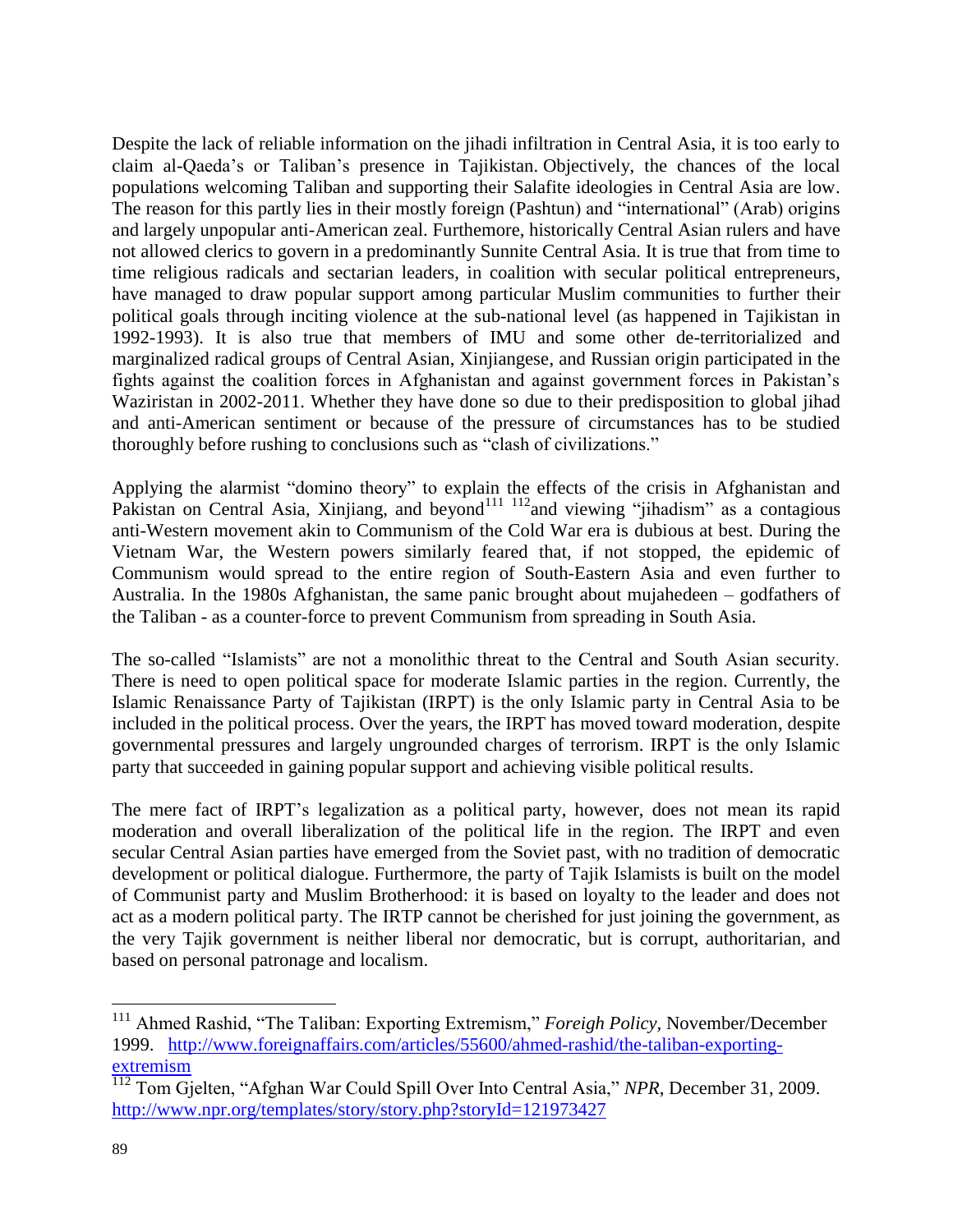Central Asians are products of their history; their behavior may change, sometimes strengthening and other times weakening their attachment to an idealistic and obscure "Islamic order". These changes originate not from the creed, but from politics, economic life, and social environment. In other words, "Islam" is an additional dimension to the ordinary politics in Central Asia as well as other parts of the world. As such, the future of political Islam in Central Asia (and worldwide) is uncertain. However, most of Central Asian Islamists' attachment to their historical territory, culture, and society are much stronger than their connection to the abstract universalist aspirations of buiding an Islamic Caliphate "on the ruins of the Western civilization."

The US military presence in Central Asia that aims to eliminate Al Qaeda affiliates and other terrorist groupings is likely to create more problems and alienate the Central Asian public. This mostly because, as in every military campaign, US use of drones, Special Forces, and so on leads to inevitable loss of of innocent lives. Such an approach would risk the rise of local jihad directed against Americans and possible merger of local jihadis with Pakistani and Afghan Taliban and Al Qaeda.

Various historical forms of jihadism have proved to be incapable of achieving their original goals. Central Asian and Afghan fundamentalist movements like Basmachism, Mujahedeen, and the Taliban, had, in fact, emerged as heroic emancipation movements aimed at fighting colonizers, invaders, and their local sympathizers. As such, they enjoyed a great deal of indigenous support. However, they failed to bring about ideal societies and polities free from repression and poverty. Their understanding of jihad as liberation and independence has lacked strategic depth of what exactly should follow a successful jihad. As a result, victorious insurgency has turned into a new form of oppression and abuse of power.

Despite their diverse ideological trajectories, all states of the region under study are confronted with similar internal problems, which are supplemented by external tensions. Domestic conflict triggers include discredited elites drawn into parochial feuds and near-collapsed state institutions. Throughout Central and South Asia, Muslims encounter various problems including poverty, health, unemployment that produce complex responses, including tolerance of radicalism, militancy, and violence. Sense of misery, hopelessness, uncertainty, insecurity, and inability to bring about positive change may push the local population to embrace Islam in its most radical forms.

The United States cannot win its battle in Afghanistan and Pakistan or ensure stability in Central Asia without taking these realities into consideration. Rather than just forming anti-jihadi coalitions with the local governments in its war in Afghanistan and Pakistan, the US administration needs do more to help the region address its own problems. Deploying a large number of troops, opening transit points, or building military bases in Central Asia is not the answer. Recent violent clashes in Central Asia have little to do with the Taliban; instead they largely reflect internal instability. Most of Central Asian states and Russia have exaggerated the threat of the Taliban, al-Qaeda, and other terrorist groups both to suppress domestic opposition and attract assistance from Western governments. Much of this activity is misconceived and counterproductive. The repressive policies aimed at the local population, under the pretext of